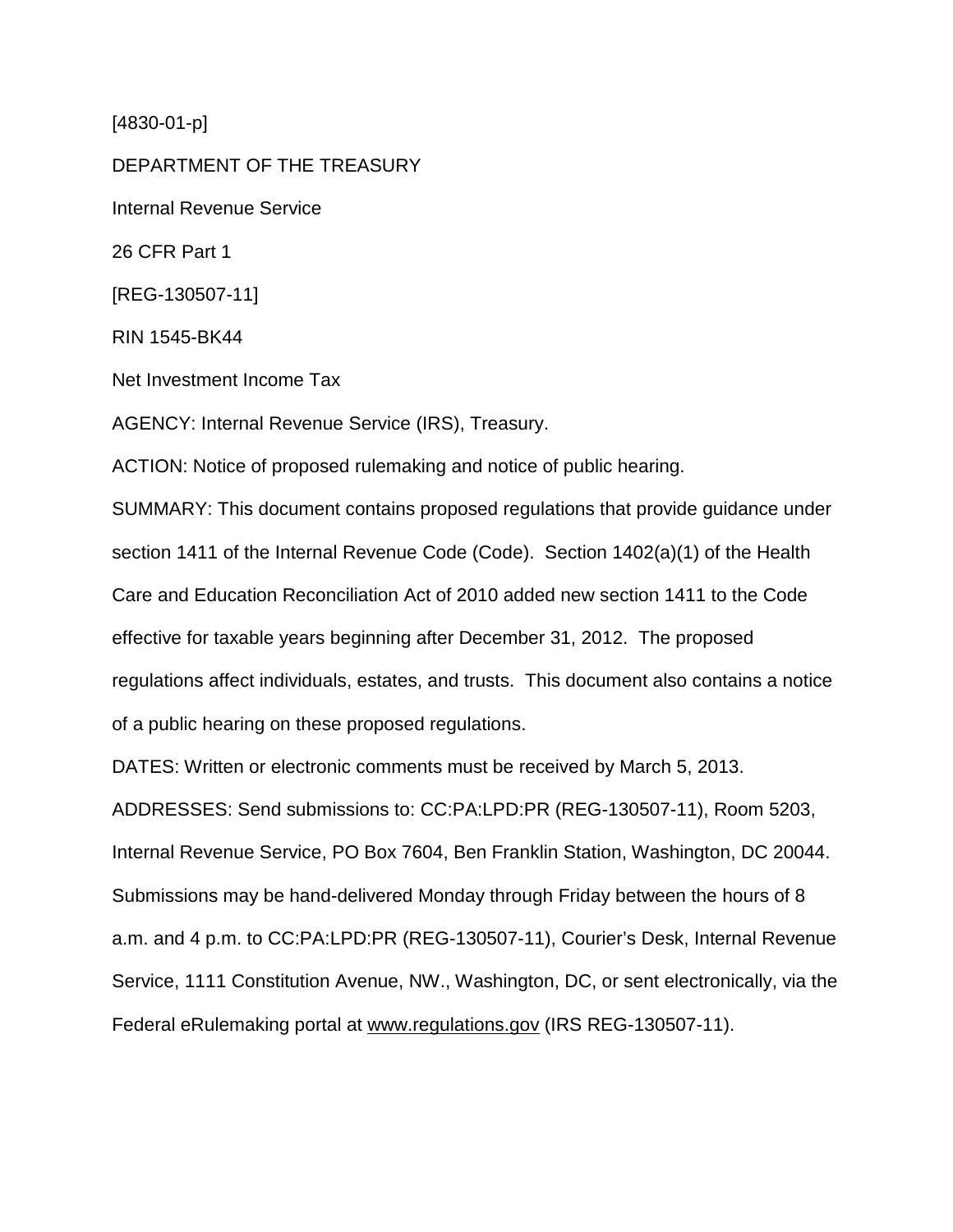FOR FURTHER INFORMATION CONTACT: Concerning the proposed regulations, Michala Irons, (202) 622-3050, or David H. Kirk, (202) 622-3060; concerning submissions of comments, the hearing, and/or to be placed on the building access list to attend the hearing, Oluwafunmilayo (Funmi) Taylor, (202) 622-7180 (not toll-free numbers).

SUPPLEMENTARY INFORMATION:

# **Paperwork Reduction Act**

The collection of information contained in this notice of proposed rulemaking has been submitted to the Office of Management and Budget for review in accordance with the Paperwork Reduction Act of 1995 (44 U.S.C. 3507(d)). Comments on the collection of information should be sent to the **Office of Management and Budget**, Attn: Desk Officer for the Department of the Treasury, Office of Information and Regulatory Affairs, Washington, DC 20503, with copies to the **Internal Revenue Service**, Attn: IRS Reports Clearance Officer, SE:W:CAR:MP:T:T:SP, Washington, DC 20224. Comments on the collection of information should be received by February 5, 2013. Comments are specifically requested concerning:

Whether the proposed collection of information is necessary for the proper performance of the functions of the IRS, including whether the information will have practical utility;

The accuracy of the estimated burden associated with the proposed collection of information; and

Estimates of capital or start-up costs and costs of operation, maintenance, and purchase of services to provide information.

-2-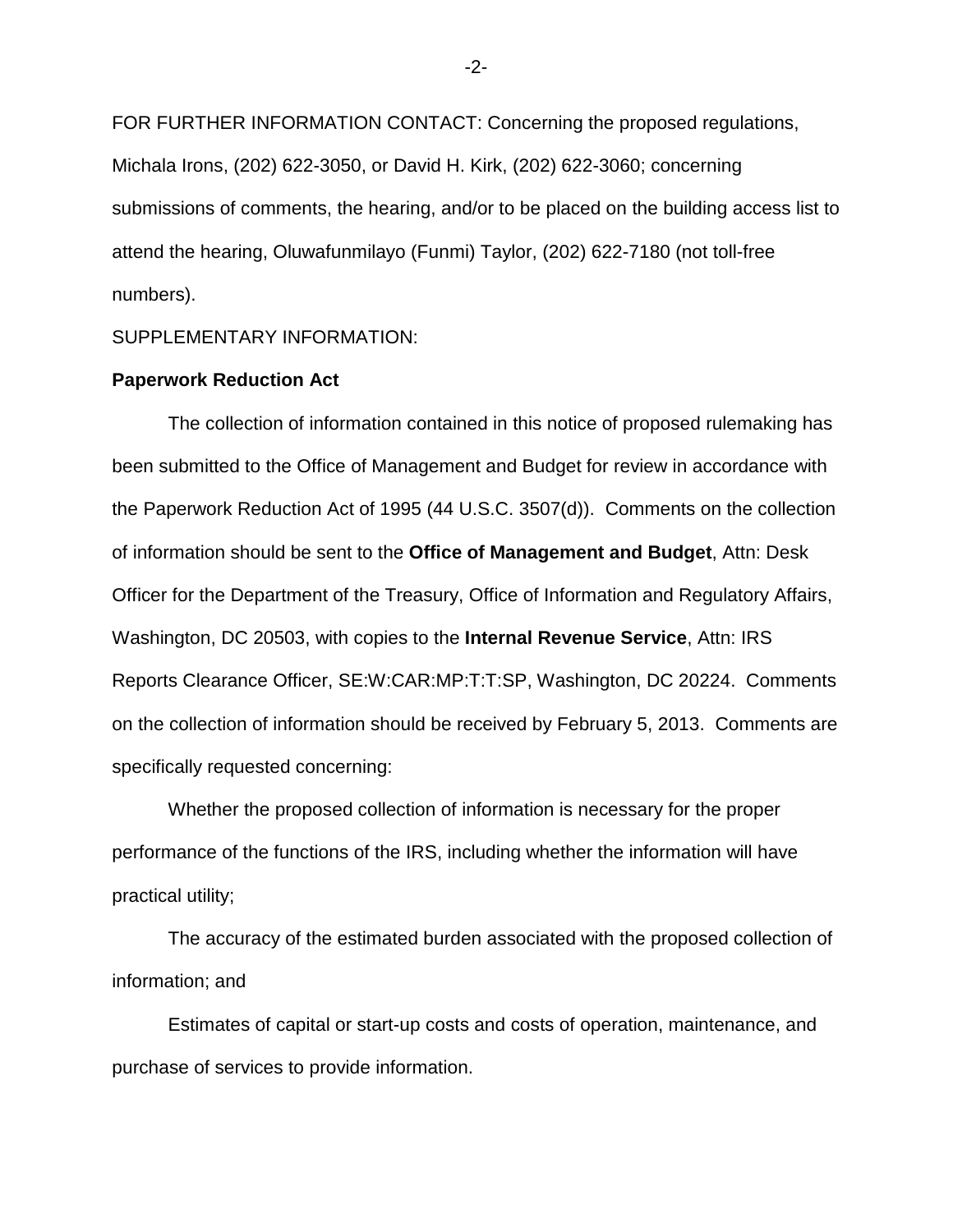There are two collections of information in the proposed regulations. The first collection is in proposed §1.1411-7(d) and the second collection is in proposed §1.1411-  $10(q)$ .

The information collected in proposed §1.1411-7(d) is required by the IRS to verify the taxpayer's reported adjustment under section  $1411(c)(4)$ . This information will be used to determine whether the amount of tax has been reported and calculated correctly. The likely respondents are owners of interests in partnerships and S corporations.

Estimated total annual reporting and/or recordkeeping burden: 315,000 hours.

Estimated average annual burden per respondent: 5 hours.

Estimated number of respondents: 63,000.

Estimated annual frequency of responses: on occasion.

The collection of information in proposed  $\S1.1411-10(q)$  is necessary for the IRS to determine whether a taxpayer has made an election pursuant to proposed §1.1411- 10(g) and to determine whether the amount of tax has been reported and calculated correctly. The likely respondents are individuals, estates, and trusts.

Estimated total annual reporting and/or recordkeeping burden: 62,000 hours.

Estimated average annual burden per respondent: 4 hours.

Estimated number of respondents: 15,500.

Estimated annual frequency of responses: other (one time)

An agency may not conduct or sponsor, and a person is not required to respond to, a collection of information unless it displays a valid control number assigned by the Office of Management and Budget.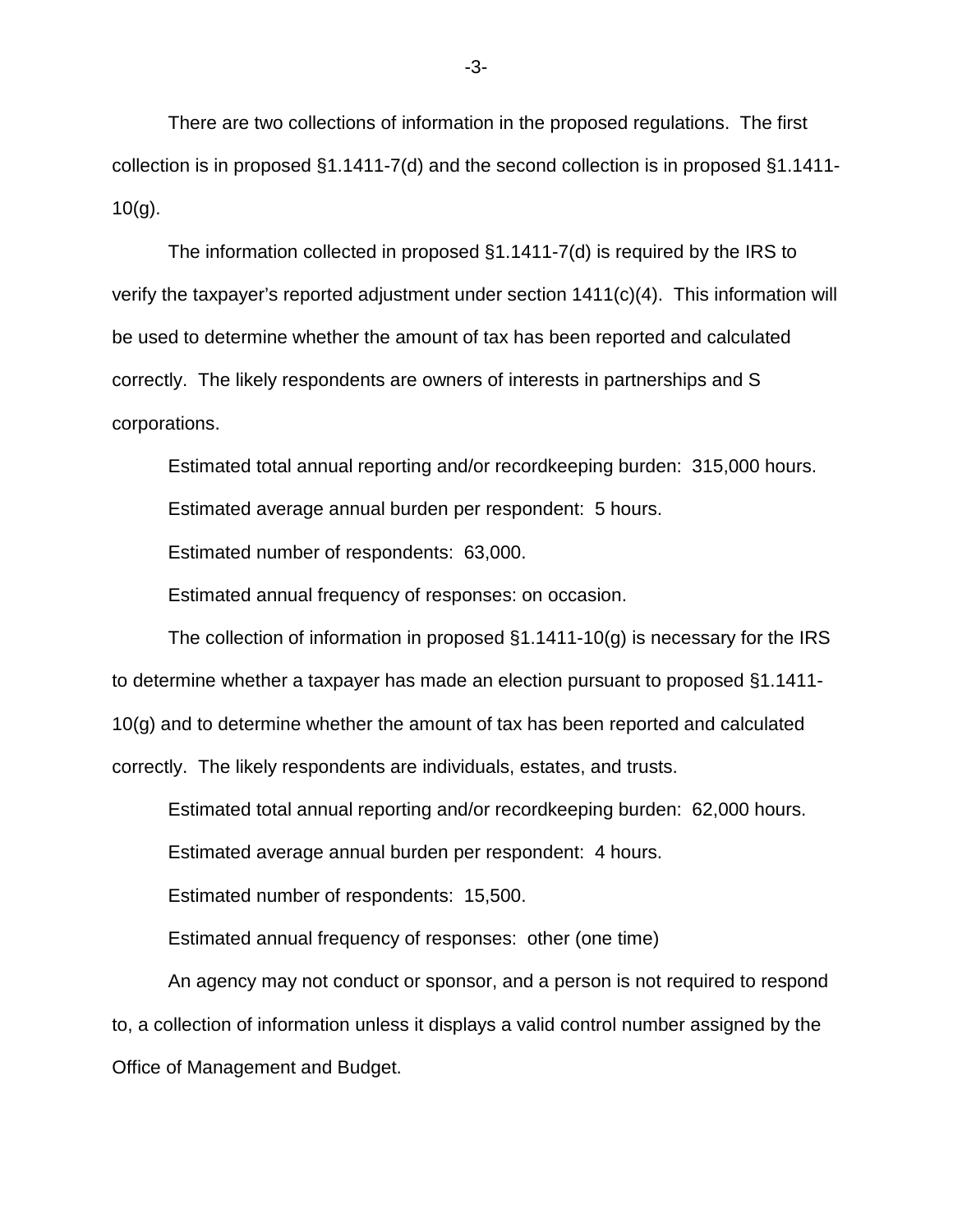Books or records relating to a collection of information must be retained as long as their contents may become material in the administration of any internal revenue law. Generally, tax returns and tax return information are confidential, as required by section 6103.

## **Background**

Section 1402(a)(1) of the Health Care and Education Reconciliation Act of 2010 (Public Law 111-152, 124 Stat. 1029) added section 1411 to a new chapter 2A of subtitle A (Income Taxes) of the Code effective for taxable years beginning after December 31, 2012. Section 1411 imposes a 3.8 percent tax on certain individuals, estates, and trusts. See section  $1411(a)(1)$  and  $(a)(2)$ . The tax does not apply to a nonresident alien or to a trust all of the unexpired interests in which are devoted to one or more of the purposes described in section  $170(c)(2)(B)$ . See section  $1411(e)$ .

In the case of an individual, section 1411(a)(1) imposes a tax (in addition to any other tax imposed by subtitle A) for each taxable year equal to 3.8 percent of the lesser of (A) the individual's net investment income for such taxable year, or (B) the excess (if any) of (i) the individual's modified adjusted gross income for such taxable year, over (ii) the threshold amount. Section 1411(b) provides that the threshold amount is: (1) in the case of a taxpayer making a joint return under section 6013 or a surviving spouse (as defined in section 2(a)), \$250,000; (2) in the case of a married taxpayer (as defined in section 7703) filing a separate return, \$125,000; and (3) in any other case, \$200,000. Section 1411(d) defines modified adjusted gross income as adjusted gross income increased by the excess of (1) the amount excluded from gross income under section 911(a)(1), over (2) the amount of any deductions (taken into account in computing

-4-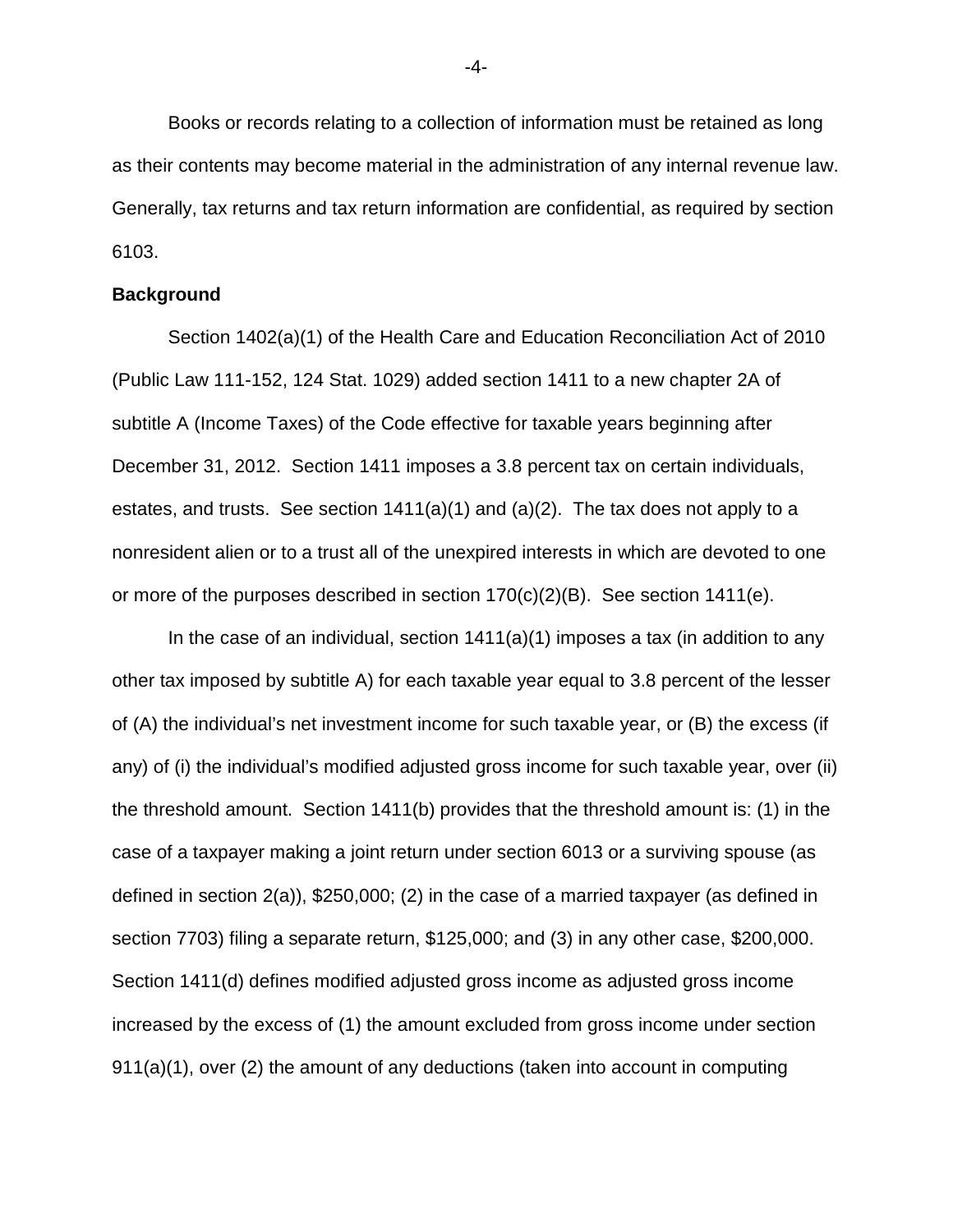adjusted gross income) or exclusions disallowed under section 911(d)(6) with respect to the amount excluded from gross income under section 911(a)(1).

In the case of an estate or trust, section  $1411(a)(2)$  imposes a tax (in addition to any other tax imposed by subtitle A) for each taxable year equal to 3.8 percent of the lesser of (A) the estate's or trust's undistributed net investment income, or (B) the excess (if any) of (i) the estate's or trust's adjusted gross income (as defined in section 67(e)) for such taxable year, over (ii) the dollar amount at which the highest tax bracket in section 1(e) begins for such taxable year.

Section 1402(a)(2) of the Health Care and Education Reconciliation Act of 2010 also amended section 6654 of the Code to provide that the tax imposed under chapter 2A (which includes section 1411) is subject to the estimated tax provisions.

The tax imposed by section 1411 is not deductible in computing any tax imposed by subtitle A of the Code. See Joint Committee on Taxation, General Explanation of Tax Legislation Enacted in the 111th Congress (JCS-2-11) (March 24, 2011), at 364 (JCT 2011 Explanation).

Amounts collected under section 1411 are not designated for the Medicare Trust Fund. The Joint Committee on Taxation in 2011 stated that "[i]n the case of an individual, estate, or trust an unearned income Medicare contribution tax is imposed. No provision is made for the transfer of the tax imposed by this provision from the General Fund of the United States Treasury to any Trust Fund." See JCT 2011 Explanation, at 363; see also Joint Committee on Taxation, Description of the Social Security Tax Base (JCX-36-11) (June 21, 2011), at 24.

-5-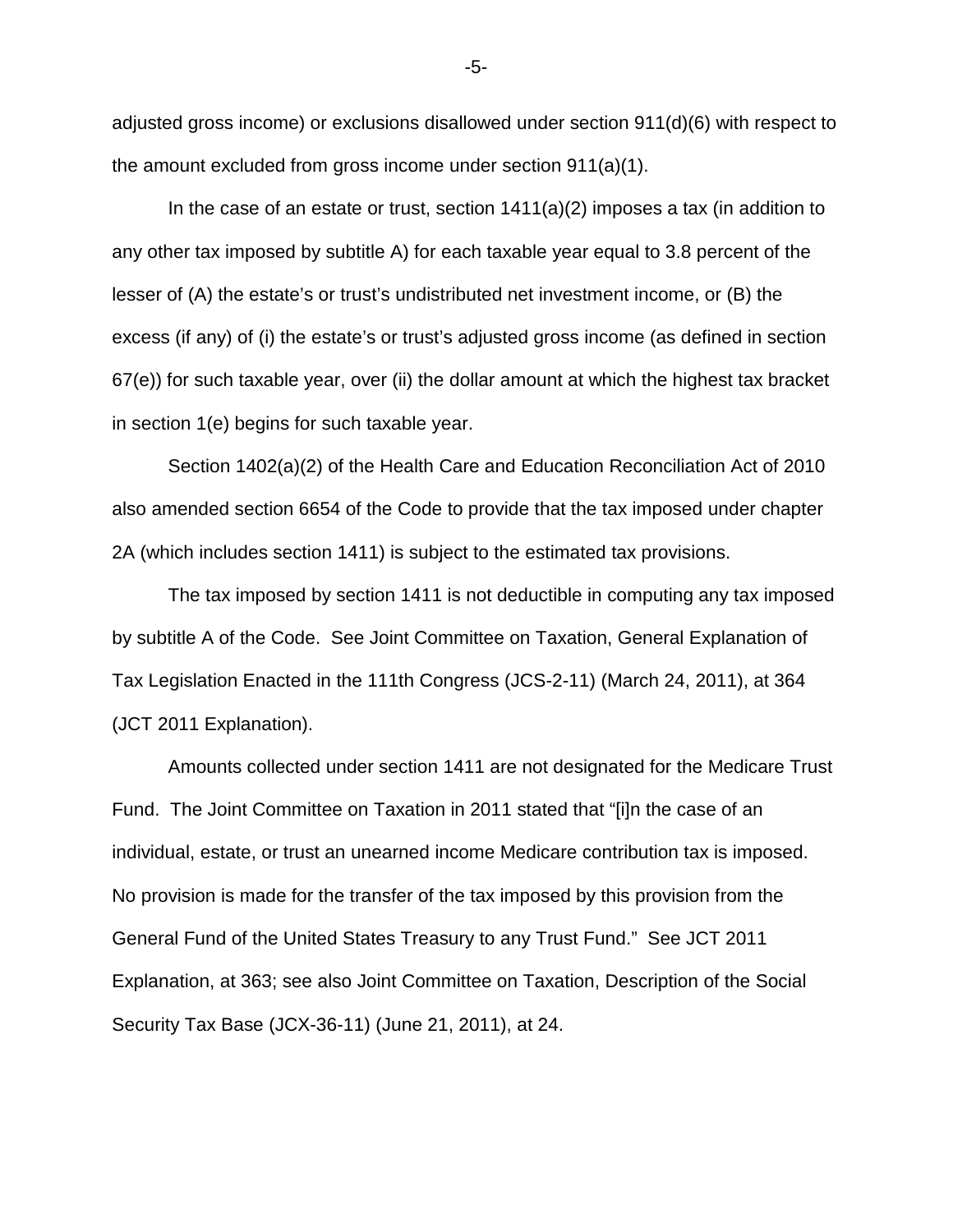Section 1411(c)(1) provides that net investment income means the excess (if any) of (A) the sum of (i) gross income from interest, dividends, annuities, royalties, and rents, other than such income derived in the ordinary course of a trade or business to which the tax does not apply, (ii) other gross income derived from a trade or business to which the tax applies, and (iii) net gain (to the extent taken into account in computing taxable income) attributable to the disposition of property other than property held in a trade or business to which the tax does not apply; over (B) the deductions allowed by subtitle A which are properly allocable to such gross income or net gain.

Section 1411(c)(1)(A) defines net investment income, in part, by reference to trades or businesses described in section 1411(c)(2). A trade or business is described in section  $1411(c)(2)$  if such trade or business is  $(A)$  a passive activity (within the meaning of section 469) with respect to the taxpayer, or (B) a trade or business of trading in financial instruments or commodities (as defined in section 475(e)(2)).

Income on the investment of working capital is not treated as derived from a trade or business for purposes of section 1411(c)(1) and is subject to tax under section 1411. See section 1411(c)(3).

In the case of the disposition of an interest in a partnership or an S corporation, section 1411(c)(4) provides that gain or loss from such disposition is taken into account for purposes of section  $1411(c)(1)(A)(iii)$  only to the extent of the net gain or net loss which would be so taken into account by the transferor if all property of the partnership or S corporation were sold at fair market value immediately before the disposition of such interest.

-6-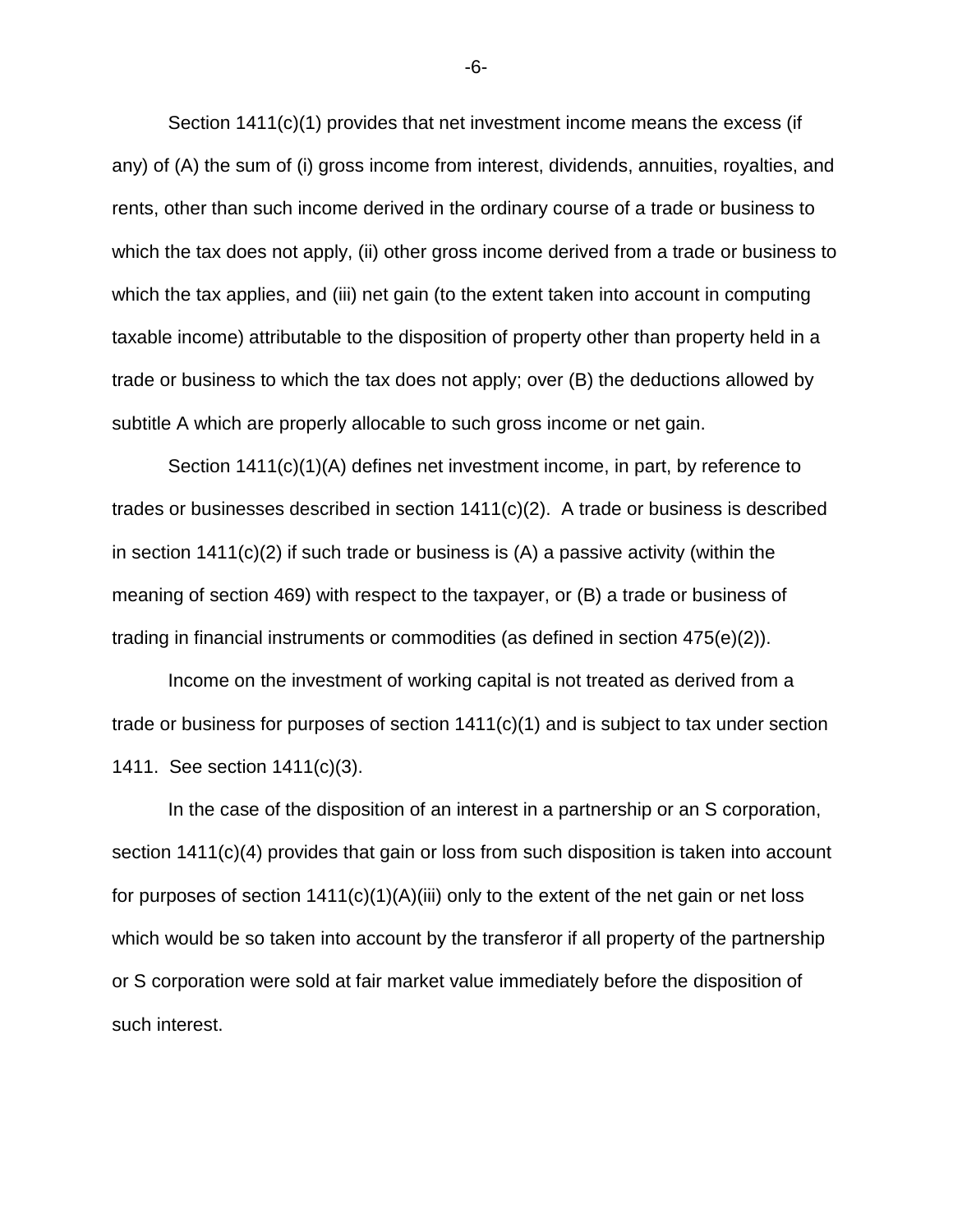Net investment income does not include distributions from a plan or arrangement described in section 401(a), 403(a), 403(b), 408, 408A, or 457(b). Section 1411(c)(5).

Net investment income also does not include any item taken into account in determining self-employment income for a taxable year on which a tax is imposed by section 1401(b). Section 1411(c)(6).

# **Explanation of Provisions**

# 1. Overview of Proposed Regulations

Proposed §1.1411-1 provides general operating rules applicable to section 1411. Proposed §1.1411-2 provides specific rules applicable to individuals. Proposed §1.1411-3 provides specific rules applicable to estates and trusts. Proposed §1.1411-4 provides rules for defining net investment income. Proposed §1.1411-5 provides rules for net investment income derived from trades or businesses that are passive activities or trading in financial instruments or commodities. Proposed §1.1411-6 provides rules for gross income and net gain on the investment of working capital. Proposed §1.1411- 7 provides rules for dispositions of interests in partnerships and S corporations. Proposed §1.1411-8 provides rules for distributions from certain qualified plans. Proposed §1.1411-9 provides rules for items taken into account in determining selfemployment income. Proposed §1.1411-10 provides rules with respect to controlled foreign corporations and passive foreign investment companies. Finally, proposed §1.469-11(b)(3)(iv) provides a regrouping "fresh start" under section 469 for certain taxpayers.

-7-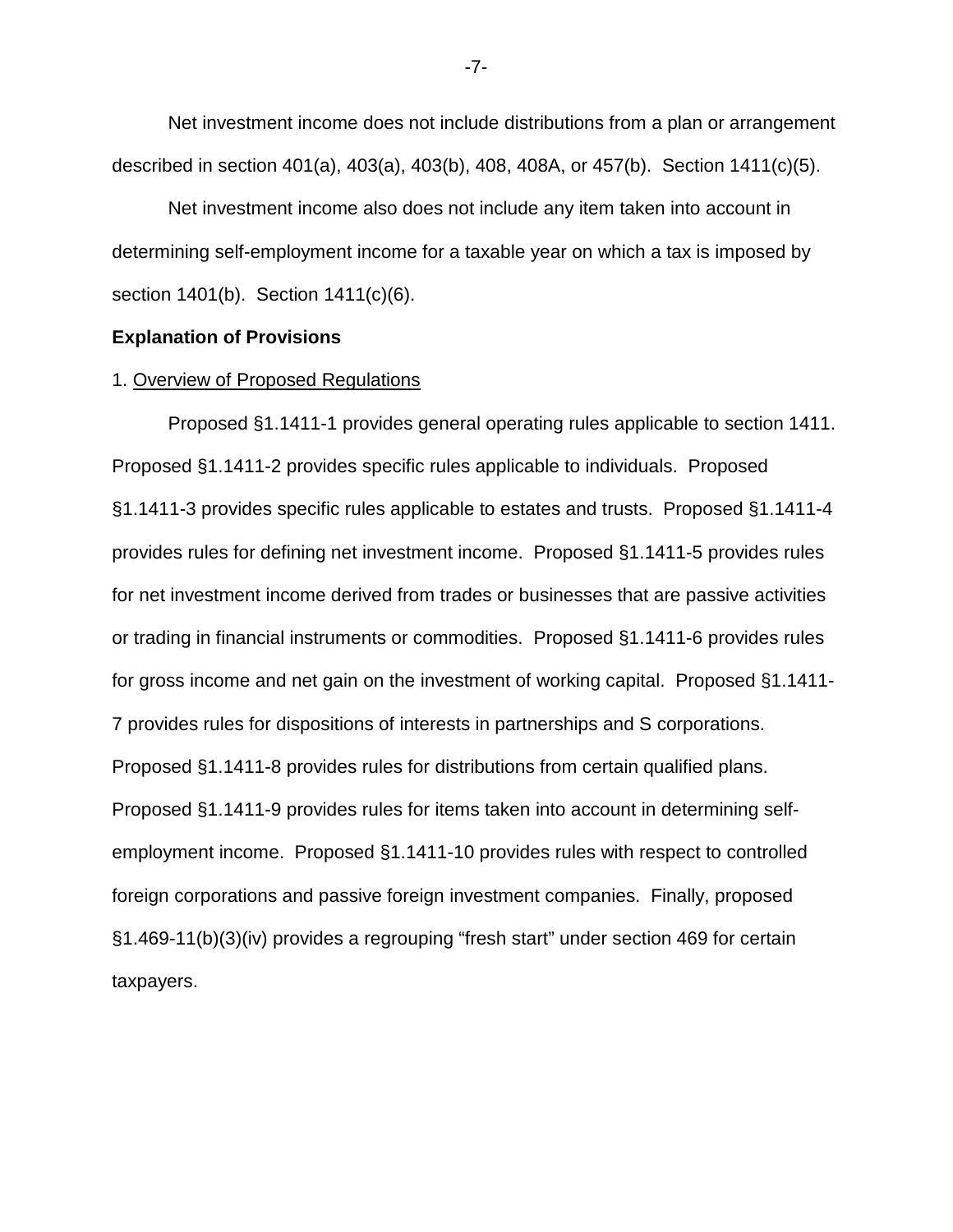# 2. In General

Section 1411 (which constitutes chapter 2A of the Code) contains terms commonly used in Federal income taxation and cross-references certain provisions of chapter 1 such as sections 67(e), 469, 401(a), and 475(e)(2). However, other than these specific cross-references to provisions of chapter 1, and certain specific definitions set forth in section 1411, section 1411 does not provide definitions of its operative phrases or terminology. Moreover, there is no indication in the legislative history of section 1411 that Congress intended, in every event, that a term used in section 1411 would have the same meaning ascribed to it for other Federal income tax purposes (such as chapter 1). Accordingly, the definitional rules set forth in the proposed regulations are designed to promote the fair administration of section 1411 while preventing circumvention of the purposes of the statute. One of the general purposes of section 1411 is to impose a tax on unearned income or investments of certain individuals, estates, and trusts.

Under these proposed regulations, except as otherwise provided, chapter 1 principles and rules apply in determining the tax under section 1411. Consistent with this general approach, except as otherwise provided in the proposed regulations, gain that is not recognized under chapter 1 for a taxable year is not recognized for that year for purposes of section 1411 (for example, gain deferred or excluded under section 453 (installment method), section 1031 (like-kind exchanges), section 1033 (involuntary conversions), or section 121 (sale of principal residence)). Deferral or disallowance provisions of chapter 1 used in determining adjusted gross income apply to the determination of net investment income (for example, section 163(d) (limitation on

-8-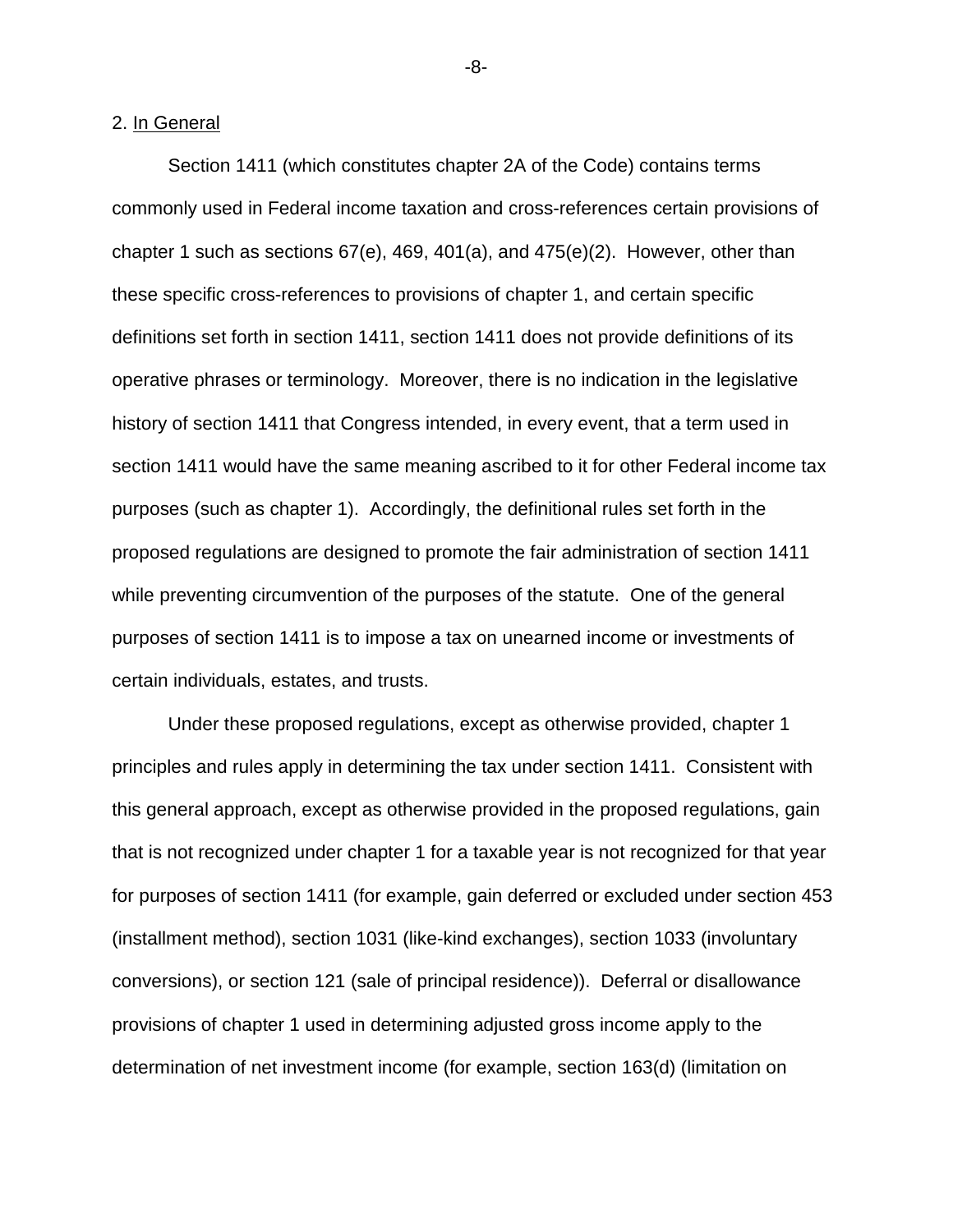investment interest), section 265 (expenses and interest relating to tax-exempt income), section 465(a)(2) (at risk limitations), section 469(b) (passive activity loss limitations), section 704(d) (partner loss limitations), section 1212(b) (capital loss carryover limitations), or section 1366(d)(2) (S corporation shareholder loss limitations)). A deduction carried over to a taxable year by reason of section 163(d), section 465(a)(2), section 469(b), section 704(d), section 1212(b), or section 1366(d)(2) and allowed for that taxable year in determining adjusted gross income is also allowed for the determination of net investment income, whether or not the taxable year from which the deduction is carried precedes the effective date of section 1411.

However, the proposed regulations modify the chapter 1 rules in certain respects in order to prevent circumvention of the purposes of the statute. For example, substitute interest and dividends, which are included in gross income under chapter 1, are net investment income even though these amounts are not categorically "interest" and "dividends" under chapter 1. In addition, while an item of income that is specifically excluded from gross income under chapter 1 generally also is excluded from net investment income under section 1411 (for example, tax-exempt interest), distributions described in section 959(d) or section 1293(c), excess distributions under section 1291 that are dividends, and gains that are treated as excess distributions under section 1291 (which are discussed in part 11.B of this preamble) are net investment income under chapter 2A.

Proposed §1.1411-1(b) provides generally that all references to an individual's adjusted gross income shall be treated as references to adjusted gross income (as defined in section 62) and that all references to an estate's or trust's adjusted gross

-9-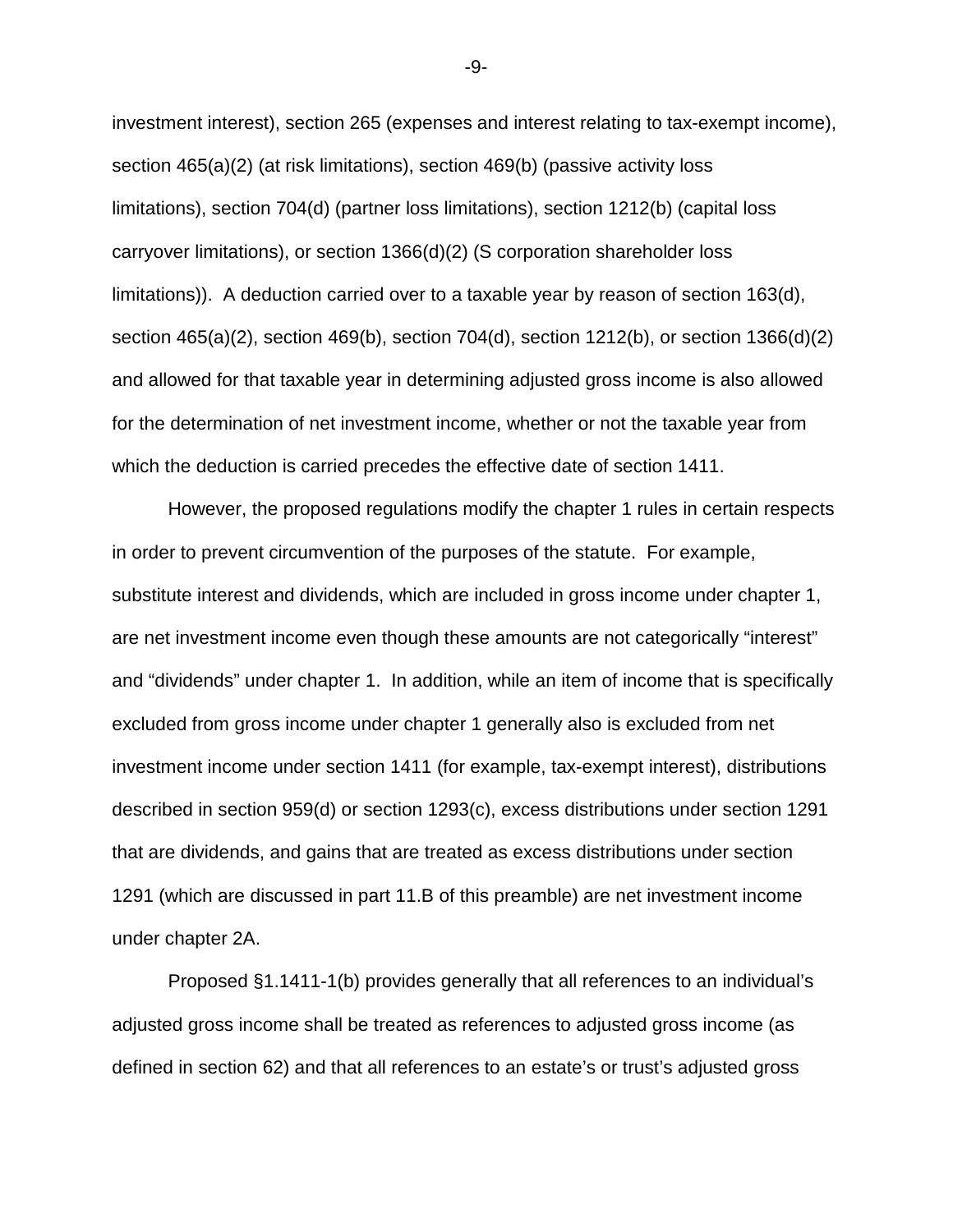income shall be treated as references to adjusted gross income (as defined in section 67(e)). As provided in part 11 of this preamble, there may be adjustments to adjusted gross income as a result of investments in controlled foreign corporations and passive foreign investment companies.

The IRS will closely review transactions that manipulate a taxpayer's net investment income to reduce or eliminate the amount of tax imposed by section 1411. In appropriate circumstances, the IRS will challenge such transactions based on applicable statutes and judicial doctrines. Thus, for example, if an investment arrangement that in form gives rise to income that does not constitute net investment income is in substance properly treated for Federal tax purposes as the holding of securities by one party as agent for another, the arrangement will be taxed in accordance with its substance.

# 3. Application to Individuals

### A. In general

Section 1411(a)(1) imposes a tax on individuals, but section 1411(e)(1) provides that section 1411 does not apply to a nonresident alien. The proposed regulations provide that the term individual for purposes of section 1411 is any natural person, except for natural persons who are nonresident aliens. Therefore, section 1411 applies to any citizen or resident of the United States (within the meaning of section 7701(a)(30)(A)).

The amount of the tax on individuals is equal to 3.8 percent of the lesser of two amounts: (A) an individual's net investment income for such taxable year, or (B) the excess (if any) of (i) the individual's modified adjusted gross income for such taxable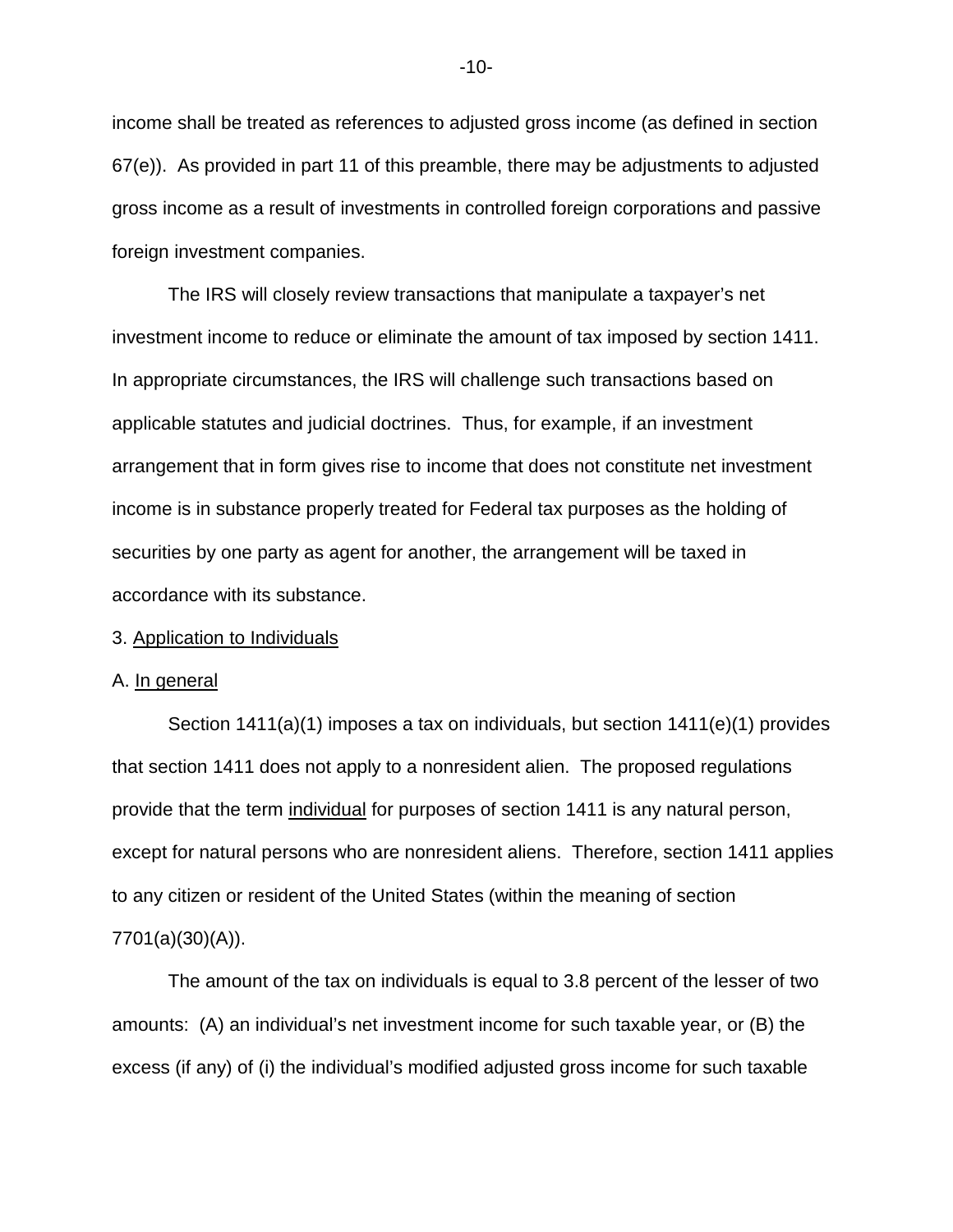year, over (ii) the threshold amount. For example, if an unmarried U.S. citizen has modified adjusted gross income (as defined in section 1411(d) and proposed §1.1411- 2(c)) of \$190,000, which includes \$50,000 of net investment income (as defined in section 1411(c)(1) and proposed §1.1411-4), there is no tax imposed under section 1411 because the threshold amount for a single individual is \$200,000 (see section 1411(b)(3) and proposed  $\S1.1411-2(d)(1)(iii)$ . On the other hand, if that individual has modified adjusted gross income of \$220,000, which includes net investment income of \$50,000, the individual has a section 1411 tax of \$760 (3.8 percent times \$20,000).

The proposed regulations also clarify the treatment of (1) grantor trusts (see proposed §§1.1411-2(a)(2)(ii), 1.1411-3(b)(5), and part 4.B.ii of this preamble), (2) certain bankruptcy estates (see proposed §§1.1411-2(a)(2)(iii), 1.1411-3(d)(1), and part 4.D of this preamble), and (3) bona fide residents of the U.S. territories (see proposed §1.1411-2(a)(2)(iv) and part 3.C of this preamble).

# B. Joint returns in the case of a nonresident alien individual married to a U.S. citizen or resident

 Proposed §1.1411-2(a)(2)(i) addresses certain joint returns filed by married individuals. Proposed §1.1411-2(a)(2)(i)(A) provides that in the case of a U.S. citizen or resident who is married (as defined in section 7703) to a nonresident alien individual, the spouses will be treated as married filing separately for purposes of section 1411. For purposes of calculating the tax imposed under section 1411(a)(1), the U.S. citizen or resident spouse will be subject to the threshold amount in section 1411(b)(2) (\$125,000) for a married taxpayer filing a separate return, and the nonresident alien spouse will be exempt from section 1411 taxation under section 1411(e)(1). In

-11-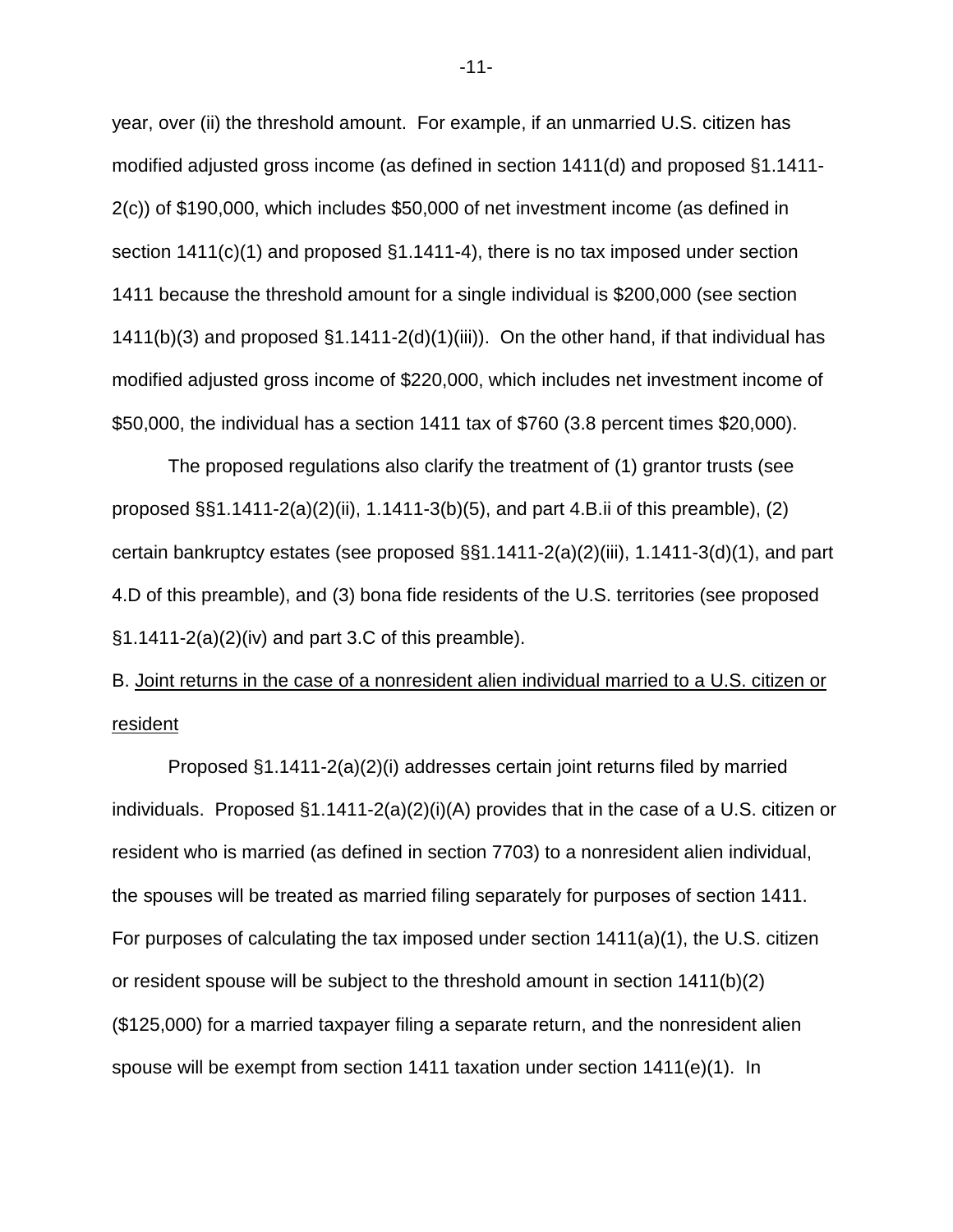accordance with the rules for married taxpayers filing separate returns, the U.S. citizen or resident spouse must determine his or her own net investment income and modified adjusted gross income.

In general, section 6013(a) provides that no joint return may be made by married taxpayers if either spouse is a nonresident alien at any time during a taxable year. Section 6013(g), however, generally permits a nonresident alien individual married to a citizen or resident of the United States to elect for purposes of chapter 1 and chapter 24 of the Code to be treated as a resident of the United States. Proposed §1.1411- 2(a)(2)(i)(B) provides that married taxpayers who file a joint Federal income tax return pursuant to a section 6013(g) election can also elect to be treated as making a section 6013(g) election for purposes of chapter 2A of the Code. For purposes of calculating the tax imposed under section  $1411(a)(1)$ , the effect of such an election is to include the combined income of the U.S. citizen or resident spouse and the nonresident spouse in the section 1411(a)(1) calculation and subject that income to the threshold amount in section 1411(b)(1) (\$250,000) for a taxpayer filing a joint return. Proposed §1.1411-  $2(a)(2)(i)(B)(2)$  provides procedural requirements for making this election.

# C. Bona fide residents of U.S. territories

Proposed §1.1411-2(a)(2)(iv) provides guidance on the application of section 1411 to individuals who are bona fide residents (within the meaning of section 937(a)) of possessions of the United States (U.S. territories) (namely, American Samoa, Guam, the Northern Mariana Islands, Puerto Rico, and the United States Virgin Islands). An individual who is a citizen, resident, or nonresident alien with respect to the United States may qualify as a bona fide resident of a U.S. territory.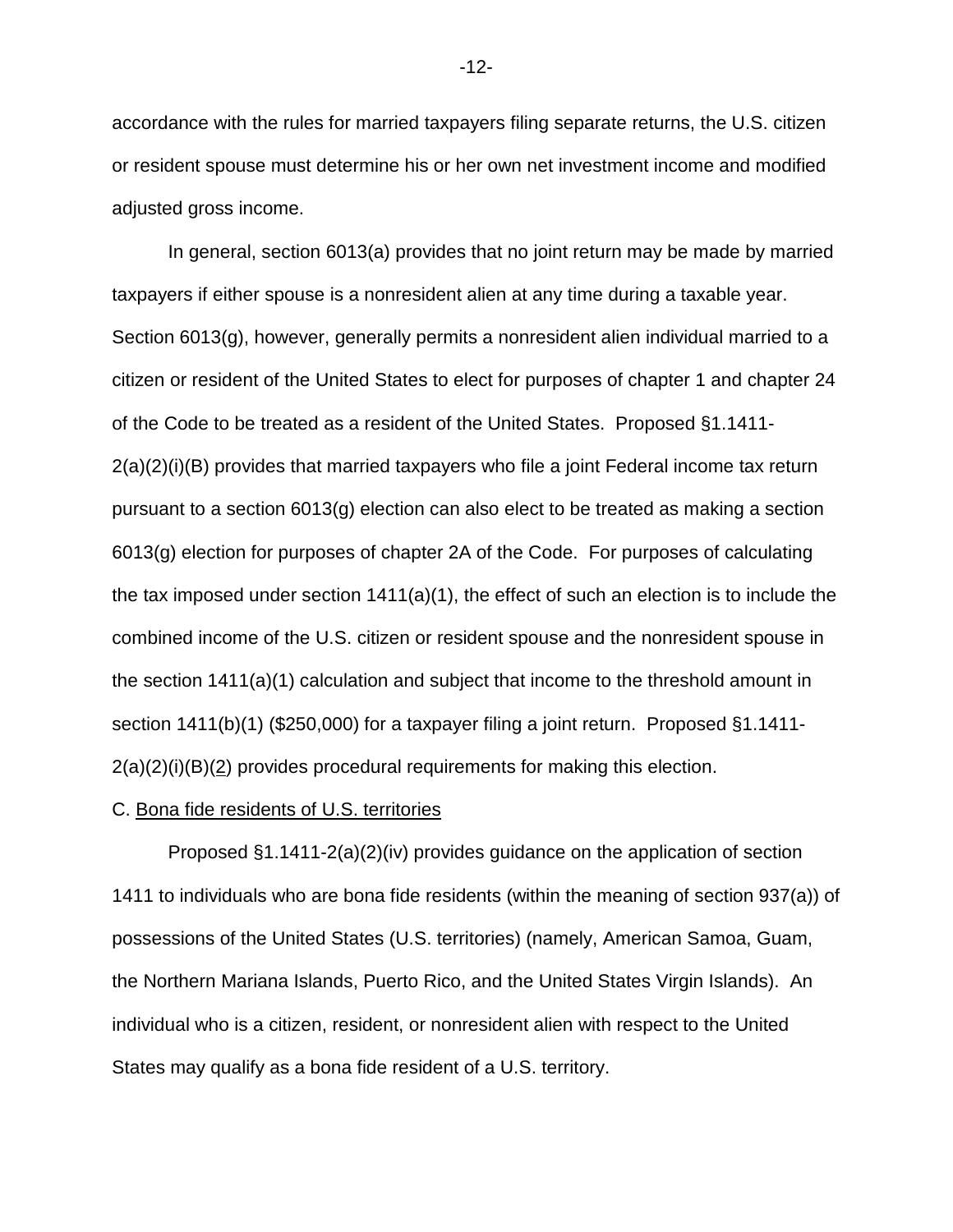The application of the tax under section 1411 to a bona fide resident of a U.S. territory depends on whether the U.S. territory has a mirror code system of taxation, meaning the income tax laws are generally identical to the Code (except for the substitution of the name of the relevant territory for the term "United States" where appropriate). Three of the five U.S. territories (Guam, the Northern Mariana Islands, and the United States Virgin Islands) have a mirror code.

Bona fide residents of U.S. territories that are mirror code jurisdictions have no income tax obligation (or related return filing requirement) with the United States provided, generally, that they properly report income and pay income tax to the tax administration of their respective U.S. territory. See generally sections 932, 934, and 935. Therefore, the tax imposed by section 1411(a) generally does not apply to bona fide residents of mirror code jurisdictions because they will not have an income tax liability to the United States if they fully comply with the tax laws of the relevant territory.

Bona fide residents of non-mirror code jurisdictions (American Samoa and Puerto Rico) generally exclude territory-source income from U.S. Federal gross income under sections 931 and 933, respectively. (American Samoa currently is the only territory to which section 931 applies because it is the only territory that has entered into an implementing agreement under sections 1271(b) and 1277(b) of the Tax Reform Act of 1986.) Although territory-source income is excluded, these bona fide residents are subject to U.S. Federal income taxation, and have a related income tax return filing requirement with the United States to the extent they have U.S.-source or other nonterritory source income or income from amounts paid for services performed as an employee of the United States or any agency thereof (collectively, U.S. reportable

-13-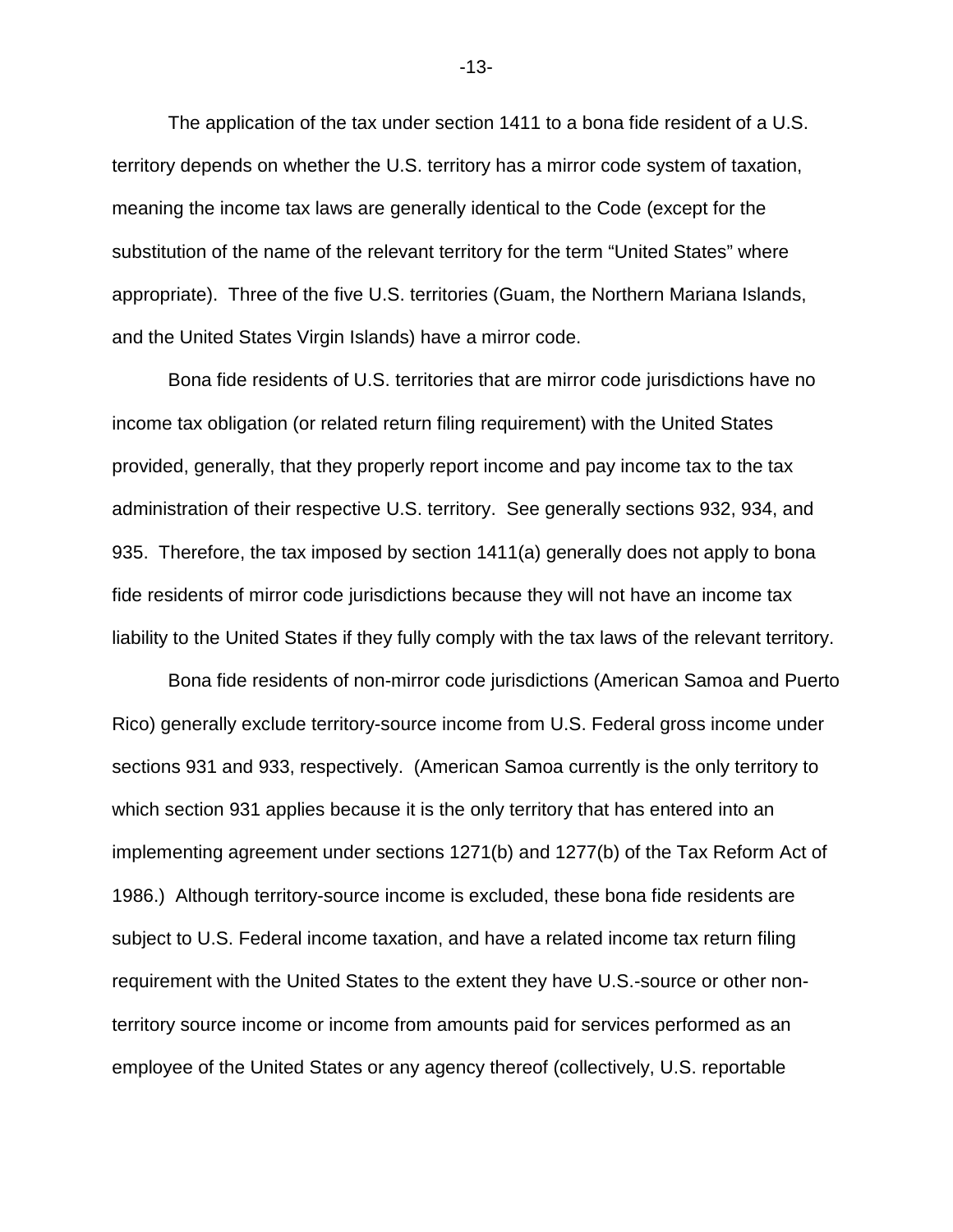income). See section 931(a) and (d) and section 933. Furthermore, under section 876 and §1.876-1, bona fide residents of non-mirror code jurisdictions who are nonresident aliens with respect to the United States are subject to net-basis U.S. taxation on U.S. reportable income under sections 1 and 55, rather than to gross-basis U.S. taxation with respect to U.S.-source income under sections 871 through 879 (provisions that otherwise generally apply to nonresident aliens with respect to U.S.-source income).

Therefore, the tax imposed under section 1411(a) is applicable to bona fide residents of non-mirror code jurisdictions if they have U.S. reportable income that gives rise to both net investment income and modified adjusted gross income exceeding the threshold amount in section 1411. However, section 1411(a) does not apply if such bona fide residents are nonresident alien individuals with respect to the United States because section 1411(e)(1) and proposed §1.1411-2(a)(1) exclude from section 1411(a) all nonresident alien individuals, which would include bona fide residents of any U.S. territory. However, nonresident alien individuals who are bona fide residents of nonmirror code jurisdictions remain subject to taxation under chapter 1 of subtitle A pursuant to section 876.

# D. Modified adjusted gross income

For purposes of section 1411 and the regulations thereunder, the term modified adjusted gross income is defined in section 1411(d) and proposed §1.1411-2(c)(1) as adjusted gross income increased by the excess of (1) the amount excluded from gross income under section 911(a)(1), over (2) the amount of any deductions (taken into account in computing adjusted gross income) or exclusions disallowed under section 911(d)(6) with respect to the amounts excluded from gross income under

-14-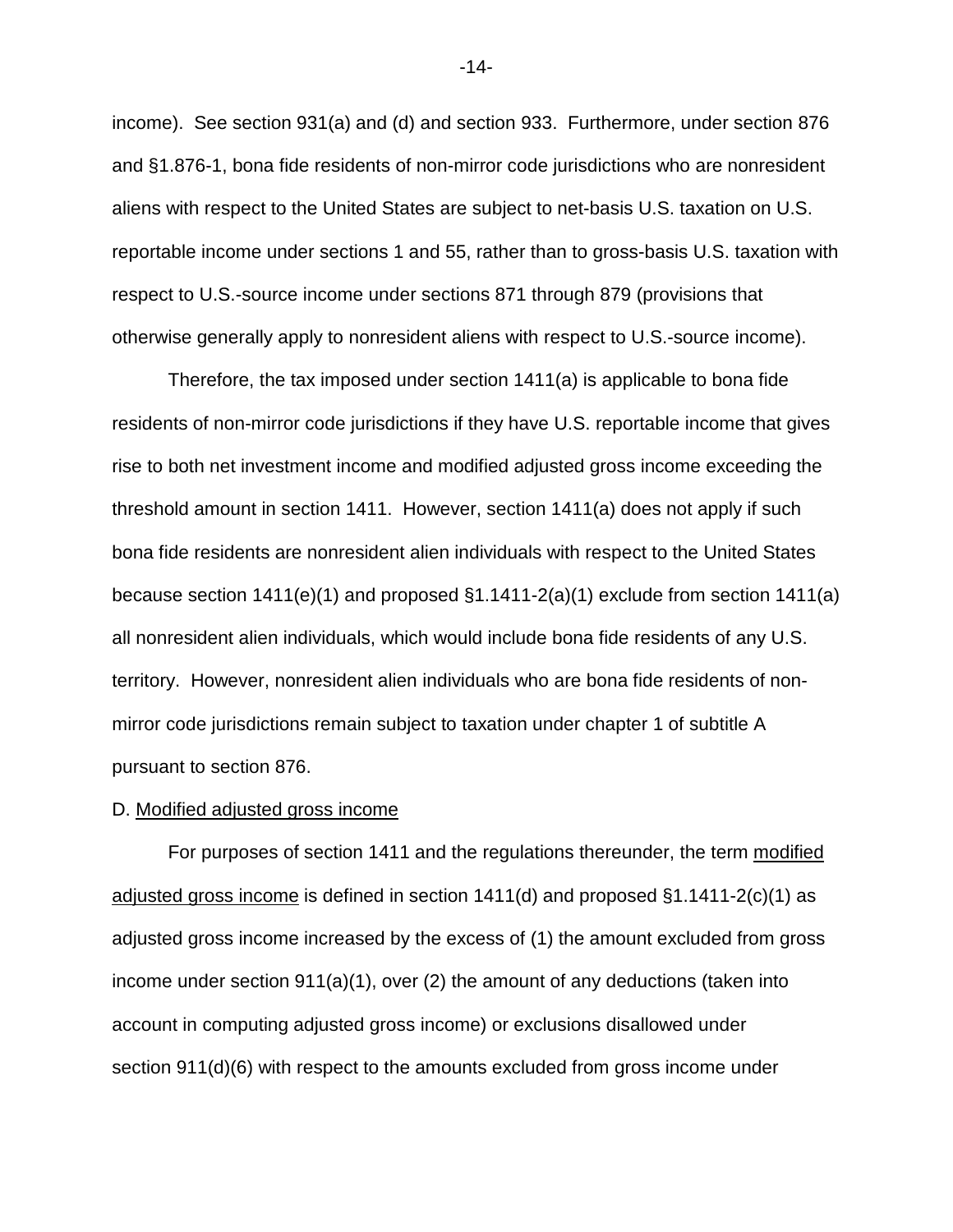section 911(a)(1). See part 11 of this preamble for additional discussion on adjustments to modified adjusted gross income with respect to the ownership of interests in controlled foreign corporations and passive foreign investment companies.

## E. Threshold amount

For purposes of section  $1411(a)(1)$  and (b) and the regulations thereunder, the term threshold amount for an individual means (1) in the case of a taxpayer making a joint return under section 6013 or a surviving spouse (as defined in section 2(a)), \$250,000, (2) in the case of a married taxpayer (as defined in section 7703) filing a separate return, \$125,000, and (3) in any other case, \$200,000. For special rules regarding a nonresident alien individual married to U.S. citizen or resident, see proposed  $\S1.1411-2(a)(2)(i)$  and part 3.B of this preamble. For rules regarding certain bankruptcy estates, see proposed  $\S$ §1.1411-2(a)(2)(iii), 1.1411-3(d)(1), and part 4.D of this preamble. The threshold amount is not indexed for inflation.

Under the proposed regulations, the threshold amount is generally not prorated in the case of a short taxable year of an individual. However, the proposed regulations provide a special rule in the case of an individual who has a short taxable year resulting from a change of annual accounting period. Under section 443(b)(1), a taxpayer that undergoes a change in annual accounting period under section 442 and has a short period must annualize its taxable income. The taxpayer's Federal income tax is the tax computed on the annualized taxable income by multiplying the taxable income for the short period by twelve and dividing the result by the number of months in the short period. Proposed §1.1411-2(d)(2)(ii) provides that an individual taxpayer that has a short period resulting from a change of annual accounting period shall reduce the

-15-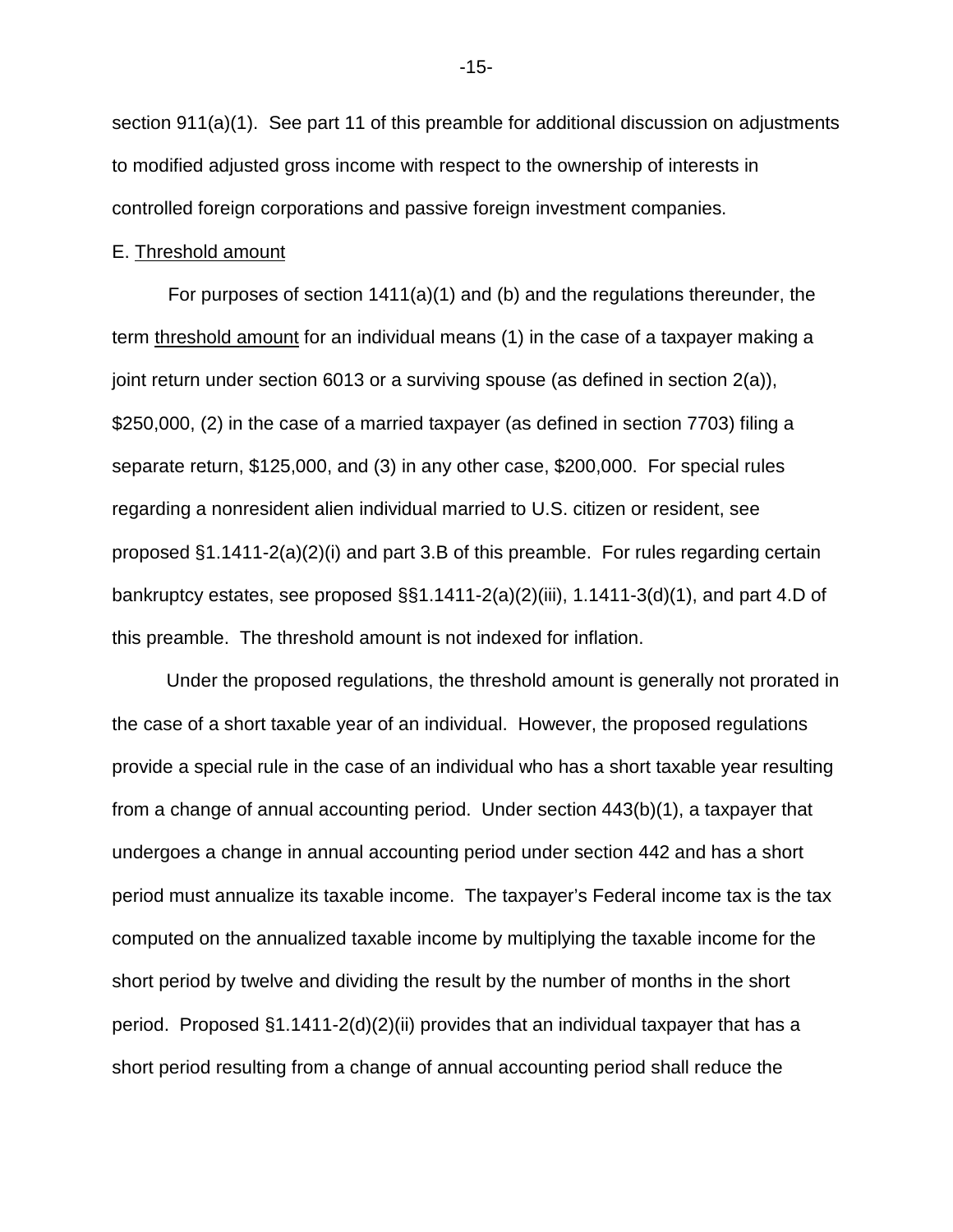applicable threshold amount to an amount that bears the same ratio to the full threshold amount provided under section 1411(b) as the number of months in the short period bears to twelve.

# 4. Application to Estates and Trusts

In general, section  $1411(a)(2)$  imposes a tax of 3.8 percent on estates and trusts on the lesser of their undistributed net investment income or the excess of their adjusted gross income (as defined in section 67(e)) over the dollar amount at which the highest tax bracket in section 1(e) begins for such taxable year. Proposed §1.1411-3 provides special rules for applying section 1411 to estates and trusts, including an estate or trust with a short taxable year resulting from the formation or termination of the estate or trust or a change in accounting period.

# A. Trusts subject to section 1411

Because Congress did not provide a rule specifying the particular trusts subject to section 1411, the Treasury Department and the IRS have determined that section 1411 applies to ordinary trusts described in §301.7701-4(a). The general rule set forth in proposed §1.1411-3(a)(1)(i) (that section 1411 applies to all estates and trusts that are subject to the provisions of part I of subchapter J of chapter 1 of subtitle A of the Code) implements this approach. This rule excludes from the application of section 1411 business trusts described in §301.7701-4(b), which are treated as business entities under §301.7701-2 and as eligible entities for purposes of entity classification in §301.7701-3. Accordingly, such trusts are not subject to section 1411 at the entity level.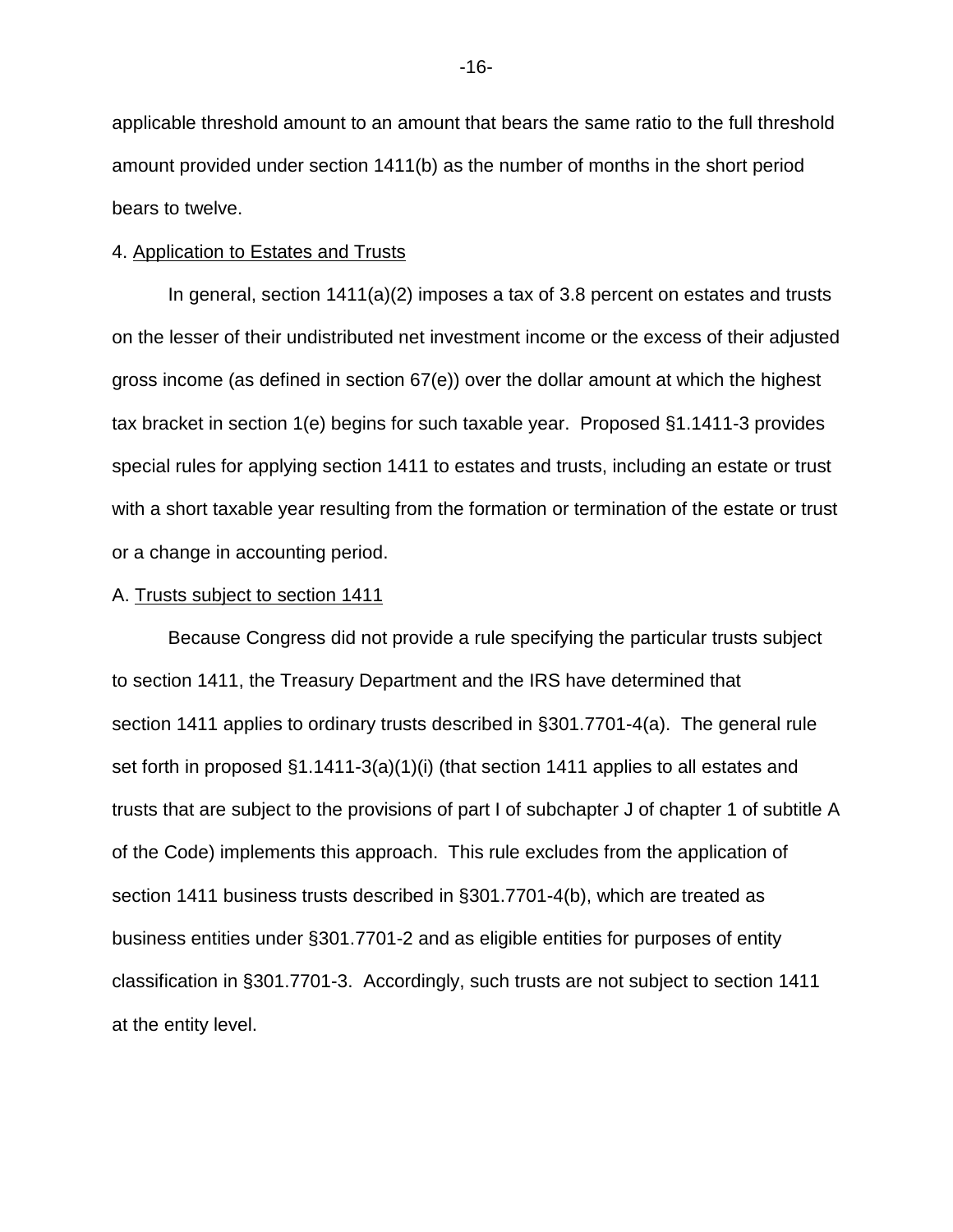In addition, the general rule excludes certain state law trusts that are subject to specific taxation regimes in chapter 1 other than part I of subchapter J. This exclusion is consistent with the exception in the entity classification regulations for entities where a specific provision of the Code provides for special treatment of that organization. See §301.7701-1(b). Examples of these trusts include common trust funds taxed under section 584 and expressly not subject to taxation under chapter 1 (per section 584(b)) and designated settlement funds taxed under section 468B in lieu of any other taxation under subtitle A (per section 468B(b)(4)).

However, section 1411 does apply to trusts subject to the provisions of part I of subchapter J, even though such trusts may have special computational rules within those provisions. These trusts include pooled income funds described in section  $642(c)(5)$ , cemetery perpetual care funds described in section  $642(i)$ , and qualified funeral trusts described in section 685. Similarly, section 1411 applies to certain Alaska Native settlement trusts described in section 646 (if that provision is in effect after the effective date of section 1411). The Treasury Department and the IRS request comments as to whether there may be administrative reasons to exclude one or more of these types of trusts from section 1411.

# B. Application to specific trusts

## i. Tax-exempt trusts

Section 1411 is in subtitle A. As a result, section 1411 does not apply to any trust, fund, or other special account that is exempt from tax imposed under subtitle A. This exclusion applies even if such trust may be subject to tax under section 511 on its unrelated business taxable income (and even if the trust's unrelated business taxable

-17-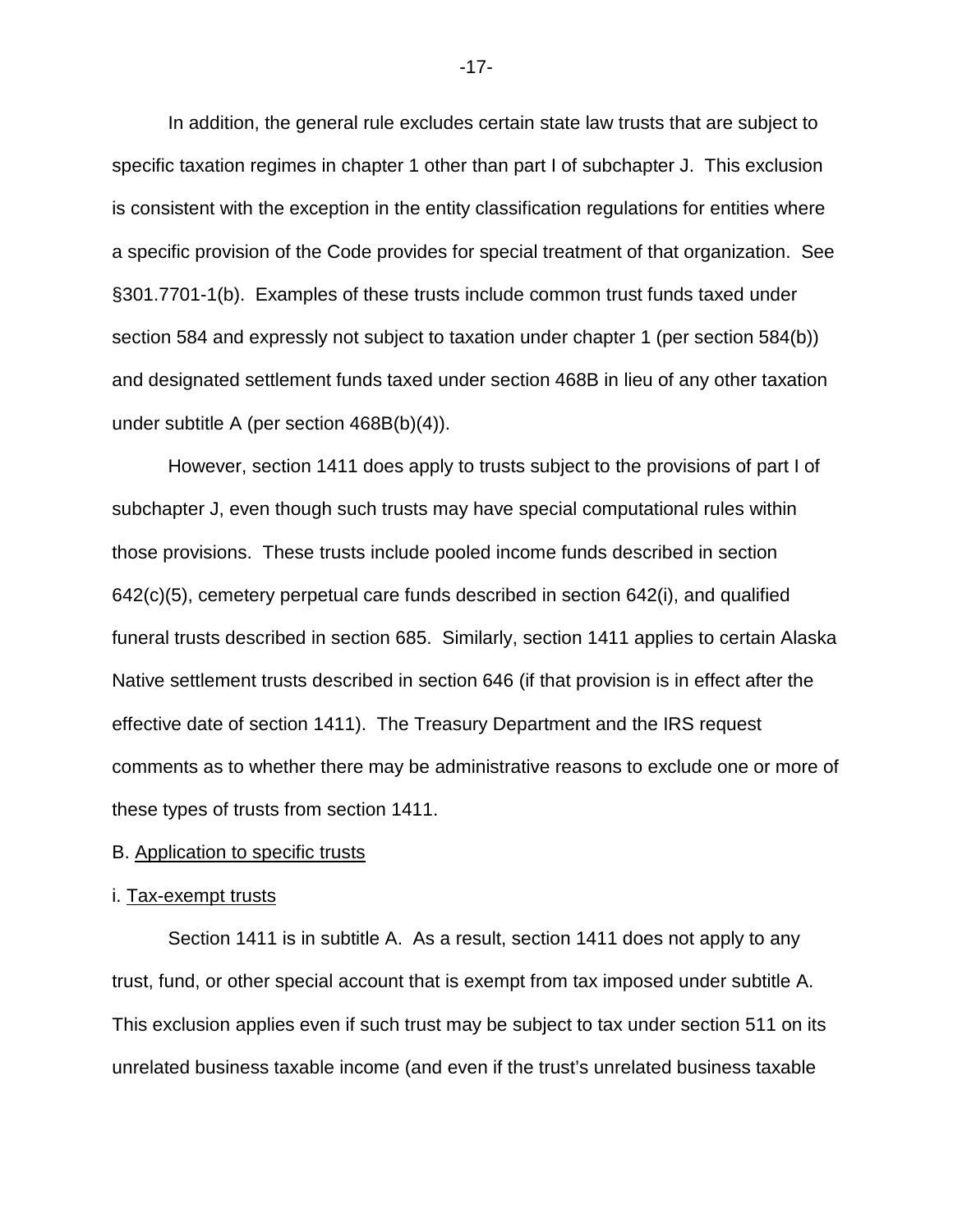income is comprised of net investment income). Accordingly, the proposed regulations provide that any account, fund, or trust that is exempt from taxation under subtitle A (for example, sections 501(a), 664(c)(1), 220(e)(1), 223(e)(1), 529(a), and 530(a)) is also exempt from section 1411.

Section 1411(e)(2) specifically excepts from the application of section 1411 a trust all of the unexpired interests in which are devoted to one or more of the purposes described in section 170(c)(2)(B). See proposed §1.1411-3(b)(1).

#### ii. Grantor trusts

A grantor trust is a trust or any portion thereof that is treated as being owned by the grantor or another person under subpart E of subchapter J (see sections 671 through 679). The owner must compute the owner's taxable income and credits by including the items of income, deduction, and credit against the tax attributable to the trust or the portion thereof treated as being owned by the owner. Thus, a grantor trust's income is not taxed as trust income but instead is treated as being the income of (and taxable to) the owner. The same rule applies for purposes of section 1411, thereby providing a consistent application of the grantor trust rules. This approach is also consistent with the IRS's position that the application of section 671 is not limited to chapter 1 of subtitle A. See Notice 97-24 (1997-1 CB 409); see §601.601(d)(2).

Proposed §1.1411-3(b)(5) provides that the tax under section 1411 is not imposed on a grantor trust, but if a grantor or another person is treated as the owner of all or a portion of a trust under subpart E of part I of subchapter J of chapter 1 any items of income, deduction, or credit that are included in computing taxable income of such grantor or other person under section 671 shall be treated as if such items had been

-18-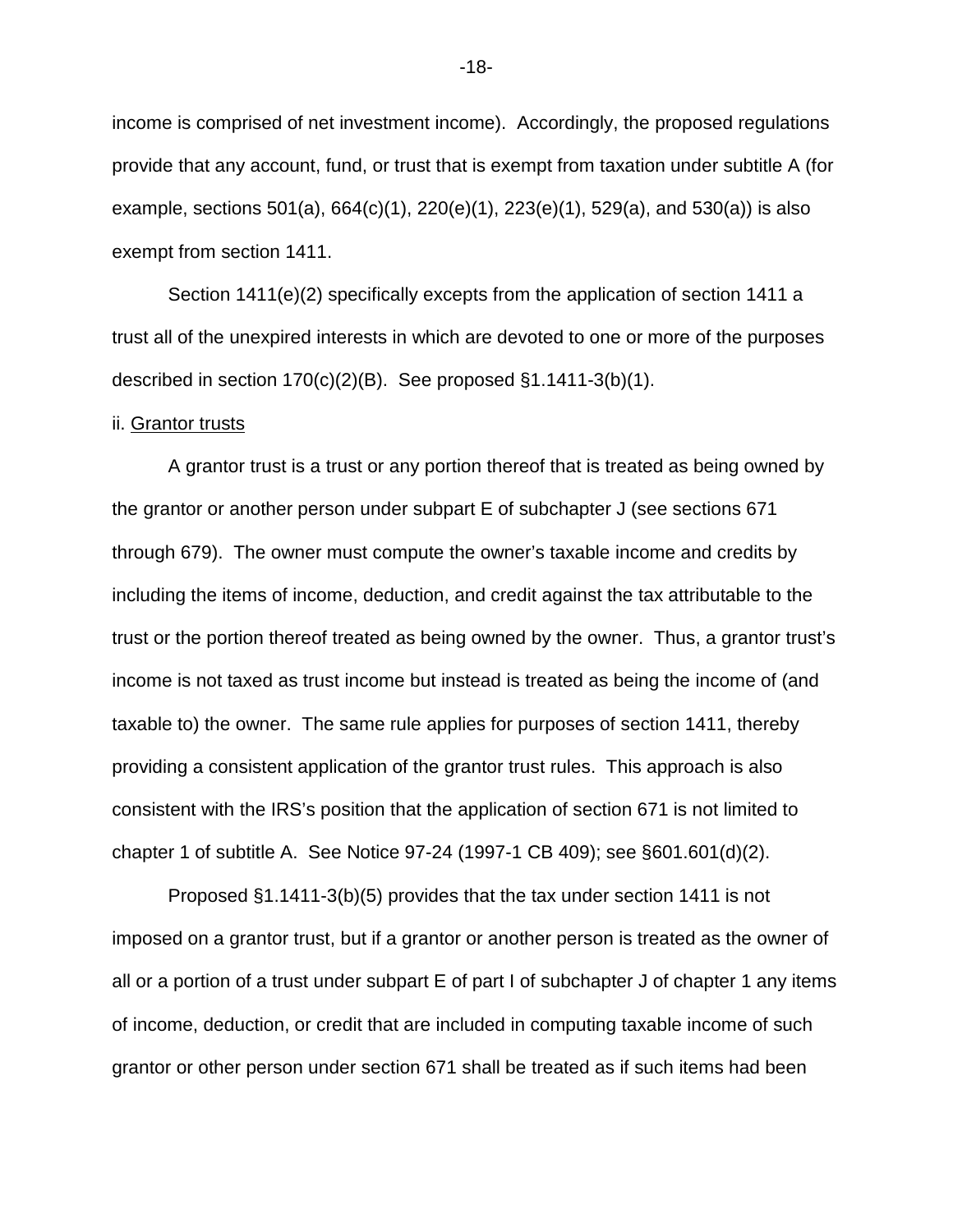received or paid directly by the grantor or other person for purposes of calculating such person's net investment income.

# iii. Electing small business trusts (ESBTs)

Proposed §1.1411-3(c)(1) provides special computational rules for ESBTs. For purposes of chapter 1, section  $641(c)(1)$  provides that (A) the portion of any ESBT which consists of stock in one or more S corporations shall be treated as a separate trust, and (B) the amount of the tax imposed by chapter 1 on such separate trust shall be determined with certain modifications detailed in section 641(c)(2). Section 1.641(c)- 1(a) provides that an ESBT is treated as two separate trusts for purposes of chapter 1.

The proposed regulations preserve the chapter 1 treatment of the ESBT as two separate trusts for computational purposes but consolidates the ESBT into a single trust for determining the adjusted gross income threshold in section  $1411(a)(2)(B)(ii)$ . This rule applies a single section 1(e) threshold so as to not inequitably benefit ESBTs over other taxable trusts.

Proposed §1.1411-3(c)(1)(ii) provides the method to determine the ESBT's section 1411 tax base. First, the ESBT will separately calculate the undistributed net investment income of the S portion and non-S portion in accordance with the general rules for trusts under chapter 1, and combine the undistributed net investment income of the S portion and the non-S portion. Second, the ESBT will determine its adjusted gross income, solely for purposes of section 1411, by adding the net income or net loss from the S portion to that of the non-S portion as a single item of income or loss. Finally, to determine whether the ESBT is subject to section 1411, and if so, the section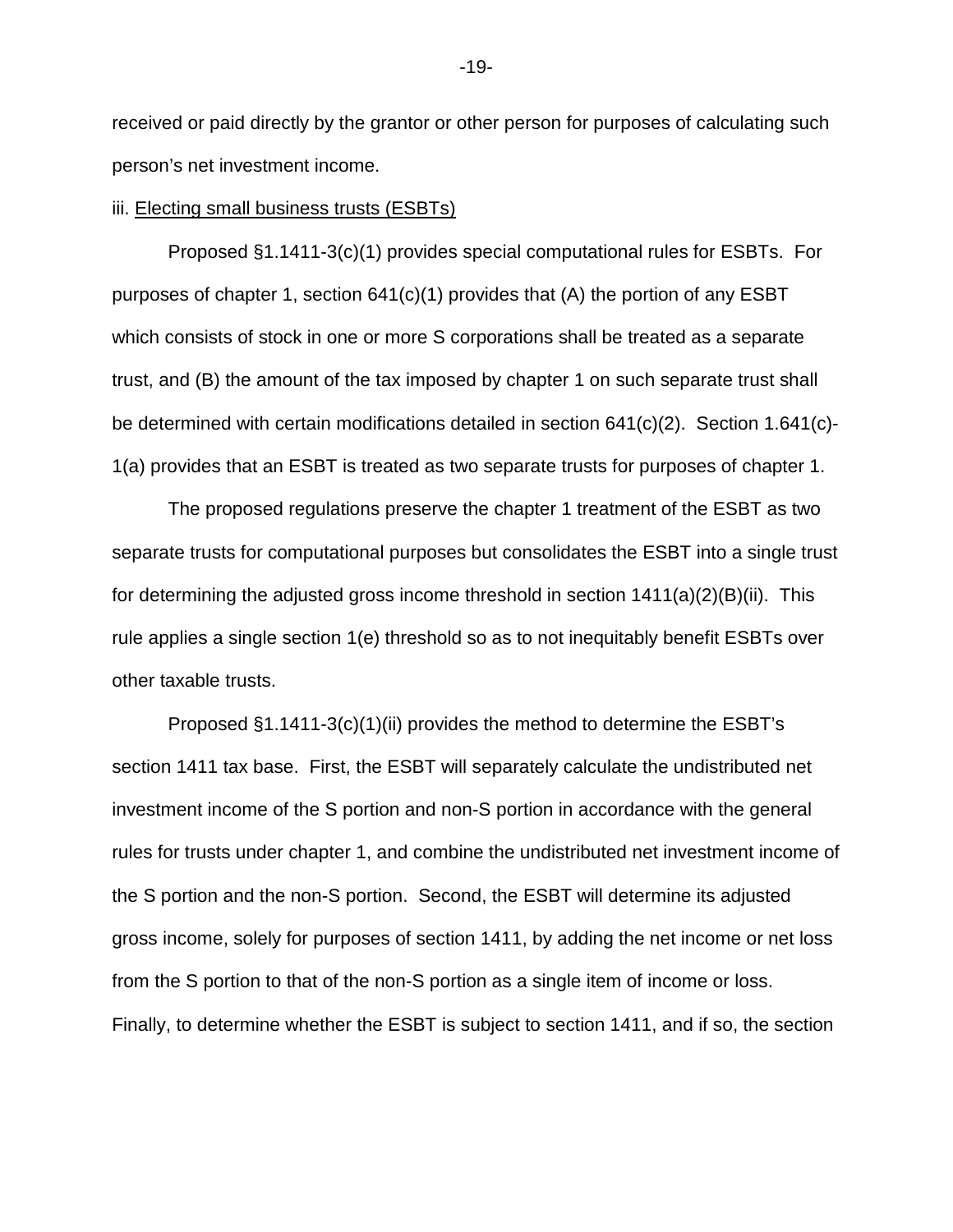1411 tax base, the ESBT will compare the combined undistributed net investment income with the excess of its adjusted gross income over the section 1(e) threshold.

# iv. Charitable remainder trusts

Proposed §1.1411-3(c)(2) provides special computational rules for charitable remainder trusts. Although the trust itself is not subject to section 1411 as provided in proposed §1.1411-3(b)(3), annuity and unitrust distributions may be net investment income to the non-charitable recipient beneficiary. Proposed §1.1411-3(c)(2) provides special rules to maintain the character and distribution ordering rules of §1.664-1(d) for purposes of section 1411. The Treasury Department and the IRS are proposing these rules to determine whether items of income allocated to annuity or unitrust payments constitute net investment income to the recipient beneficiary.

Proposed  $\S1.1411-3(c)(2)(i)$  provides that distributions from a charitable remainder trust to a beneficiary for a taxable year consist of net investment income in an amount equal to the lesser of the total amount of the distributions for that year, or the current and accumulated net investment income of the charitable remainder trust. For charitable remainder trusts with multiple annuity or unitrust beneficiaries, the trust shall apportion the net investment income among the beneficiaries based on their respective shares of the total annuity or unitrust amount paid by the trust for that taxable year.

Proposed §1.1411-3(c)(2)(ii) defines the term accumulated net investment income as the total amount of net investment income received by a charitable remainder trust for all taxable years beginning after December 31, 2012, less the total amount of net investment income distributed for all prior taxable years beginning after December 31, 2012.

-20-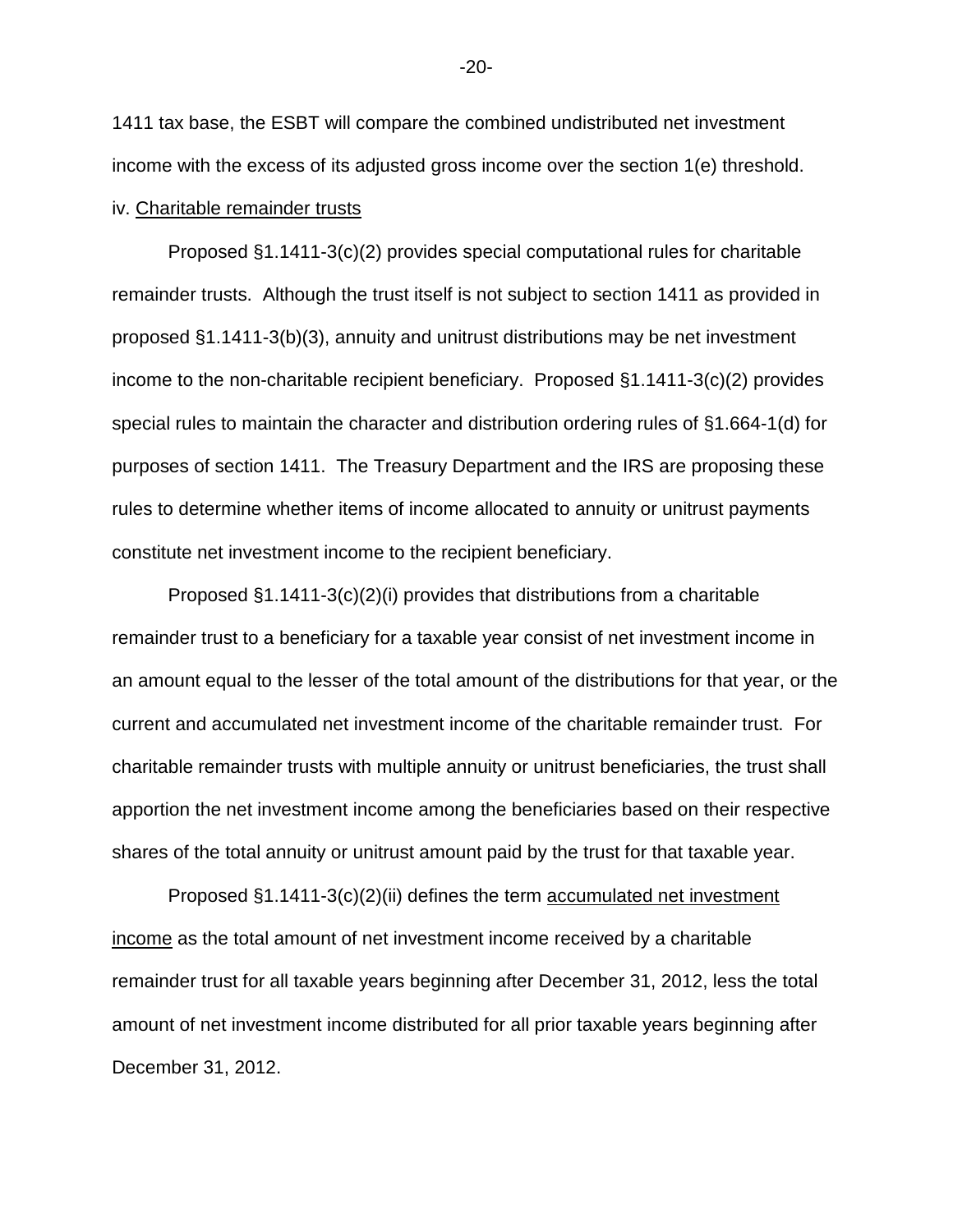Thus, under proposed §1.1411-3(c)(2), current and accumulated net investment income of the trust is deemed to be distributed before amounts that are not items of net investment income for purposes of section 1411. This classification of income as net investment income or non-net investment income is separate from, and in addition to, the four tiers under section 664(b), which continue to apply.

The Treasury Department and the IRS considered an alternative method for determining the distributed amount of net investment income in which net investment income would be determined on a class-by-class basis within each of the §1.664-1(d)(1) enumerated categories. Under this alternative method, trustees would need to account for additional classes of income within each category, consistent with  $\S 1.664-1(d)(1)(i)$ , for taxable years beginning after December 31, 2012. The alternative method would create a sub-class system of net investment income and non-net investment income within each class and category of the section 664 framework. Although differentiating between net investment income and non-net investment income within each class and category might be considered more consistent with the structure created for charitable remainder trusts by section 664 and the corresponding regulations, the Treasury Department and the IRS believe that the recordkeeping and compliance burden that would be imposed on trustees by this alternative would outweigh the benefits.

## C. Foreign estates and foreign trusts

Section 1411 does not specifically address the treatment of foreign estates and foreign nongrantor trusts. See part 4.B.ii of this preamble for the rules that apply if the foreign trust is treated as owned by a grantor or another person under sections 671 through 679. The Treasury Department and the IRS believe that section 1411 should

-21-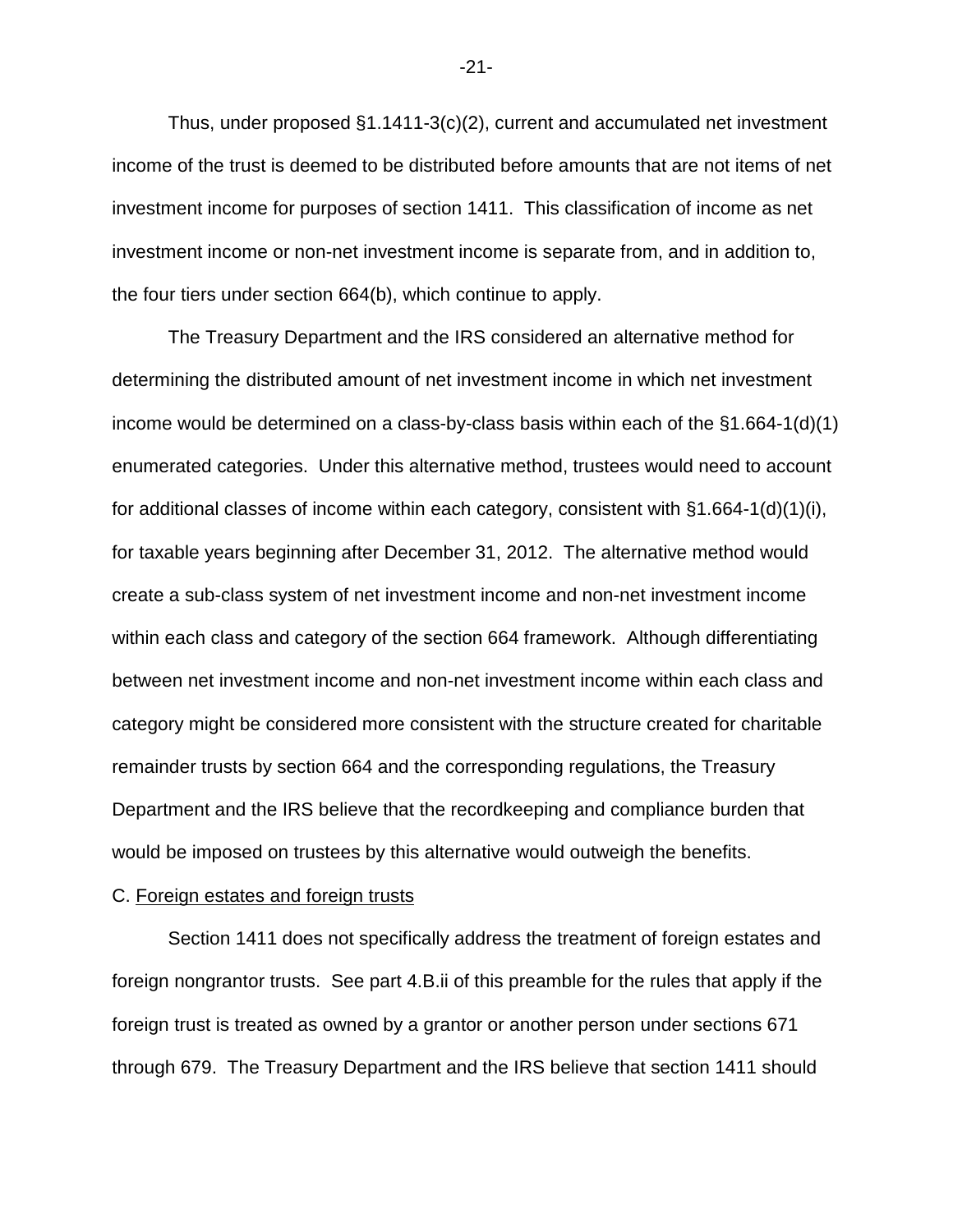not apply to foreign estates and foreign trusts that have little or no connection to the United States (for example, if none of the beneficiaries is a United States person). Accordingly, proposed §§1.1411-3(d)(2)(i) and 1.1411-3(b)(6) provide, as a general rule, that foreign estates and foreign trusts are not subject to section 1411. The Treasury Department and the IRS believe, however, that net investment income of a foreign estate or foreign trust should be subject to section 1411 to the extent such income is earned or accumulated for the benefit of, or distributed to, United States persons. The taxation of United States beneficiaries receiving current distributions of net investment income from a foreign estate or foreign nongrantor trust will be consistent with the general operation of subparts A through D of part I of subchapter J and will be subject to section 1411. See proposed §§1.1411-4(e) and 1.1411-3(e)(3).

Proposed §§1.1411-3(d)(2)(ii) and 1.1411-3(c)(3) reserve on the application of section 1411 to foreign estates and foreign trusts with United States beneficiaries. The Treasury Department and the IRS request comments on the application of section 1411 to net investment income of foreign estates and foreign trusts that is earned or accumulated for the benefit of United States beneficiaries, including whether section 1411 should be applied to the foreign estate or foreign trust, or to the United States beneficiaries upon an accumulation distribution. Regarding the application of section 1411 to the foreign estate or foreign trust, consideration is being given to whether the definition of a United States beneficiary should exclude contingent or future beneficiaries and to adoption of an exclusion from section 1411 for foreign pension funds that are treated as trusts for United States tax purposes. To the extent that the final regulations do not subject foreign estates or foreign trusts to tax under section

-22-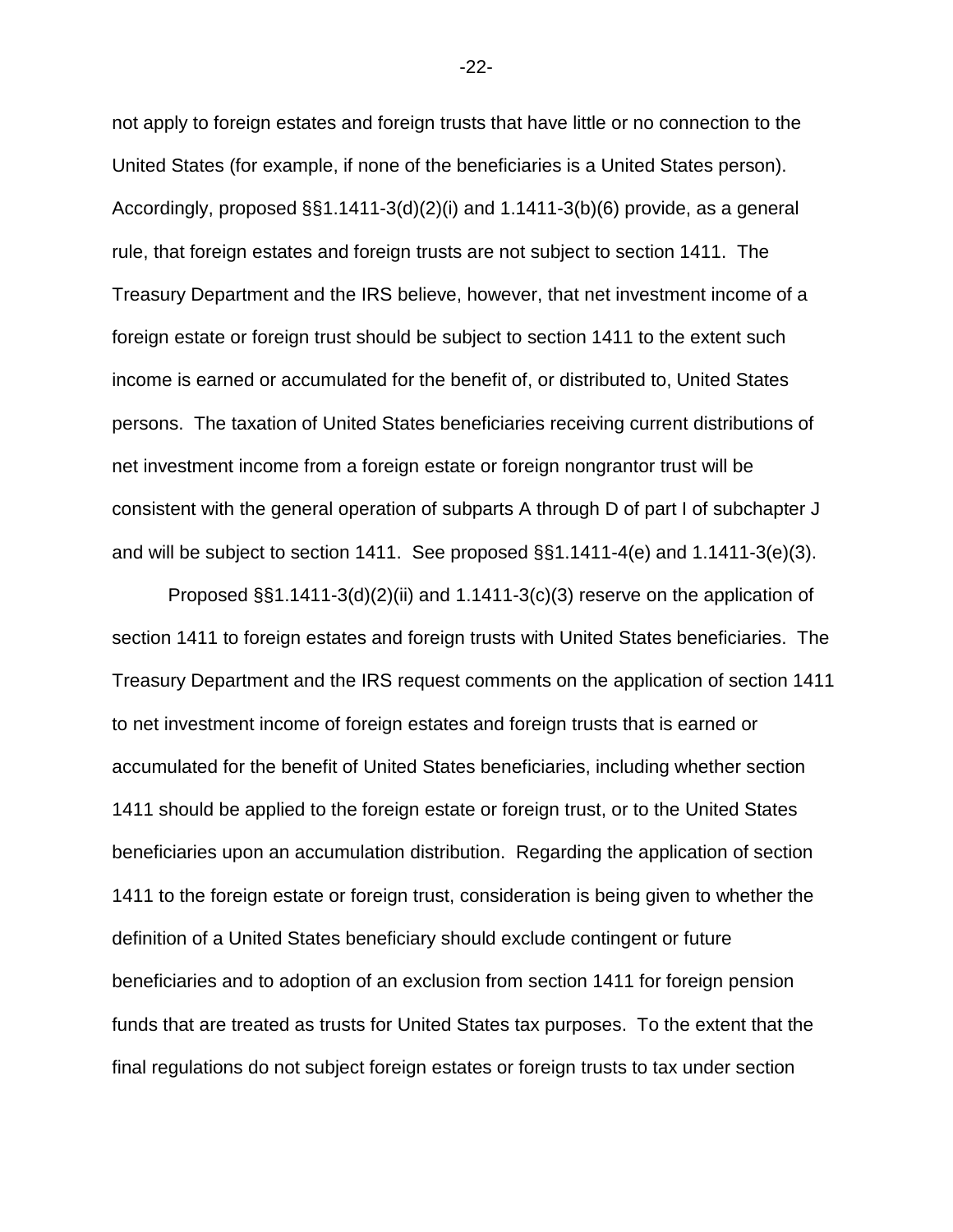1411, the Treasury Department and IRS request comments on how section 1411 should apply to United States persons that receive accumulation distributions from foreign estates and foreign trusts, including the means by which to identify such distributions as net investment income.

# D. Bankruptcy estates

A bankruptcy estate of a debtor who is an individual is treated as an individual for purposes of computing the tax under section 1411. Section 1398 provides rules for the taxation of bankruptcy estates in chapter 7 and chapter 11 cases under the Bankruptcy Code in which the debtor is an individual. In these cases, the bankruptcy estate computes its tax in the same manner as an individual. Section 1398(c)(2) provides that the tax rate under section 1 for the bankruptcy estate is the same as that imposed on a married taxpayer filing separately, and section 1398(c)(3) provides that the bankruptcy estate is entitled to a standard deduction of a married taxpayer filing separately. Therefore, consistent with section 1398, regardless of the actual marital status of the debtor, a bankruptcy estate of a debtor who is an individual is treated as a married taxpayer filing separately for purposes of the thresholds in section 1411(b), and therefore the threshold amount applicable to such a bankruptcy estate is \$125,000.

# E. Calculation of undistributed net investment income

Under section 1411(a)(2), the tax under section 1411 is imposed on the lesser of (A) the undistributed net investment income of the estate or trust for such year, or (B) the excess (if any) of the adjusted gross income (as defined in section 67(e)) for the taxable year, over the dollar amount at which the highest tax bracket in section 1(e) begins for such taxable year. Thus, similar to the computation for individuals, it is the

-23-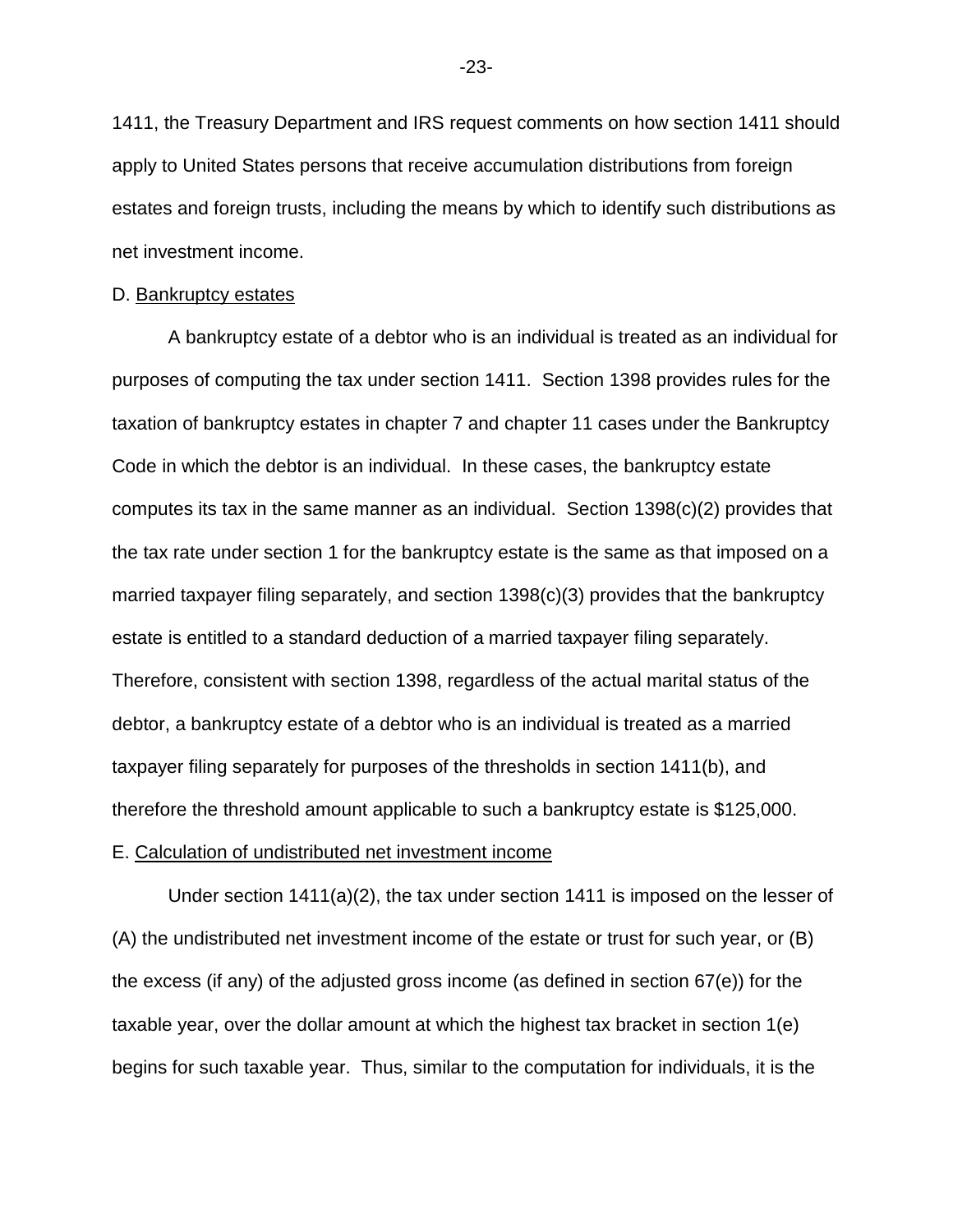lesser of two amounts. Net investment income is defined in section 1411(c)(1) and proposed §1.1411-4, and this same definition applies to individuals, estates, and trusts. Undistributed net investment income is a section 1411 term used solely for estates and trusts (and not individuals), and is not defined in section 1411. The proposed regulations conform the taxation of estates and trusts under section 1411 to the rules of part I of subchapter J to avoid double taxation of net investment income and the taxation of amounts distributed to charities.

The proposed regulations give effect to the provisions of subchapter J that treat an estate or trust as a conduit by reducing the estate's or trust's taxable income to take into account distributions to beneficiaries and the charitable deduction. The proposed regulations, accordingly, provide that undistributed net investment income of an estate or trust is its net investment income (as determined under proposed §1.1411-4) reduced by the share of net investment income included in the deductions of the estate or trust under section 651 or section 661, and the share of net investment income allocated to the section 642(c) deduction of the estate or trust in accordance with §1.642(c)-2(b) and the allocation and ordering rules under §1.662(b)-2. The proposed regulations adopt the class system of income categorization, generally embodied in sections 651 through 663 and the regulations thereunder, to arrive at the trust's net investment income reduction in the case of distributions that are comprised of both net investment income and net excluded income items. For this purpose, the term excluded income includes items that are not includible in net investment income by either specific exclusion under chapter 1 (for example, interest on state and local bonds under section 103(a)); specific exclusion contained in section 1411 (for example, section 1411(c)(5) or (6)) or the

-24-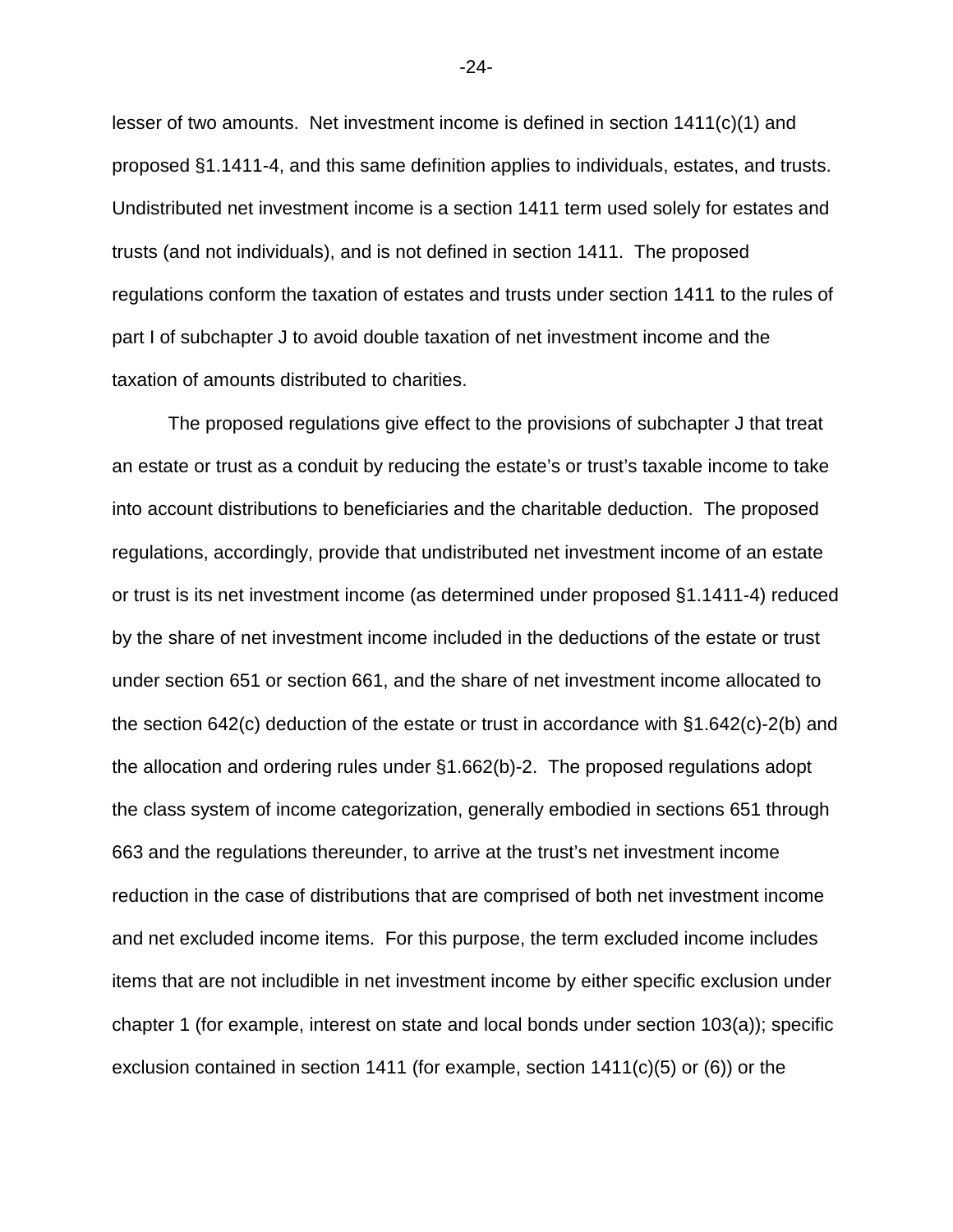proposed regulations; or are not specifically included in section  $1411(c)(1)(A)$  or elsewhere in the proposed regulations.

# 5. Definition of Net Investment Income

Section 1411(c)(1) defines net investment income as the excess (if any) of (A) the sum of (i) gross income from interest, dividends, annuities, royalties, and rents, other than such income derived in the ordinary course of a trade or business to which the tax does not apply, (ii) other gross income from trades or businesses to which the tax applies, and (iii) net gain (to the extent taken into account in computing taxable income) attributable to the disposition of property other than property held in a trade or business to which the tax does not apply, over (B) deductions allowed by subtitle A which are properly allocable to such gross income or net gain.

If items of net investment income (including the properly allocable deductions) pass through to an individual, estate, or trust from a partnership or S corporation, the allocation of such items must be separately stated under section 702 or section 1366 and the regulations thereunder.

# A. Gross income items described in section 1411(c)(1)(A)(i)

# i. In general

The proposed regulations provide that net investment income includes, in part, gross income from interest, dividends, annuities, royalties, and rents. However, such income is excluded from net investment income if it is derived in the ordinary course of a trade or business not described in section 1411(c)(2). This exclusion is described in part 5.A.vi of this preamble.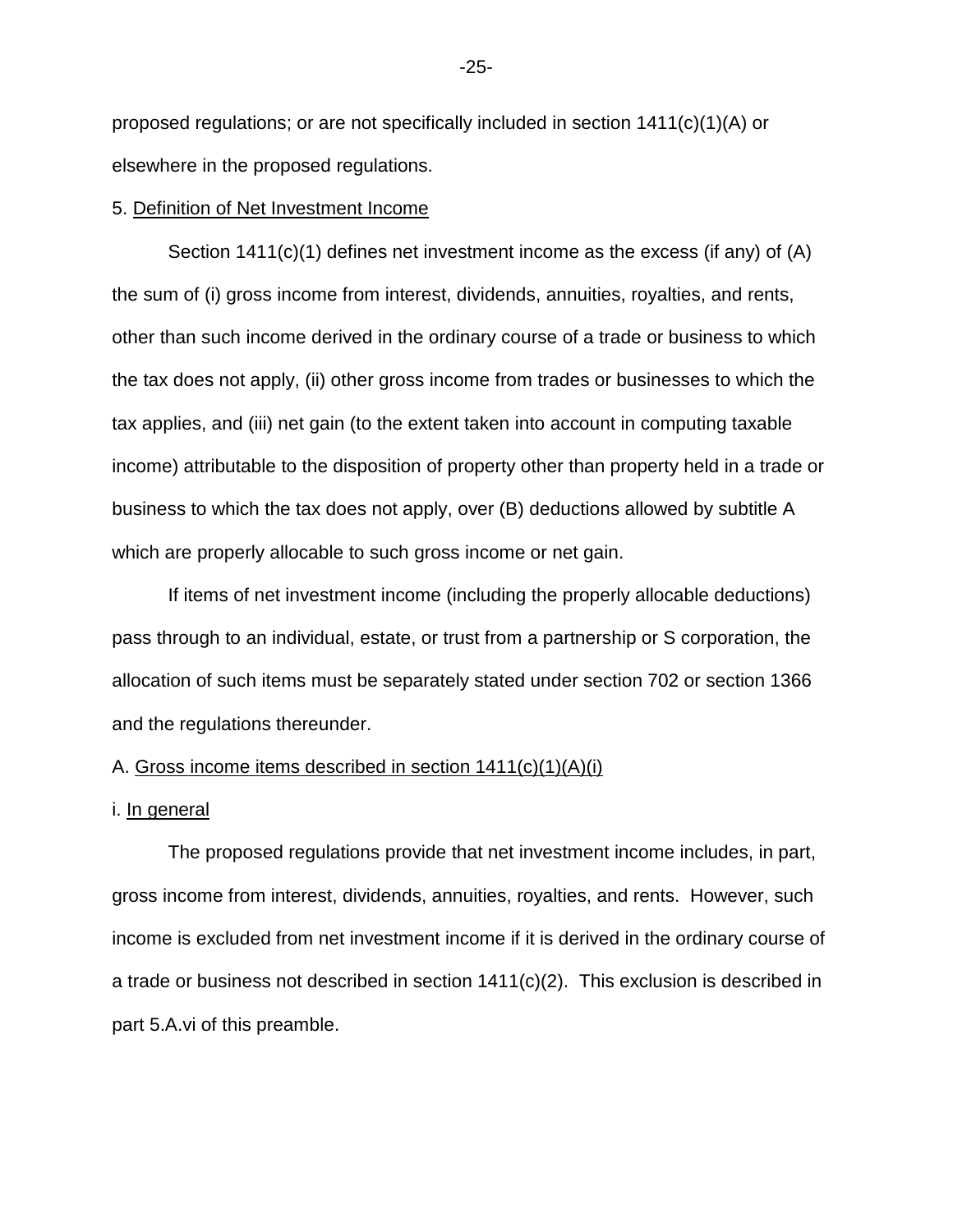# ii. Interest and dividends

# (a) In general

Gross income from interest includes any item treated as interest for purposes of chapter 1, and includes substitute interest (as discussed in part 5.A.ii.(b) of this preamble).

Gross income from dividends includes any item treated as a dividend for purposes of chapter 1. This includes, but is not limited to, amounts treated as dividends pursuant to subchapter C that are included in gross income (including constructive dividends); amounts treated as dividends under section 1248(a); amounts treated as dividends under §1.367(b)-2(e)(2); and amounts treated as dividends under section 1368(c)(2). In addition, as discussed in part 5.A.ii.(b) and part 11 of this preamble, substitute dividends, distributions from previously taxed earnings and profits (within the meaning of section 959(d) or section 1293(c)), and certain excess distributions (within the meaning of section 1291(b)) are included in net investment income.

Gross income from notional principal contracts (within the meaning of §1.446-  $3(c)$ ) is not included in net investment income under section  $1411(c)(1)(A)(i)$ . However, if gross income from notional principal contracts is derived in a trade or business described in proposed §1.1411-5, all of such gross income is included in net investment income under section  $1411(c)(1)(A)(ii)$ . In addition, gain on a disposition of a notional principal contract is included in net investment income under either section  $1411(c)(1)(A)(ii)$  or section  $1411(c)(1)(A)(iii)$  (see parts 5.B and 5.C of this preamble).

-26-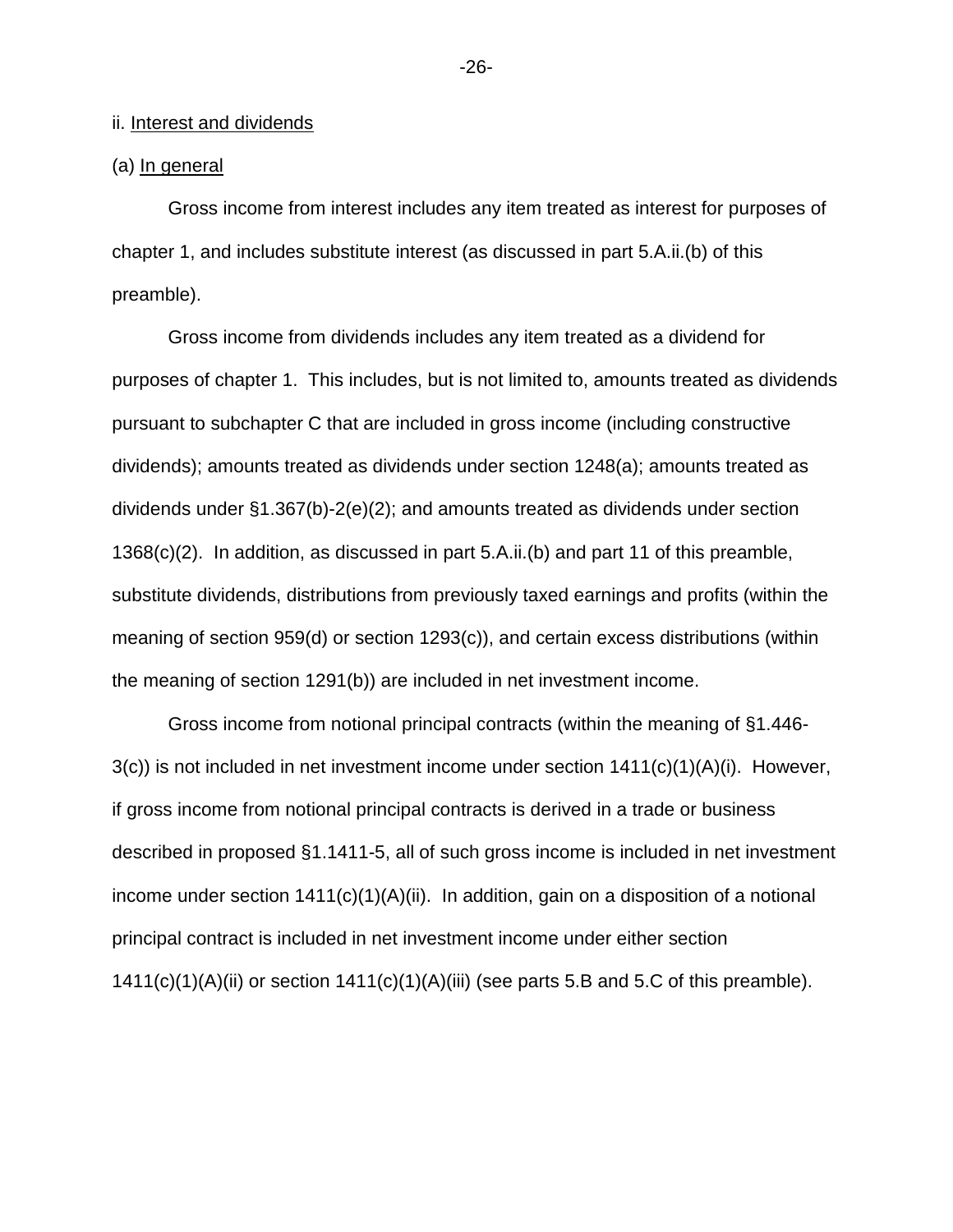# (b) Substitute interest and substitute dividends

A substitute interest payment or a substitute dividend payment made to the transferor of a security in a securities lending transaction or a sale-repurchase transaction is treated as an interest payment or dividend payment, as applicable, for purposes of section 1411, and thus as net investment income for purposes of proposed §1.1411-4(a)(1)(i). If substitute interest and substitute dividend payments were not treated in this manner, the Treasury Department and the IRS believe that taxpayers could easily avoid the section 1411 tax with respect to interest or dividend income by lending their securities over a payment date. The Treasury Department and the IRS do not believe that Congress intended the imposition of the section 1411 tax to turn on transactional formalities that are so readily manipulated by well-advised taxpayers. This approach is consistent with other contexts in which substitute interest and dividend payments have been treated in the same manner as actual interest or dividend payments in order to preclude avoidance of tax. For example, regulations under sections 861, 871, and 881 treat substitute interest and dividend payments as having the same source and the same character as the actual interest or dividend payments for which they substitute in order to preclude avoidance of nonresident withholding tax. See §§1.861-2(a)(7); 1.861-3(a)(6); 1.871-7(b)(2); and 1.881-2(b)(2).

In certain other contexts, substitute payments are not treated in the same manner as actual interest or dividend payments (for example, a substitute dividend payment is not eligible for the dividends received deduction or for the lower rate of tax applicable to qualified dividends under section  $1(h)(11)$ . In those contexts, however, disparate treatment serves essentially the same purpose, that is, to preclude the

-27-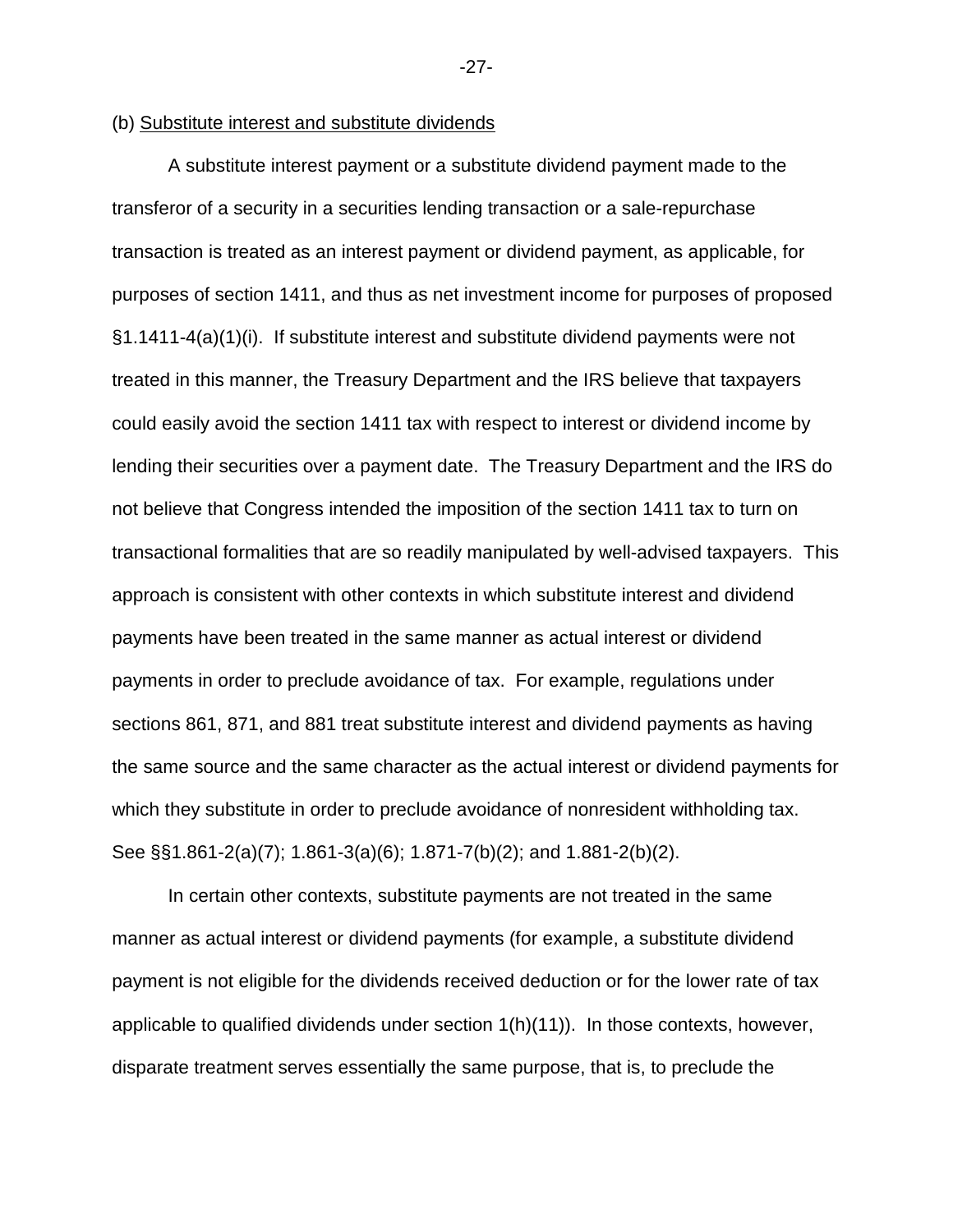avoidance of tax through the multiplication of tax benefits or tax exclusions. The Treasury Department and the IRS believe that it is appropriate to treat substitute payments in a manner that precludes their use to facilitate tax avoidance. Accordingly, these proposed regulations treat substitute interest and substitute dividends as interest and dividends for purposes of determining net investment income.

# (c) Controlled foreign corporations and passive foreign investment companies

 Special rules apply to a United States shareholder of a controlled foreign corporation or a United States person who owns stock in a passive foreign investment company. See part 11 of this preamble.

# iii. Annuities

Gross income from annuities includes the amount received as an annuity under an annuity, endowment, or life insurance contract that is includible in gross income as a result of the application of section 72(a) and section 72(b), and an amount not received as an annuity under an annuity contract that is includible in gross income under section 72(e).

The Code does not define the term annuity. Section 72(a) provides that gross income includes any amount received as an annuity under an annuity, endowment, or life insurance contract. Section 72(b), however, excludes from gross income that part of an amount received as an annuity that bears the same ratio to that amount as the investment in the contract bears to the expected return under the contract (determined as of the annuity starting date).

Section 72(e) governs the treatment of amounts received under an annuity contract that are not received as an annuity (such as lump sum distributions or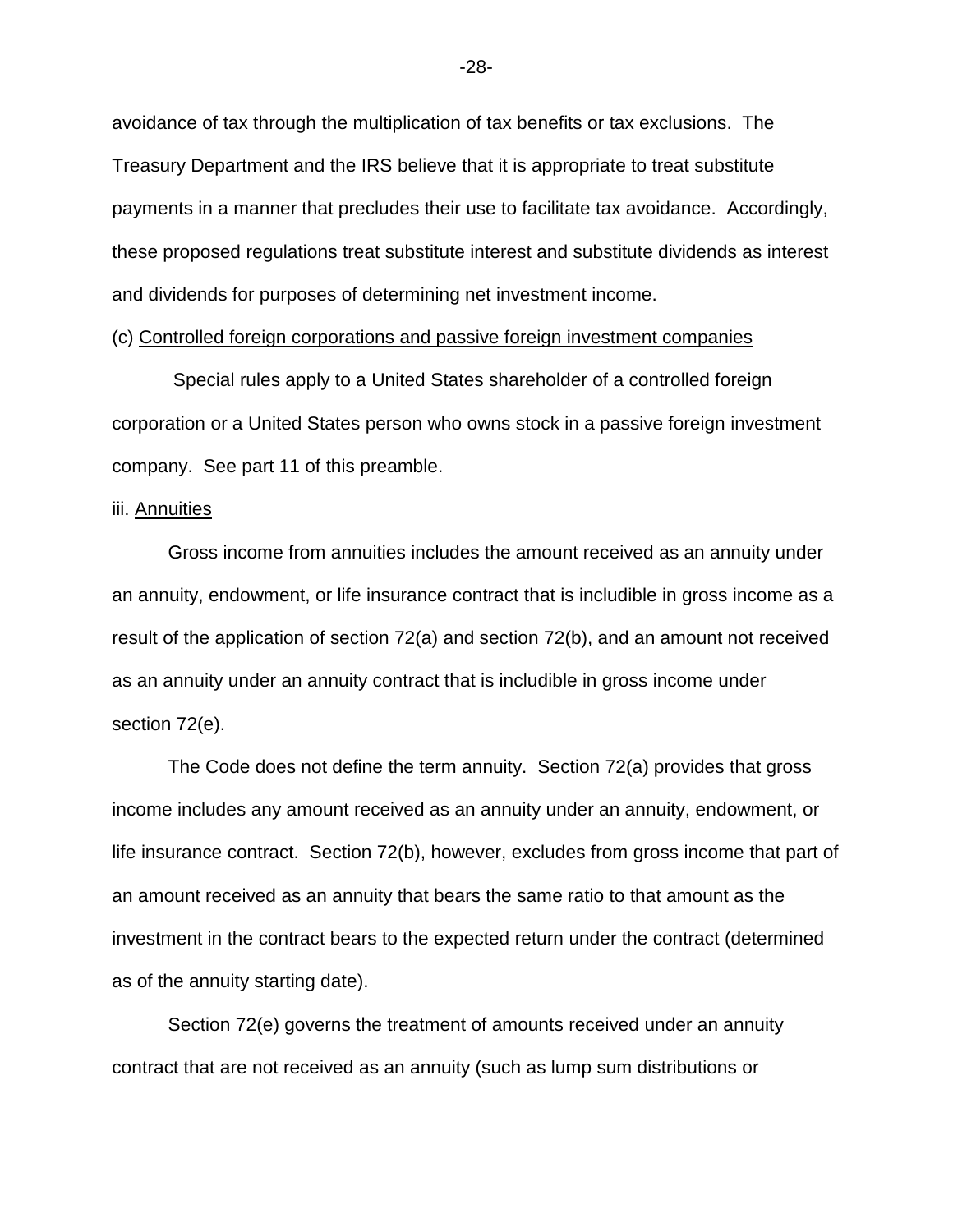surrenders). Section 72(e)(2) provides in general that such amounts received on or after the annuity starting date are included in gross income, and that amounts received before the annuity starting date are included in gross income to the extent allocable to income on the contract on an income-first basis.

Gain or loss from the sale of an annuity would be treated as net investment income for purposes of section 1411. To the extent the sales price of the annuity does not exceed its surrender value, the gain recognized would be treated as gross income described in section  $1411(c)(1)(A)(i)$  and proposed  $\S1.1411-4(a)(1)(i)$ . If the sales price of the annuity exceeds its surrender value, the seller would treat the gain equal to the difference between the basis in the annuity and the surrender value as gross income described in section  $1411(c)(1)(A)(i)$  and proposed  $\S1.1411-4(a)(1)(i)$ , and would treat the excess of the sales price over the surrender value as gain from the disposition of property under section 1411(c)(1)(A)(iii) and proposed §1.1411-4(a)(1)(iii).

# iv. Royalties

Gross income from royalties includes amounts received from mineral, oil, and gas royalties, and amounts received for the privilege of using patents, copyrights, secret processes and formulas, goodwill, trademarks, tradebrands, franchises, and other like property.

### v. Rents

Gross income from rents includes amounts paid or to be paid principally for the use of (or the right to use) tangible property.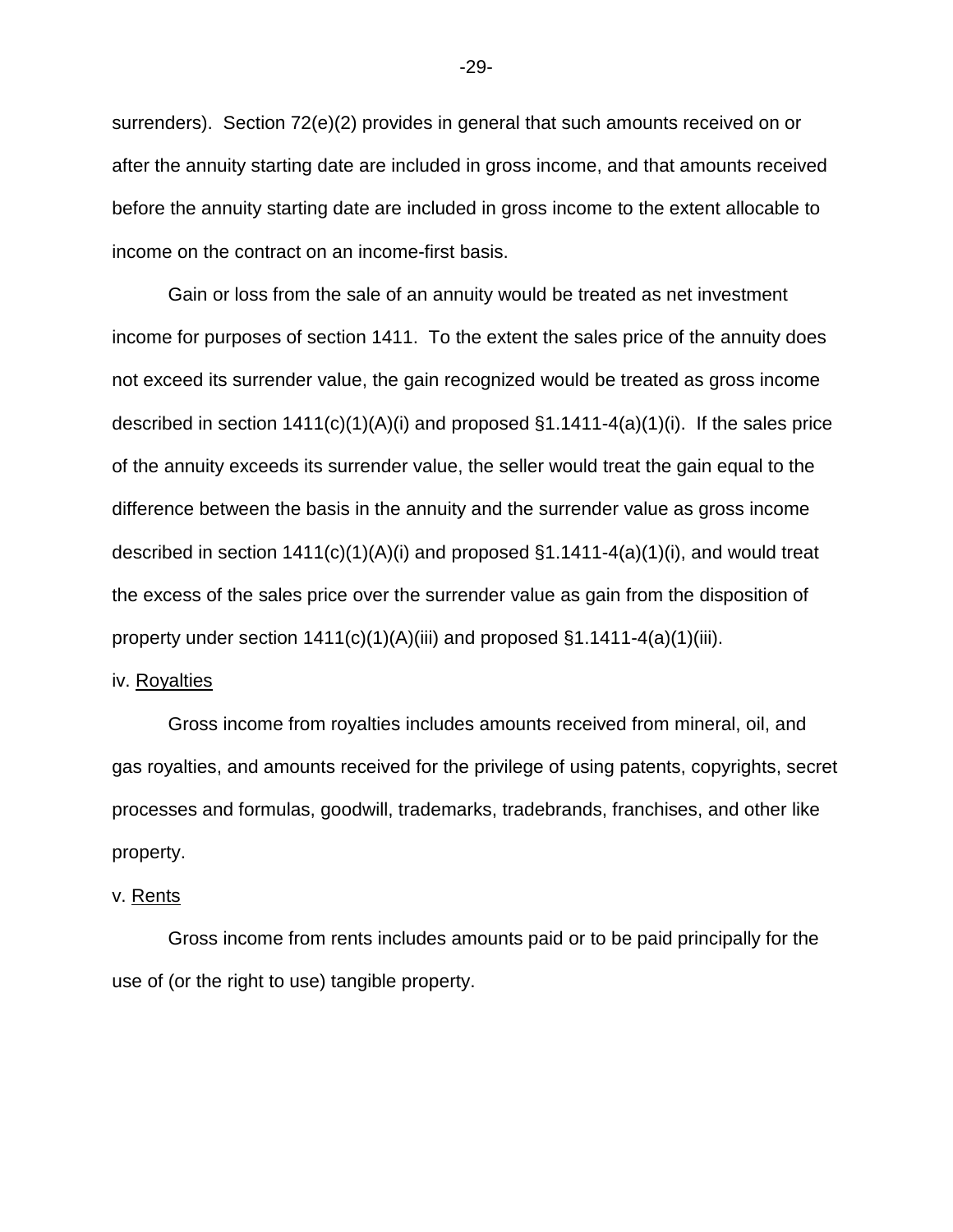# vi. Ordinary course of a trade or business exception

 The items described in parts 5.A.ii through 5.A.v of this preamble are not included in net investment income by reason of section  $1411(c)(1)(A)(i)$  if the item meets the ordinary course of a trade or business exception. See proposed §1.1411- 4(b). The ordinary course of a trade or business exception is a two-part test. First, the item must be "derived in" a trade or business not described in section 1411(c)(2). Second, if the item is derived in a trade or business not described in section 1411(c)(2), then such item must also be derived in the "ordinary course" of such trade or business. As explained in part 6 of this preamble, a trade or business described in section 1411(c)(2) is either a trade or business that is (A) a passive activity (within the meaning of section 469) with respect to the taxpayer, or (B) trading in financial instruments (as defined in proposed  $\S1.1411-5(c)(1)$  or commodities (as defined in section 475(e)(2)). (a) Derived in

In order for an item of gross income described in section  $1411(c)(1)(A)(i)$  to be excluded from section 1411 under the ordinary course of a trade or business exception, the income must be derived in a trade or business that is neither a passive activity with respect to the taxpayer (as described in section  $1411(c)(2)(A)$  and the regulations thereunder) nor a trade or business of trading in financial instruments or commodities (as described in section 1411(c)(2)(B) and the regulations thereunder).

In the case of an individual who is engaged in the conduct of a trade or business directly (for example, a sole proprietor) or through ownership of an interest in an entity that is disregarded as an entity separate from the individual owner under §301.7701-3, the determination of whether an item of gross income is derived in a trade or business

-30-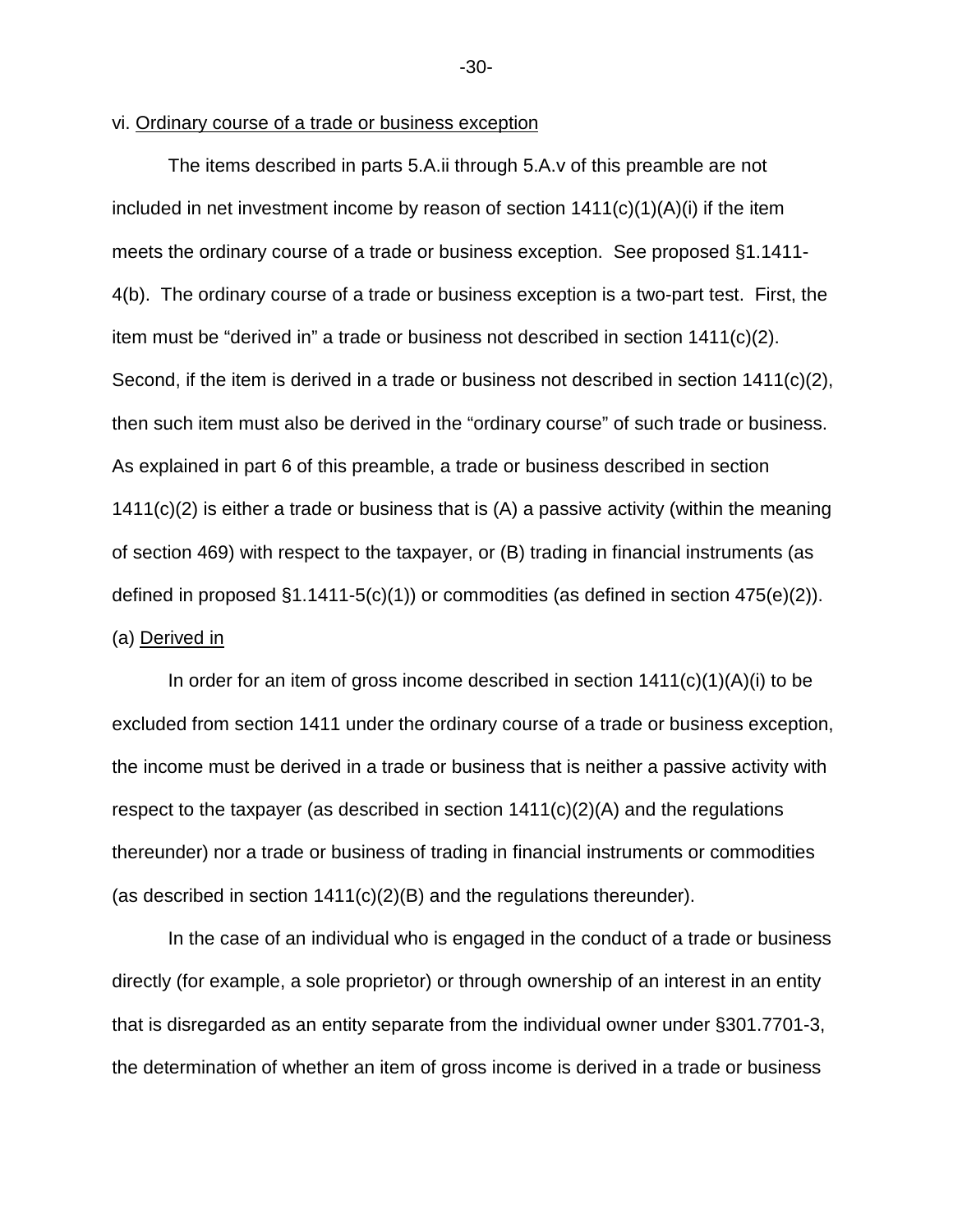described in section  $1411(c)(2)(A)$  or (B) is made at the individual level. For example, if A, an individual, is engaged in a trade or business that is not described in section 1411(c)(2) and the trade or business has gross income (for example, royalties), such gross income is derived in A's trade or business, and therefore A meets the first part of the ordinary course of a trade or business exception. However, if A's trade or business is a passive activity with respect to A or if A's trade or business is trading in financial instruments or commodities, the ordinary course of a trade or business exception will be inapplicable because the income is derived in a trade or business described in section  $1411(c)(2)$ .

In the case of an individual, estate, or trust that owns an interest in a trade or business through one or more passthrough entities (a partnership or an S corporation), the determination of whether an item of gross income described in section  $1411(c)(1)(A)(i)$  allocated to the individual, estate, or trust from the passthrough entity is derived in a trade or business described in section  $1411(c)(2)(A)$  (a passive activity with respect to the taxpayer) or section 1411(c)(2)(B) (trading in financial instruments or commodities) is made in the following manner. The determination of whether the trade or business from which the income is derived is a passive activity with respect to the taxpayer is determined at the taxpayer (individual, estate, or trust) level in accordance with the general principles of section 469. For example, if A, an individual, owns an interest in PRS, a partnership, which is engaged in a trade or business, the determination of whether PRS's trade or business is a passive activity with respect to A is made in accordance with section 469 and the regulations under that section. See

-31-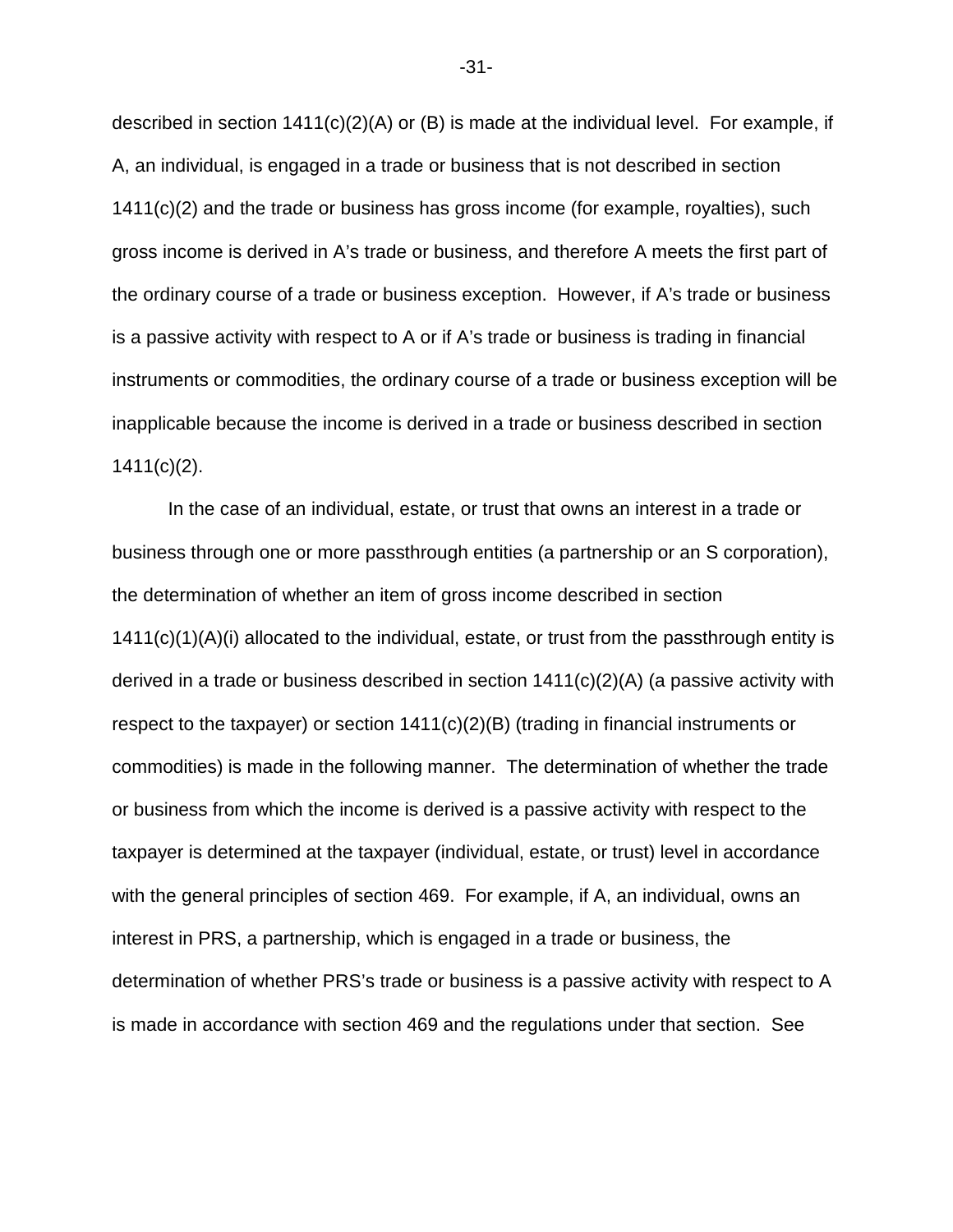part 6.B of this preamble for rules to determine whether a trade or business is a passive activity with respect to a taxpayer.

On the other hand, the determination of whether the trade or business from which the income is derived is a trade or business of trading in financial instruments or commodities is made at the passthrough entity level (the partnership or S corporation level). If the passthrough entity is engaged in a trade or business of trading in financial instruments or commodities, income from such trade or business retains its character as it passes from the entity to the taxpayer. Therefore, regardless of whether the individual is directly engaged in a trade or business or whether an intervening passthrough entity is engaged in a trade or business, such income will not qualify for the ordinary course of a trade or business exception in section  $1411(c)(1)(A)(i)$  because such income is derived in a trade or business of trading in financial instruments or commodities (as described in section 1411(c)(2)(B)). See Example 2 of proposed §1.1411-4(b)(3).

Conversely, if the passthrough entity is not engaged in a trade or business, income allocated to an individual from such entity will not qualify for the ordinary course of a trade or business exception even if the individual or an intervening entity is engaged in a trade or business. For example, B, an individual, owns an interest in UTP, a partnership, which is engaged in a trade or business. UTP owns an interest in LTP, also a partnership, which is not engaged in a trade or business. Any income described in section 1411(c)(1)(A)(i) passed through from LTP (through UTP) to B will not be derived in a trade or business because LTP is not engaged in a trade or business. This characterization applies even though UTP is engaged in a trade or business and even if (1) B is engaged in a trade or business, (2) B provides services with respect to UTP's

-32-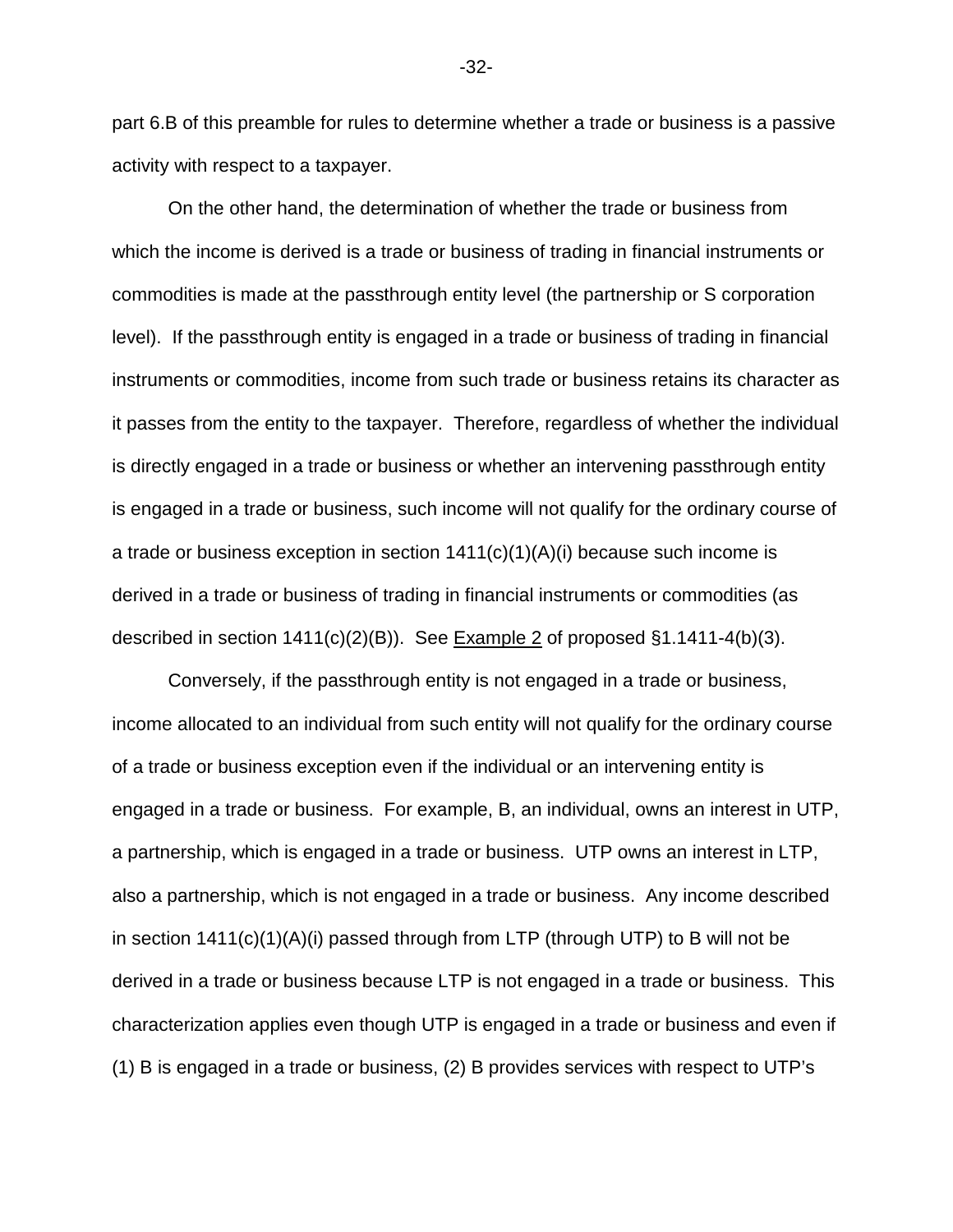trade or business, and/or (3) B provides services to LTP. See Example 1 of proposed §1.1411-4(b)(3).

In addition, if the passthrough entity is not engaged in a trade or business and the passthrough entity has items of income described in section  $1411(c)(1)(A)(i)$ , the individual's status under section 469 is irrelevant. For example, C, an individual, owns an interest in PRS, a partnership that is not engaged in a trade or business and earns dividends and interest. C's distributive share of dividends and interest from PRS will be subject to section 1411(c)(1)(A)(i) because they are not derived in a trade or business and therefore cannot be excluded under the ordinary course of a trade or business exception.

Similar rules regarding whether the trade or business is determined at the taxpayer level or the entity level apply in determining whether net gain is attributable to the disposition of property "held" in a trade or business subject to section 1411. See part 5.C of this preamble.

The interaction of the ordinary course of a trade or business exception and the trade or business rules under sections  $1411(c)(2)(A)$  and  $1411(c)(2)(B)$  can be illustrated in the following example. B, an individual, owns an interest in S, an S corporation, which is a bank. S earns interest in the ordinary course of its trade or business (which is not trading in financial instruments or commodities). Accordingly, the interest B earns through S is not derived in a trade or business described in section 1411(c)(2)(B). B will then have to determine if S's trade or business is a passive activity with respect to B. If B is passive with respect to S's banking business, then even though the interest was not subject to section  $1411(c)(1)(A)(i)$  because of section

-33-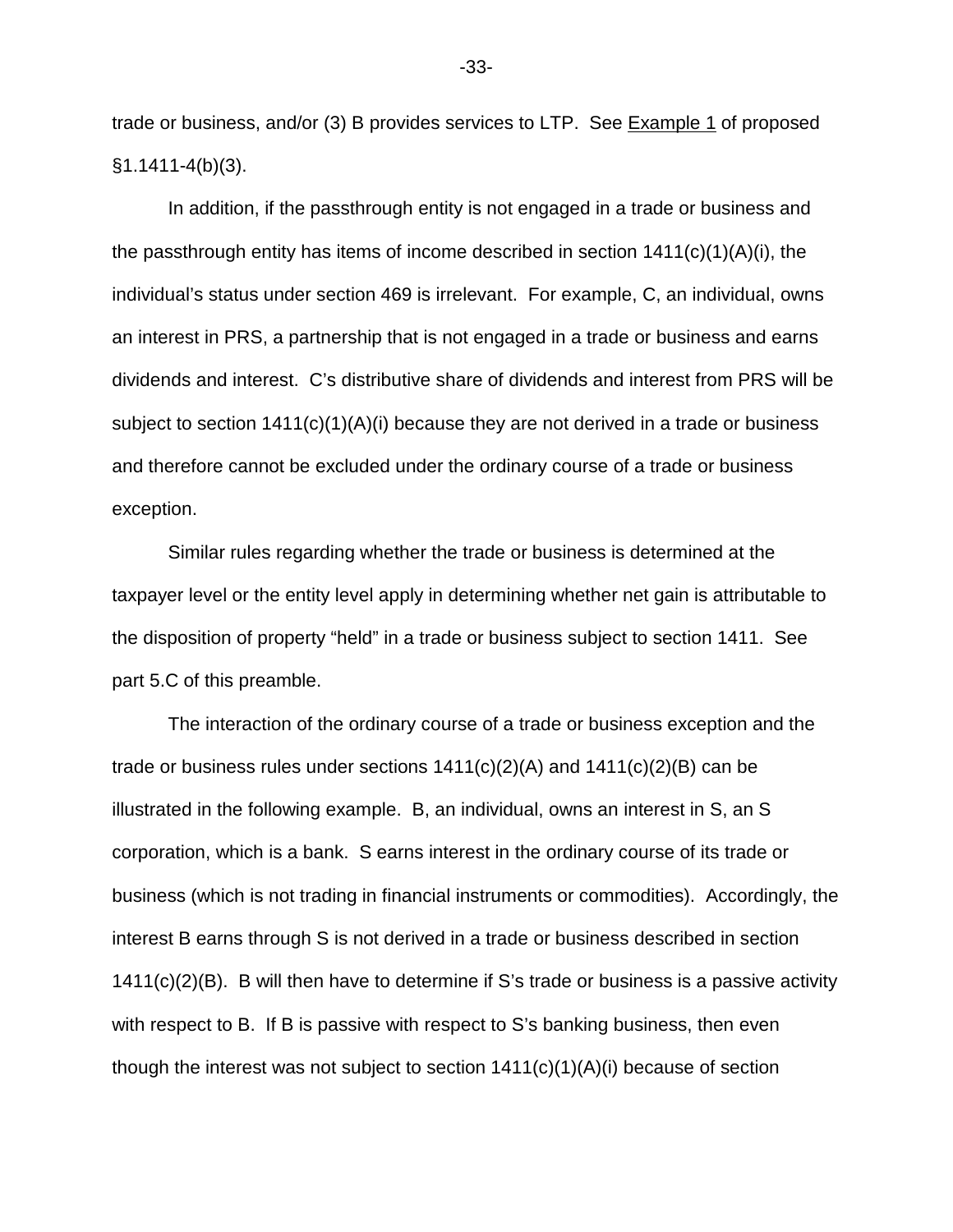1411(c)(2)(B), B's pro rata share of S's interest is net investment income under section  $1411(c)(1)(A)(ii)$  because of section  $1411(c)(2)(A)$ . See **Example 3** of proposed  $§1.1411-4(b)(3)$ .

# (b) Ordinary course

Section 1411 does not define ordinary course of a trade or business, and the proposed regulations do not provide guidance on the meaning of ordinary course. However, other regulation sections and case law provide guidance on whether an item of gross income is derived in the ordinary course of a trade or business. See, for example, Lilly v. Comm'r, 343 U.S. 90, 93 (1953), rev'g 188 F.2d 269 (4th Cir. 1951), aff'g 14 T.C. 1066 (1950) (holding that expenses incurred regularly and arising from transactions that commonly or frequently occur in the type of business involved are "ordinary"); §1.469-2T(c)(3)(ii) (providing rules for determining whether certain portfolio income is excluded from the definition of passive activity gross income).

# vii. Income from employment

For purposes of section 1411, an employee is treated as engaged in the trade or business of being an employee. Therefore, regardless of whether such amounts are calculated by reference to the items described in proposed §1.1411-4(a), amounts paid by an employer to an employee that are treated as wages for purposes of section 3401 are not net investment income because such amounts are derived in the ordinary course of a trade or business to which section 1411 does not apply. For example, amounts paid to an employee under a nonqualified deferred compensation plan for such employee (or that otherwise become includible in income under section 409A, 457(f), 457A, or other Code section or tax doctrine) that include gross income from interest or

-34-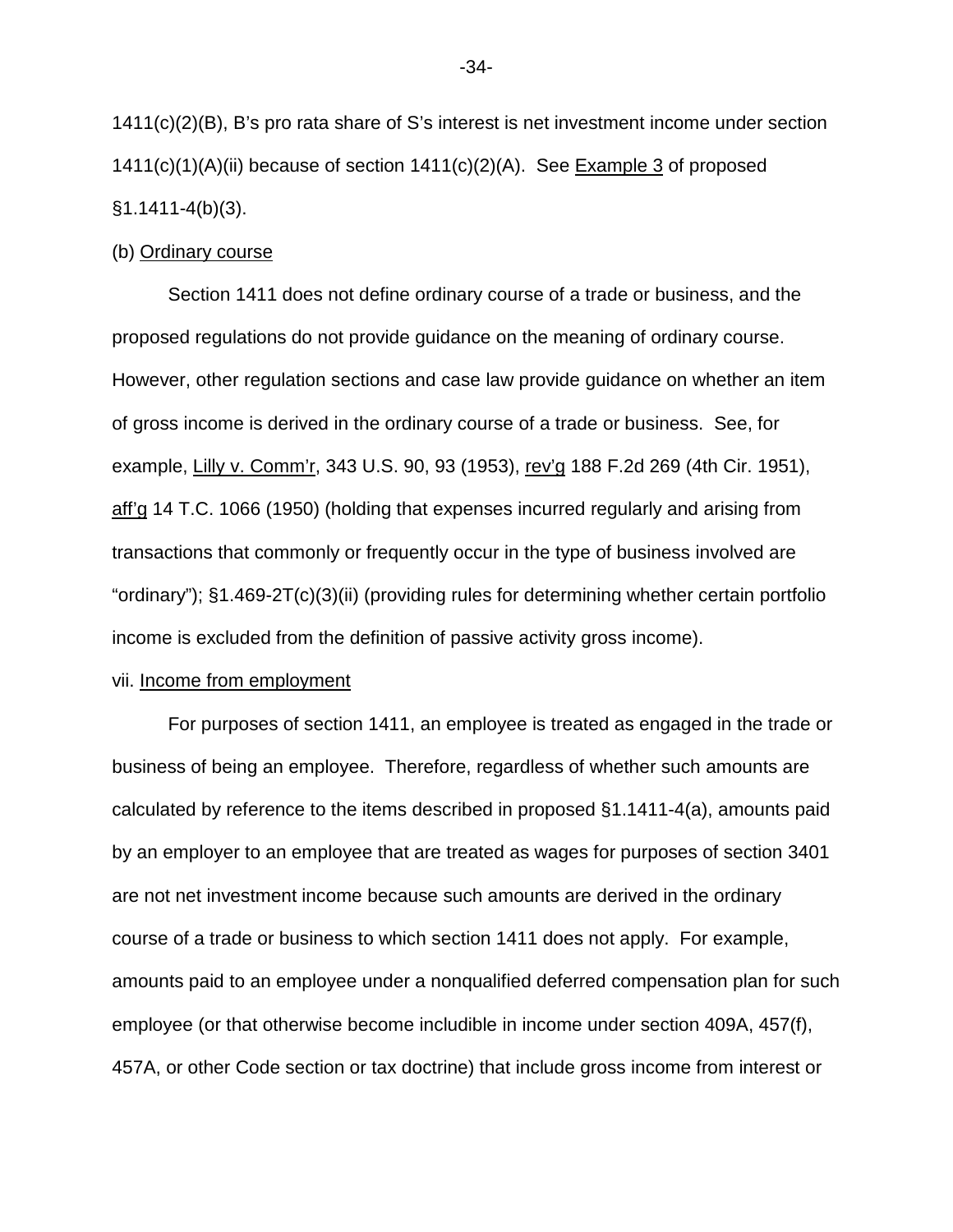other earnings are not treated as net investment income, regardless of whether such amounts are not subject to Federal Insurance Contributions Act tax due to the earlier application of section 3121(v)(2).

# viii. Coordination with portfolio income rules in section 469

Because section 469 treats portfolio income (which includes, for example, gross income from interest and dividends) as not derived in the ordinary course of a trade or business, the ordinary course of a trade or business exception in section 1411(c)(1)(A)(i) does not apply to such income, and such income will be net investment income under proposed §1.1411-4(a)(1)(i). The section 469 portfolio income rules are discussed in detail in part 6.B.i.(c).(1).(I) of this preamble.

# B. Other trade or business gross income described in section  $1411(c)(1)(A)(ii)$

Net investment income also includes other gross income derived from a trade or business described in section 1411(c)(2). See section 1411(c)(1)(A)(ii). The trades or businesses described in section 1411(c)(2) are discussed in part 6 of this preamble.

For a trade or business described in section 1411(c)(2)(A), which is a trade or business that is a passive activity with respect to the taxpayer, section  $1411(c)(1)(A)(ii)$ includes other gross income that is not gross income described in section  $1411(c)(1)(A)(i)$  or net gain described in section  $1411(c)(1)(A)(iii)$ . Thus, if an item of gross income or net gain is subject to section  $1411(c)(1)(A)(i)$  or (iii), it is generally not other gross income described in section 1411(c)(1)(A)(ii).

For a trade or business described in section  $1411(c)(2)(B)$ , which is a trade or business of trading in financial instruments or commodities, section  $1411(c)(1)(A)(ii)$ includes all other gross income from such trade or business that is not gross income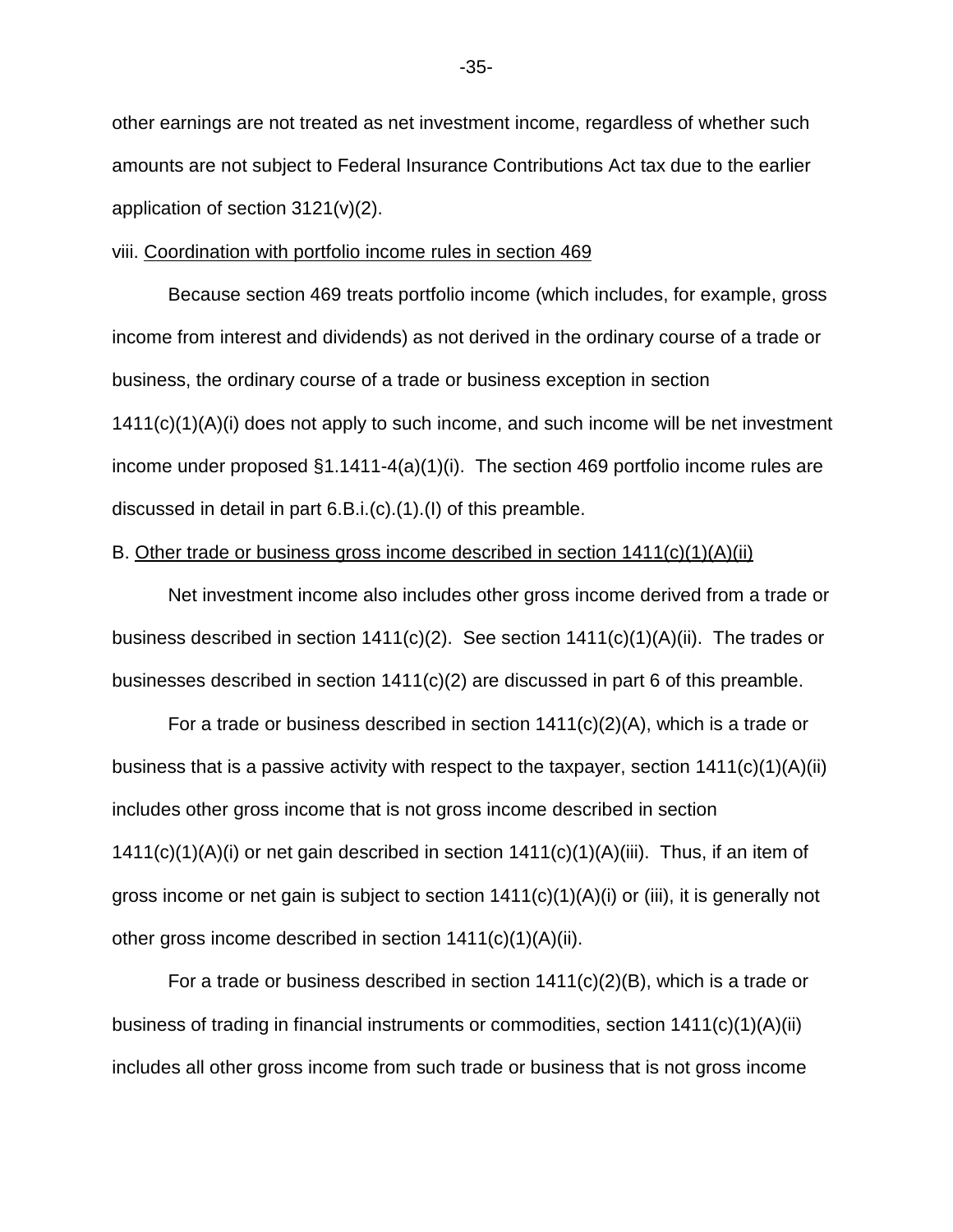described in section 1411(c)(1)(A)(i). For example, any gain from marking to market under section 475(f) or section 1256 and any realized gain from the disposition of property held in the trade or business of trading in financial instruments or commodities is classified as other gross income subject to section  $1411(c)(1)(A)(ii)$  (and not classified as net gain under section  $1411(c)(1)(A)(iii)$ .

## C. Net gain described in section  $1411(c)(1)(A)(iii)$

 Section 1411(c)(1)(A)(iii) states that net investment income includes net gain (to the extent taken into account in computing taxable income) attributable to the disposition of property other than property held in a trade or business not described in section 1411(c)(2). See part 11 of this preamble for additional discussion on net investment income with respect to controlled foreign corporations and passive foreign investment companies.

#### i. Disposition

# 1. In general

 The proposed regulations provide that net investment income includes net gain (to the extent taken into account in computing taxable income) attributable to the sale, exchange, transfer, conversion, cash settlement, cancellation, termination, lapse, expiration, or other disposition (collectively, referred to as the disposition) of property other than property held in a trade or business not described in proposed §1.1411-5. Except as otherwise provided, the income tax rules in chapter 1 generally will determine whether there has been a disposition of property under section 1411. For example, if a partner receives a distribution of money from a partnership in excess of the adjusted basis of the partner's interest in the partnership and recognizes gain under section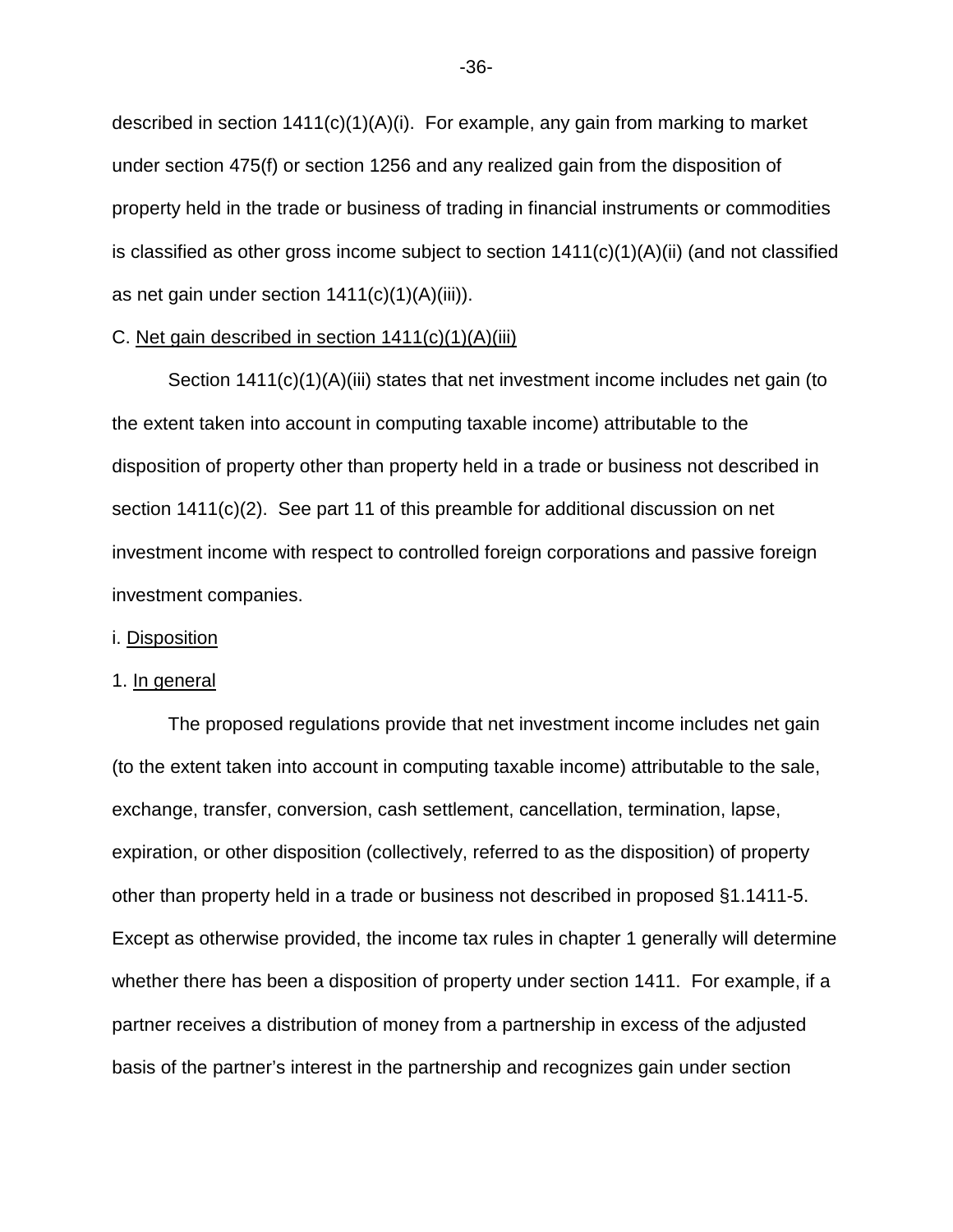731(a), or if an S corporation shareholder receives a distribution of money from the S corporation in excess of the adjusted basis of the shareholder's stock in the corporation and recognizes gain under section 1368(b)(2), the gain is treated as gain from the sale or exchange of such partnership interest or S corporation stock for purposes of section 1411(c)(1)(A)(iii). As another example, if stock of an S corporation is sold and a section 338(h)(10) election is made, each shareholder's pro rata share of the deemed asset sale gain or loss may be taken into account in determining net investment income under section 1411(c)(1)(A)(iii). Furthermore, each shareholder may have additional gain or loss upon the deemed liquidation of the S corporation resulting from the section 338(h)(10) election, which gain or loss will also generally be taken into account under section 1411(c)(1)(A)(iii) in determining net investment income. In addition, capital gain dividends from regulated investment companies and real estate investment trusts described in sections 852(b)(3)(C) and 857(b)(3)(C), respectively, and undistributed capital gains described in sections 852(b)(3)(D) and 857(b)(3)(D), are included in net investment income as net gain under section 1411(c)(1)(A)(iii), and not as dividend income under section  $1411(c)(1)(A)(i)$ .

## 2. Mark-to-market rules for non-traders

 Under certain statutory or regulatory provisions, a non-trader may (or may be required to) mark assets to market. For example, under section 1256, a taxpayer is treated as selling a section 1256 contract for fair market value at the end of the taxable year, and the taxpayer includes in gross income any gain and, in certain cases, loss recognized as a result of the deemed sale. Similarly, as further discussed in part 11 of this preamble, under section 1296, a United States person that has made a mark-to-

-37-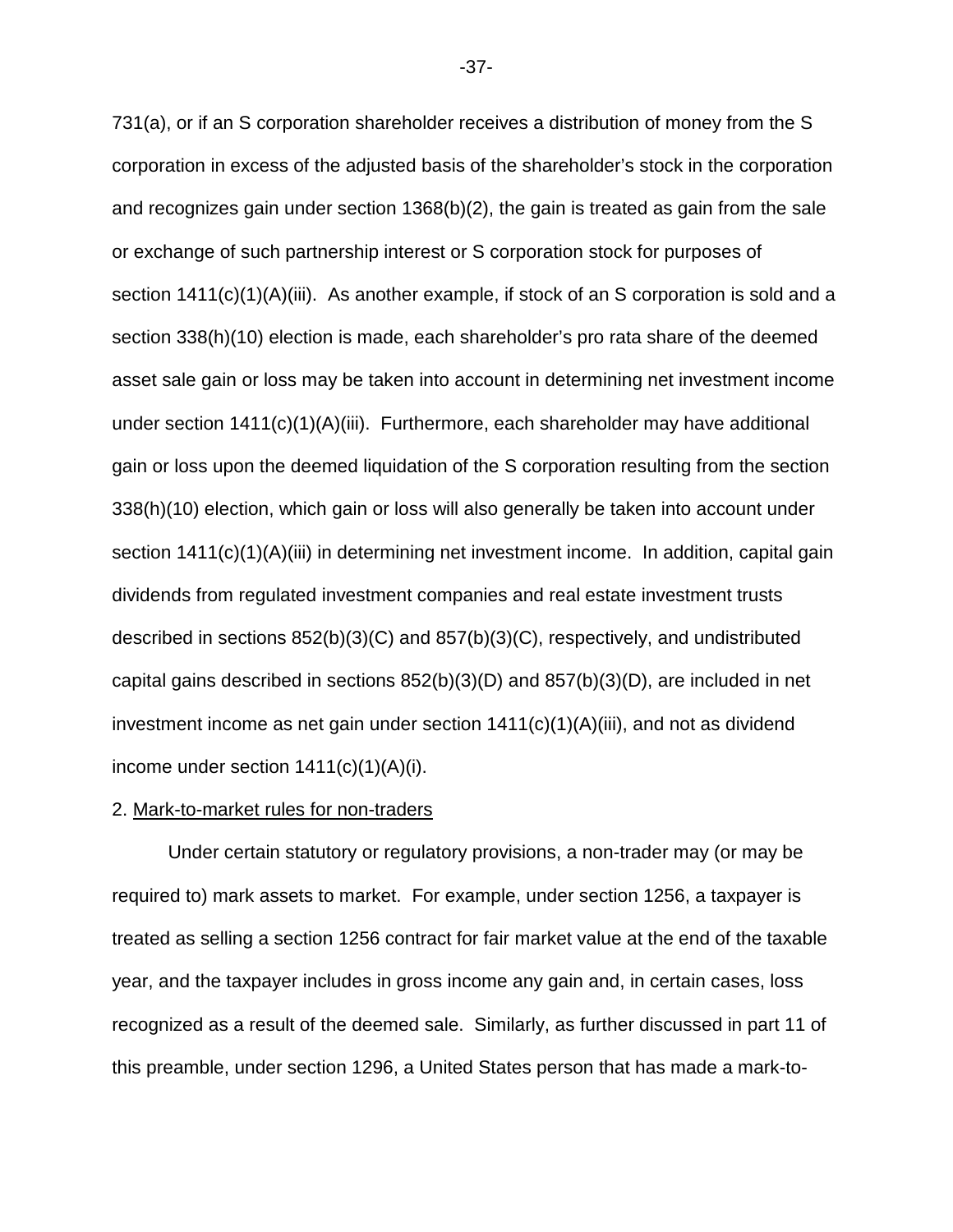market election with respect to stock in a passive foreign investment company recognizes income at the close of each taxable year based on the difference between the fair market value of the passive foreign investment company stock and the person's adjusted basis in such stock (or is allowed a deduction equal to the lesser of the excess of the adjusted basis of such stock over its fair market value or the unreversed mark-tomarket inclusions with respect to the passive foreign investment company stock). These proposed regulations treat amounts of gain or loss recognized as a result of marking to market as net investment income. For rules regarding section 1296, see part 11 of this preamble. For rules regarding traders who mark assets to market under sections 475 and 1256, see part 5.B of this preamble.

#### ii. Determination of net gain from disposition

 Except as otherwise expressly provided in the regulations, the income tax gain and loss recognition rules in chapter 1 apply for purposes of determining net gain under section 1411. Thus, for example, to the extent gain from a like-kind exchange is not recognized for income tax purposes under section 1031, it is not recognized for purposes of determining net investment income under section 1411. Losses properly taken into account in determining net gain include all losses deductible under section 165, to the extent they are attributable to property that is either (1) not held in a trade or business, or (2) held in a trade or business described in proposed §1.1411-5.

 The amount of net gain on the disposition of an interest in a partnership or an S corporation taken into account for purposes of section 1411(c)(1)(A)(iii) may be adjusted in accordance with proposed  $\S1.1411$ -7 (relating to the special rule in section  $1411(c)(4)$ for the dispositions of certain interests in partnerships or S corporations).

-38-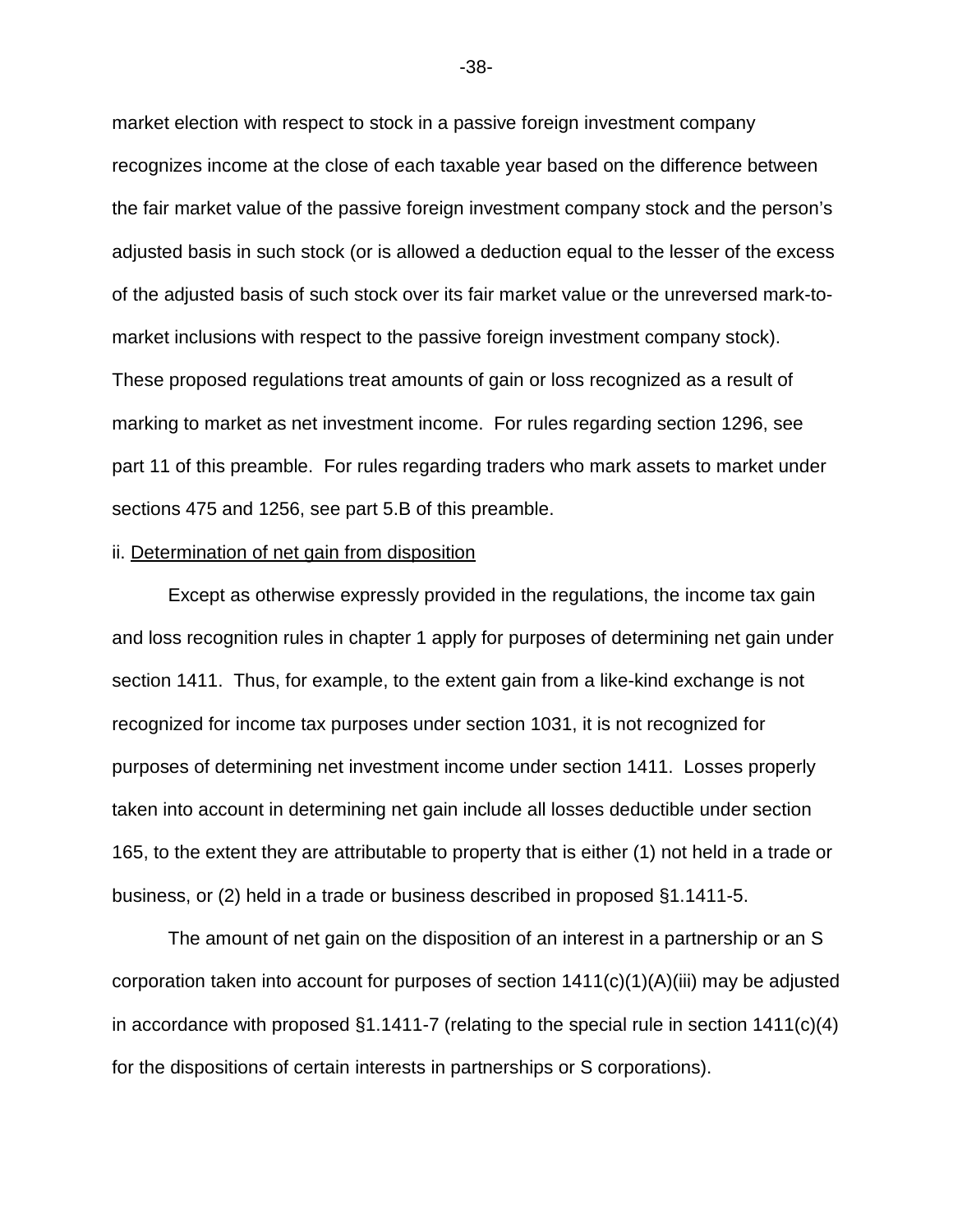Because section 1411(c)(1)(A)(iii) uses the term net gain (which contemplates a positive number), the proposed regulations provide that the amount of net gain included in net investment income may not be less than zero. Although capital losses in excess of capital gains are not recognized for purposes of section 1411, losses allowable under section 1211(b)(1) and (2) are permitted to offset gain from the disposition of assets other than capital assets that are subject to section 1411.

## iii. Exception for property held in a trade or business not described in section  $1411(c)(2)$

 Section 1411(c)(1)(A)(iii) generally applies if the property disposed of is either not held in a trade or business, or is held in a trade or business described in section 1411(c)(2) and proposed §1.1411-5. See part 6 of this preamble for rules relating to trades or business subject to section 1411. However, if the property disposed of is "held" in a trade or business and such trade or business is not described in proposed §1.1411-5, net investment income would not include gain attributable to such property.

 The determination of whether property is "held" in a trade or business is determined in the same manner as whether gross income is "derived in" a trade or business for purposes of section  $1411(c)(1)(A)(i)$ . These rules are described in detail in part 5.A.vi of this preamble. Thus, for individuals directly engaged in a trade or business, the determination is made at the individual level. If an individual, estate, or trust holds an interest in a passthrough entity and such entity disposes of its property, the determination of whether property is held in a trade or business that is a passive activity is made at the taxpayer level (that is, the individual, estate, or trust level), and the determination of whether property is held in a trade or business of trading in financial instruments or commodities is made at the entity level. For example, S, an S

-39-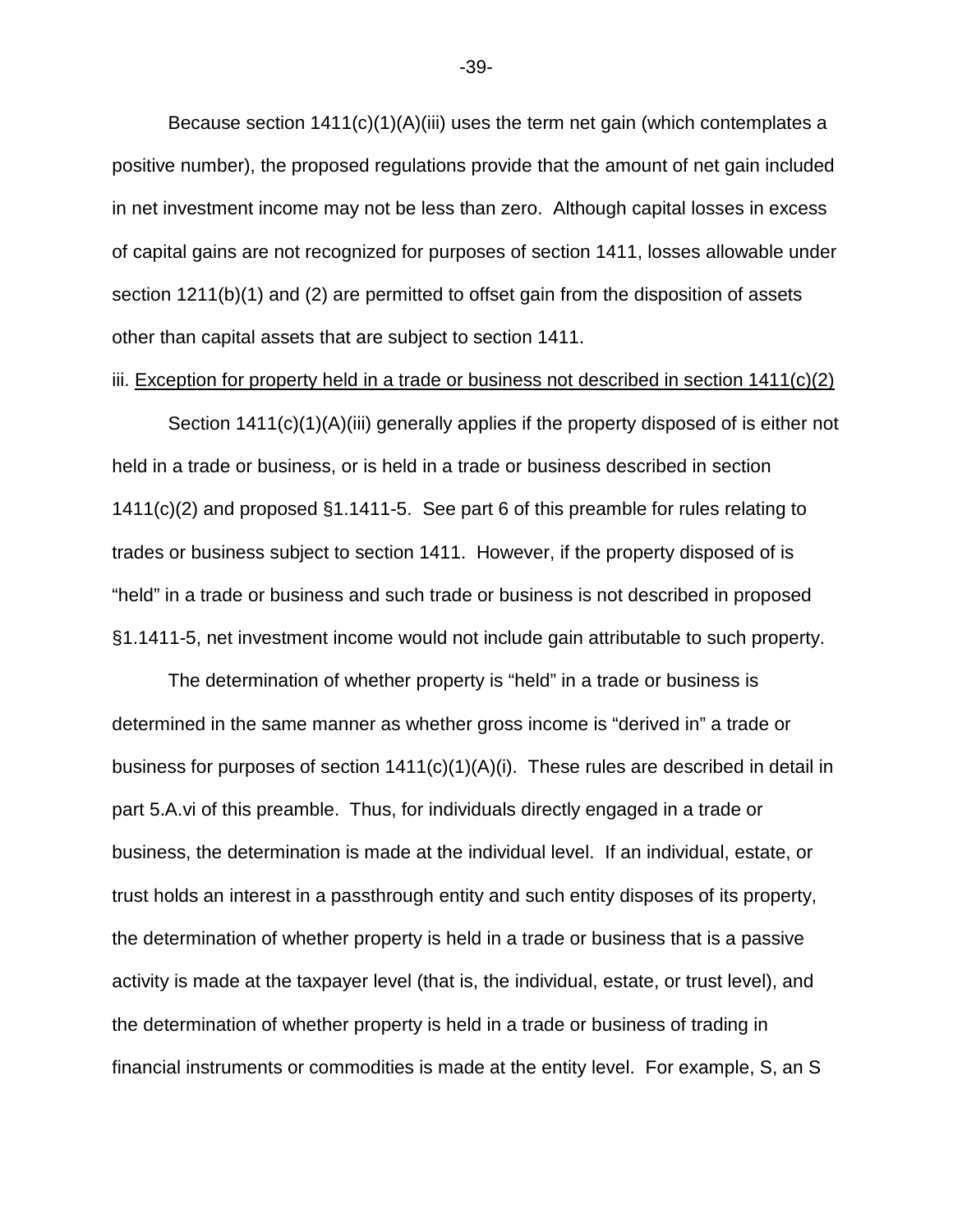corporation, is engaged in trade or business, and A, an individual, owns stock in S. If S sells its Property 1 for a gain, the determination of whether A's gain from the disposition of S's Property 1 is subject to section 1411(c)(1)(A)(iii) depends on (1) whether S held Property 1 in its trade or business, and (2) if S held Property 1 in its trade or business, whether S's trade or business is described in proposed §1.1411-5. If S held Property 1 in its trade or business and S's trade or business is neither a passive activity with respect to A nor trading in financial instruments or commodities with respect to S, net gain from the disposition of Property 1 will not be subject to section 1411(c)(1)(A)(iii).

#### D. Distributions from trusts

The proposed regulations provide that net investment income includes a beneficiary's share of distributable net income, as described in sections 652(a) and 662(a), to the extent that, under sections 652(b) and 662(b), the character of such income constitutes net investment income, with further computations provided in proposed §1.1411-3(e).

#### E. Properly allocable deductions

The proposed regulations provide that in determining net investment income, items of gross income and net gain are reduced by properly allocable deductions. Principles applied in determining the amount and timing of a deduction for purposes of Federal income taxation generally apply for purposes of determining a deduction under section 1411. However, only amounts paid or incurred by a taxpayer to produce gross income or net gain described in proposed §1.1411-4 may be deducted in determining net investment income.

-40-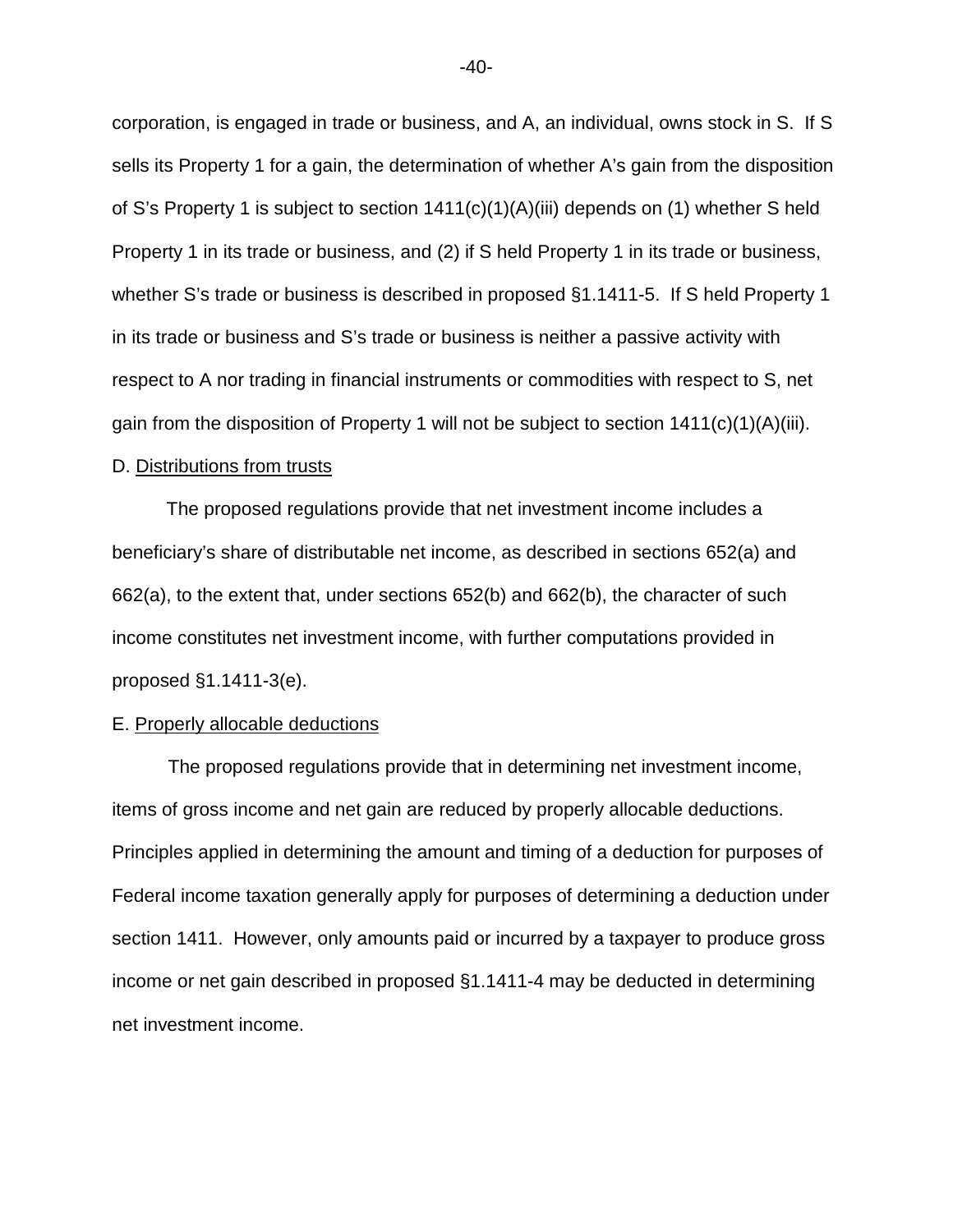Net investment income for any taxable year may not be less than zero. In addition, any otherwise allowable deductions not taken into account for section 1411 purposes may only be taken into account in another taxable year to the extent allowed for chapter 1 purposes (such as a carryforward of investment interest under section 163(d), a suspended passive activity loss that is allowed in a later year under section 469(b), or a capital loss carryforward under section 1212).

Section 469(g)(1) provides special rules for the treatment of suspended passive losses when the taxpayer disposes of its entire interest in any passive activity (or former passive activity) in a fully taxable transaction to an unrelated party during the taxable year. The Treasury Department and the IRS request comments on whether the losses triggered under section  $469(g)(1)$  upon the disposition should be considered taken into account in determining the taxpayer's net gain on the disposition of the activity under section 1411(c)(1)(A)(iii) or whether the losses should be considered properly allocable deductions to gross income and net gain described in section 1411(c)(1)(A)(i) through (iii).

The proposed regulations provide that net investment income does not take into account a net operating loss deduction. While some of the deductions included in the computation of a net operating loss may be deductions described in proposed §1.1411- 4(f), the character of each of the various deduction items that comprise a net operating loss is generally not tracked for purposes of chapter 1 once the item becomes part of a net operating loss. Thus, when an item becomes part of a net operating loss that is carried to another year, it generally is no longer properly allocable to a specific type of income, such as gross income from interest. In addition, rules to determine the portion

-41-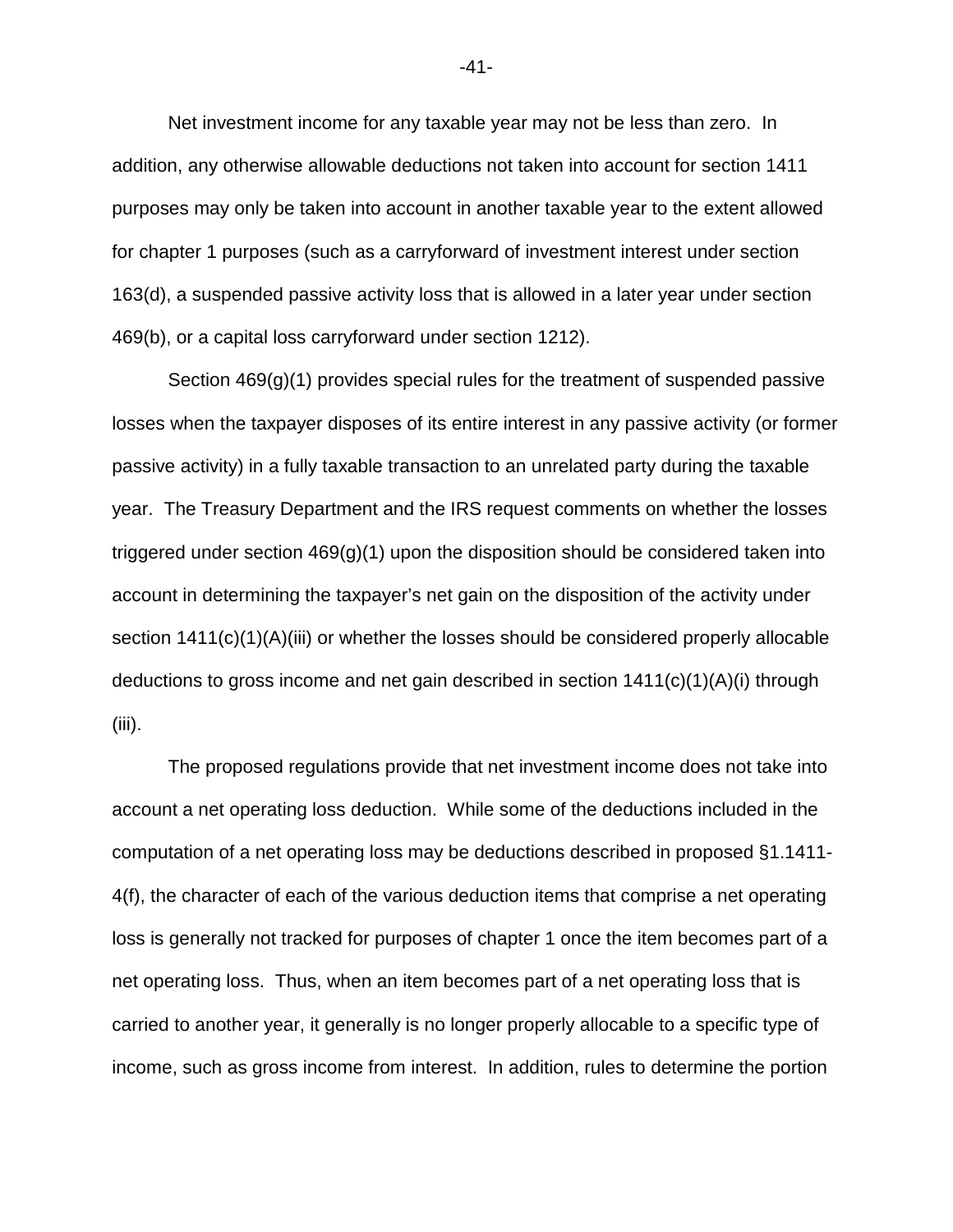of a net operating loss deduction properly allocable to items of gross income or net gain subject to section 1411 would be unduly complex and not administrable. This result is similar to the result for self-employment income, where section 1402(a)(4) specifically provides that the deduction for net operating losses provided in section 172 shall not be allowed in determining net earnings from self-employment. In determining a taxpayer's modified adjusted gross income (in the case of an individual) or adjusted gross income (in the case of an estate or trust), however, net operating losses continue to be taken into account. The Treasury Department and the IRS invite comments on this issue.

Gross income from rents or royalties may be reduced by deductions described in section 62(a)(4) that are allocable to such income. Net investment income also takes into account the deduction for penalties associated with the early withdrawal of savings described in section 62(a)(9).

In addition, the proposed regulations permit gross income from a trade or business described in proposed §1.1411-5 that constitutes net investment income to be reduced by deductions described in section 62(a)(1) that are allocable to such income. However, the amount of deductions allowed under section  $1411(c)(1)(B)$  may be reduced or eliminated by the application of the self-employment income exception in section 1411(c)(6) and proposed §1.1411-9.

As discussed in part 10 of this preamble, under section 1411(c)(6) and proposed §1.1411-9(a), amounts taken into account in determining self-employment income are excluded from net investment income. Amounts not taken into account in determining self-employment income because they are excluded from net earnings from selfemployment are not covered by the self-employment income exception in

-42-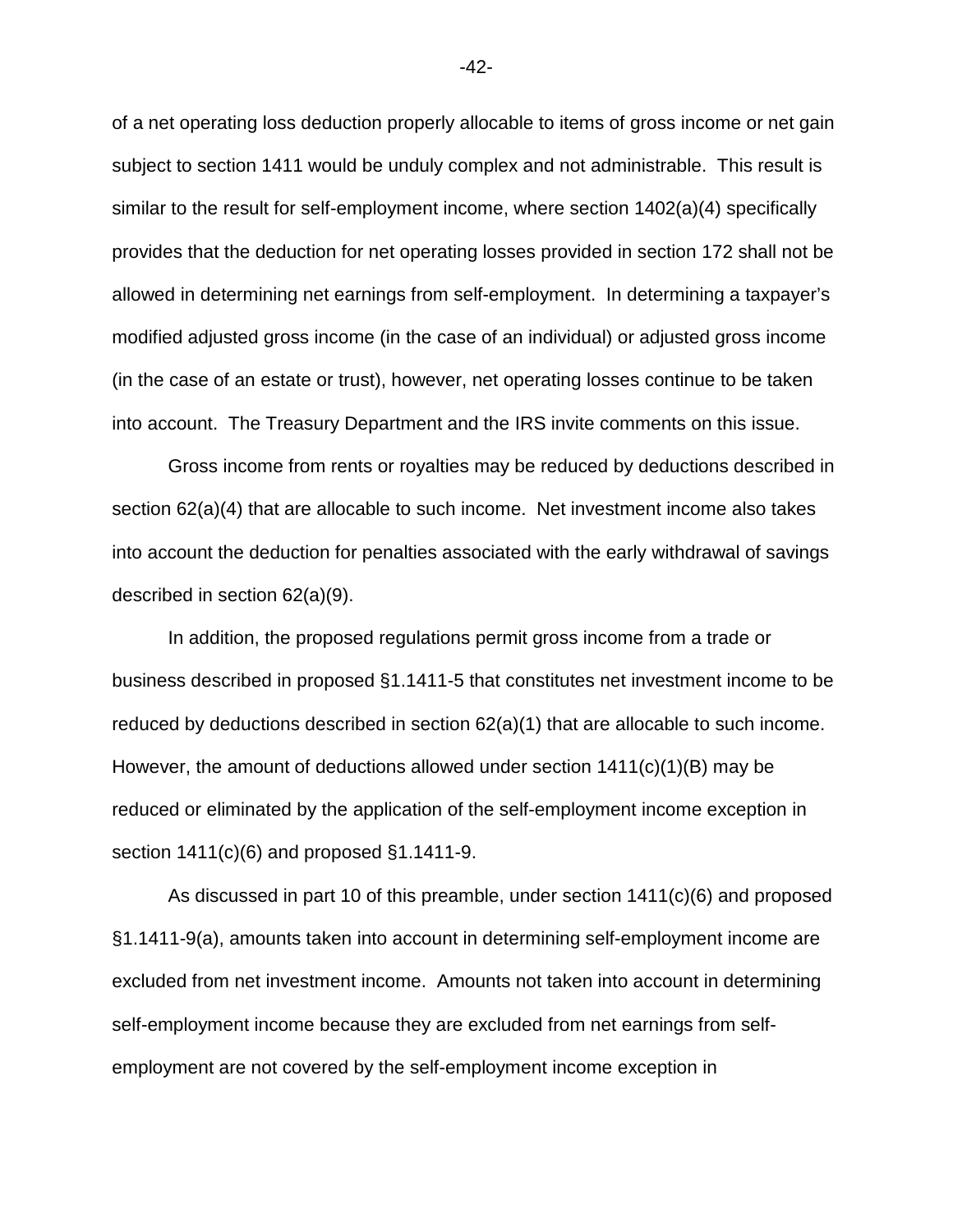section 1411(c)(6), and thus may be net investment income. The application of section 1411(c)(6) and the general rule in proposed §1.1411-9(a) to properly allocable deductions under section 1411(c)(1)(B) might produce an unintended result in the context of traders in financial instruments or commodities. In many cases, the gross income earned by a taxpayer engaged in the trade or business of trading financial instruments or commodities will be subject to section 1411 because the trading income is not taken into account in determining the taxpayer's self-employment income due to section 1402(a)(3)(A) (and in cases where the trader has made a section 475 election, due to the interaction of sections  $475(f)(1)(D)$  and  $1402(a)(3)(A)$ , and thus the selfemployment income exception in section 1411(c)(6) does not apply to the income. However, the properly allocable deductions attributable to a trade or business of trading in financial instruments or commodities would be taken into account in determining the taxpayer's self-employment income (even though the gross income was not) and, absent an exception, would therefore not reduce the taxpayer's gross income under section 1411.

For example, assume A, an individual, is engaged in the trade or business of trading in commodities, and made an election under section 475(f)(2). A earns \$500,000 of gross income (which is subject to proposed §1.1411-4(a)(1)(ii)), and A also incurs \$100,000 of expenses relating to the trading business. Under section 1402, none of the \$500,000 of gross income would be taken into account in determining A's selfemployment income (as provided in sections 475(f)(1)(D) and 1402(a)(3)(A)), but all of the \$100,000 of expenses would be taken into account within the meaning of the general rule in proposed §1.1411-9(a), even though there are no net earnings from self-

-43-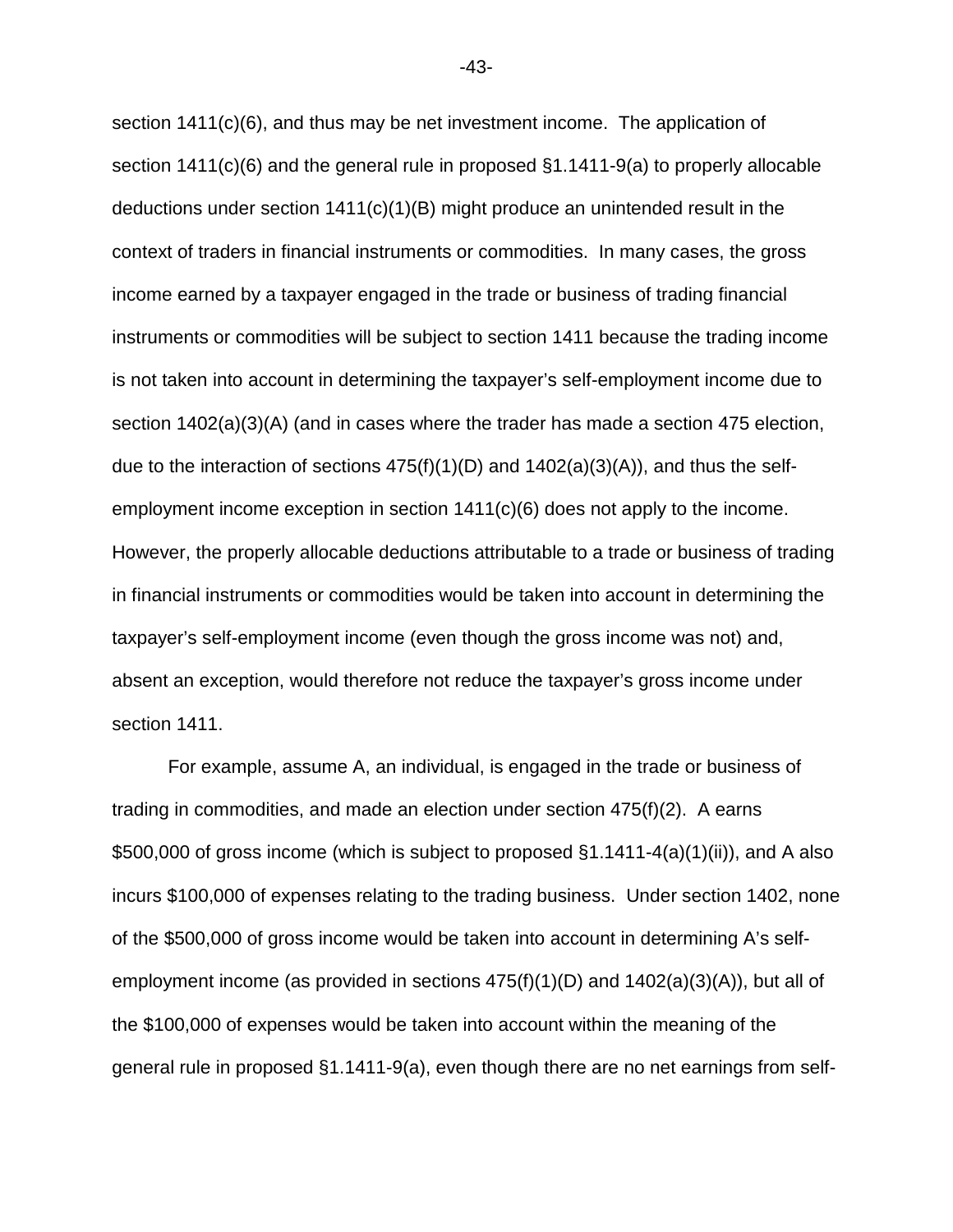employment and thus no self-employment income to reduce. Absent the exception described in proposed §1.1411-9(b), the expenses also would not reduce the taxpayer's \$500,000 of gross income under section 1411 because the expenses were taken into account under section 1402 in determining the taxpayer's self-employment income and would therefore be excluded under section  $1411(c)(6)$  and the general rule in proposed §1.1411-9(a).

The Treasury Department and the IRS believe that a trader should be able to reduce gross income described in proposed §1.1411-4(a)(1)(ii) by properly allocable deductions if the deductions did not actually reduce net earnings from self-employment, even after aggregating net earnings from self-employment from other trades or businesses. Therefore, proposed §1.1411-9(b) provides a special rule for traders of financial instruments or commodities. If the trader has deductions that did not reduce the taxpayer's net earnings from self-employment (that is, excess deductions), even after aggregating net earnings from self-employment from other trades or businesses, such excess deductions are properly allocable deductions under section 1411(c)(1)(B), notwithstanding the exclusion in section  $1411(c)(6)$ . This trader exception and section 1411(c)(6) are also discussed in part 10 of this preamble.

The proposed regulations also provide that several itemized deductions are properly allocable deductions under section 1411. The proposed regulations provide that investment interest allowed as a deduction by reason of section 163(d)(1), investment expenses described in section 163(d)(4)(C), and taxes imposed on investment income that are described in section 164(a)(3) are deductible in determining net investment income. In the case of taxes imposed on both investment income and

-44-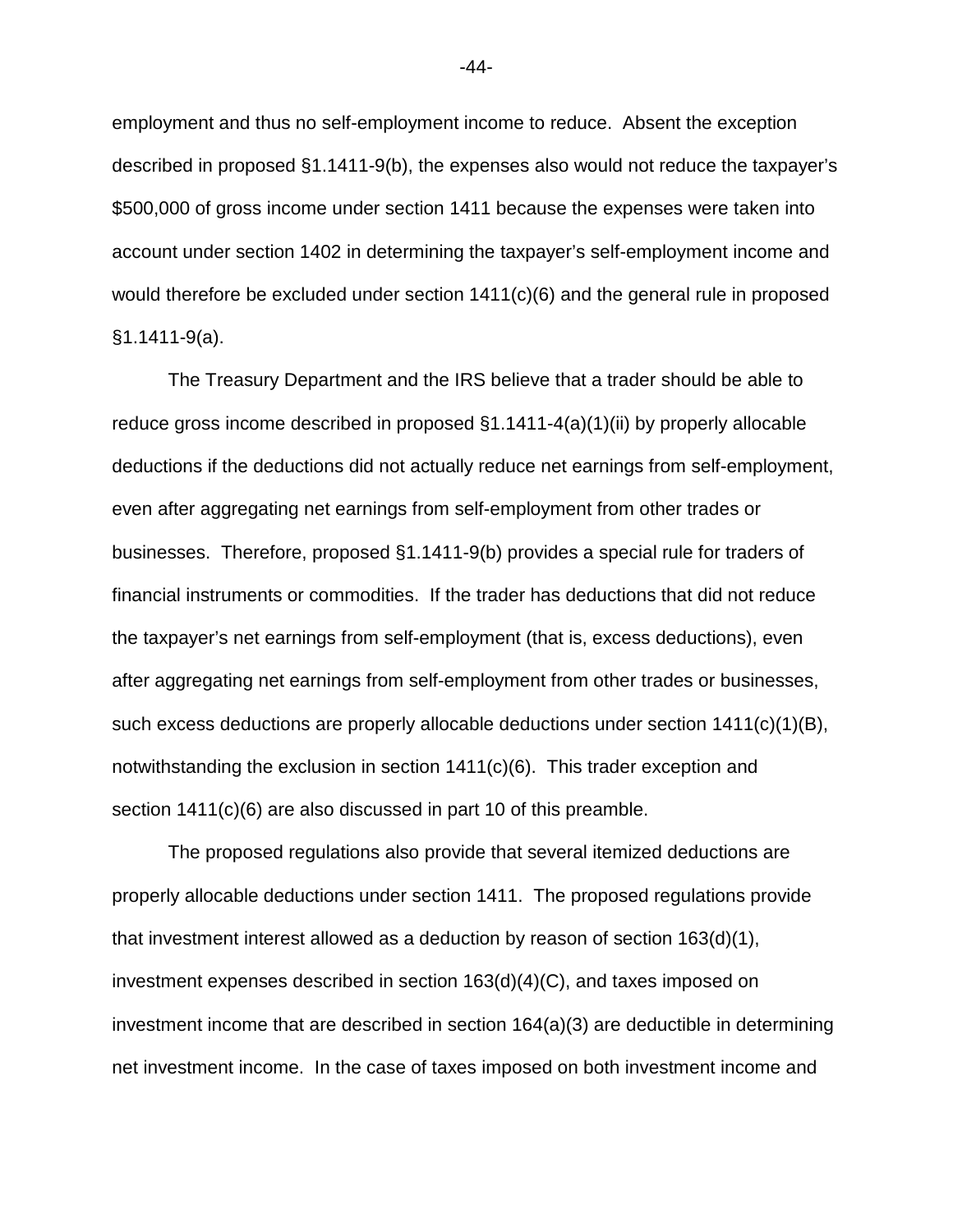non-investment income, the proposed regulations provide that the portion of taxes properly allocable to investment income may be determined by taxpayers using any reasonable method. The proposed regulations further provide that allocating the deduction based on the ratio of investment income to total gross income is an example of a reasonable method.

Under the proposed regulations, properly allocable deductions that are itemized deductions subject to the 2-percent floor on miscellaneous itemized deductions under section 67 or subject to the overall limitation on itemized deductions under section 68 may be deducted in determining net investment income only to the extent that they are deductible for income tax purposes after the application of the 2-percent floor and the overall deduction limitation. Some deductions, such as investment expenses, are subject to limitation under both sections 67 and 68, while other deductions, such as state taxes, are subject only to the limitation under section 68. It is necessary to apportion these deduction limitations between deductions properly allocable to net investment income and deductions that are not properly allocable to net investment income. The proposed regulations provide a method for apportioning these limitations to determine the amount of deductions allowed in computing net investment income after applying sections 67 and 68. This method first applies section 67 to all deductions subject to that limitation. The disallowance is applied proportionately to each deduction subject to section 67. The proposed regulations then apply a similar process to deductions subject to section 68.

Deductions for losses under section 165 are taken into account only in computing net gain. Therefore, because net gain in section  $1411(c)(1)(A)(iii)$  cannot be less than

-45-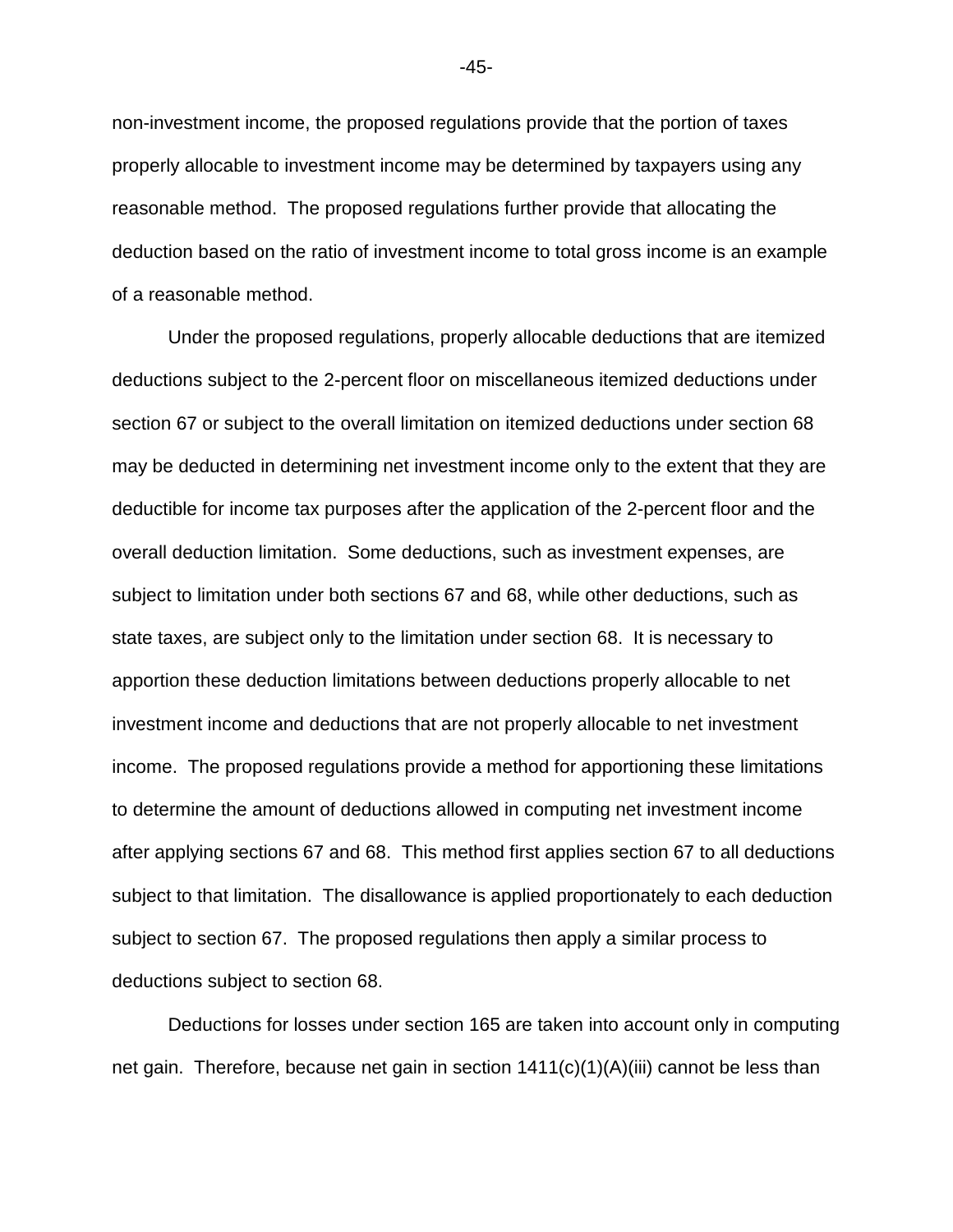zero, any excess of losses over gains are not allowable in the computation of net investment income. Accordingly, properly allocable deductions do not include deductions under section 165.

#### F. Income inclusion from tax-exempt trusts

Generally, a recipient of a distribution from a tax-exempt trust (other than noncharitable beneficiary of a charitable remainder trust as described in part 4.B.iv of this preamble) will not be liable for Federal income tax on the distribution because the distribution is tax-exempt income. Accordingly, the recipient (whether an individual, estate, or trust) will not be liable for tax under section 1411 regardless of whether the distributed amount is comprised of items of net investment income. However, there may be certain situations in which the recipient of a distribution from a tax-exempt trust is liable for Federal income tax on all or a part of the distributed amount. For example, a distribution from a qualified tuition program under section 529, a Coverdell education savings account, an Archer medical savings account (Archer MSA), or a health savings account (HSA) may be subject to Federal income tax if the distributed amounts are not used by the recipient for qualified expenses. In these situations, it is possible that a portion of the distribution may be comprised of items of net investment income generated by the trust corpus. However, in these cases, a recipient of a distribution from a tax-exempt trust will not be subject to tax under section 1411 on the distribution (even if the recipient otherwise may be liable for Federal income tax on the distribution) because of the difficulty in determining whether the distributions from the corpus of the trust are gross income from items that may constitute net investment income (such as interest). Distributions from certain tax-exempt settlement funds covering Indian tribal

-46-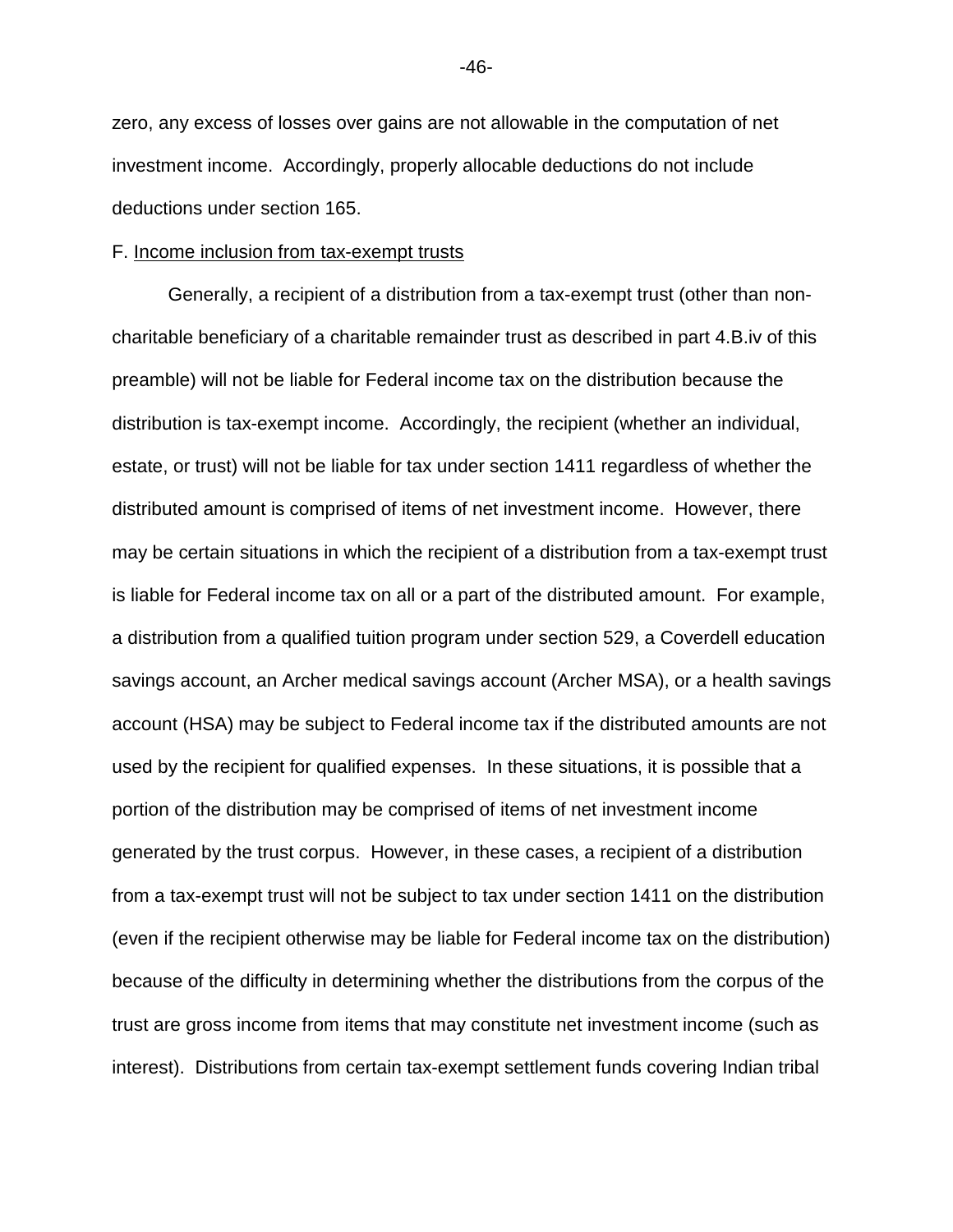governments also will not be subject to tax under section 1411, although income subsequently generated from distributed funds (for example, after deposit in an interestbearing account) may be subject to section 1411.

#### 6. Section 1411 Trades or Businesses

 Section 1411(c)(1)(A) defines net investment income, in part, by reference to trades or businesses described in section  $1411(c)(2)$ . The trades or businesses described in section  $1411(c)(2)$  are (A) a passive activity (within the meaning of section 469) with respect to the taxpayer, and (B) trading in financial instruments or commodities (as defined in section 475(e)(2)).

## A. In general

Section 1411's statutory language and legislative history do not provide a definition of trade or business. The most established definition of trade or business is found under section 162(a), which permits a deduction for all the ordinary and necessary expenses paid or incurred in carrying on a trade or business. The rules under section 162 for determining the existence of a trade or business are wellestablished, and there is a large body of case law and administrative guidance interpreting section 162's meaning of trade or business. The proposed regulations incorporate the rules under section 162 for determining whether an activity is a trade or business for purposes of section 1411 and the proposed regulations. The use of the section 162 definition of trade or business facilitates administration of section 1411 and should simplify taxpayer compliance. See parts 5.A.vi and 5.C of this preamble for rules relating to the determination of whether certain items of income are derived in the

-47-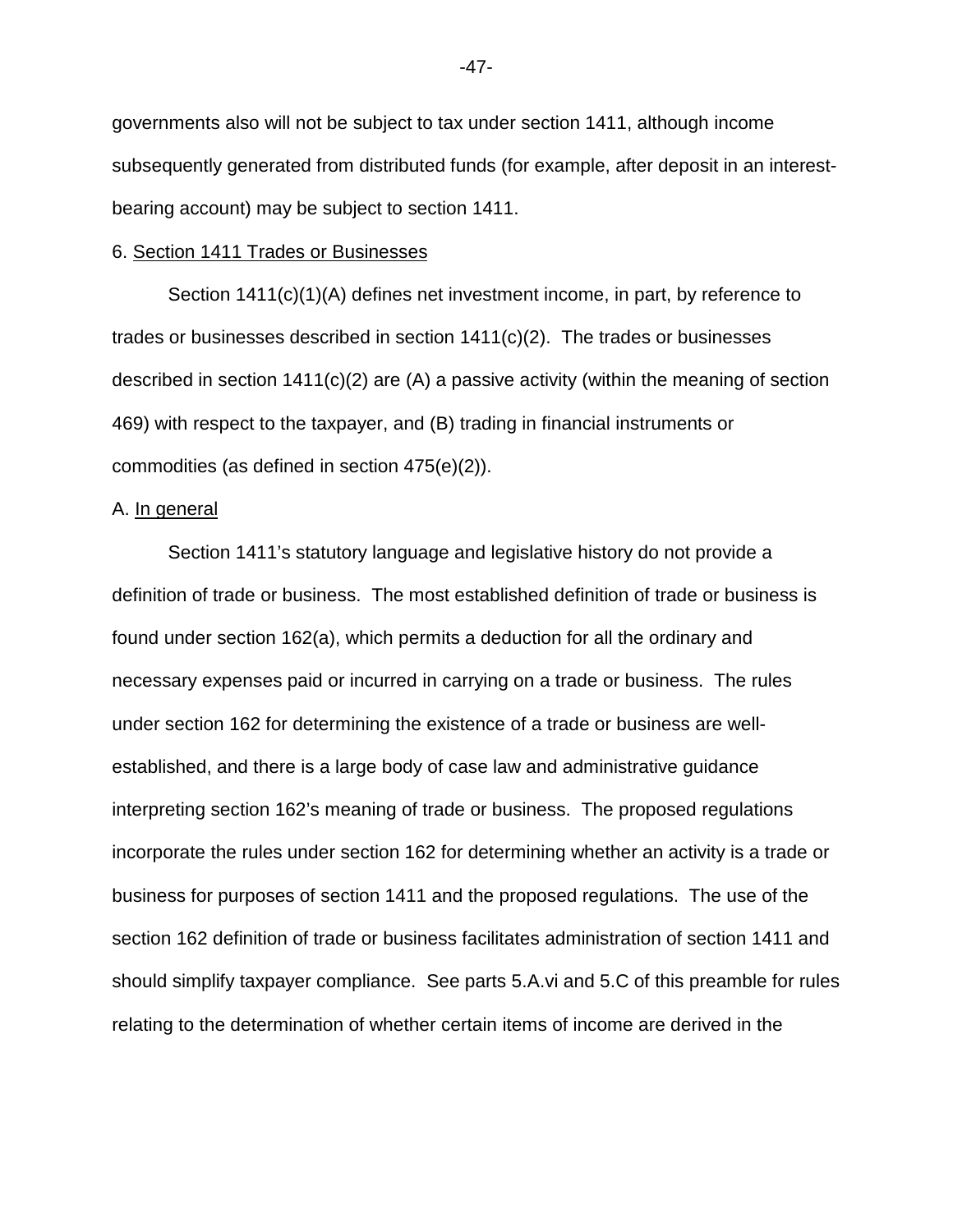ordinary course of a trade or business and whether net gain is attributable to the disposition of property held in a trade or business, respectively.

## B. Trade or business that is a passive activity with respect to the taxpayer

As described in part 6.A of this preamble, the statutory language in sections  $1411(c)(1)(A)$  and  $1411(c)(2)(A)$  is intended to take into account only gross income from and net gain attributable to a passive activity (within the meaning of section 469) that involves the conduct of a trade or business (within the meaning of section 162). The definitions of trade or business and passive activity for section 1411 purposes are more restrictive than for section 469 purposes in two respects. First, section 469 and the regulations thereunder provide that a trade or business includes not only a trade or business (within the meaning of section 162), but also any activity conducted in anticipation of the commencement of a trade or business and any activity involving research or experimentation (within the meaning of section 174). See section 469(c)(5), §§1.469-1(e)(2), and 1.469-4(b)(1). Second, while section 469 defines passive activity as any trade or business in which the taxpayer does not materially participate, it also includes any rental activity in the definition of passive activity. See section 469(c)(1) and (2). The proposed regulations provide that the definition of trade or business for section 1411 purposes is limited to a trade or business within the meaning of section 162.

Due to the differences in the definitions for purposes of section 1411 and section 469, under the proposed regulations, in some cases gross income from activities that are passive activities under section 469 will not be taken into account for purposes of section 1411(c)(1)(A)(ii) because the gross income is derived from an activity that does

-48-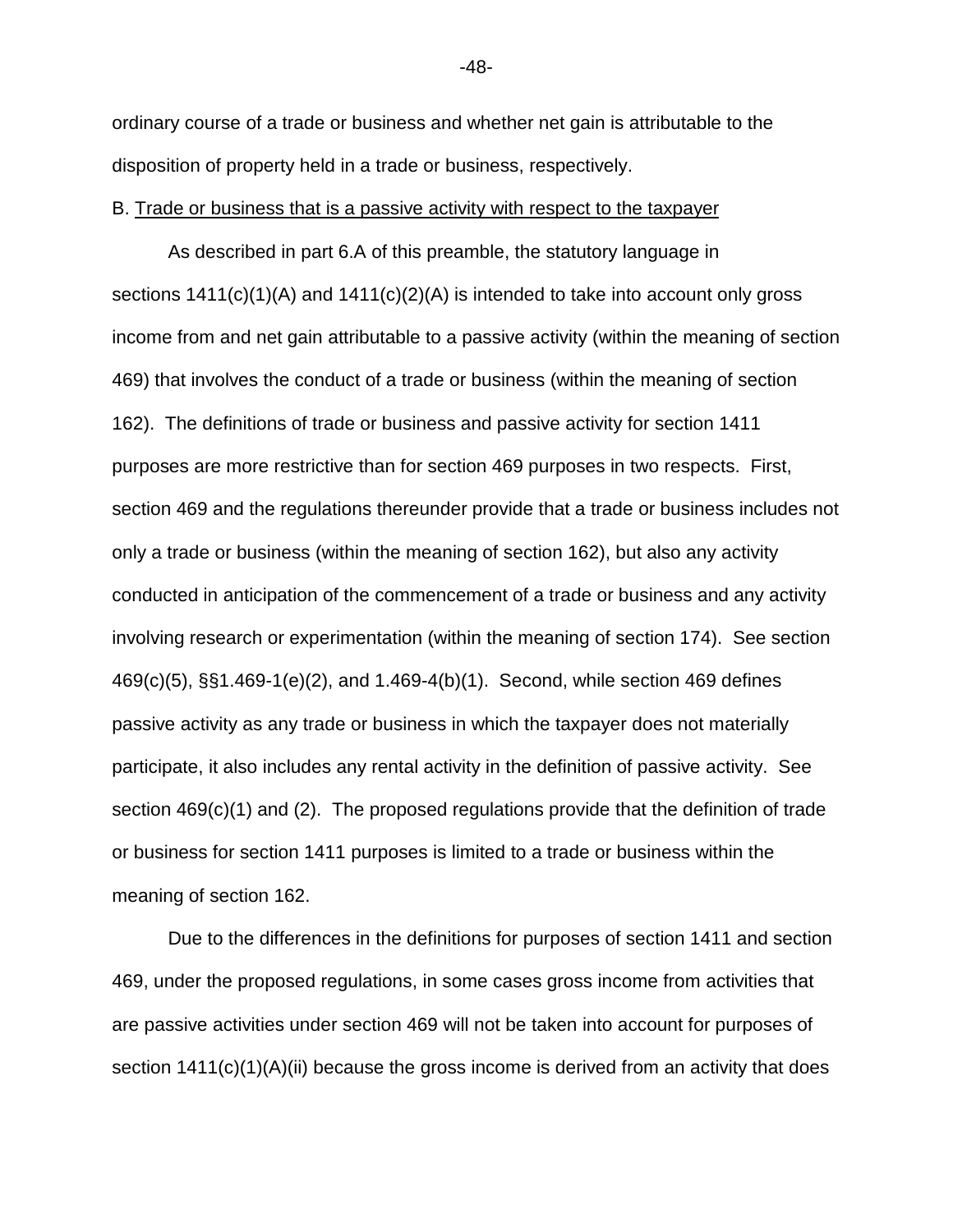not rise to the level of a trade or business (within the meaning of section 162). In such cases, the gross income will not be taken into account under section 1411 unless it is taken into account under section  $1411(c)(1)(A)(i)$  or section  $1411(c)(1)(A)(iii)$  and the proposed regulations. See Example 1 of proposed §1.1411-5(b)(2).

i. Passive activities that are section 1411 trades or businesses

## (a) In general

For purposes of section 1411(c)(2)(A) and the proposed regulations, the taxpayer must determine whether a section 162 trade or business in which the taxpayer owns an interest is a passive activity. Section  $1411(c)(2)(A)$  provides that the term passive activity has the same meaning as section 469. Section 469(c)(1) provides that a passive activity is any activity that involves the conduct of any trade or business and in which the taxpayer does not materially participate. Section 469(c)(2) provides that, except as provided in section 469(c)(7), a passive activity also includes any rental activity (regardless of whether the taxpayer materially participates in the rental activity). See also §1.469-1T(e)(3)(ii). For rules regarding the treatment of working interests in oil or gas property, see section 469(c)(3).

## (b) Application of existing section 469 rules

Section 469 and the regulations thereunder provide rules for determining whether trade or business activities and certain rental activities are passive activities with respect to a taxpayer. Generally, these rules will also apply in determining whether a section 162 trade or business is a passive activity for purposes of section 1411(c)(2)(A). Examples of this principle are discussed in this preamble, but these examples are not meant to be an exhaustive list of the rules that apply.

-49-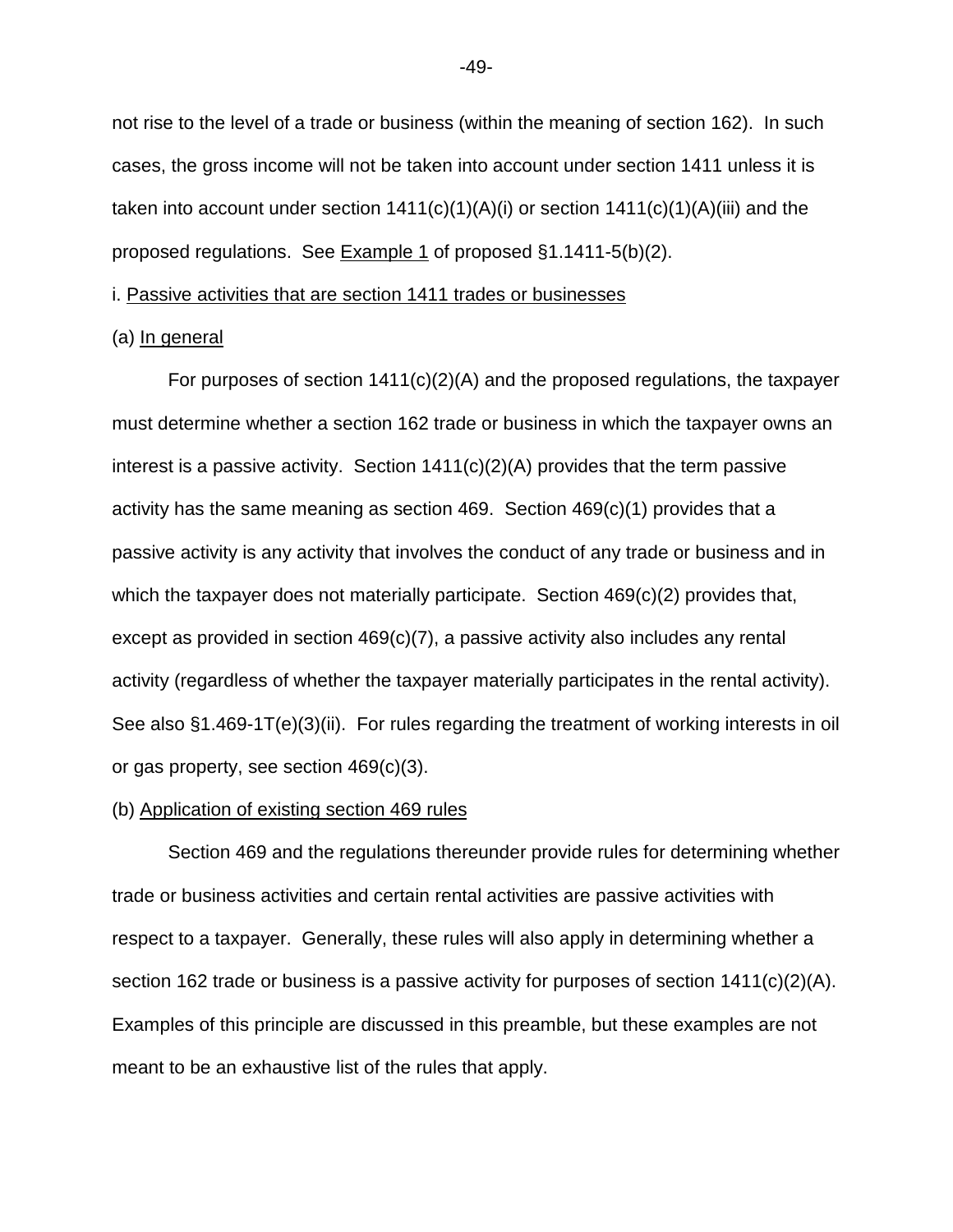## (1) Material participation

Section 469(h)(1) provides that a taxpayer shall be treated as materially participating in an activity only if the taxpayer is involved in the operations of the activity on a basis which is regular, continuous, and substantial. Section 1.469-5T provides additional guidance for individuals on the meaning of "material participation." The material participation rules of section 469 will apply for purposes of determining whether a taxpayer materially participates in a section 162 trade or business for purposes of determining whether such trade or business is described in section 1411(c)(2)(A).

#### (2) Real estate professionals

Section 469(c)(7) and §1.469-9 provide special rules for certain individual taxpayers involved in the conduct of real property trades or businesses (real estate professionals). If a taxpayer meets the requirements to be a real estate professional in section 469(c)(7)(B), the taxpayer's interests in rental real estate are no longer subject to section 469(c)(2), and the rental real estate activities of the taxpayer will not be passive activities if the taxpayer materially participates in each of those activities. However, a taxpayer who qualifies as a real estate professional is not necessarily engaged in a trade or business (within the meaning of section 162) with respect to the rental real estate activities. If the rental real estate activities are section 162 trades or businesses, the rules in section 469(c)(7) and §1.469-9 will apply in determining whether a rental real estate activity of a real estate professional is a passive activity for purposes of section 1411(c)(2)(A). However, if the rental real estate activities of the real estate professional are not section 162 trades or businesses, the gross income from rents derived from such activity will not be excluded under section  $1411(c)(1)(A)(i)$  by

-50-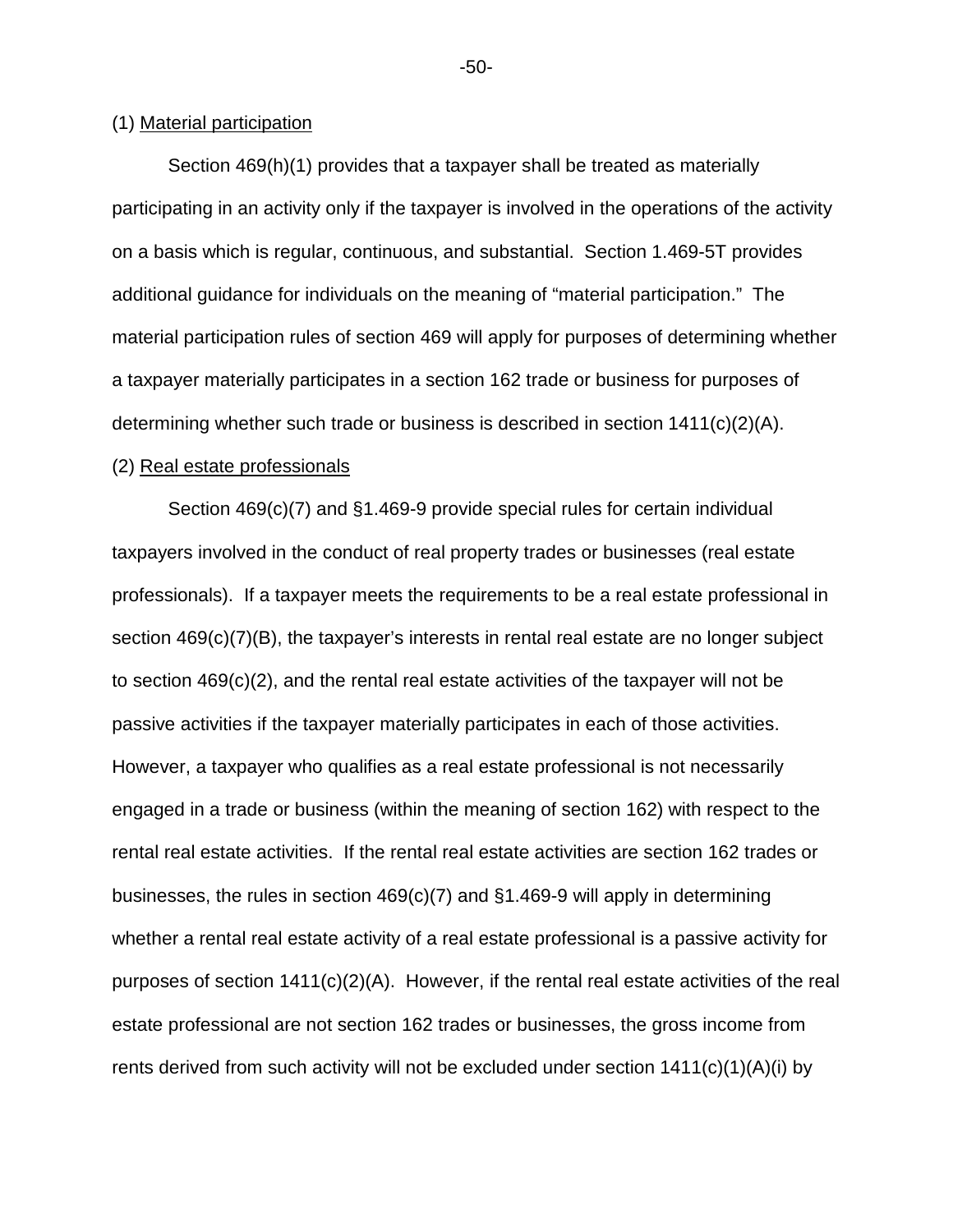the ordinary course of a trade or business exception. The ordinary course of a trade or business exception is inapplicable because the rents are not derived from a trade or business and will therefore be subject to section 1411. The ordinary course of a trade or business exception is described in part 5.A.vi of this preamble.

#### (3) Rental activity exceptions

Section 469(j)(8) and the regulations thereunder provide that a rental activity is any activity where payments are principally for the use of tangible property that is used or held for use by customers. Section 1.469-1T(e)(3)(ii) provides several exceptions to the definition of a rental activity. If a taxpayer's activity meets one of these exceptions, the activity is not a rental activity for purposes of section 469 (that is, it is no longer per se passive), and the activity will not be a passive activity if the taxpayer materially participates in that activity. These rental activity exceptions will also apply for determining whether the activity is a passive activity of a taxpayer for purposes of section 1411(c)(2)(A). However, a taxpayer who meets one of these exceptions is not necessarily engaged in a trade or business (within the meaning of section 162) with respect to the activity. In other words, even if the taxpayer meets one of the exceptions in §1.469-1T(e)(3)(ii), if the taxpayer's activity is not a section 162 trade or business, gross income from rents from the activity will be subject to section  $1411(c)(1)(A)(i)$ because the activity does not meet the ordinary course of a trade or business exception. The proposed regulations provide examples that illustrate the interaction of section 1411 and the section 469 rental activity exceptions. See Examples 3 and 4 of proposed §1.1411-5(b)(2).

-51-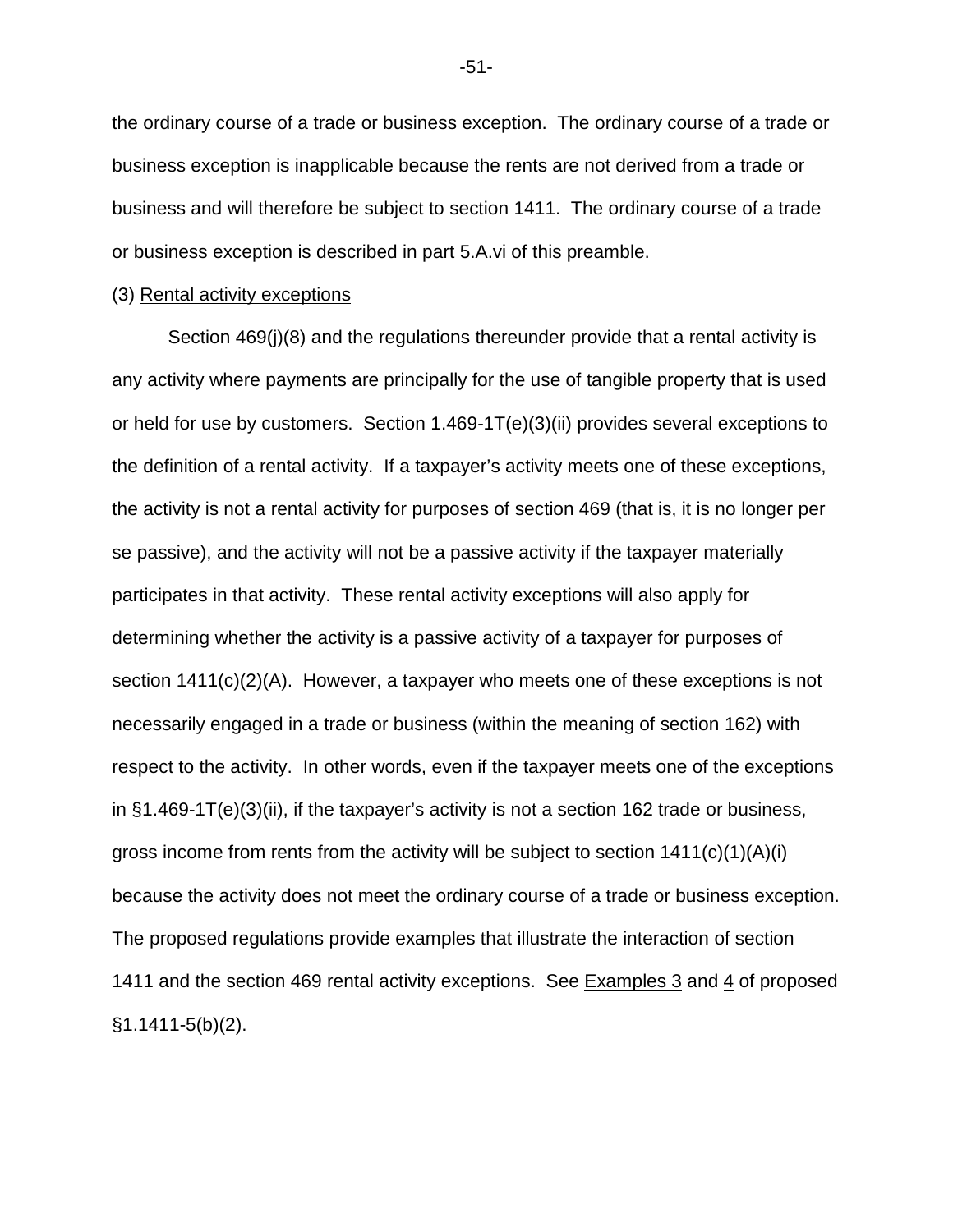(4) Grouping rules

Section 1.469-4 provides rules for defining an activity for purposes of applying the passive activity loss rules of section 469 (grouping rules). The grouping rules will apply in determining the scope of a taxpayer's trade or business in order to determine whether such trade or business is a passive activity for purposes of section 1411(c)(2)(A). However, a proper grouping under §1.469-4(d)(1) (grouping rental activities with other trade or business activities) will not convert gross income from rents into other gross income derived from a trade or business described in proposed  $§1.1411 - 5(a)(1)$ .

Section 1.469-4(e)(1) provides that, except as provided in §§1.469-4(e)(2) and 1.469-11, once a taxpayer has grouped activities, the taxpayer may not regroup those activities in subsequent taxable years. The Treasury Department and the IRS have determined on prior occasions that taxpayers should be given a "fresh start" to redetermine their groupings. The enactment of section 1411 may cause taxpayers to reconsider their previous grouping determinations, and therefore the Treasury Department and the IRS have determined that taxpayers should be given the opportunity to regroup. Thus, the proposed regulations provide that taxpayers may regroup their activities in the first taxable year beginning after December 31, 2013, in which the taxpayer meets the applicable income threshold in proposed §1.1411-2(d) and has net investment income (as defined in proposed §1.1411-4). The determination in the preceding sentence is made without regard to the effect of the regrouping. Taxpayers may regroup their activities in reliance on this proposed regulation for any taxable year that begins during 2013 if section 1411 would apply to such taxpayer in

-52-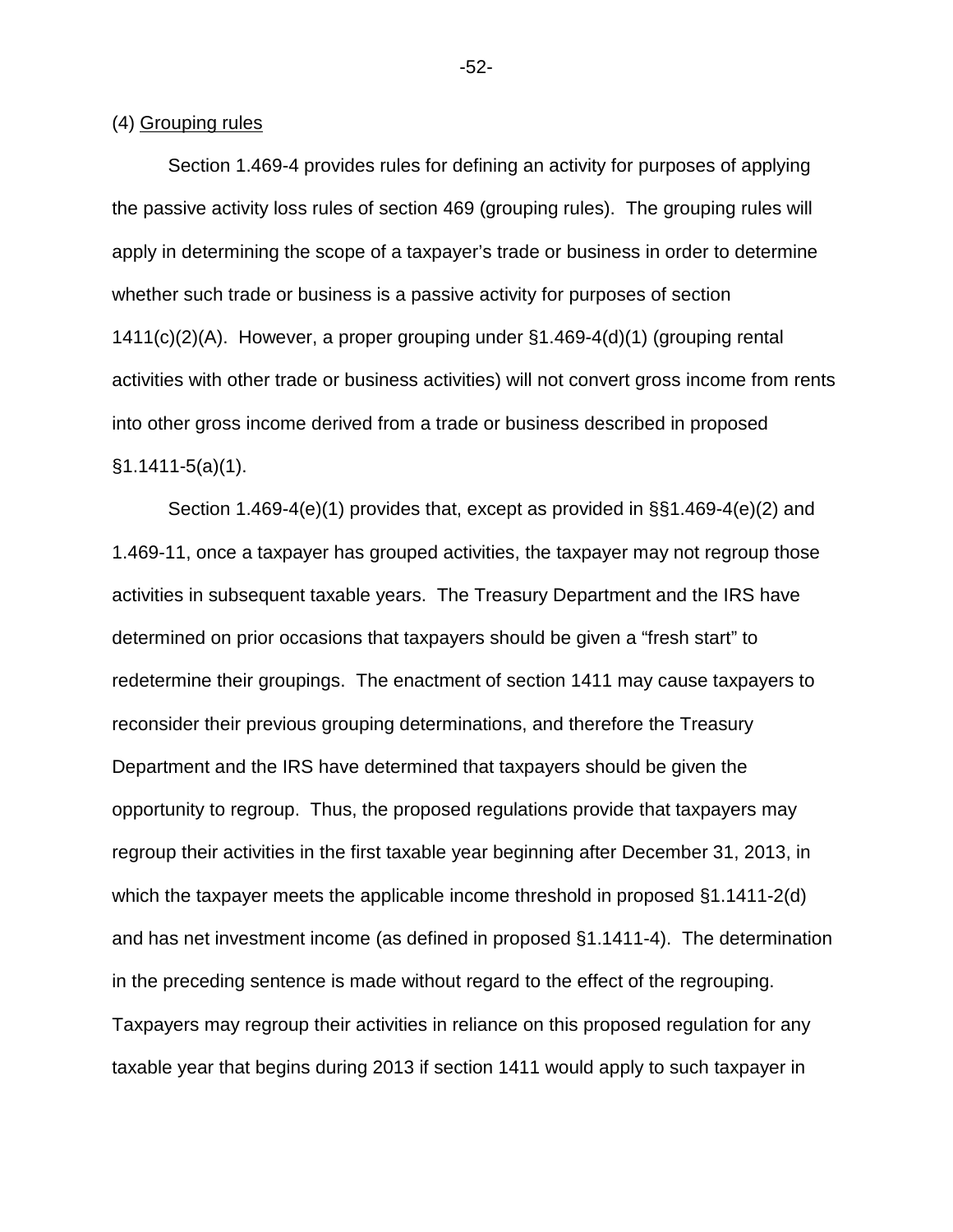such taxable year. A taxpayer may only regroup activities once pursuant to §1.469-  $11(b)(3)(iv)(A)$ , and any such regrouping will apply to the taxable year for which the regrouping is done and all subsequent years.

The regrouping must comply with the existing requirements under §1.469-4. For example, §1.469-4(e) provides that taxpayers must comply with disclosure requirements that the Commissioner may prescribe with respect to both their original groupings and the addition and disposition of specific activities within those chosen groupings in subsequent taxable years. On January 25, 2010, the Treasury Department and the IRS published Revenue Procedure 2010-13 (2010-4 IRB 329), which requires taxpayers to report to the IRS their groupings and regroupings of activities and the addition of specific activities within their existing groupings of activities for purposes of section 469 and §1.469-4. Thus, the disclosure requirements of §1.469-4(e) and Revenue Procedure 2010-13 require taxpayers who regroup their activities pursuant to proposed §1.469-11(b)(3)(iv) to report their regroupings to the IRS. See §601.601(d)(2).

## (c) Special rules for certain income from passive activities

Section 469 and the regulations thereunder provide several rules that restrict the ability of taxpayers to artificially generate passive income from certain types of passive activities. Some rules specifically recharacterize income from a passive activity as income not from a passive activity (income recharacterization rules). Other rules recharacterize the activity itself as being a non-passive activity (activity recharacterization rules).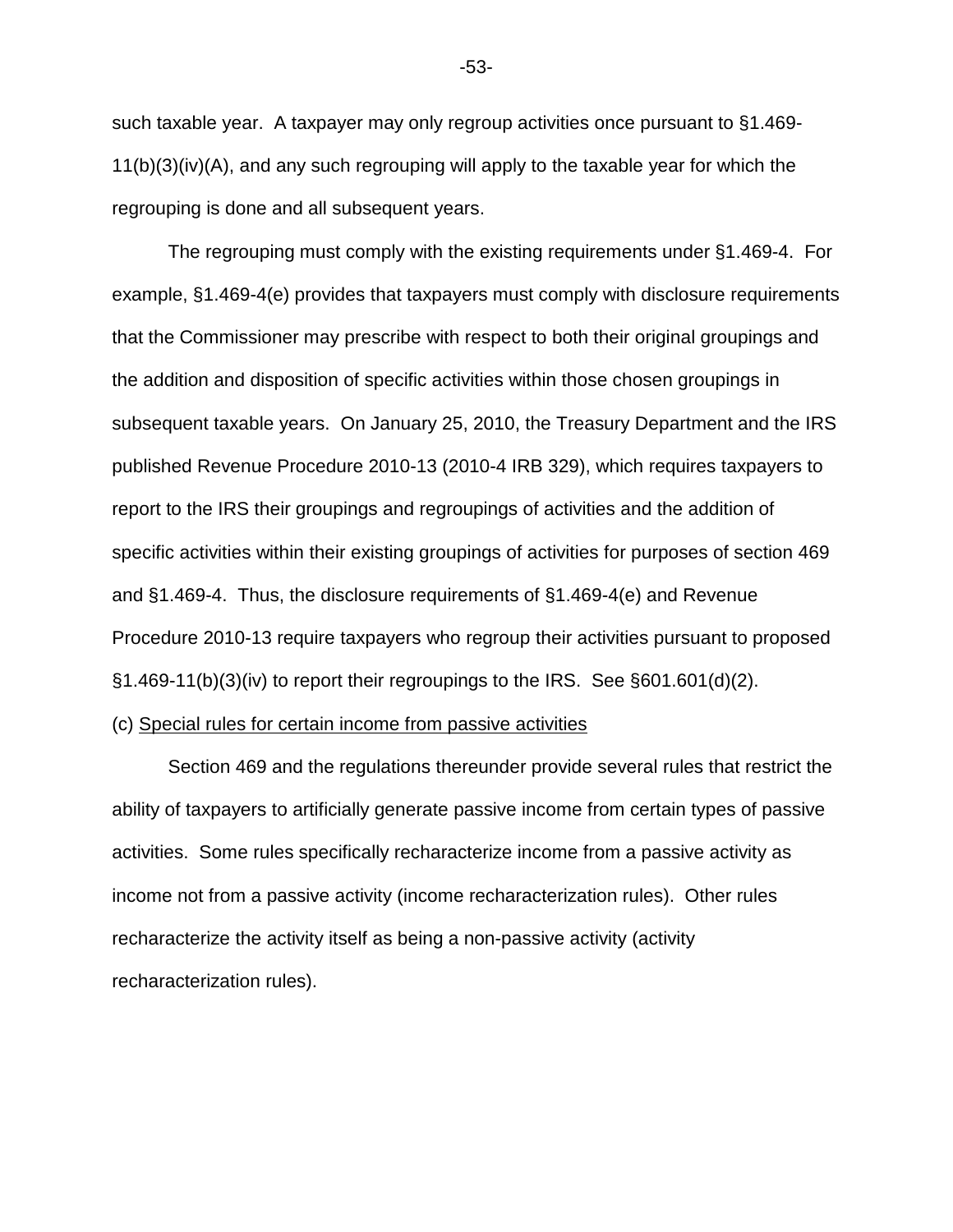## (1) Income recharacterization rules

## (I) Portfolio income

Section 469(e)(1)(A)(i)(I) provides that in determining the income or loss from any activity there shall not be taken into account any gross income from interest, dividends, annuities, or royalties not derived in the ordinary course of a trade or business (portfolio income). Thus, items of net investment income in section  $1411(c)(1)(A)(i)$  and proposed  $§1.1411-4(a)(1)(i)$  that are portfolio income will, by definition, be included in section 1411 because these portfolio items are not derived in the ordinary course of a trade or business. In addition, §1.469-7 provides an exception to the portfolio income rules for self-charged interest, which is treated as passive income, and therefore, the gross income from such interest would be gross income from interest subject to proposed §1.1411-4(a)(1)(i).

Similarly, section 469(e)(1)(A)(ii) provides that gain or loss not derived in the ordinary course of a trade or business which is attributable to the disposition of property (I) producing portfolio income, or (II) held for investment, should not be taken into account in determining income from a passive activity. Thus, gain described in section  $469(e)(1)(A)(ii)$  will be net investment income if (1) the gain is attributable to property held in a section 162 trade or business of trading in financial instruments or commodities, or (2) the gain is attributable to property not held in a section 162 trade or business. See part 5.C of this preamble.

## (II) Working capital

Section 469(e)(1)(B) provides special rules for return on working capital. Section 1411(c)(3) provides that rules similar to section 469(e)(1)(B) also apply for purposes of

-54-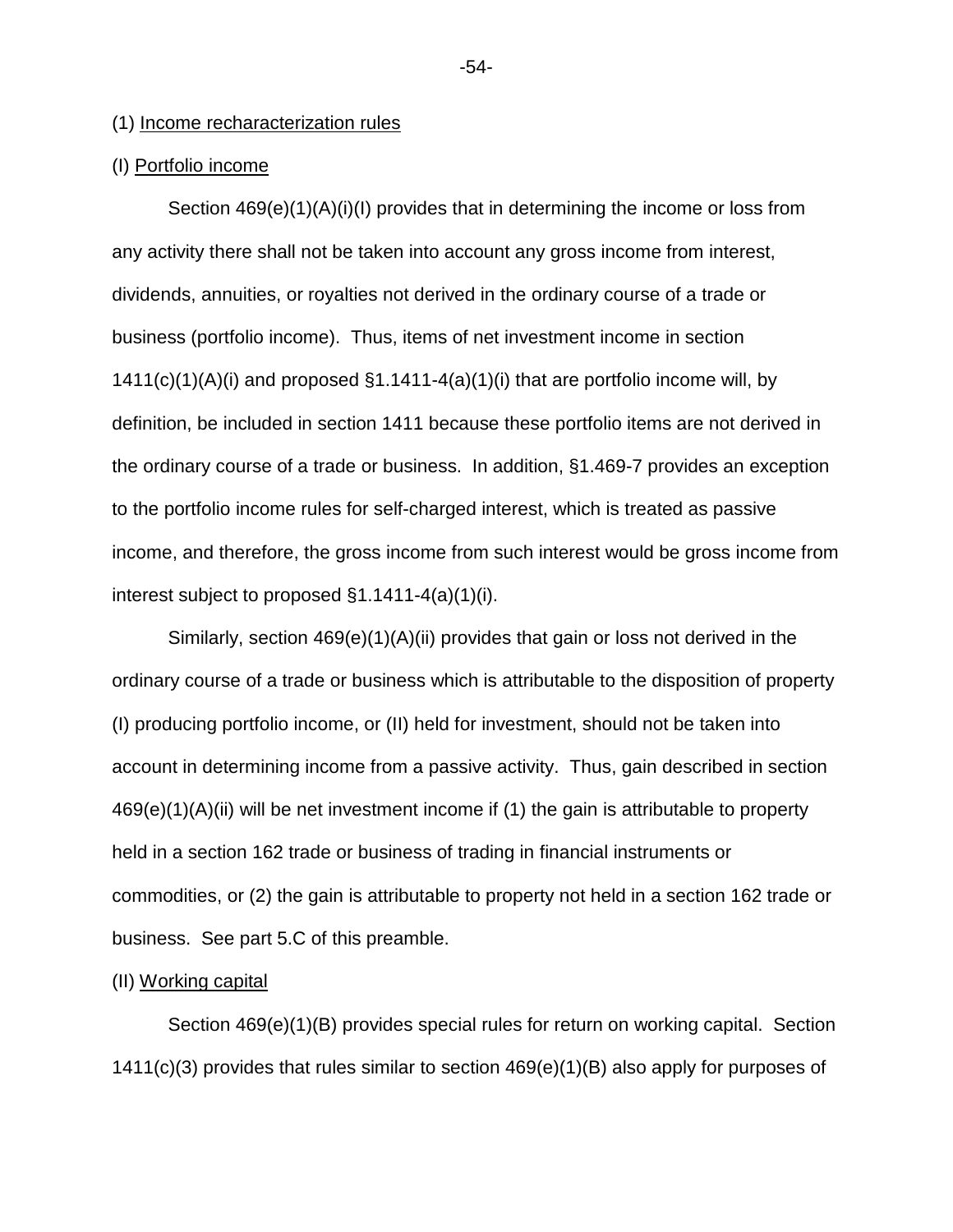section 1411. Working capital is discussed in part 7 of this preamble.

#### (III) Net income recharacterization rules

The regulations under section 469 provide special rules that treat income from certain activities as not from a passive activity. See §1.469-2T(f)(2) (special rule for significant participation); §1.469-2T(f)(3) (rental of nondepreciable property); §1.469- 2T(f)(4) (net interest income from passive equity-financed lending activity); §1.469- 2(f)(5) (net income from certain property rented incidental to development activity); §1.469-2(f)(6) (property rented to a nonpassive activity); §1.469-2T(f)(7) (special rules applicable to the acquisition of an interest in a passthrough entity engaged in the trade or business of licensing intangible property). In most cases, these items will be subject to section 1411 if the item of income constitutes gross income from one of the items described in proposed §1.1411-4(a)(1)(i) and the item of income is not derived in the ordinary course of a trade or business. For example, if a taxpayer has gross income from rents from an activity described in §1.469-2(f)(6) that is not derived in the ordinary course of a trade or business, the gross income from rents will be subject to section 1411. The ordinary course of a trade or business exception is described in part 5.A.vi of this preamble.

#### (IV) Substantially appreciated property

Section 1.469-2(c)(2)(iii)(A) generally provides that if an interest in property used in an activity is substantially appreciated at the time of its disposition, any gain from the disposition shall be treated as not from a passive activity. The recharacterized gain may be taken into account under section  $1411(c)(1)(A)(iii)$  if the gain is attributable to the disposition of property.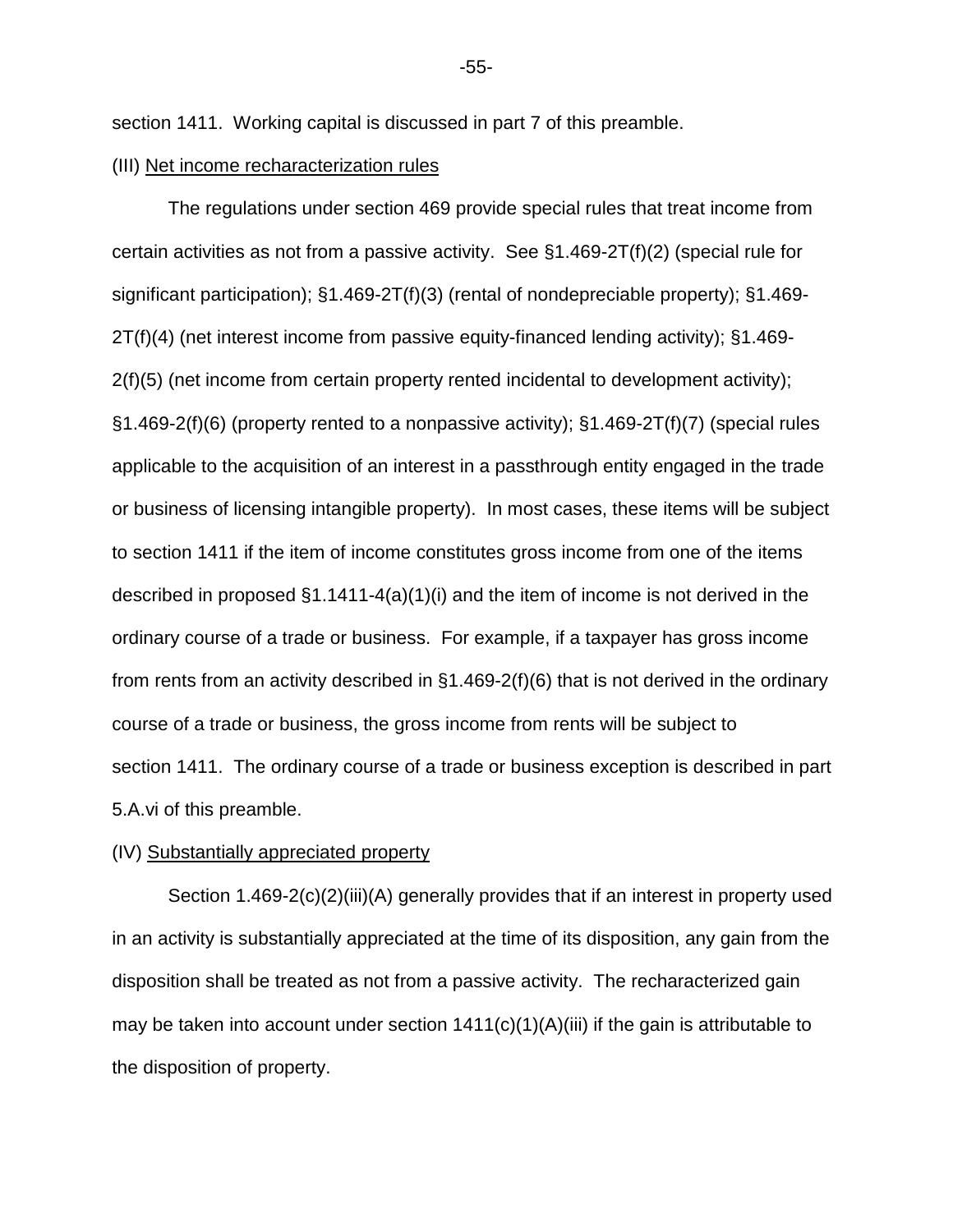## (2) Activity recharacterization rules

Section 1.469-1T(e)(6) provides that an activity of trading personal property for the account of owners of interests in the activity is not a passive activity (without regard to whether such activity is a trade or business activity). For this purpose, §1.469- 1T(e)(6)(ii) provides that the term personal property means personal property (within the meaning of section 1092(d), without regard to paragraph (3) thereof). Section 1092(d)(1) provides that personal property means any personal property of a type which is actively traded. While the gross income from or net gain attributable to an activity of trading or dealing in property will not be taken into account under section 1411(c)(2)(A) by virtue of §1.469-2T(c)(3)(ii)(D), such gross income or net gain nevertheless will be taken into account under section  $1411(c)(2)(B)$  if the activity constitutes a section 162 trade or business of trading in financial instruments or commodities. Trading in financial instruments or commodities is discussed in part 6.C of this preamble.

#### C. Trading in financial instruments or commodities

#### i. Distinguishing between dealers, traders, and investors

Determining whether trading in financial instruments or commodities rises to the level of a section 162 trade or business is a question of fact. Higgins v. Comm'r, 312 U.S. 212, 217 (1941); Estate of Yaeger v. Comm'r, 889 F.2d 29, 33 (2d Cir. 1989). In general, section 475(c)(1) provides that the term dealer in securities means a taxpayer who (A) regularly purchases securities from or sells securities to customers in the ordinary course of a trade or business, or (B) regularly offers to enter into, assume, offset, assign, or otherwise terminate positions in securities with customers in the ordinary course of a trade or business. In contrast, a trader seeks profit from short-term

-56-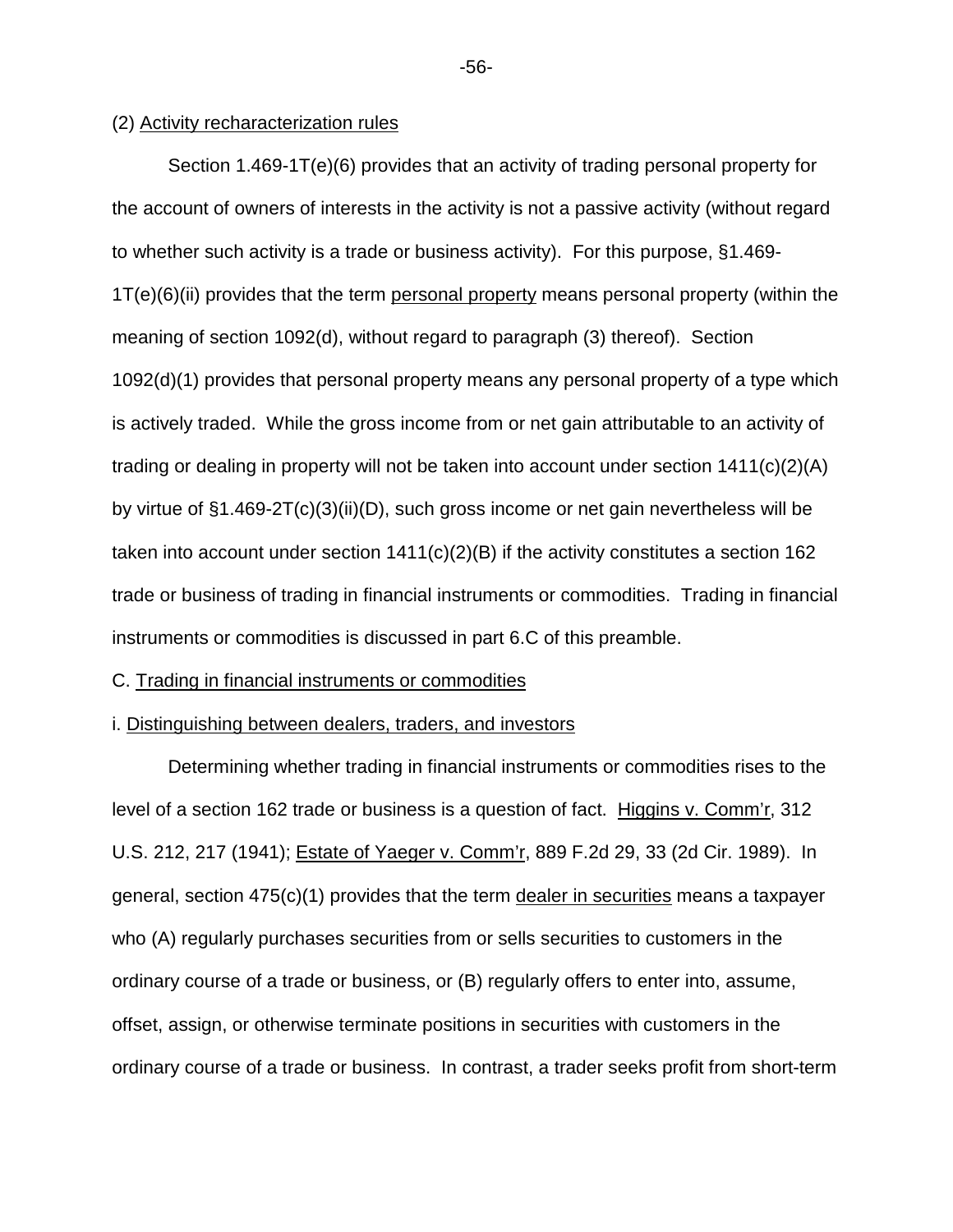market swings and receives income principally from selling on an exchange rather than from dividends, interest, or long-term appreciation. Groetzinger v. Comm'r, 771 F.2d 269, 274-275 (7th Cir. 1985), aff'd 480 U.S. 23 (1987); Moller v. United States, 721 F.2d 810, 813 (Fed. Cir. 1983). A person will be a trader, and therefore engaged in a section 162 trade or business, if his or her trading is frequent and substantial, which has been rephrased as "frequent, regular, and continuous." Boatner v. Comm'r, T.C. Memo. 1997-379, aff'd in unpublished opinion 164 F.3d 629 (9th Cir. 1998).

An investor is a person who purchases and sells securities with the principal purpose of realizing investment income in the form of interest, dividends, and gains from appreciation in value over a relatively long period of time (that is, long-term appreciation). The management of one's own investments is not considered a section 162 trade or business no matter how extensive or substantial the investments might be. See Higgins v. Comm'r, 312 U.S. 212, 217 (1941); King v. Comm'r, 89 T.C. 445 (1987). Therefore, an investor is not considered to be engaged in a section 162 trade or business of investing.

For purposes of section  $1411(c)(2)(B)$ , in order to determine whether gross income is derived from a section 162 trade or business of trading in financial instruments or commodities, the gross income must be derived from an activity that would constitute trading for purposes of chapter 1. Therefore, a person that is a trader in commodities or a trader in financial instruments is engaged in a trade or business for purposes of section 1411(c)(2)(B). The Treasury Department and the IRS emphasize that the proposed regulations do not change the state of the law with respect to classification of traders, dealers, or investors for purposes of chapter 1.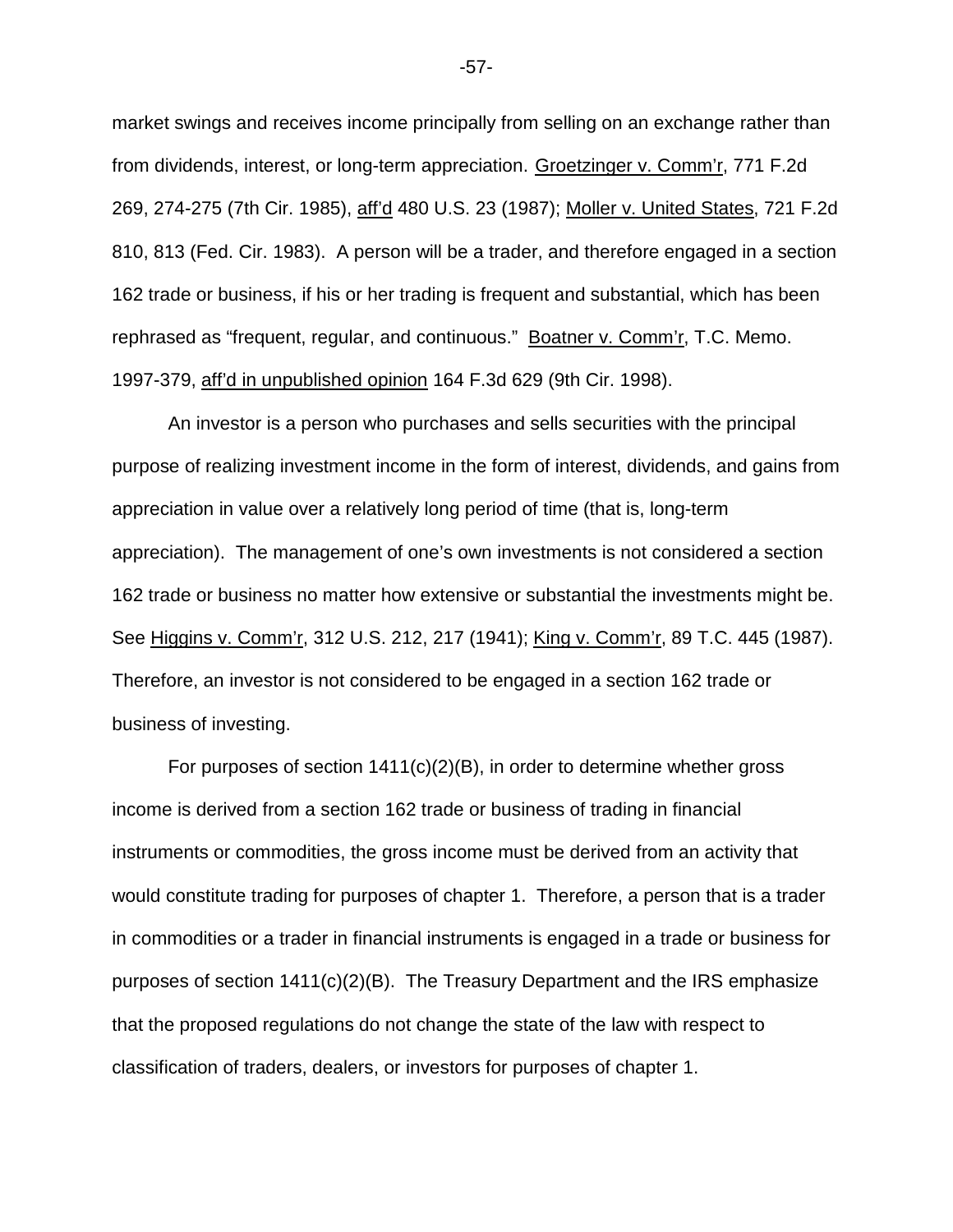## ii. Definition of financial instruments

Section 1411 does not define the term "financial instrument." Section 731(c)(2)(C) provides a definition of financial instrument for purposes of section 731, and this existing statutory definition is used as a guideline for the section 1411 definition. The proposed regulations define the term financial instrument to include stocks and other equity interests, evidences of indebtedness, options, forward or futures contracts, notional principal contracts, any other derivatives, or any evidence of an interest in any of the listed items. An evidence of an interest in any of these listed items includes, but is not limited to, short positions or partial units in any of these listed items.

## iii. Definition of commodities

In accordance with the statutory language in section  $1411(c)(2)(B)$ , the proposed regulations provide that the term commodities has the same meaning as that provided in section  $475(e)(2)$ .

#### 7. Working Capital Exception

Section 1411(c)(3) provides that a rule similar to the rule of section 469(e)(1)(B) applies for purposes of section 1411 (the working capital rule). Section 469(e)(1)(B) provides that, for purposes of determining whether income is treated as from a passive activity, any income or gain attributable to an investment of working capital shall be treated as not derived in the ordinary course of a trade or business.

The term working capital is not defined in either section 469 or section 1411, but it generally refers to capital set aside for use in and the future needs of a trade or business. Because the capital may not be necessary for the immediate conduct of the trade or business, the amounts are often invested by businesses in income-producing

-58-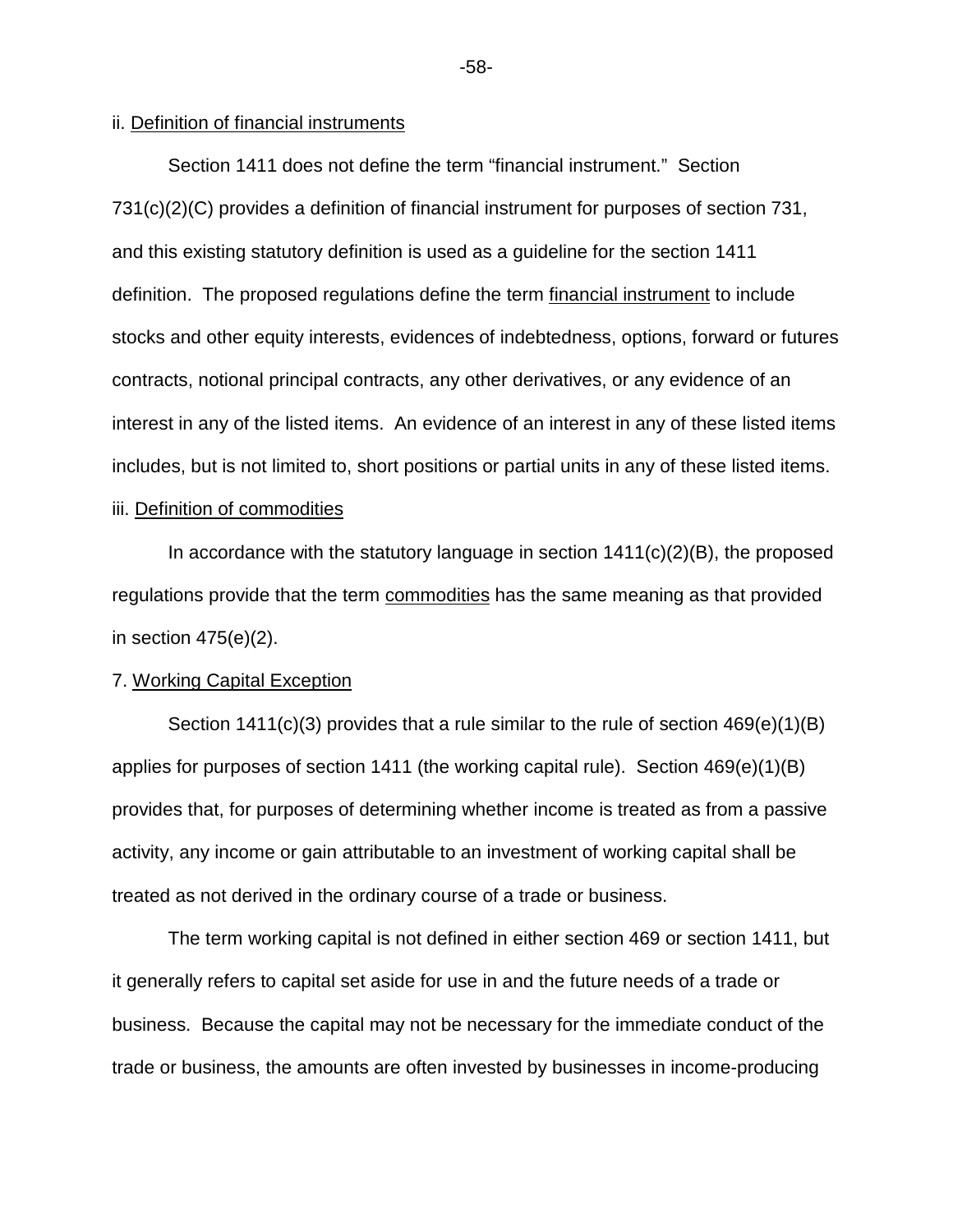liquid assets such as savings accounts, certificates of deposit, money market accounts, short-term government and commercial bonds, and other similar investments. These investment assets will usually produce portfolio-type income, such as interest. Under section 469(e)(1)(B), portfolio-type income generated by working capital is not derived in the ordinary course of a trade or business, and therefore, it is not treated as passive income. Under section  $1411(c)(3)$ , gross income from and net gain attributable to the investment of working capital is not derived in the ordinary course of a trade or business, and therefore such gross income and net gain is subject to section 1411.

A taxpayer may take into account the properly allocable deductions (related to losses or deductions properly allocable to the investment of such working capital) in determining net investment income. See part 5.E of this preamble regarding properly allocable deductions.

#### 8. Dispositions of Interests in Partnerships and S Corporations

In most cases, an interest in a partnership or S corporation is not property held in a trade or business. Therefore, gain or loss from the sale of a partnership interest or S corporation stock will be subject to section  $1411(c)(1)(A)(iii)$ . See also section 731(a) and section 1368(b)(2) (providing that the gain recognized when cash is distributed in excess of the adjusted basis of, as applicable, a partner's interest in a partnership or a shareholder's stock in an S corporation is treated as gain from the sale or exchange of such partnership interest or S corporation stock).

Section 1411(c)(4)(A) provides that, in the case of a disposition of an interest in a partnership or S corporation, gain from such disposition shall be taken into account under section  $1411(c)(1)(A)(iii)$  only to the extent of the net gain which would be so

-59-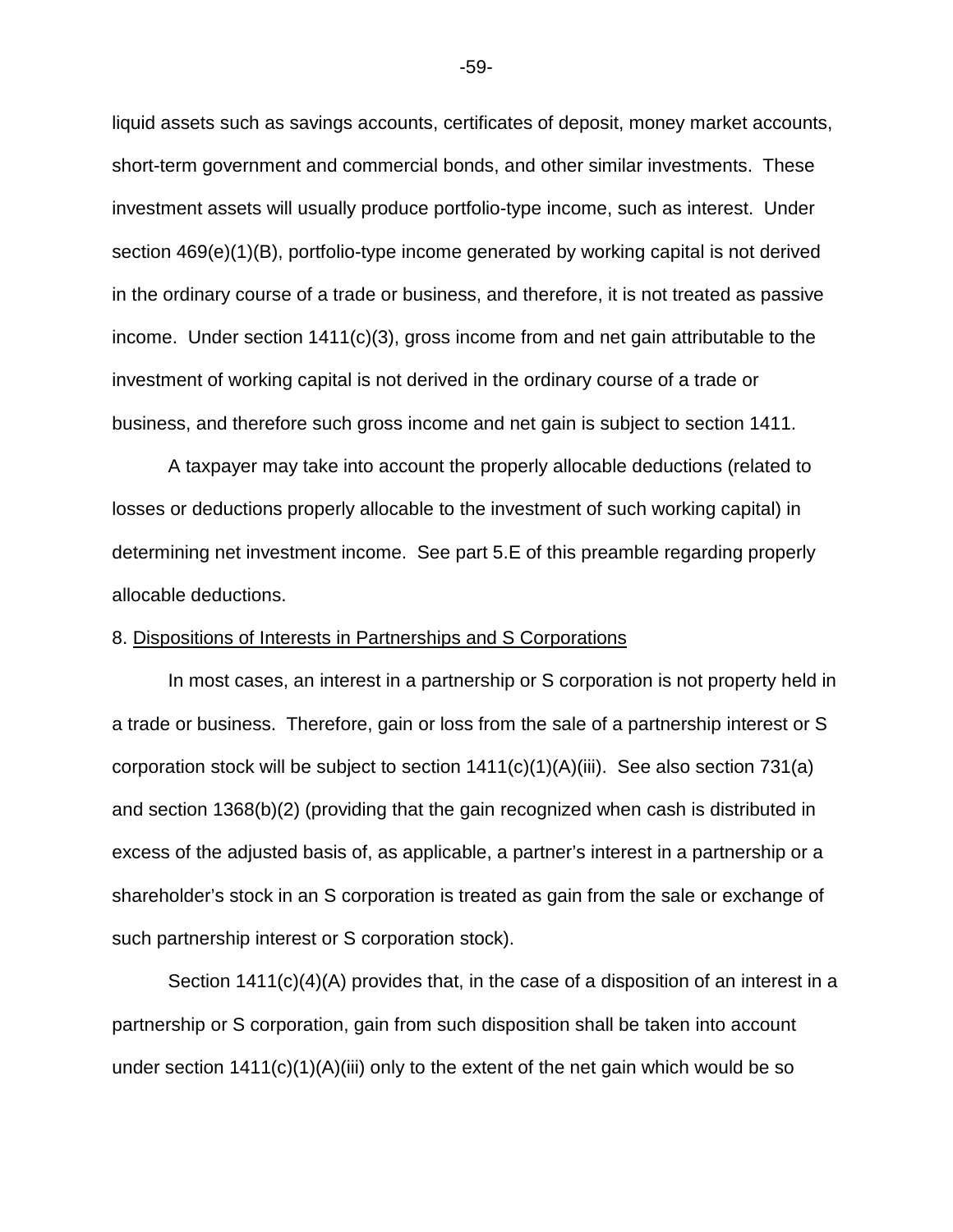taken into account by the transferor under section  $1411(c)(1)(A)(iii)$  if all property of the partnership or S corporation were sold for fair market value immediately before the disposition of such interest. Section 1411(c)(4)(B) applies a similar rule to a loss from a disposition.

For purposes of section 1411, Congress intended section  $1411(c)(4)$  to put a transferor of an interest in a partnership or S corporation in a similar position as if the partnership or S corporation had disposed of all of its properties and the accompanying gain or loss from the disposition of such properties passed through to its owners (including the transferor). However, the gain or loss upon the sale of an interest in the entity and a sale of the entity's underlying properties will not always match. First, there may be disparities between the transferor's adjusted basis in the partnership interest or S corporation stock and the transferor's share of the entity's adjusted basis in the underlying properties. See Example 2 of proposed §1.1411-7(e). Second, the sales price of the interest may not reflect the proportionate share of the underlying properties' fair market value with respect to the interest sold.

In order to achieve parity between an interest sale and an asset sale, section 1411(c)(4) must be applied on a property-by-property basis, which requires a determination of how the property was held in order to determine whether the gain or loss to the transferor from the hypothetical disposition of such property would have been gain or loss subject to section 1411(c)(1)(A)(iii). As described in proposed §1.1411-  $4(a)(1)$ (iii) and proposed §1.1411-4(d), section 1411(c)(1)(A)(iii) applies if the property disposed of is either not held in a trade or business, or held in a trade or business described in proposed §1.1411-5. In other words, under the proposed regulations, the

-60-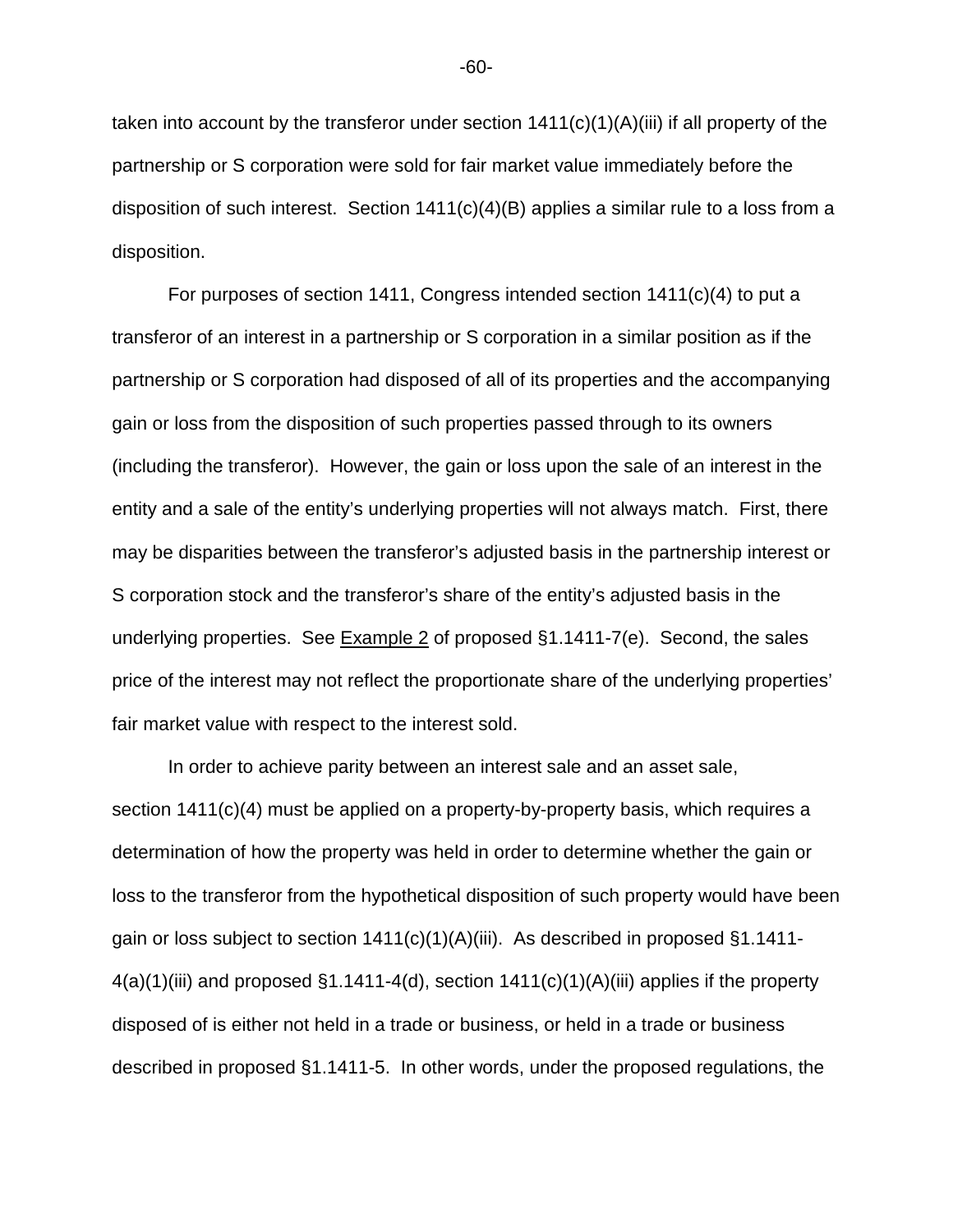exception in section  $1411(c)(4)$  is only applicable where the property is held in a trade or business not described in section 1411(c)(2). See JCT 2011 Explanation, at 364, fn. 976 (and accompanying text); Joint Committee on Taxation, Technical Explanation of the Revenue Provisions of the "Reconciliation Act of 2010," as amended, in combination with the "Patient Protection and Affordable Care Act" (JCX-18-10) (Mar. 21, 2010), at 135 fn. 286 (and accompanying text) (JCT 2010 Explanation). This means that the exception in section 1411(c)(4) does not apply where (1) there is no trade or business, (2) the trade or business is a passive activity (within the meaning of proposed §1.1411- 5(a)(1)) with respect to the transferor, or (3) where the partnership or the S corporation is in the trade or business of trading in financial instruments or commodities (within the meaning of proposed §1.1411-5(a)(2)), because in these cases there would be no change in the amount of net gain determined under proposed §1.1411-4(a)(1)(iii) upon an asset sale under section  $1411(c)(4)$ . For example, if the transferor is passive with respect to the entity's trade or business, the application of the deemed asset sale rule under section 1411(c)(4), as described in part 8.A of this preamble, would not adjust the transferor's section  $1411(c)(1)(A)(iii)$  gain on the disposition of the interest. See Example 7 of proposed §1.1411-7(e) for a situation involving the transferor of an interest in an S corporation with two trades or businesses, only one of which is described in proposed §1.1411-5.

## A. Mechanics of section 1411(c)(4)

#### i. <u>In general</u>

The proposed regulations provide that, for purposes of section 1411(c)(4), a transferor computes the gain or loss from the sale of the underlying properties of the

-61-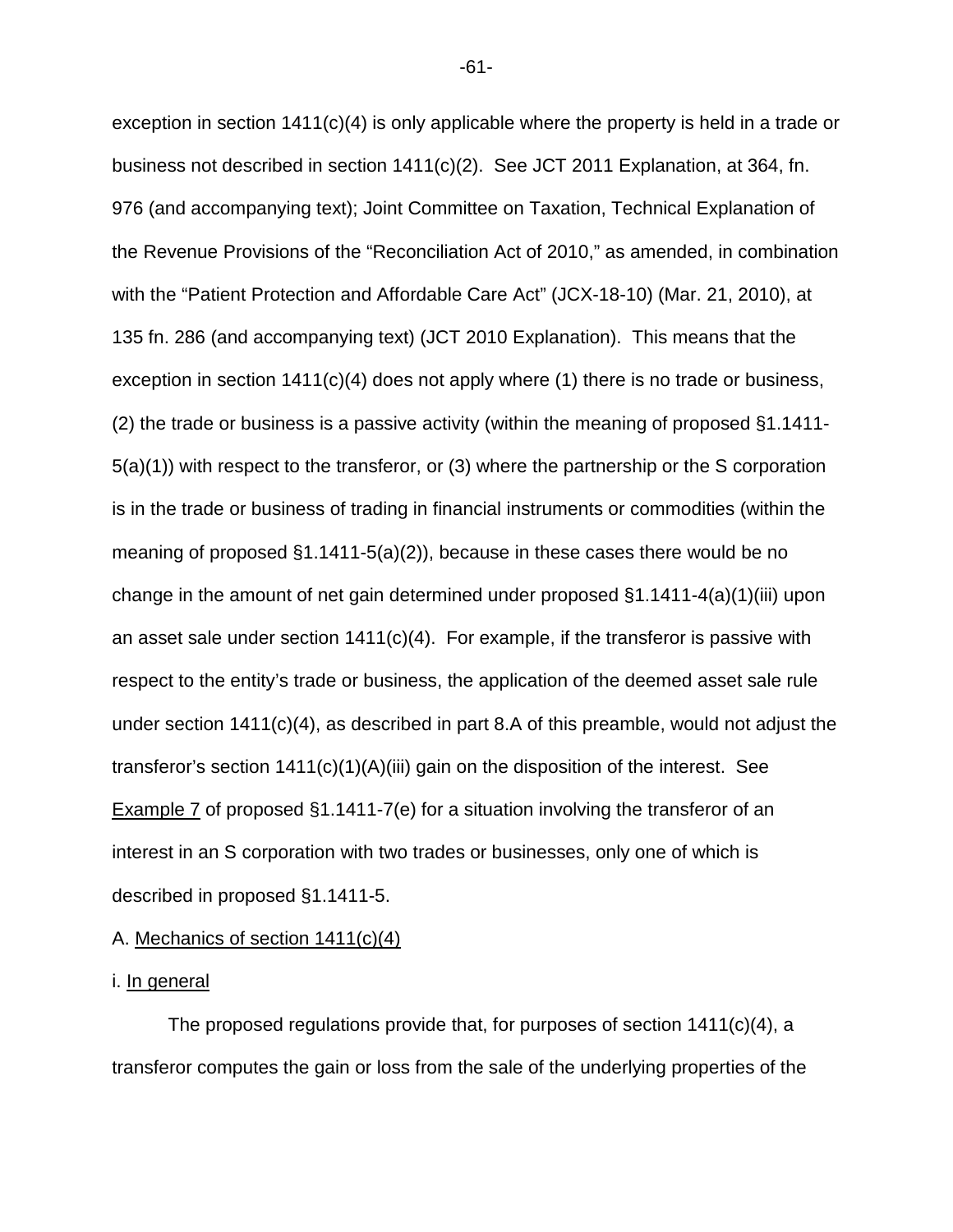partnership or S corporation using a deemed asset sale method (Deemed Sale), and then determines if, based on the Deemed Sale, there is an adjustment (either positive or negative) to the transferor's gain or loss on the disposition of the partnership or S corporation interest for purposes of section 1411(c)(1)(A)(iii). An adjustment only occurs if the underlying property is used in a trade or business not described in proposed §1.1411-5 (a positive adjustment reduces a loss on the disposition of the interest, and a negative adjustment reduces the gain on the disposition of the interest). Because the proposed regulations apply a Deemed Sale by the passthrough entity of all its assets for cash equal to the fair market value of the entity's properties, any gain or loss on the interest sale that is not reflected in the underlying properties of the passthrough entity (as the result of an inside-outside basis disparity) would not create an adjustment. This is illustrated in Example 2 of proposed §1.1411-7(e).

In developing the Deemed Sale, the Treasury Department and the IRS considered existing hypothetical transactions, such as the hypothetical transaction to determine a transferee's basis adjustment under section 743(b). See §1.743-1. The proposed regulations provide that the Deemed Sale under section 1411(c)(4) applies, in part, rules similar to §1.743-1(d)(2). However, the Treasury Department and the IRS recognize that the Deemed Sale may impose an administrative burden on owners of partnerships and S corporations in certain circumstances. The Treasury Department and the IRS request comments on other methods that would implement the provisions of section  $1411(c)(4)$  without imposing an undue burden on taxpayers. In addition, the IRS and the Treasury Department request comments on how to determine a partner's

-62-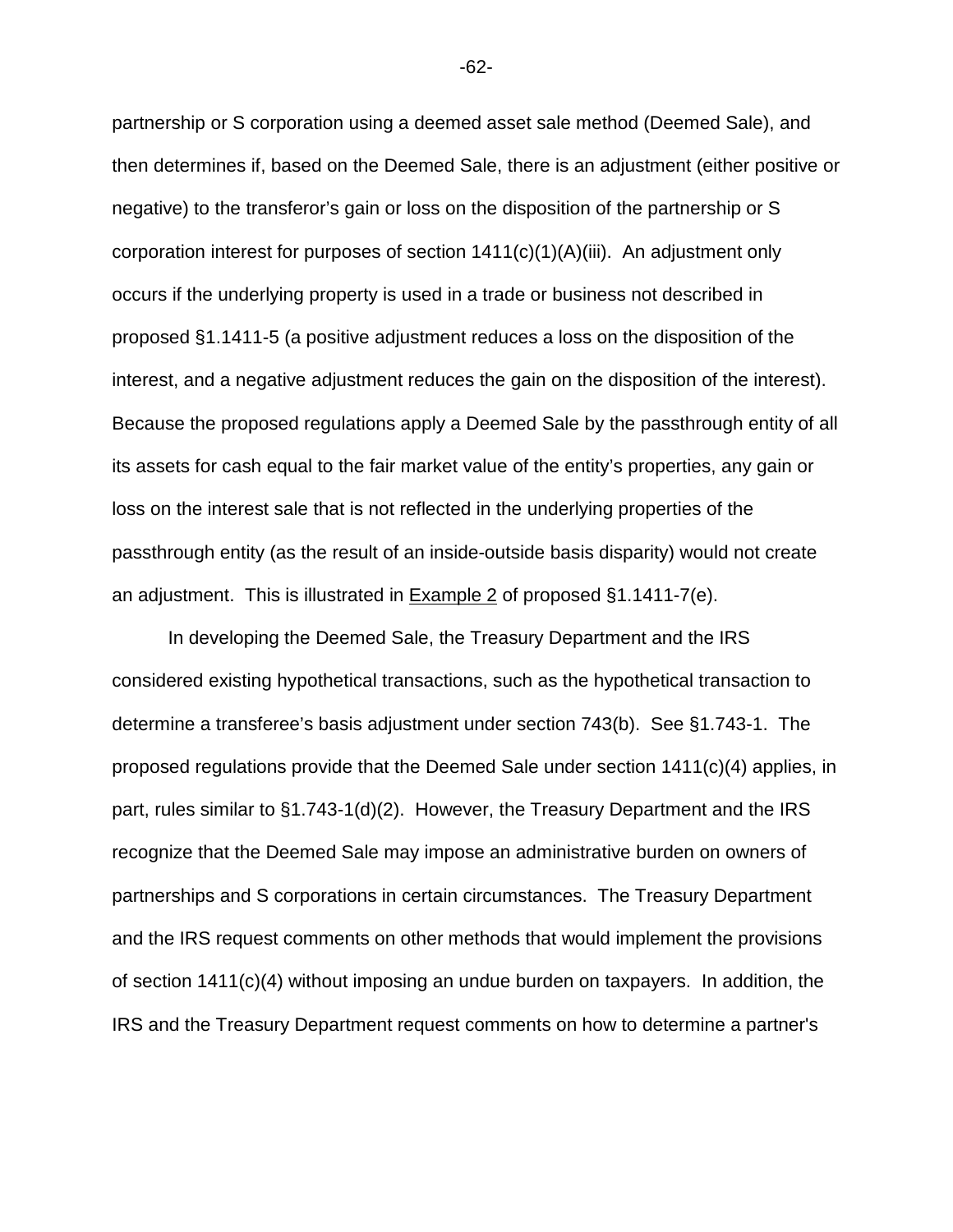interest in section 1411 assets upon a distribution in which gain is recognized pursuant to section 731.

## ii. Deemed sale

The first step of the Deemed Sale is a hypothetical disposition of all the entity's properties (including goodwill) in a fully taxable transaction for cash equal to the fair market value of the entity's properties immediately before the disposition of the interest.

The second step of the Deemed Sale is to compute the gain or loss on each of the entity's properties (including goodwill). The calculation of gain or loss is determined by comparing the fair market value of each property with such property's adjusted basis. The gain or loss from each property must be computed separately.

The third step of the Deemed Sale is to allocate the gain or loss from each property determined in the second step to the transferor. In the case of a partnership, the amount of gain or loss allocated to the transferor must take into account the allocations provided in the partnership agreement and any allocations required by sections 704(b) and 704(c) (and the regulations thereunder), as well as basis adjustments under section 743 with respect to the transferor. In the case of an S corporation, the amount of gain or loss allocated to the transferor is determined under section 1366(a), and the allocation should not take into account any reduction in the transferor's distributive share in section 1366(f)(2) resulting from the hypothetical imposition of tax under section 1374 as a result of the Deemed Sale.

The fourth step of the Deemed Sale is to determine whether the amount of gain or loss allocated to the transferor with respect to each property under the Deemed Sale would have been taken into account in determining the transferor's net gain under

-63-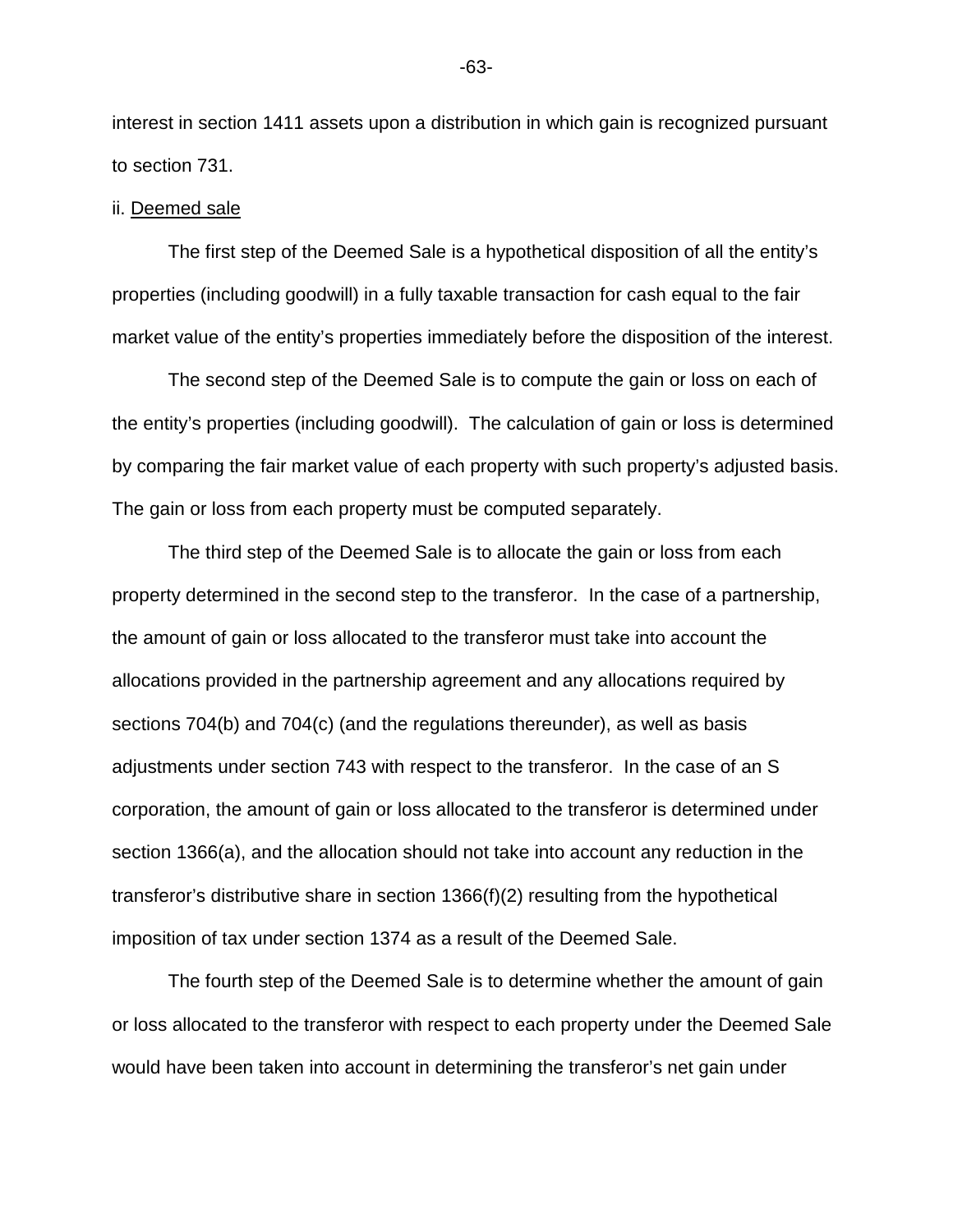section  $1411(c)(1)(A)(iii)$  if it were an actual disposition. If the entity's property is either held in a trade or business described in section 1411(c)(2) with respect to the partnership, the S corporation, or the transferor, or is not held in a trade or business, there will be no adjustment under section 1411(c)(4) with respect to that property. However, if the property is held in a trade or business not described in section  $1411(c)(2)$ , there is an adjustment under section  $1411(c)(4)$  calculated in the following manner. First, the transferor's gains or losses from such property (or properties) are aggregated to create a net gain (which will be treated as a negative adjustment) or a net loss (which will be treated as a positive adjustment). Second, based on the adjustment calculated and subject to certain limitations, the transferor then must adjust the gain or loss from the disposition of the partnership or S corporation interest determined in section  $1411(c)(1)(A)(iii)$  (without regard to section  $1411(c)(4)$ ) by the positive or negative adjustment.

For example, if in the Deemed Sale the transferor would have been allocated a net gain from property held in a trade or business not described in section 1411(c)(2) (thus, a negative adjustment) and the transferor had a gain on the disposition of the interest, then the gain on the disposition of the interest will be reduced for purposes of determining net investment income. However, in a situation in which a transferor has a gain (determined without regard to section  $1411(c)(4)$ ) from the disposition of the partnership or S corporation interest, a negative adjustment cannot result in the transferor having a loss on the disposition of the partnership or S corporation interest for purposes of section  $1411(c)(1)(A)(iii)$ , and a positive adjustment is not taken into account. For example, if a transferor has a \$100,000 gain on the disposition of S

-64-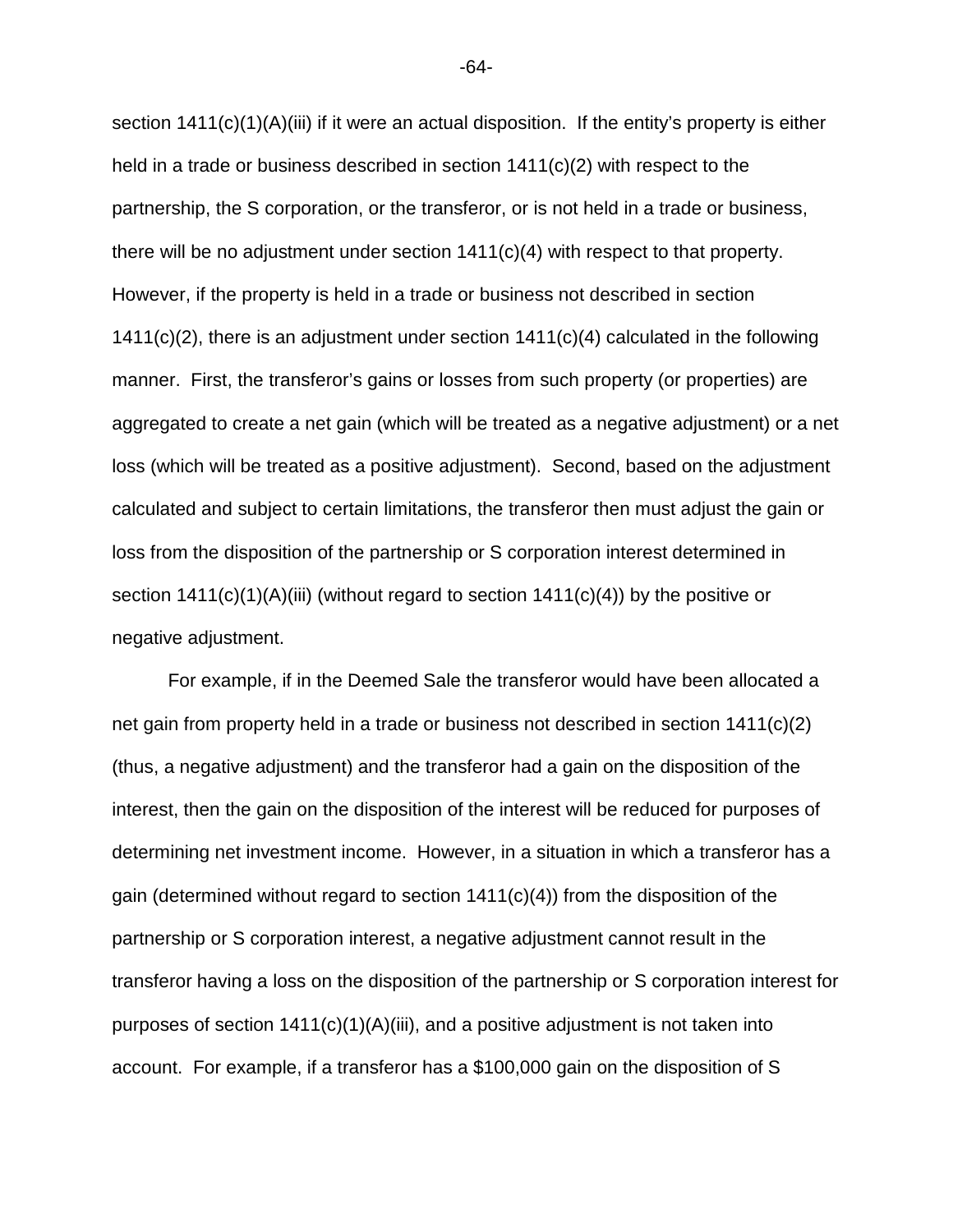corporation stock, the section  $1411(c)(4)$  adjustment cannot result in a gain for section 1411 purposes greater than \$100,000, and cannot result in a loss for section 1411 purposes. See Example 3 of proposed §1.1411-7(e). Similarly, in a situation where a transferor has a loss (determined without regard to section 1411(c)(4)) from the disposition of the partnership or S corporation interest, a positive adjustment cannot result in the transferor having a gain on the disposition of the partnership or S corporation interest for purposes of section 1411(c)(1)(A)(iii), and a negative adjustment is not taken into account. For example, if a transferor has a \$50,000 loss on the disposition of S corporation stock, the section 1411(c)(4) adjustment cannot result in a loss for section 1411 purposes greater than \$50,000, and cannot result in a gain for section 1411 purposes.

The proposed regulations provide a special rule for property held in more than one trade or business during the twelve-month period ending on the date of the disposition. In such case, the fair market value and the adjusted basis of such property must be allocated among the trades or businesses on a basis that reasonably reflects the use of the property. This allocation rule is illustrated in Example 7 of proposed §1.1411-7(e).

The proposed regulations provide rules to determine the treatment of gain or loss from goodwill for purposes of section 1411(c)(4). If the entity is engaged in one trade or business, the entire gain or loss on the goodwill will be treated as gain or loss from the disposition of property held for use in that trade or business, and no portion of such gain or loss will be treated as attributable property not held for use in the trade or business. If the entity is engaged in more than one trade or business, the gain or loss on the

-65-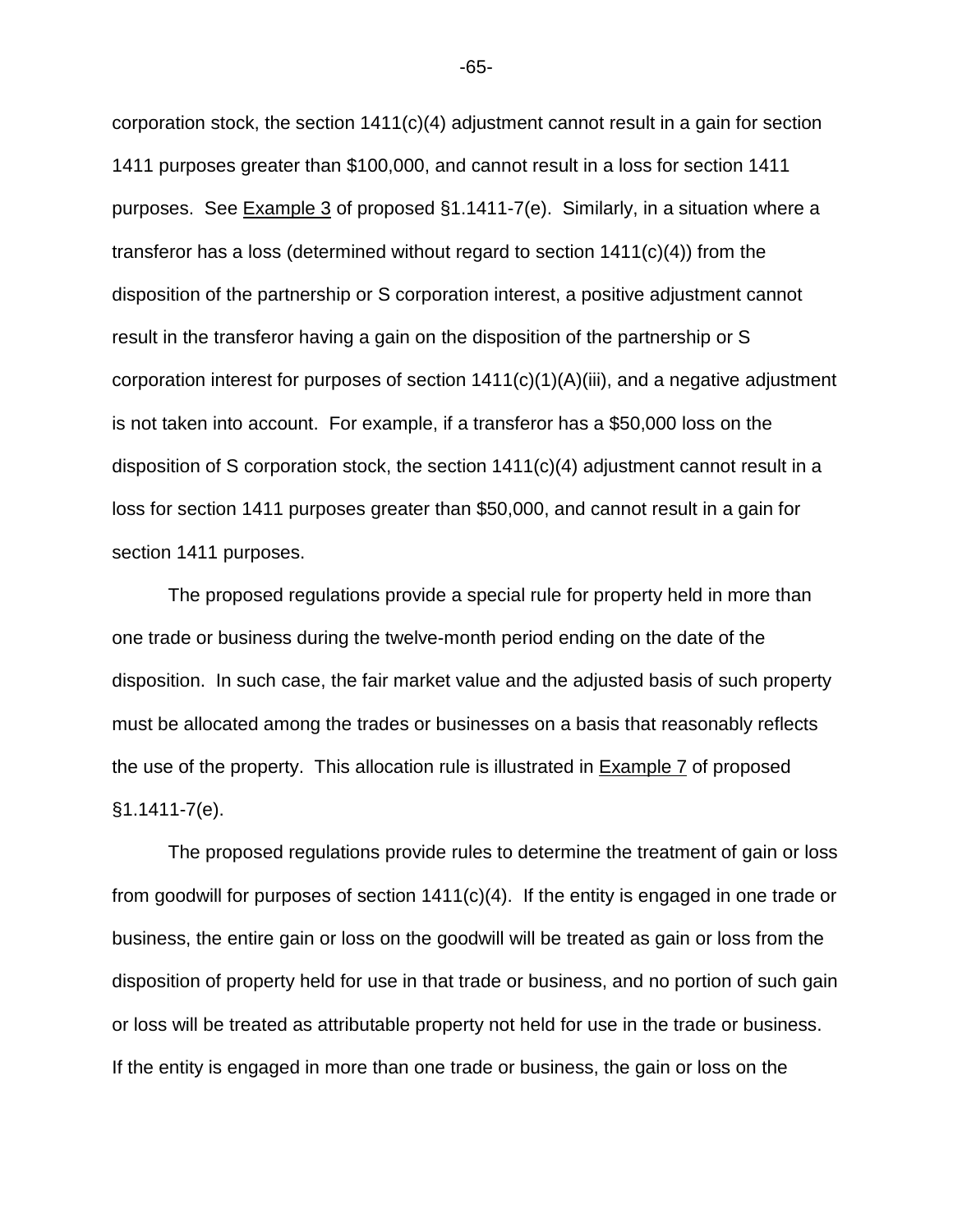goodwill is allocated between the trades or businesses based on the relative fair market value of the property (excluding cash) held for use in each trade or business. For example, if the entity has total assets with a fair market value of \$110,000 (consisting of assets of \$10,000 not held in any trade or business, \$15,000 of assets held for use in Business 1, \$45,000 of assets held for use in Business 2, \$10,000 of cash, and goodwill of \$30,000), and if the gain on the goodwill is \$20,000, \$5,000 of such gain is allocated to Business 1 and the remaining \$15,000 gain is allocated to Business 2. See Example 8 of proposed §1.1411-7(e).

## B. Special situations

#### i. Interaction of section 1411(c)(4) and section 338(h)(10) election

In the case of a disposition of stock in an S corporation with respect to which a section  $338(h)(10)$  election is made, section  $1411(c)(4)$  is inapplicable to the deemed asset sale and liquidation transactions that result from the section 338(h)(10) election. Under section 338(h)(10), the sale of the S corporation stock is treated as an actual asset sale by the S corporation. Section 1411(c)(4) is inapplicable to such an asset sale. In the deemed liquidation of the former S corporation, section 1411(c)(4) is also inapplicable to the shareholders because the underlying character of the gain or loss in the assets at the former S corporation level is already fully taken into account in the deemed asset sale.

# ii. Installment sales

In the case of a disposition of a partnership or S corporation interest in an installment sale transaction to which section 453 applies, proposed §1.1411-7(b)(1)(i) provides that the adjustment to net gain will be calculated in the year of the disposition.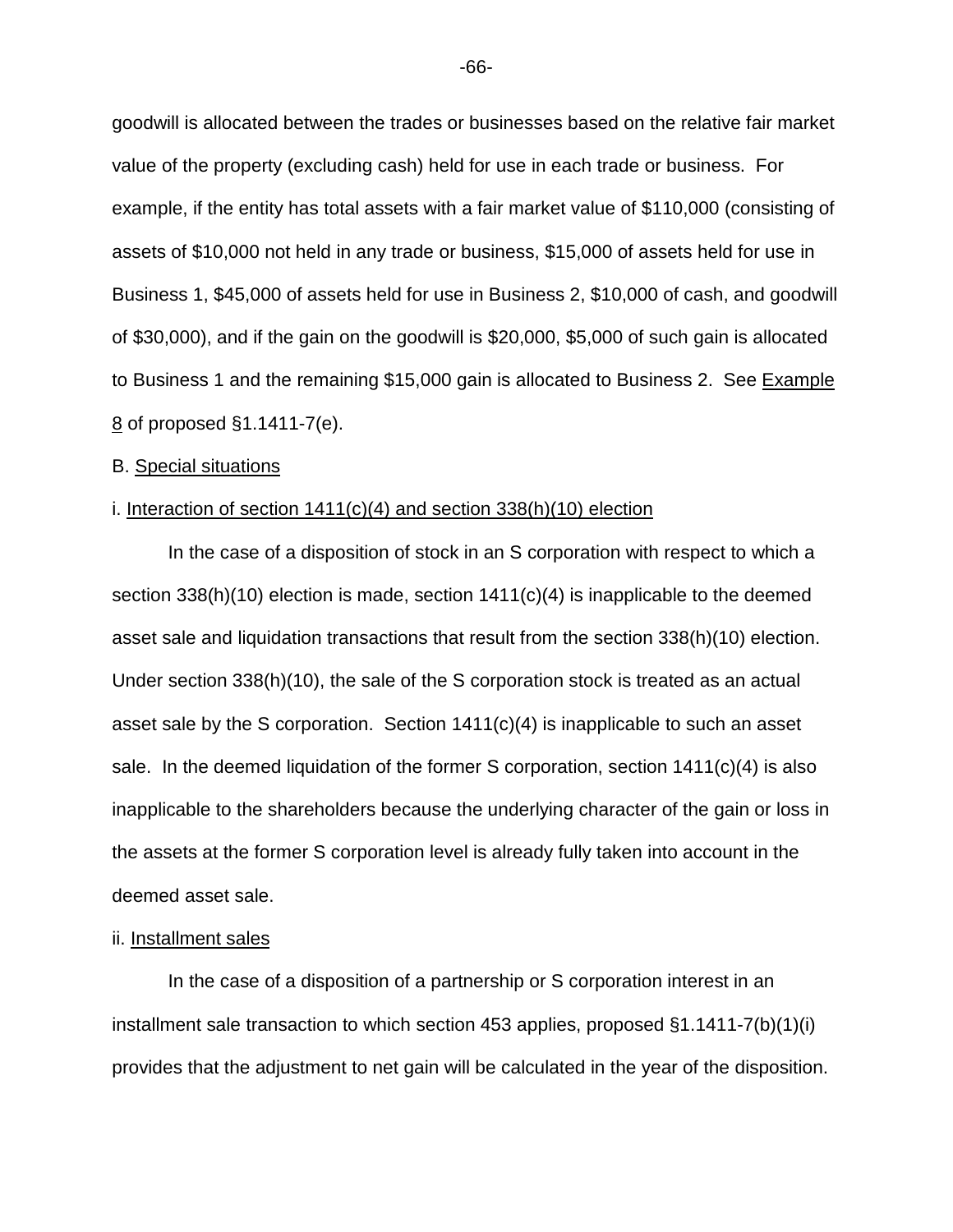However, under proposed §1.1411-4(a)(1)(iii), the gain and any applicable adjustment are deferred and recognized proportionally pursuant to section 453.

In the event that the year of the disposition of the interest occurs before the effective date of section 1411, the adjustment under section 1411(c)(4) and proposed §1.1411-7(c) will not be applicable. However, the proposed regulations allow taxpayers to elect into the rules of proposed §1.1411-7 if they receive installment sale payments attributable to a disposition of an interest in a partnership or S corporation that occurred before the effective date of section 1411. This election allows taxpayers that sell their interests in installment sales before the effective date of section 1411 to be treated similarly with taxpayers that sell their interests after the effective date. In submitting the required statement of adjustment (described in proposed §1.1411-7(d)), this election will require the taxpayer to have the information (such as basis and fair market value of each property) as of the date of disposition.

#### iii. Sale by a qualified subchapter S trust (QSST)

 If an election is made pursuant to section 1361(d)(2), a QSST can be an eligible shareholder of an S Corporation. Section 1.1361-1(j)(8) provides rules for coordinating the QSST rules and the grantor trust rules, and provides that the income beneficiary of the QSST is treated as the owner, for purposes of section 678(a), of that portion of the trust that consists of the stock of the S corporation for which the QSST election was made. However, solely for purposes of this rule, an income beneficiary who is a deemed section 678 owner only by reason of section 1361(d)(1) will not be treated as the owner of the S corporation stock in determining and attributing the Federal income tax consequences of a disposition of the stock by the QSST. Therefore, if the QSST

-67-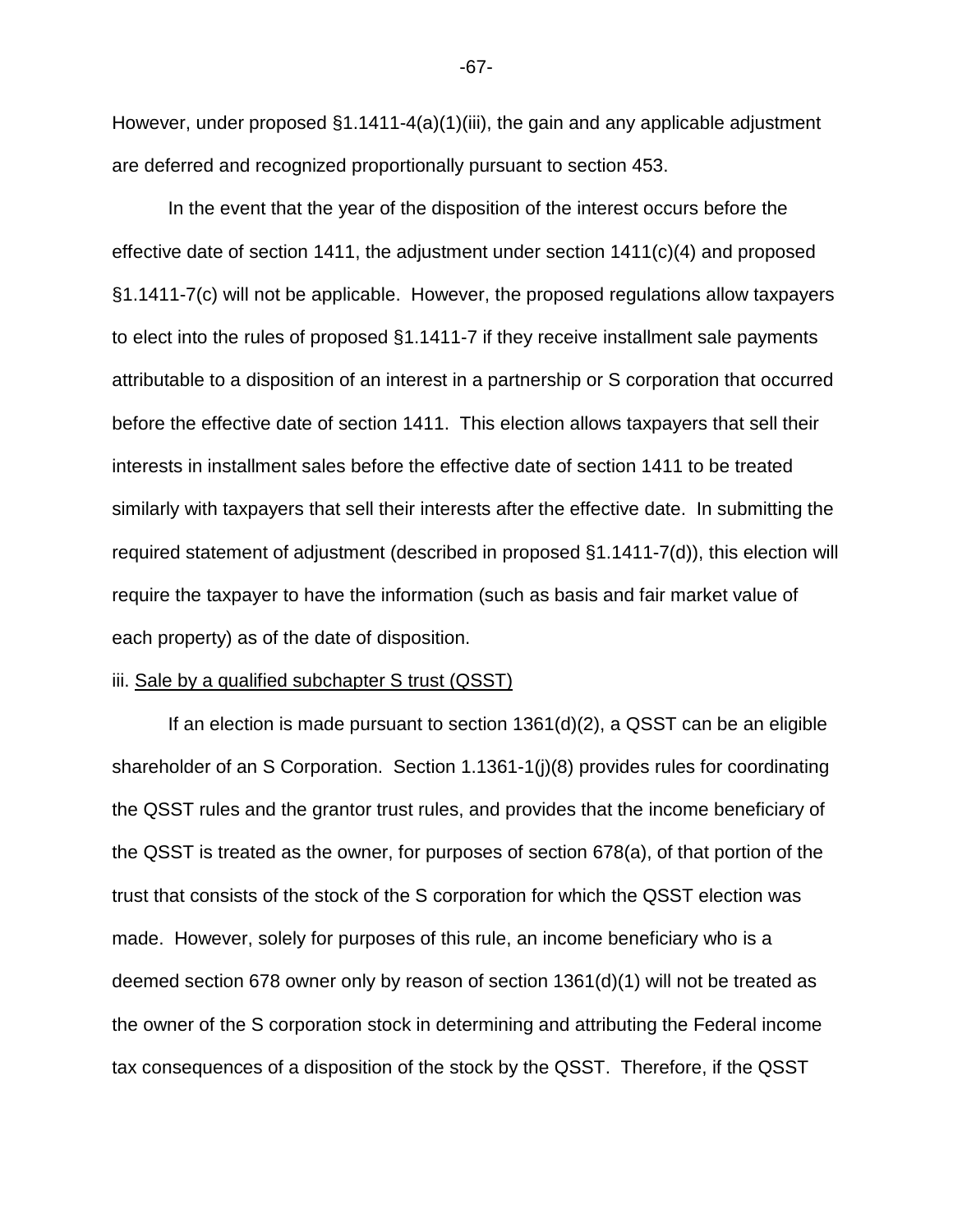sells some (or all) of its S corporation stock, any gain or loss recognized on the sale will be that of the trust, not the income beneficiary. (On the other hand, the disposition is treated as a disposition by the income beneficiary for purposes of applying sections 465 and 469 to the income beneficiary of a QSST.)

The proposed regulations do not address whether special rules are needed to coordinate the QSST rules regarding dispositions of stock in an S corporation in §1.1361-1(j)(8) and section 1411(c)(4). The Treasury Department and the IRS request comments on whether special coordination rules are necessary.

#### C. Required statements

Any transferor making an adjustment under proposed §1.1411-7(c)(5) must attach a statement to the transferor's return for the year of disposition. The statement must include: (1) a description of the disposed-of interest; (2) the name and taxpayer identification number of the entity disposed of; (3) the fair market value of each property of the entity; (4) the entity's adjusted basis in each property; (5) the transferor's allocable share of gain or loss with respect to each property of the entity; (6) information regarding whether the property was held in a trade or business not described in section 1411(c)(2); (7) the amount of the section  $1411(c)(1)(A)(iii)$  gain on the disposition of the interest; and (8) the computation of the adjustment under proposed §1.1411-7(c)(5).

In cases involving partnerships without a section 754 election in effect (or where there is no mandatory section 743 adjustment) and S corporations, the transferor may not have access to the information that is necessary to make the adjustment and to file the required statements. The Treasury Department and the IRS request comments on how a transferor may acquire the required information in these cases.

-68-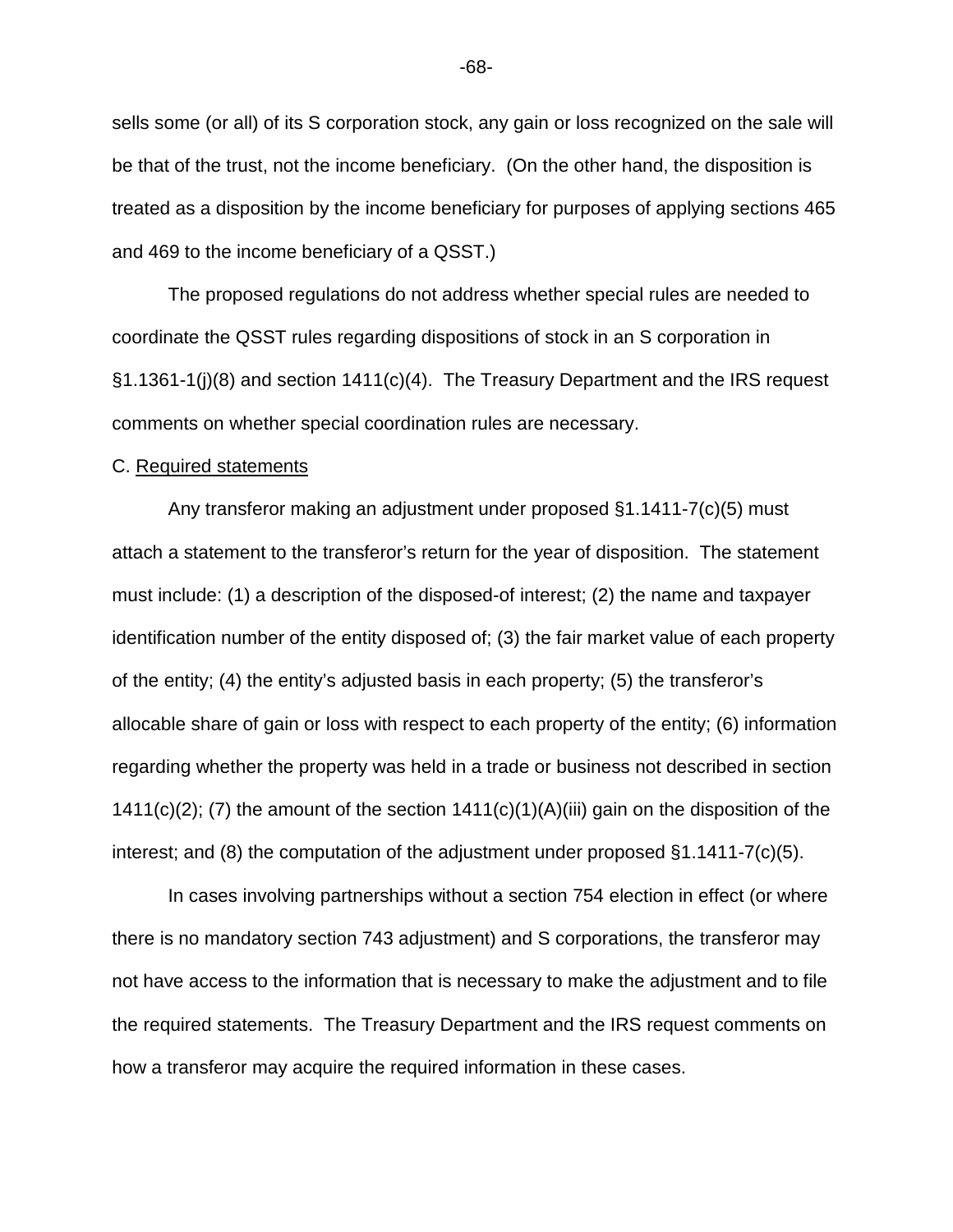## 9. Exception for Distributions from Qualified Plans

Section 1411(c)(5) provides that net investment income does not include any distribution from the following plans or arrangements:

- (1) A qualified pension, stock bonus, or profit-sharing plan under section 401(a);
- (2) A qualified annuity plan under section 403(a);
- (3) A tax-sheltered annuity under section 403(b);
- (4) An individual retirement account (IRA) under section 408;
- (5) A Roth IRA under section 408A; or
- (6) A deferred compensation plan of a State and local government or a tax-exempt organization under section 457(b).

These proposed regulations provide rules relating to whether an amount is a distribution from a plan within the meaning of section  $1411(c)(5)$  and, thus, exempt from net investment income. First, the proposed regulations provide that, for purposes of section 1411, any amount actually distributed from a qualified plan or arrangement is a distribution within the meaning of section 1411(c)(5), and thus is not included in net investment income. The proposed regulations provide examples of actual distributions, including a rollover to an eligible retirement plan within the meaning of section 402(c)(8)(B), a distribution of a plan offset amount within the meaning of Q&A-13(b) of §1.72(p)-1, and corrective distributions from a qualified plan or arrangement to maintain its tax-favored status. The term "corrective distribution" includes any of the following distributions: (1) a distribution of excess deferrals as described in §1.402(g)-1(e)(3); (2) for purposes of section 408 IRAs, a distribution of excess contributions as described in §1.408-4(c); (3) for purposes of section 408A Roth IRAs, a distribution of excess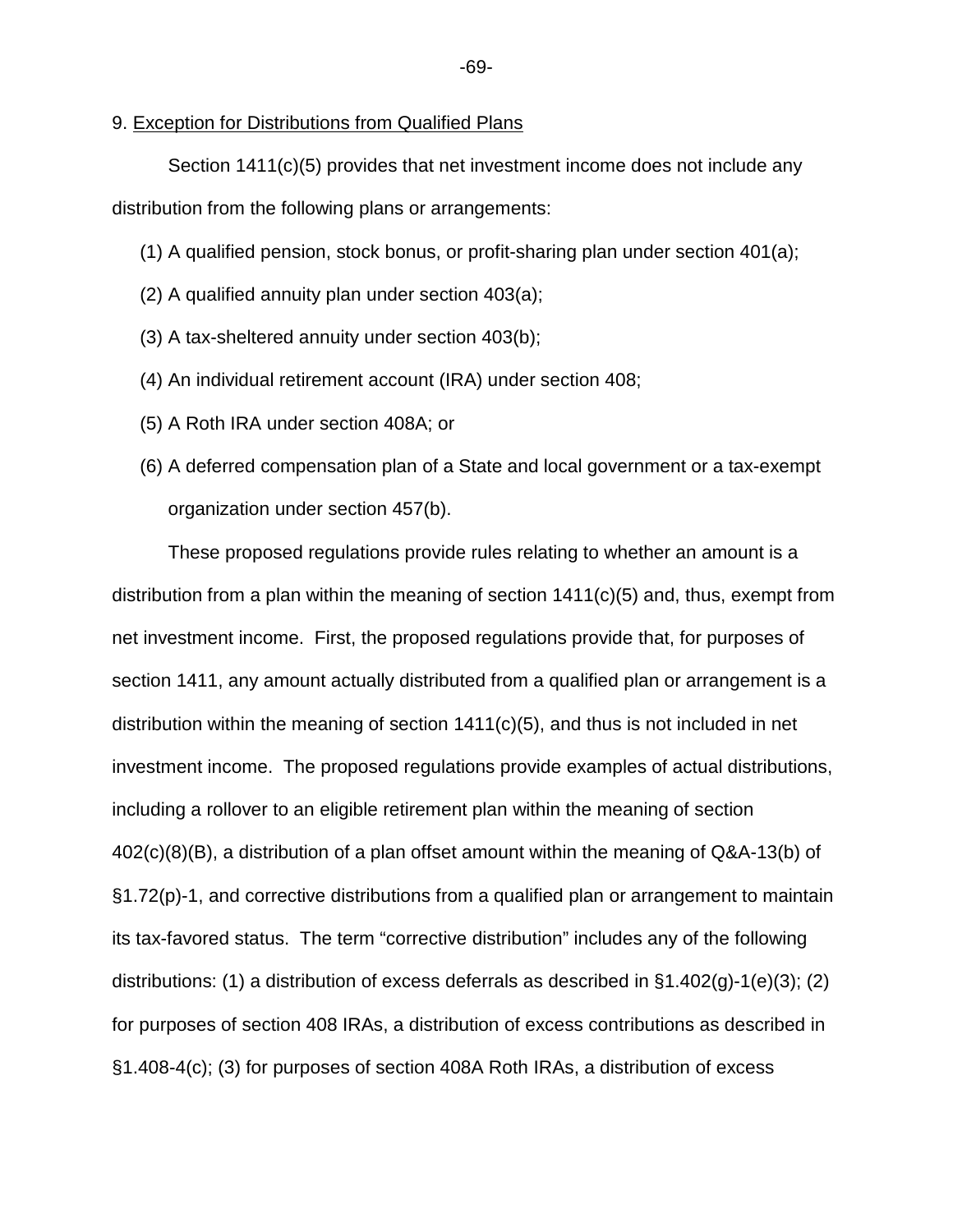contributions as described in Q&A-1(d) of §1.408A-6; and (4) for purposes of eligible section 457(b) plans, a distribution of excess deferrals as described in §1.457-4(e)(2) through (4).

 Second, the proposed regulations provide that, for purposes of section 1411, amounts that are deemed distributions under the Code for purposes of income tax are distributions for purposes of section  $1411(c)(5)$ , even if these distributions are not treated as actual distributions for purposes of the qualification requirements under section 401(a). Examples of deemed distributions include conversions to a Roth IRA described in section 408A and deemed distributions under section 72(p).

Third, any amount that is not treated as a distribution but is otherwise includible in gross income pursuant to a rule relating to amounts held in a qualified plan or arrangement, is a distribution within the meaning of section  $1411(c)(5)$ , and thus is not included in net investment income. For example, any income of the trust of a qualified plan or arrangement that is applied to purchase a participant's life insurance coverage (the P.S. 58 costs) is a distribution within the meaning of section  $1411(c)(5)$ , and thus is not included in net investment income.

 While distributions from qualified plans or arrangements are not includible in net investment income, as defined in section 1411(c)(1), distributions from a qualified plan or arrangement that are includible in gross income under chapter 1 are taken into account in determining the taxpayer's modified adjusted gross income or adjusted gross income for purposes of calculating the amount subject to tax under section 1411(a)(1)(B) or (a)(2)(B).

-70-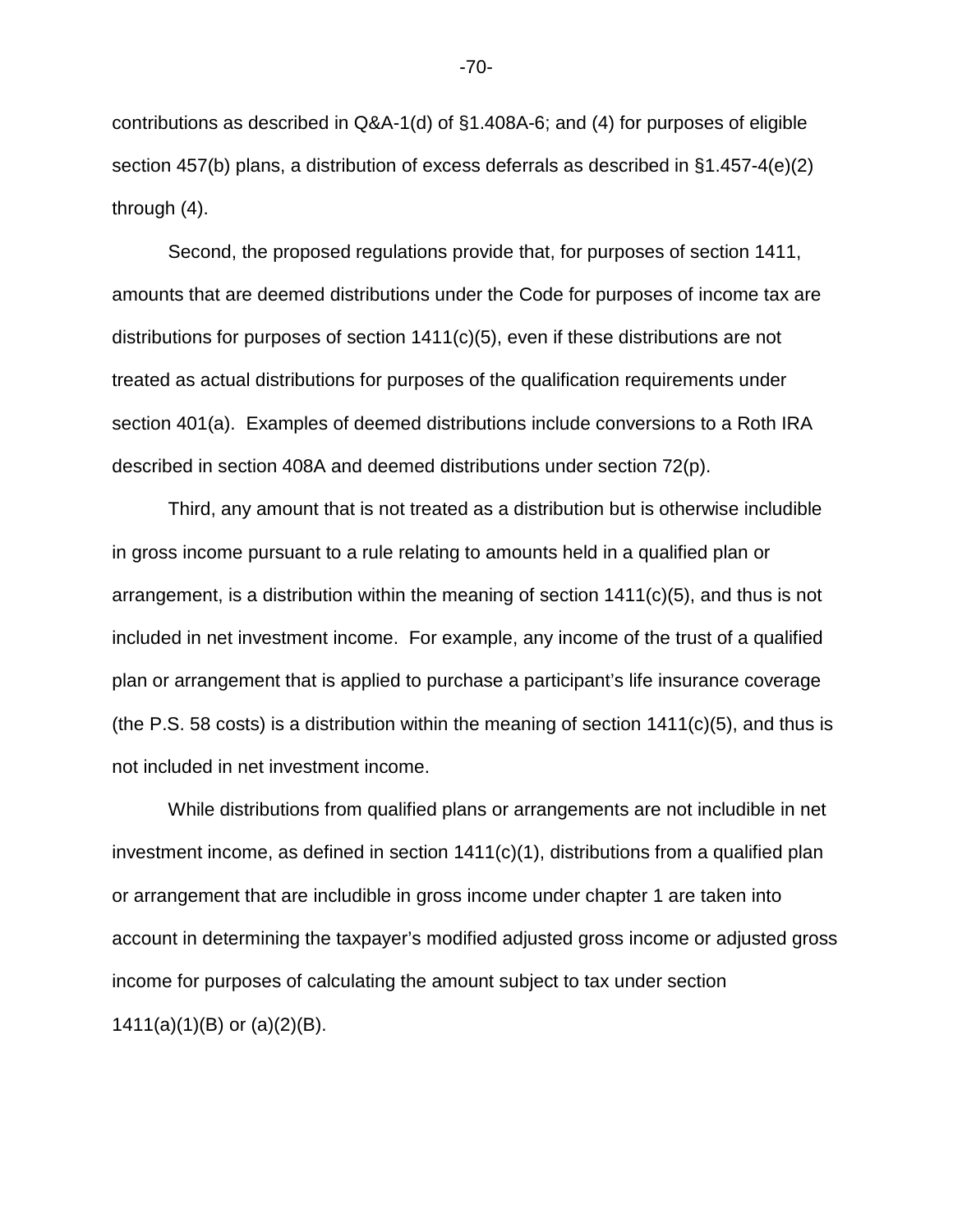#### 10. Exception for Items Subject to Self-Employment Tax

Section 1411(c)(6) provides that net investment income shall not include any item taken into account in determining self-employment income for such taxable year on which a tax is imposed by section 1401(b). Section 1401(b) imposes a Medicare tax on the self-employment income of individuals equal to a specified percentage (2.9 percent) of the amount of the self-employment income for such taxable year and an Additional Medicare Tax for taxable years beginning after December 31, 2012, equal to 0.9 percent of self-employment income in excess of certain threshold amounts. Section 1402(b) provides that the term self-employment income generally means the net earnings from self-employment (defined under section 1402(a)) derived by an individual except that such term shall not include the net earnings from self-employment if such net earnings for the taxable year are less than \$400. Section 1402(a) generally defines the term net earnings from self-employment as the gross income derived by an individual from any trade or business carried on by such individual, less the deductions allowed which are attributable to such trade or business, plus his distributive share (whether or not distributed) of income or loss described in section 702(a)(8) from any trade or business carried on by a partnership of which he is a member. Section 1402(a)(1) through (17) includes exceptions from the definition of net earnings from self-employment as well as other special rules.

The JCT 2011 and 2010 Explanations state that net investment income does not include "amounts subject to SECA [Self-Employment Contribution Act] tax." JCT 2011 Explanation, at 365; JCT 2010 Explanation, at 135. Therefore, the proposed regulations provide that for purposes of section 1411(c)(6), "items taken into account" in

-71-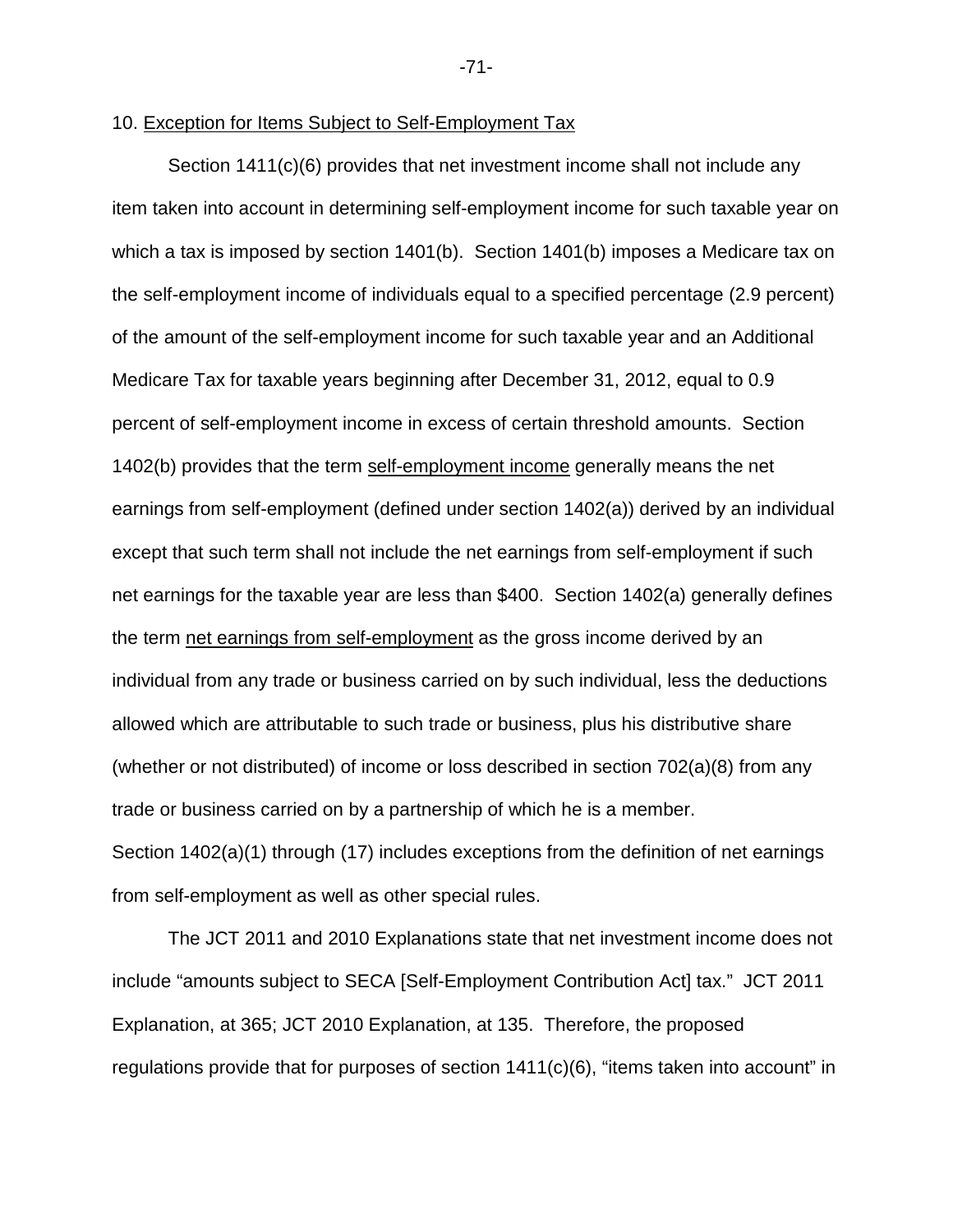determining self-employment income means income included and deductions allowed in determining net earnings from self-employment under section 1402(a) for purposes of determining self-employment income under section 1402(b), but does not include amounts excepted from net earnings from self-employment under section 1402(a)(1) through (17). In addition, proposed §1.1411-9(b) provides a special rule for properly allocable deductions (as defined in proposed  $\S1.1411-4(f)(2)(ii)$ ) in the case of a taxpayer engaged in the trade or business of trading in financial instruments or commodities (as defined in proposed §1.1411-5(a)(2)). This exception provides that deductions described in proposed §1.1411-4(f)(2)(ii) that do not reduce a taxpayer's net earnings from self-employment (after aggregating the net earnings from selfemployment from all of the taxpayer's trades or business) are not considered taken into account for purposes of section  $1411(c)(6)$  and may be considered in determining the taxpayer's net investment income under section 1411. Generally, this exception will apply if the taxpayer is engaged in a trade or business of trading in financial instruments or commodities and does not have any net earnings from self-employment or the deductions from trading exceed the taxpayer's net earnings from self-employment.

# 11. Controlled Foreign Corporations and Passive Foreign Investment Companies

As noted in part 5 of this preamble, section  $1411(c)(1)$  provides that net investment income includes dividends and net gain (to the extent taken into account in computing taxable income) attributable to the disposition of property other than property held in a trade or business to which the tax does not apply. Accordingly, income with respect to investments in foreign corporations generally is included in the calculation of net investment income for section 1411 purposes. Specifically, dividends and gains

-72-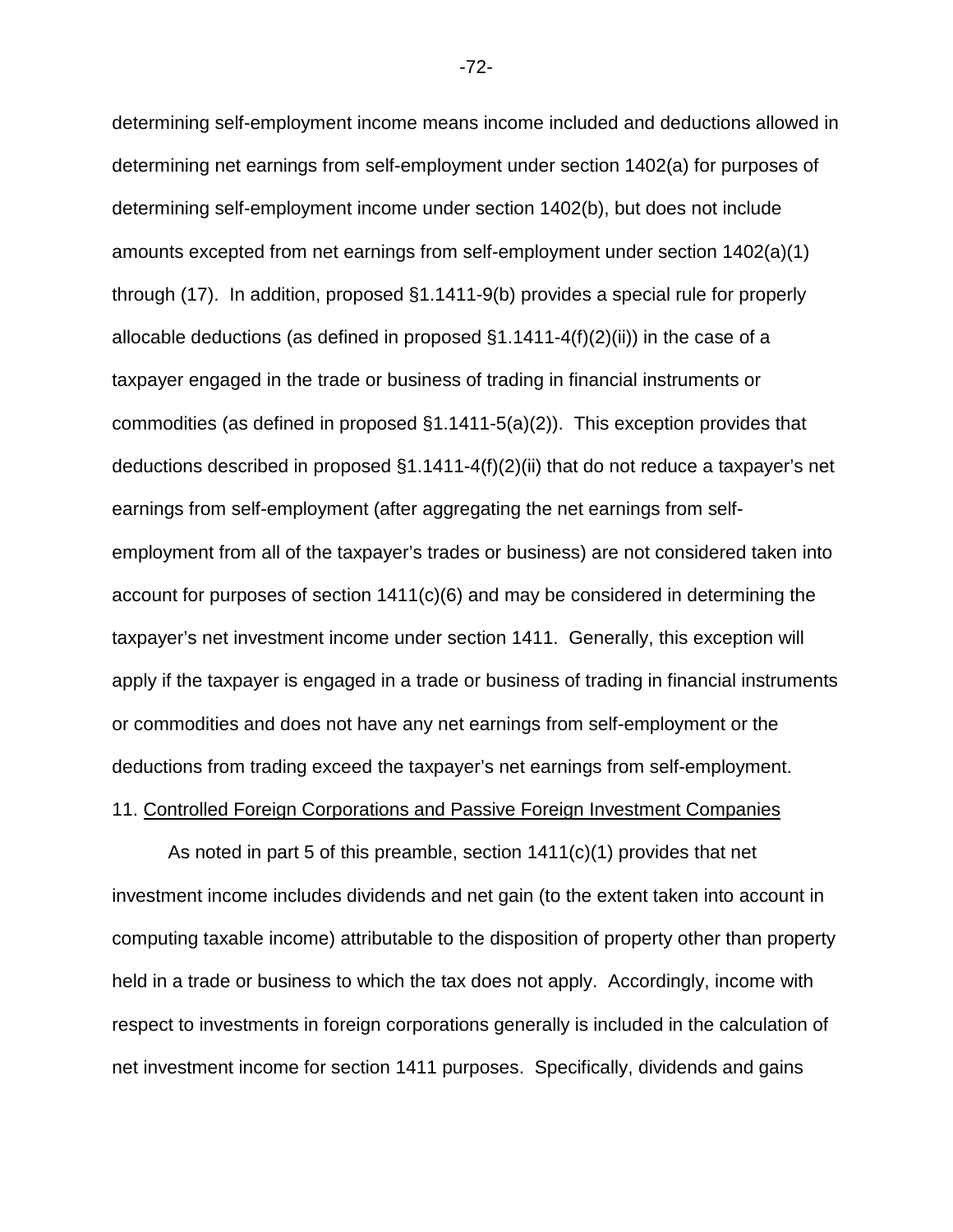derived with respect to the stock of a controlled foreign corporation (within the meaning of section 957(a)) (CFC) or a passive foreign investment company (within the meaning of section 1297(a)) (PFIC) are taken into account in computing net investment income. A. CFC or PFIC amounts derived from a trade or business described in proposed

### §1.1411-5

The special rules described in proposed §1.1411-10 do not apply to income derived from a trade or business described in section 1411(c)(2) and proposed §1.1411- 5 because such income is included in net investment income under section  $1411(c)(1)(A)(ii)$  and proposed  $§1.1411-4(a)(1)(ii)$ . Thus, an amount included in gross income under section 1296(a) that is also income derived from a trade or business described in section 1411(c)(2) and proposed §1.1411-5 is net investment income within the meaning of section  $1411(c)(1)(A)(ii)$  and proposed  $§1.1411-4(a)(1)(ii)$ . Similarly, amounts included in income under sections 951(a) and 1293(a) that are derived from a trade or business described in section 1411(c)(2) and proposed §1.1411- 5, and therefore fall within section  $1411(c)(1)(A)(ii)$  and proposed §1.1411-4(a)(1)(ii), are taken into account for purposes of section 1411 when they are taken into account for purposes of chapter 1, and accordingly, the modifications described in this part of the preamble are not necessary.

#### B. Net investment income

Under subpart F of the Code, a United States shareholder (as defined in section 951(b)) of a CFC is required to include certain amounts in income currently under section 951(a) (section 951 inclusions). Section 951 inclusions are not treated as dividends unless expressly provided for in the Code, and therefore are not within any of

-73-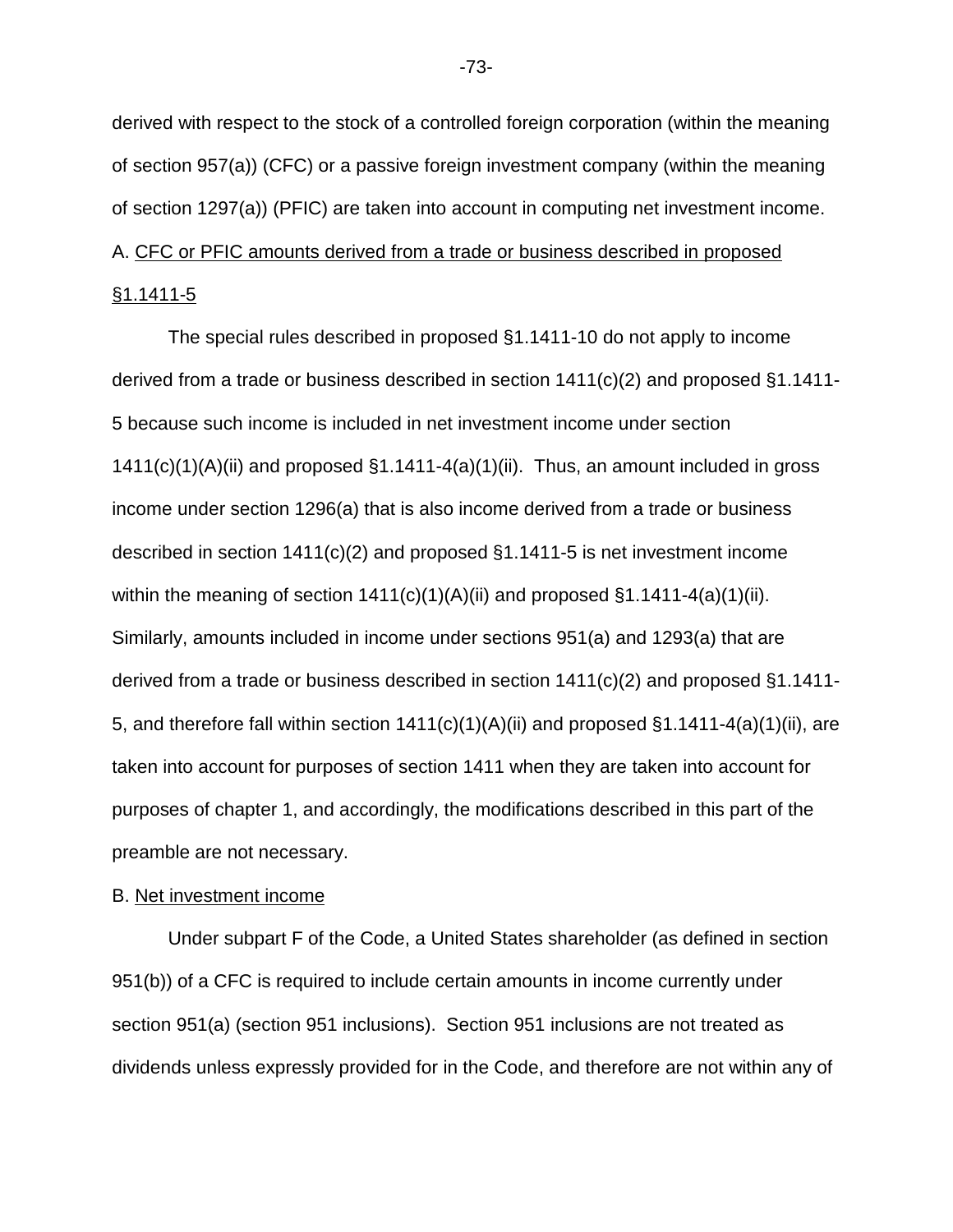the categories of income items that comprise net investment income (unless the amount is derived from a trade or business to which the tax applies as provided in section 1411(c)(1)(A)(ii) and proposed §1.1411-4(a)(1)(ii)). See Rodriguez v. Comm'r, 137 T.C. 174 (2011). Similarly, a United States person owning shares in a PFIC also is required to include amounts in income currently under section 1293(a) (section 1293 inclusions) if the person makes a qualified electing fund (QEF) election under section 1295 with respect to the PFIC. Section 1293 inclusions also are not treated as dividends unless expressly provided for in the Code, and, therefore, also are not taken into account for purposes of calculating net investment income (unless the amount is derived from a trade or business to which the tax applies as provided in section  $1411(c)(1)(A)(ii)$  and proposed §1.1411-4(a)(1)(ii)).

The subpart F and PFIC regimes provide rules that prevent amounts that have been included in income under sections 951 and 1293 by a United States person from being subject to tax again when there is an actual distribution from the foreign corporation. Specifically, section 959(d) provides that distributions from a CFC that are excluded from gross income for purposes of chapter 1 under section 959(a) (earnings and profits attributable to section 951 inclusions) are treated for chapter 1 purposes as distributions that are not dividends. Similarly, section 1293(c) provides that distributions paid out of earnings and profits of a PFIC that are attributable to section 1293 inclusions are treated for chapter 1 purposes as distributions that are not dividends. However, in the absence of these special rules, which expressly apply for chapter 1 purposes and are intended to reflect that the relevant CFC or PFIC earnings have already been taxed for chapter 1 purposes, the actual distributions would be taxable as dividends under

-74-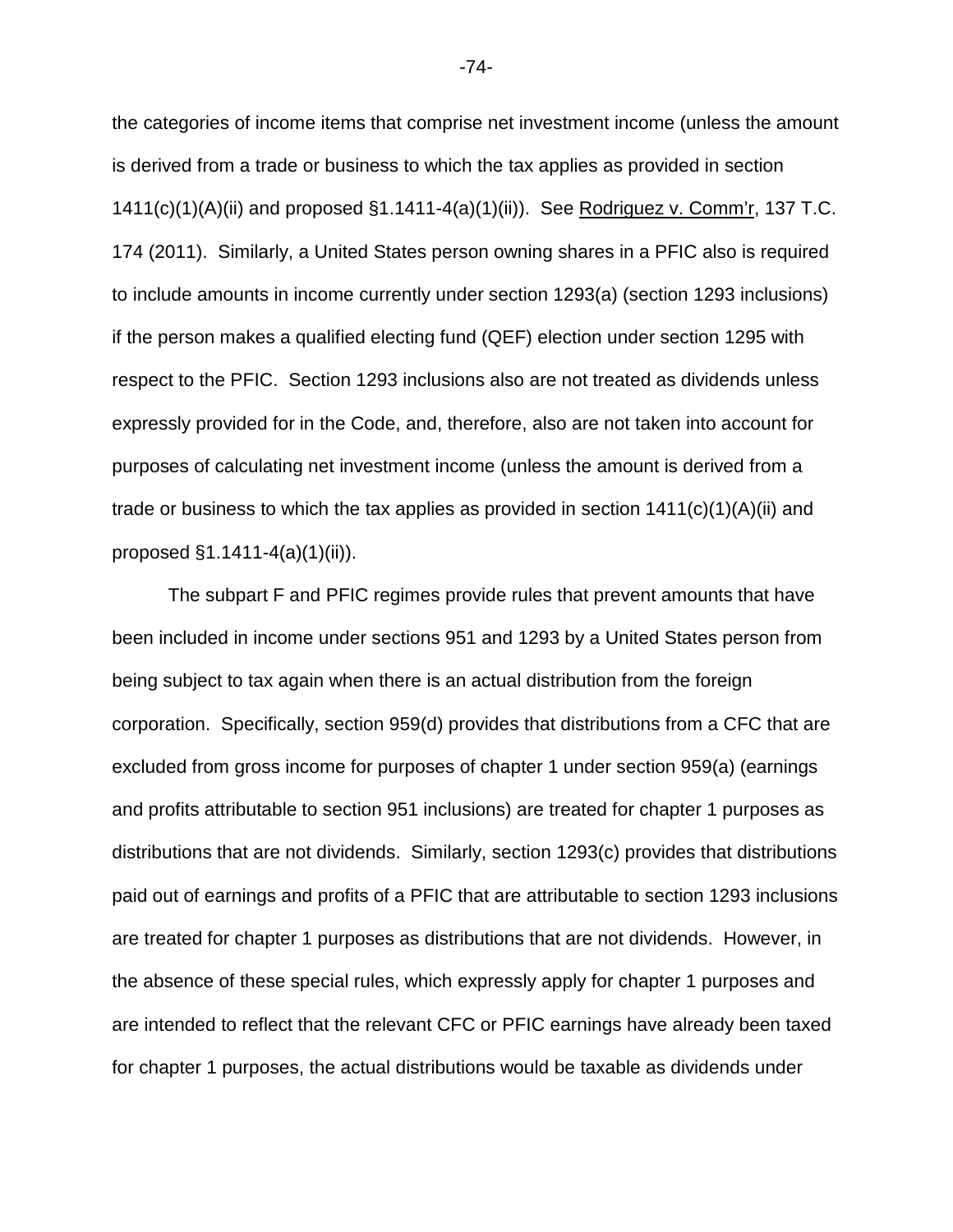general Code rules applicable to corporations and their shareholders. Moreover, as is the case with dividends, such actual distributions reduce the earnings and profits of the relevant CFC or PFIC. Accordingly, the proposed regulations reflect the premise that a distribution of earnings and profits that previously were taxed pursuant to section 951(a) or section 1293(a), and which is not a dividend for chapter 1 purposes under section 959(d) or section 1293(c), remains a dividend for chapter 2A purposes, and therefore constitutes gross income from dividends for purposes of section  $1411(c)(1)(A)(i)$  and proposed §1.1411-4(a)(1)(i).

Nevertheless, in light of the effective date of section 1411 and the administrative burdens that would be imposed if taxpayers were required to reconstruct the tax basis of their CFC or QEF stock (and any intermediate entities) to eliminate the basis adjustments (described in this part 11) associated with pre-effective date income inclusions under sections 951(a) and 1293(a), the proposed regulations provide a limit on the treatment of distributions of previously taxed earnings and profits of a CFC or QEF as dividends for section 1411 purposes. Specifically, under the proposed regulations, such treatment would apply only with respect to distributions of earnings and profits that previously were taxed pursuant to section 951(a) or section 1293(a) in a taxable year beginning after December 31, 2012. For purposes of determining whether a distribution is attributable to earnings and profits that previously were taxed pursuant to section 951(a) or section 1293(a) in a taxable year beginning after December 31, 2012 (and thus is treated as a dividend for section 1411 purposes), a distribution of earnings and profits that previously were taxed pursuant to section 951(a) or section 1293(a) will be considered attributable first to such earnings and profits, if any, derived

-75-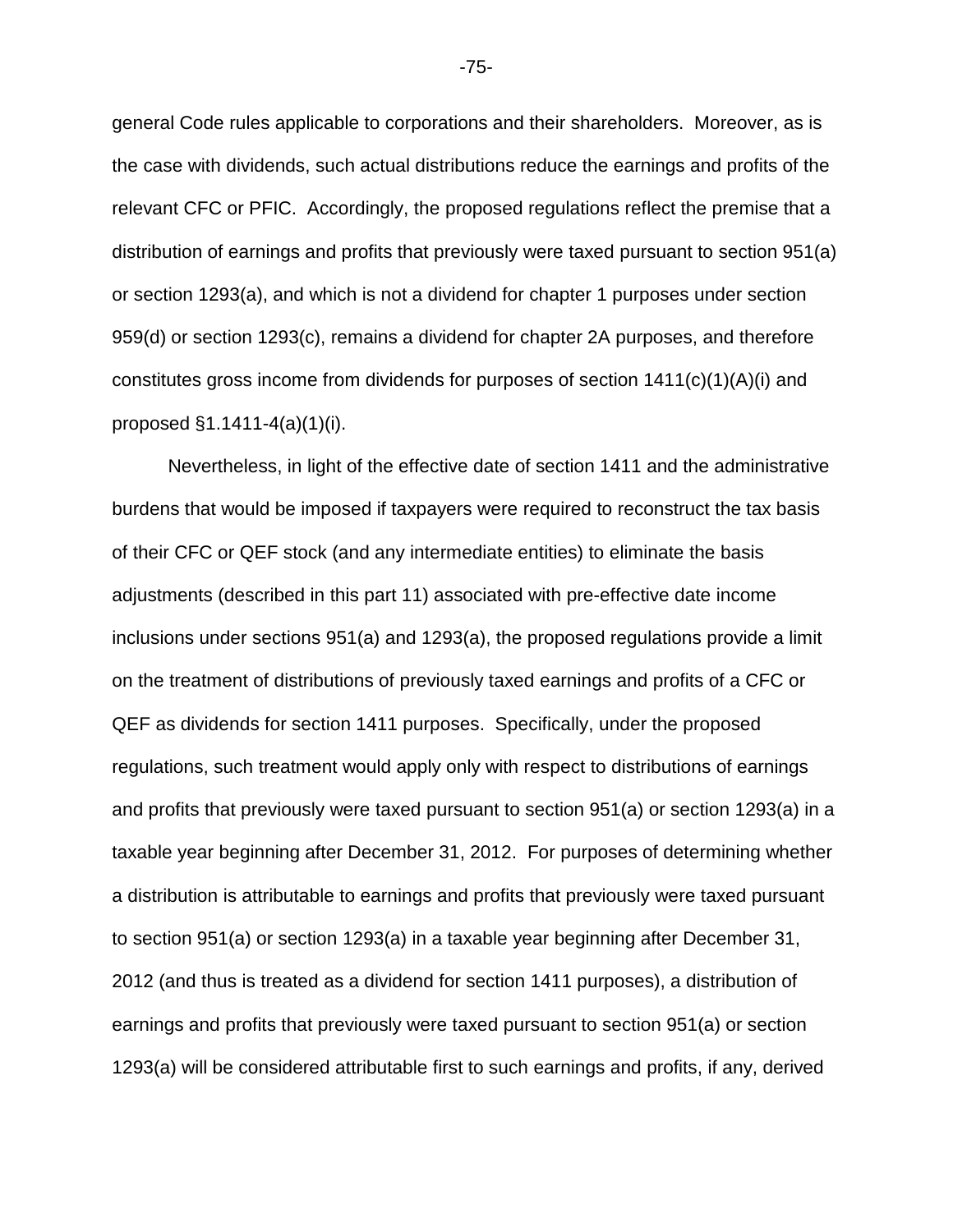from the current taxable year, and then from taxable years beginning with the most recent prior taxable year. In the case of a distribution from a CFC, such determination shall be made without regard to whether the earnings and profits are described in section 959(c)(1) or section 959(c)(2). Thus, this classification of distributions as net investment income or non-net investment income is separate from, and in addition to, the allocation of distributions to previously taxed earnings and profits that are described in sections  $959(c)(1)$  and  $959(c)(2)$ .

Accordingly, absent an election under proposed §1.1411-10(g) (described in part 11.F of this preamble), the timing of income derived from an investment in a CFC or a QEF may be different for chapter 1 and chapter 2A purposes. Taxpayers will not include section 951 inclusions or section 1293 inclusions in net investment income, but generally will take distributions that are not treated as dividends for chapter 1 purposes under section 959(d) or section 1293(c) into account for purposes of determining net investment income under section  $1411(c)(1)(A)(i)$  and proposed  $\S1.1411-4(a)(1)(i)$ .

Including an amount in income only for purposes of chapter 1 or chapter 2A however, requires special rules to calculate and administer the tax imposed by section 1411. For example, because the rules governing previously taxed income under chapter 1 require basis adjustments to the stock of the CFC or QEF, a United States person will be required to compute its tax basis in the stock (as well as its basis in intermediate entities through which it holds the CFC or QEF stock) differently for chapter 1 and chapter 2A purposes. As described in detail in part 11.F of this preamble, however, the proposed regulations seek to minimize complexity arising from the different treatment under chapter 1 and chapter 2A by providing an election that, if

-76-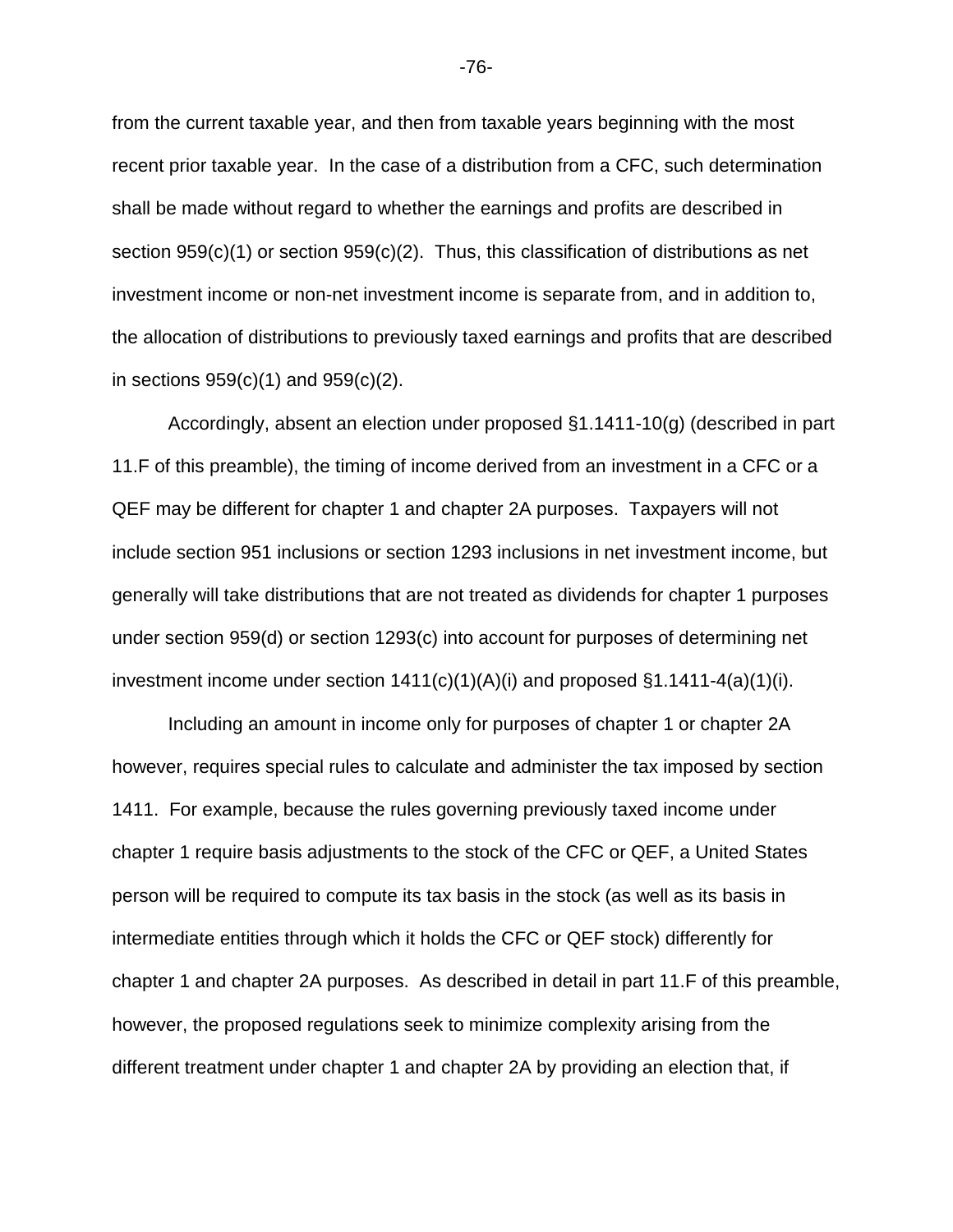made, results in consistent treatment for chapter 1 and chapter 2A purposes with respect to stock of CFCs and QEFs. See proposed §1.1411-10(g).

To the extent that a disposition of stock of a CFC or QEF gives rise to net gain under section 1411(c)(1)(A)(iii), such amount is included in net investment income. In the absence of an election under proposed  $\S1.1411-10(q)$ , the basis increases provided in sections 961(a) and 1293(d) that apply for chapter 1 purposes for amounts included in gross income for chapter 1 purposes under sections 951(a) and 1293(a) in taxable years beginning after December 31, 2012, do not apply to the calculation of gain or loss for purposes of section 1411. Similarly, in the absence of an election, the basis decreases provided in sections 961(b) and 1293(d) that apply for chapter 1 purposes do not apply to the extent that such decreases are attributable to a distribution of posteffective date earnings and profits that is treated as a dividend for chapter 2A purposes.

In certain circumstances, section 1248 may apply for chapter 1 purposes to recharacterize all or a portion of gain recognized on the disposition of stock of a foreign corporation as dividend income. Section 1248 also may apply to determine whether any portion of the gain calculated for section 1411 purposes should be recharacterized as a dividend. If no election is made pursuant to proposed  $\S1.1411-10(g)$ , the proposed regulations provide that sections 1248(d)(1) and 1248(d)(6) (relating to amounts excluded from earnings and profits for purposes of determining the amount of gain recharacterized as a dividend under section 1248) generally do not apply because the earnings and profits of the foreign corporation are not attributable to any amount previously taxed for purposes of section 1411. However, the proposed regulations provide that sections 1248(d)(1) and 1248(d)(6) do apply for purposes of section 1411

-77-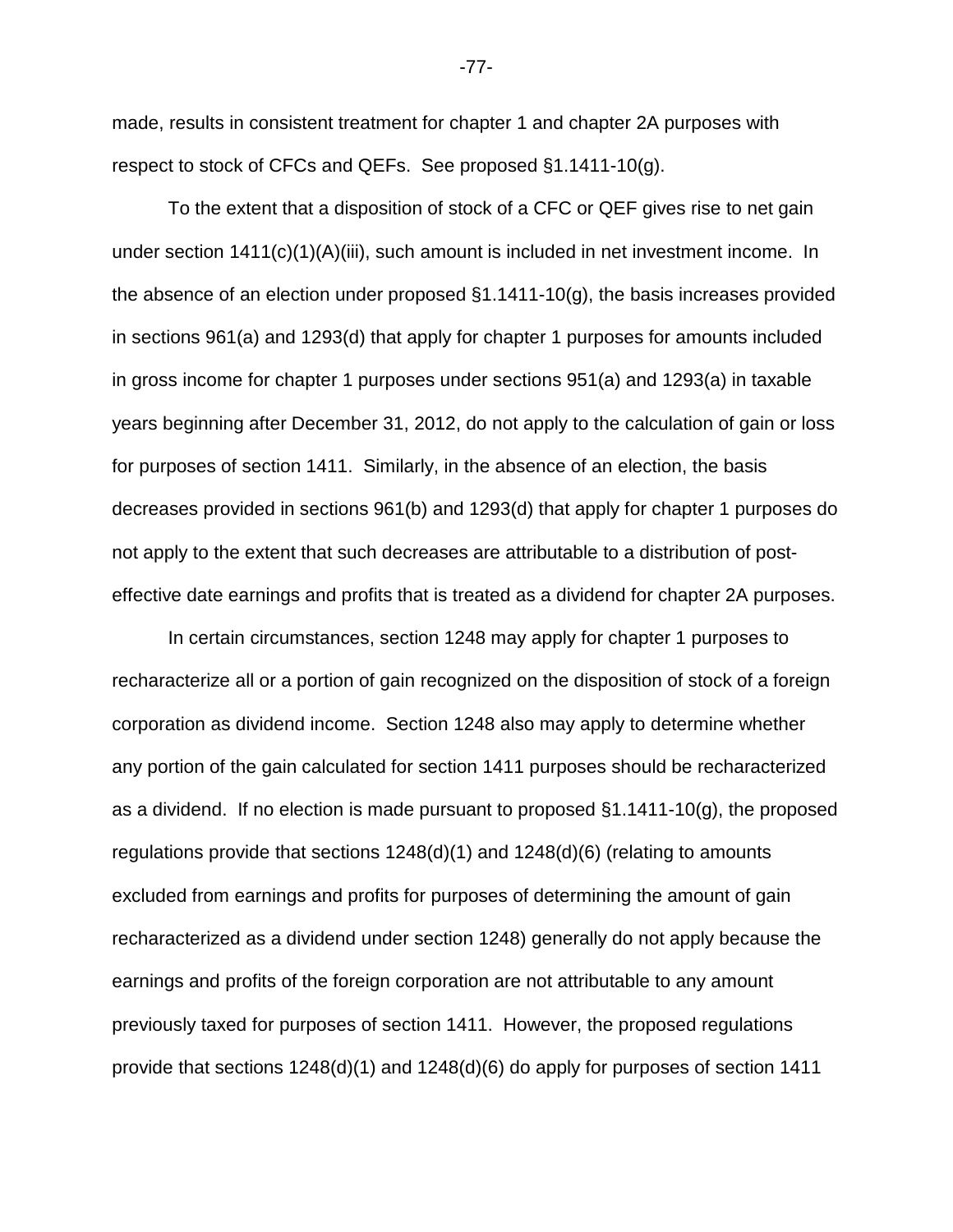to the extent the earnings and profits of the foreign corporation are attributable to an amount that was included in chapter 1 income in a taxable year that began prior to December 31, 2012 (the effective date of section 1411).

Proposed §1.1411-10 also provides special rules that apply to a United States shareholder of a PFIC who is subject to the tax and interest charge applicable to excess distributions under section 1291. The proposed regulations provide that the calculation of net investment income includes any distribution of earnings and profits by a PFIC that constitutes a dividend within the meaning section 316(a), or any gain from a disposition of PFIC stock, even though all or a portion of the dividend or gain may be treated as an excess distribution and allocated to prior taxable years for purposes of computing the additional amount of tax imposed under section 1291(a)(1)(C) (and hence may not be taxed as a dividend or gain for chapter 1 purposes).

In addition, the proposed regulations provide rules applicable to a United States person that has elected to mark to market its PFIC stock under section 1296. In such case, amounts that are included in gross income under section 1296(a)(1) and, correspondingly, amounts allowable as a deduction under section 1296(a)(2) are taken into account under section  $1411(c)(1)(A)(iii)$  and proposed  $\S1.1411-4(a)(1)(iii)$  in computing net gain for purposes of section 1411.

Section 1411(c)(1)(B) provides that, in determining net investment income, items of gross income and net gain are reduced by properly allocable deductions. In the absence of an election under proposed §1.1411-10(g), differences may occur in the timing of income derived with respect to CFCs and QEFs for chapter 1 and chapter 2A purposes. Consequently, the determination of properly allocable deductions with

-78-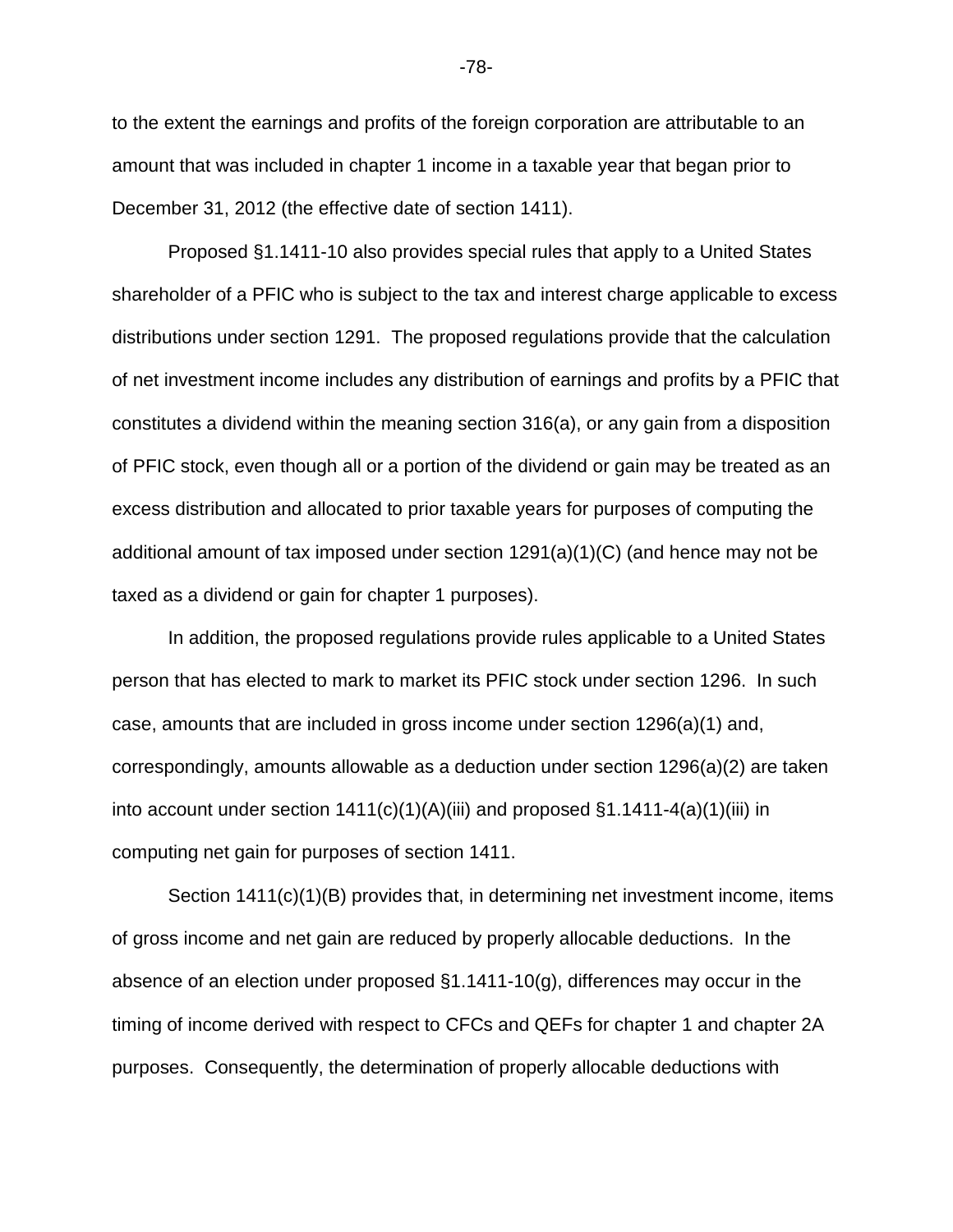respect to sections 959(d) and 1293(c) dividend distributions may require special rules. For example, certain itemized deductions related to items of net investment income described in proposed §1.1411-10(c) (such as the investment interest deduction) may require special rules to determine when these deductions are properly allocable deductions for purposes of section 1411. The Treasury Department and the IRS request comments on whether guidance is necessary to determine the deductions that are properly allocable to items of net investment income described in proposed  $\S1.1411-10(c)$  if the election under proposed  $\S1.1411-10(q)$  is not made.

#### C. Modified adjusted gross income

Because of the different timing under chapter 1 and chapter 2A for including certain income from investments in CFCs and PFICs, the proposed regulations contain rules coordinating these provisions with the determination of the calculation of the section 1411 tax, which is based, in part, in section 1411(a)(1)(B) on an individual's modified adjusted gross income. Absent an election under proposed §1.1411-10(g), the proposed regulations provide that an individual who owns stock in a CFC or a QEF must increase or decrease modified adjusted gross income (as defined in proposed §1.1411-2(c)) in certain circumstances. For example, proposed §1.1411-10(e) provides that modified adjusted gross income is increased by any section 959(d) or section 1293(c) distributions that are dividends for chapter 2A purposes. In order to avoid subjecting the same amount of income to tax twice under section 1411, section 951 inclusions and section 1293 inclusions are excluded from modified adjusted gross income under proposed  $\S1.1411-10(e)(1)(iii)$  for purposes of section 1411. In addition, modified adjusted gross income is adjusted to take into account the amount of gain or

-79-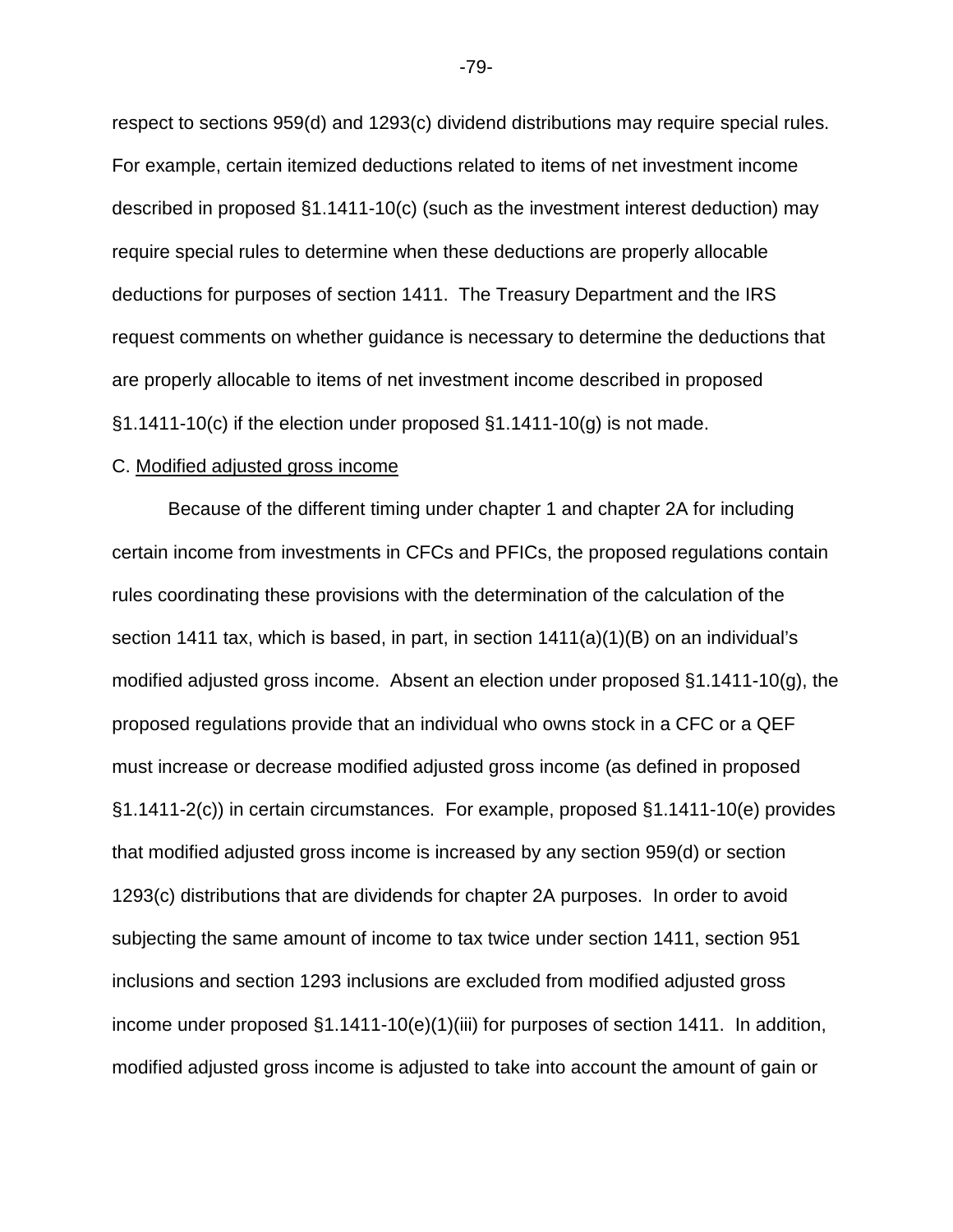loss attributable to a disposition of stock of a CFC or QEF for section 1411 purposes, which may differ from the amount of gain or loss calculated for chapter 1 purposes. For purposes of section 1411, in the absence of an election under proposed §1.1411-10(g), gain or loss is determined without taking into account basis increases under sections 961(a) and 1293(d) that are included in the calculation of basis for purposes of chapter 1 with respect to amounts included in gross income for chapter 1 purposes under sections 951(a) and 1293(a) in taxable years beginning after December 31, 2012. In addition, gain or loss is determined without taking into account basis decreases under sections 961(a) and 1293(d) that are included in the calculation of basis for purposes of chapter 1 to the extent the decreases are attributable to a distribution of earnings and profits that is treated as a dividend for chapter 2A purposes.

Modified adjusted gross income is also adjusted with respect to interests in PFICs that are subject to tax under section 1291. Specifically, the proposed regulations provide that modified adjusted gross income for section 1411 purposes is increased by the amount of any excess distribution (within the meaning of section 1291(b)) to the extent the distribution constitutes a dividend under section 316(a) and is not otherwise included in income for chapter 1 purposes under section 1291(a)(1)(B), and by any gain treated as an excess distribution under section 1291(a)(2) to the extent not otherwise included in income for chapter 1 purposes under section  $1291(a)(1)(B)$ .

### D. Special rules where stock is held by partnerships or S corporations

The proposed regulations provide rules that apply to an individual, estate, or trust that owns stock of a CFC or QEF through a domestic partnership or S corporation. Because of the different timing rules under chapter 1 and chapter 2A and the fact that

-80-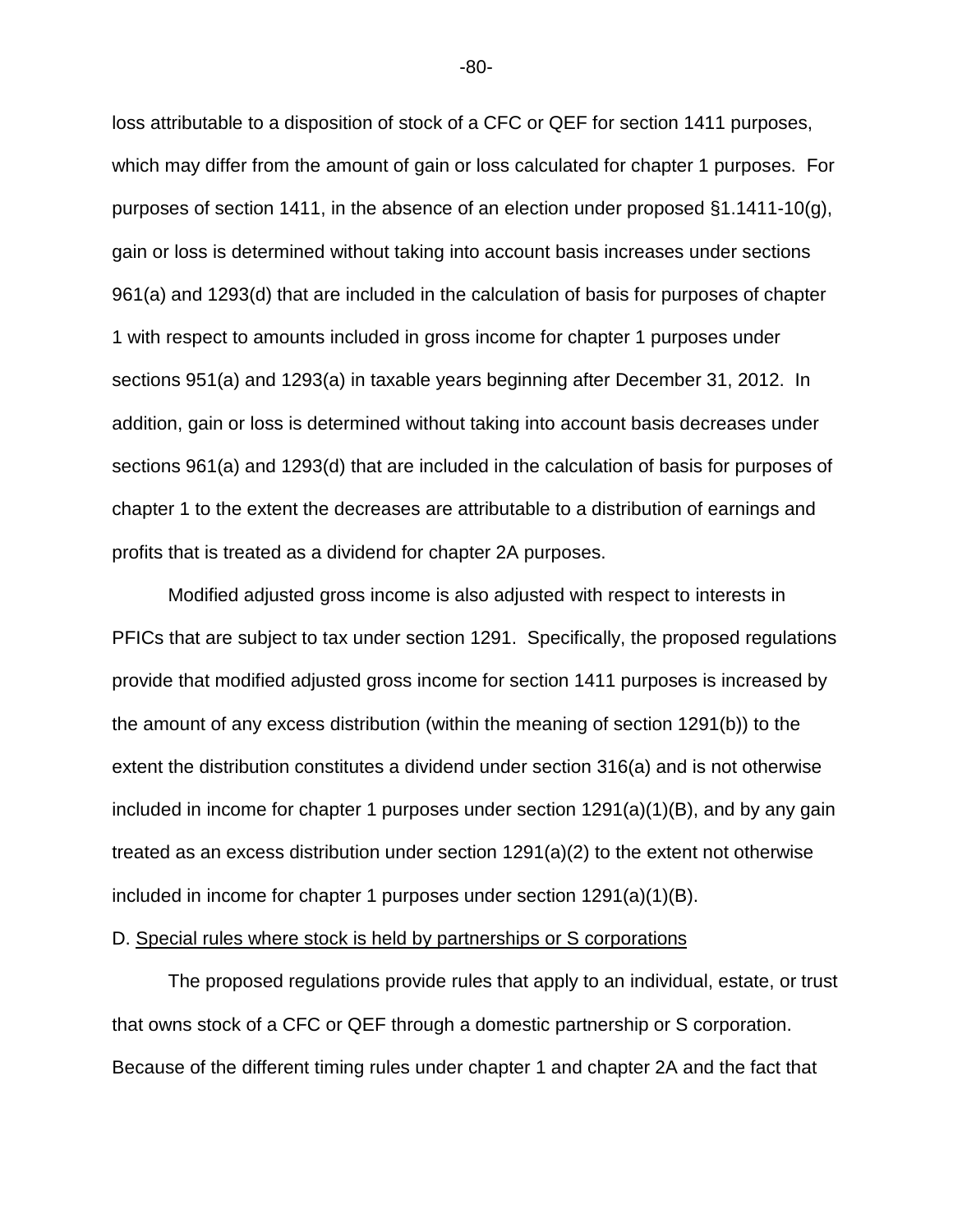partnerships and S corporations are passthrough entities, the proposed regulations provide rules on the determination for section 1411 purposes of (1) the partner's or shareholder's outside basis in his interest, and (2) the partnership's or S corporation's adjusted basis in its CFC or QEF stock. The Treasury Department and the IRS believe that the partnership or S corporation will need to separately state, in addition to a partner's distributive share of the amounts included in the partnership's income under section 951(a) or section 1293(a), a partner's distributive share of any distributions of previously taxed earnings and profits of a CFC or QEF received by the partnership or S corporation that are dividends for purposes of chapter 2A. The Treasury Department and the IRS request comments on appropriate ways to determine a partner's distributive share of a distribution of previously taxed earnings and profits given the purpose of section 1411.

The Treasury Department and the IRS request comments on improving the administrability of these provisions, including the reporting of CFC or QEF amounts through domestic partnerships or S corporations. In addition, the Treasury Department and the IRS request comments on the determination of a partner's basis adjustment under section 743 for purposes of section 1411 when the partnership holds stock in a CFC or QEF.

### E. Conforming rules for estates and trusts

The proposed regulations also provide conforming rules for estates, trusts, and their beneficiaries. Proposed  $\S1.1411-10(c)(5)$ , (e)(2), and (f) coordinate the rules relating to the computation of net investment income and any associated increase or decrease to adjusted gross income with the distributable net income regime and other

-81-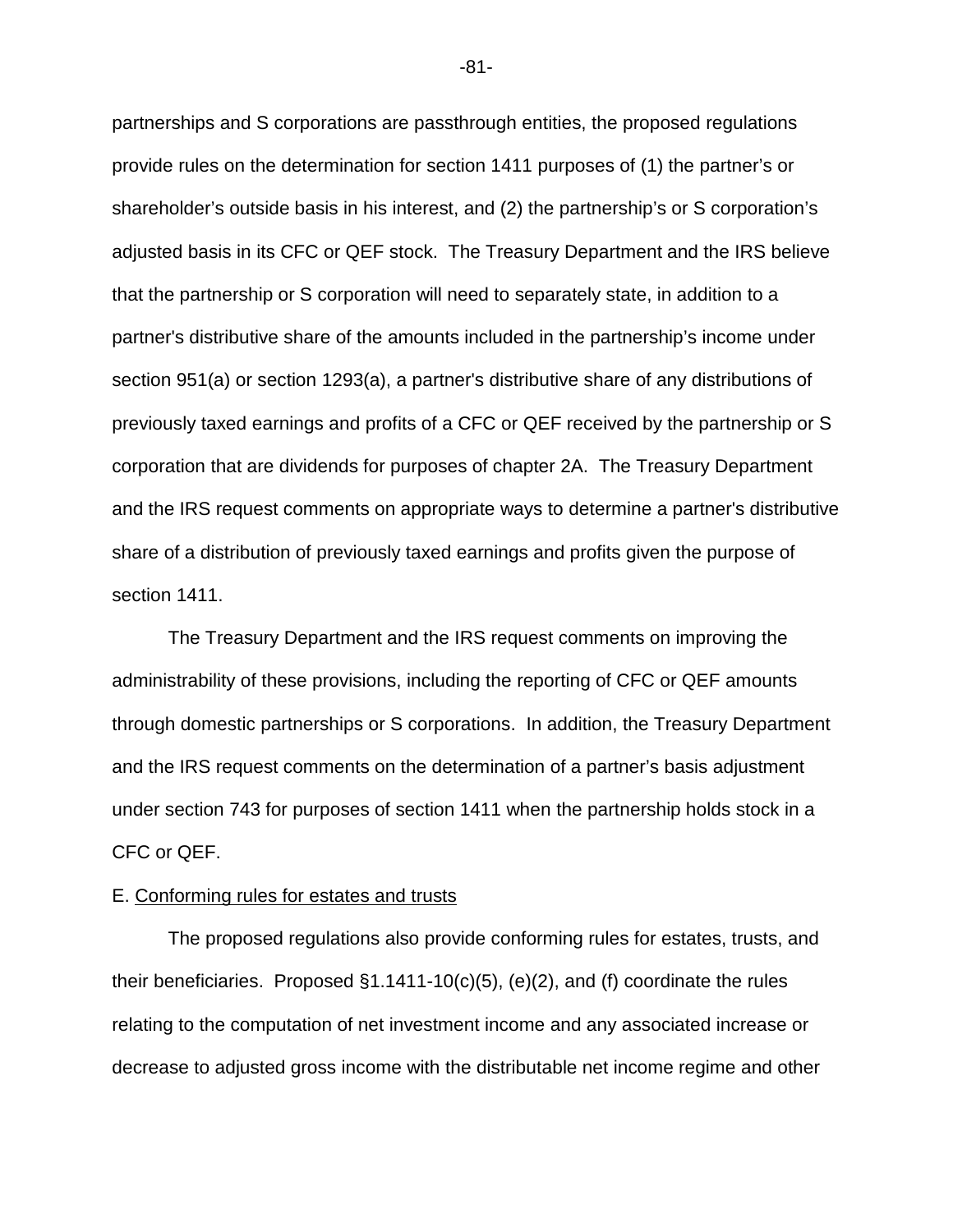general operating rules governing the income taxation of estates and trusts contained in Subchapter J and proposed §1.1411-3. The Treasury Department and the IRS request comments on the interaction of subchapter J and the PFIC rules in order to address consistency issues between chapter 1 and chapter 2A.

### F. Election

As described in parts 11.B through 11.E of this preamble, certain adjustments, including adjustments to modified adjusted gross income for purposes of section 1411, are necessary with respect to inclusions under sections 951 and 1293. The Treasury Department and the IRS recognize that these rules may create an additional administrative burden for certain taxpayers. Thus, proposed §1.1411-10(g) allows individuals, estates, and trusts to make an election to include inclusions under sections 951 and 1293 in net investment income in the same manner and in the same taxable year as such amounts are included in income for chapter 1 purposes. If an individual, estate, or trust makes the election, any section 959(d) or section 1293(c) distributions that are not treated as dividends for chapter 1 purposes are not treated as dividends for section 1411 purposes, and thus would not be included in net investment income for section 1411 purposes. Moreover, the separate computation of basis for section 1411 purposes would not be required, and thus distributions under sections 959(d) and 1293(c) would decrease the taxpayer's basis in its CFC or PFIC stock, and inclusions under sections 951 and 1293 would increase the taxpayer's basis in its CFC or PFIC stock, in the same manner as the taxpayer's basis is adjusted for chapter 1 purposes.

-82-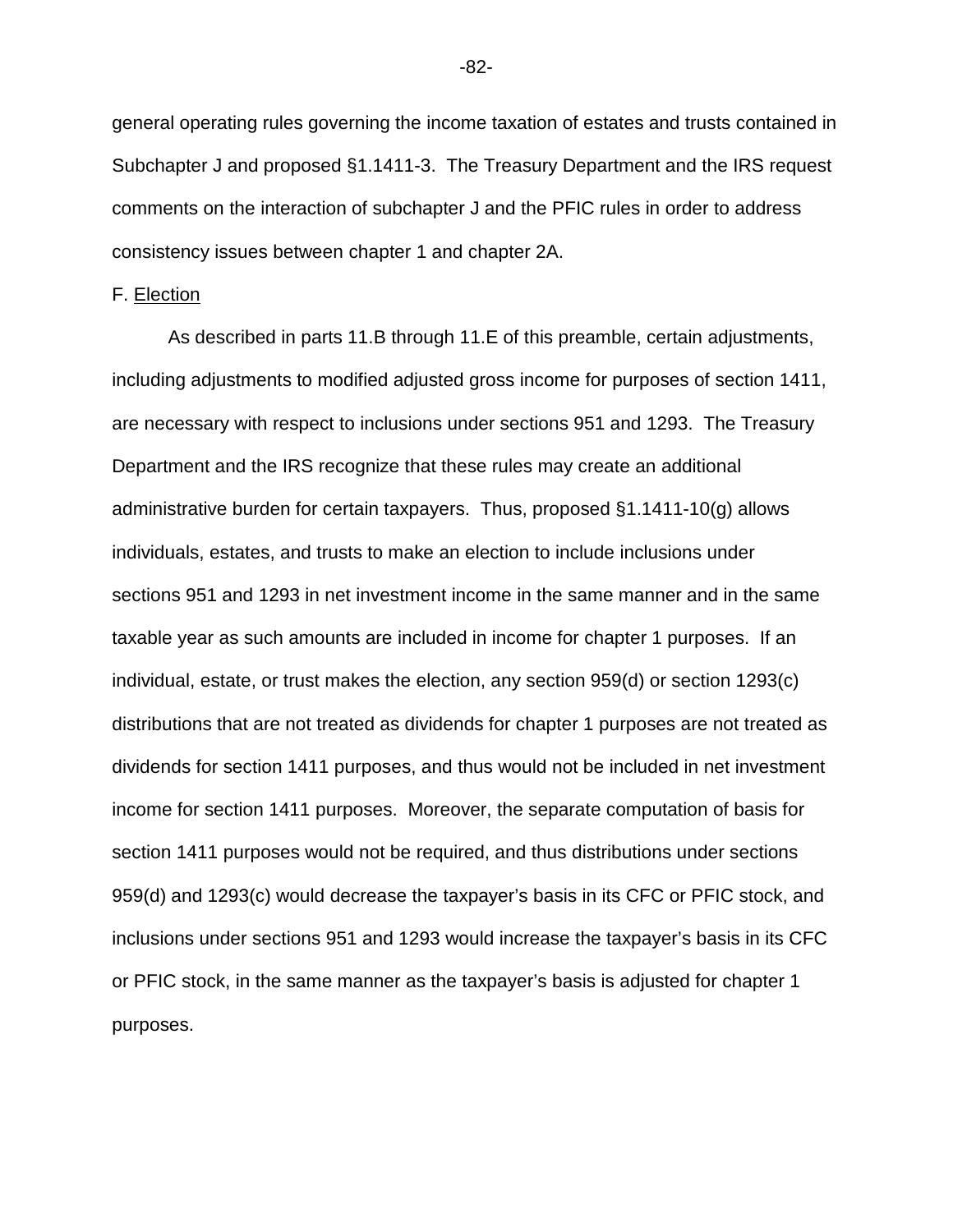An individual, estate, or trust that wants to make the election generally must do so for the first taxable year beginning after December 31, 2013, during which (1) the individual, estate, or trust owns an interest in a CFC or PFIC, and (2) the individual, estate, or trust is subject to tax under section 1411 or would be subject to tax under section 1411 if the election under proposed §1.1411-10(g) is made. In addition, the election may be made for a taxable year that begins before January 1, 2014. The determination of whether an individual, estate, or trust is subject to tax under section 1411 for a taxable year is based on whether the individual's modified adjusted gross, or the estate's or trust's adjusted gross income, exceeds the applicable threshold set forth in  $\S1.1411-2(d)$  or  $\S1.1411-3(a)(1)(ii)(B)(2)$ , regardless of whether the individual, estate, or trust has an income inclusion under section 951(a) or section 1293(a), or receives a distribution of previously taxed income with respect to any CFC or QEF in that taxable year. For example, if in 2014, a single individual acquires an interest in a QEF, has a QEF inclusion of \$5,000, and has modified adjusted gross income of \$150,000, the individual would not have to make an election for 2014 because section 1411 is not applicable. If, in 2015, the individual has modified adjusted gross income in excess of \$200,000, and the individual would like to take QEF inclusions into account for purposes of section 1411 in the same manner and in the same taxable year as such amounts are taken into account for chapter 1 purposes, the individual must make the election for 2015 in the time and manner described in proposed §1.1411-10(g).

Once an election is made, it applies to all interests in CFCs and PFICs, including CFCs and PFICs that subsequently are acquired by the electing taxpayer. The election cannot be revoked, except with the Commissioner's consent.

-83-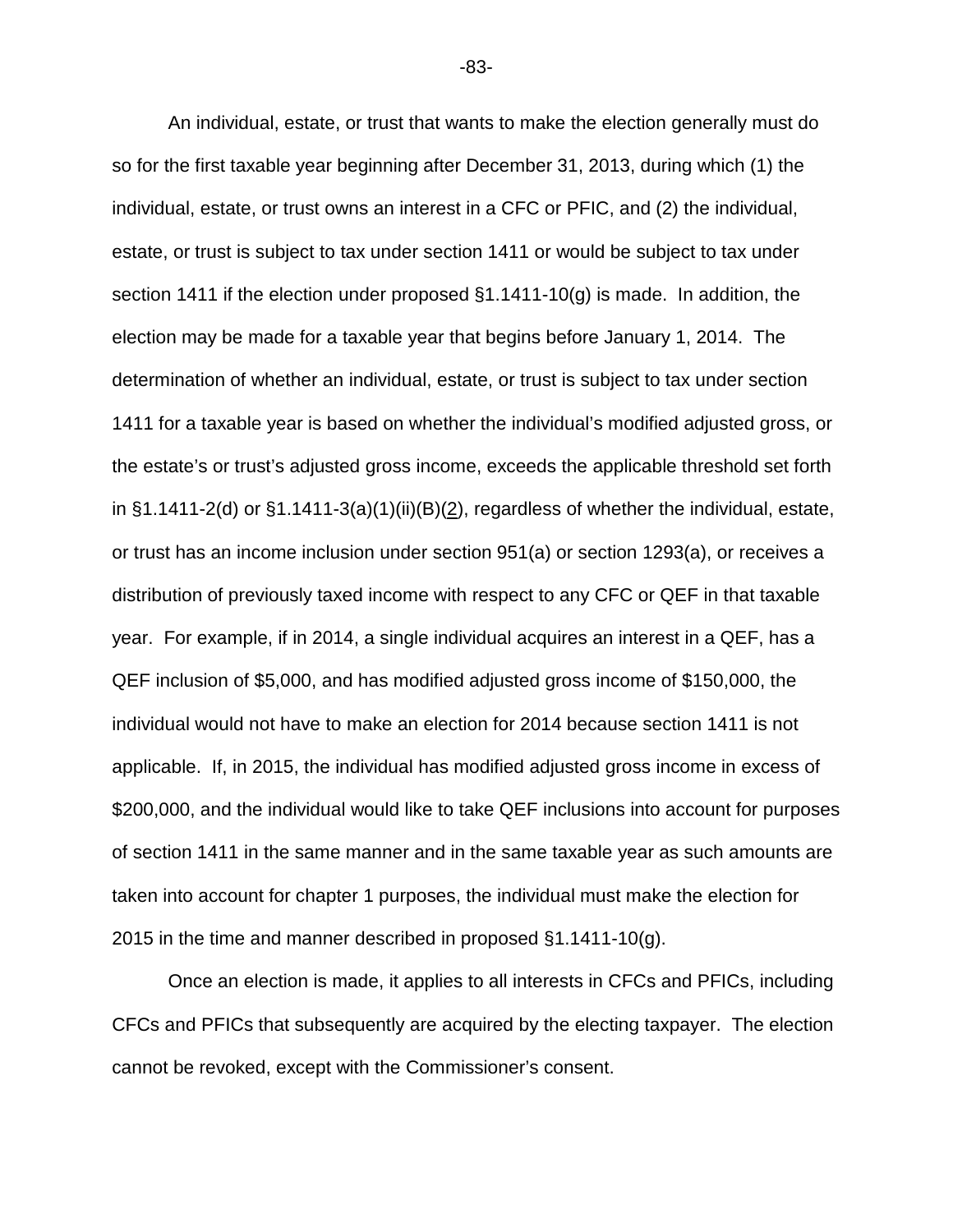The Treasury Department and the IRS request comments on this election, including the conditions under which an automatic extension of time to make the election should be permitted.

#### 12. Taxpayer Reliance on Proposed Regulations

These regulations are proposed to be effective for taxable years beginning after December 31, 2013, except that §1.1411-3(c)(2) is proposed to apply to taxable years beginning after December 31, 2012. The Treasury Department and IRS intend to finalize regulations under section 1411 in 2013. Taxpayers are reminded that section 1411 is effective for taxable years beginning after December 31, 2012. Taxpayers may rely on these proposed regulations for purposes of compliance with section 1411 until the effective date of the final regulations. To the extent these proposed regulations provide taxpayers with the ability to make an election, taxpayers may make the election, including regroupings described in §1.469-11(b)(3)(iv), provided that the election is made in the manner described in the applicable provision. Any election made in reliance on these proposed regulations will be in effect for the year of the election, and will remain in effect for subsequent taxable years. However, if final regulations provide for the same or a similar election, taxpayers who opt not to make an election in reliance on these proposed regulations will not be precluded from making that election pursuant to the final regulations.

### **Proposed Effective Date**

These regulations are proposed to be effective for taxable years beginning after December 31, 2013, except that §1.1411-3(c)(2) is proposed to apply to taxable years beginning after December 31, 2012.

-84-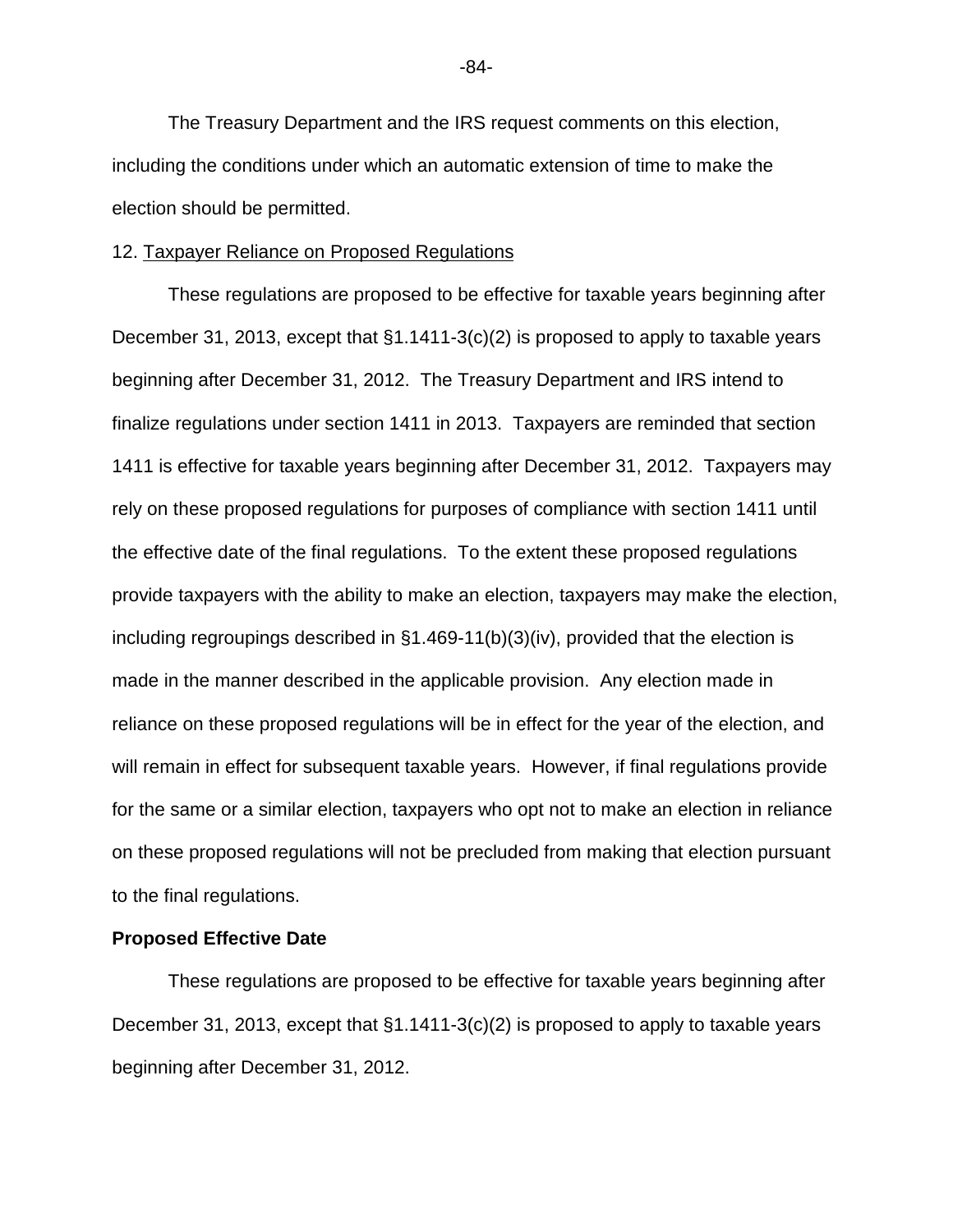### **Special Analyses**

It has been determined that this notice of proposed rulemaking is not a significant regulatory action as defined in Executive Order 12866, as supplemented by Executive Order 13563. Therefore, a regulatory assessment is not required. It also has been determined that section 553(b) of the Administrative Procedure Act (5 U.S.C. chapter 5) does not apply to the proposed regulations. Pursuant to the Regulatory Flexibility Act (RFA) (5 U.S.C. chapter 6), it is hereby certified that the proposed regulations will not have a significant economic impact on a substantial number of small entities. The applicability of the proposed regulations are limited to individuals, estates, and trusts, which are not small entities as defined by the RFA (5 U.S.C. 601). Accordingly, the RFA does not apply. Therefore, a regulatory flexibility analysis is not required. Pursuant to section 7805(f) of the Code, the proposed regulations have been submitted to the Chief Counsel for Advocacy of the Small Business Administration for comment on its impact on small business.

### **Comments and Public Hearing**

Before the proposed regulations are adopted as final regulations, consideration will be given to any written comments (a signed original and eight (8) copies) or electronic comments that are submitted timely to the IRS. The Treasury Department and the IRS request comments on all aspects of the proposed rules. All comments will be available for public inspection and copying.

A public hearing has been scheduled for Tuesday, April 2, 2013, beginning at 10:00 a.m. in the Auditorium, Internal Revenue Building, 1111 Constitution Avenue, NW, Washington, DC. Due to building security procedures, visitors must enter at the

-85-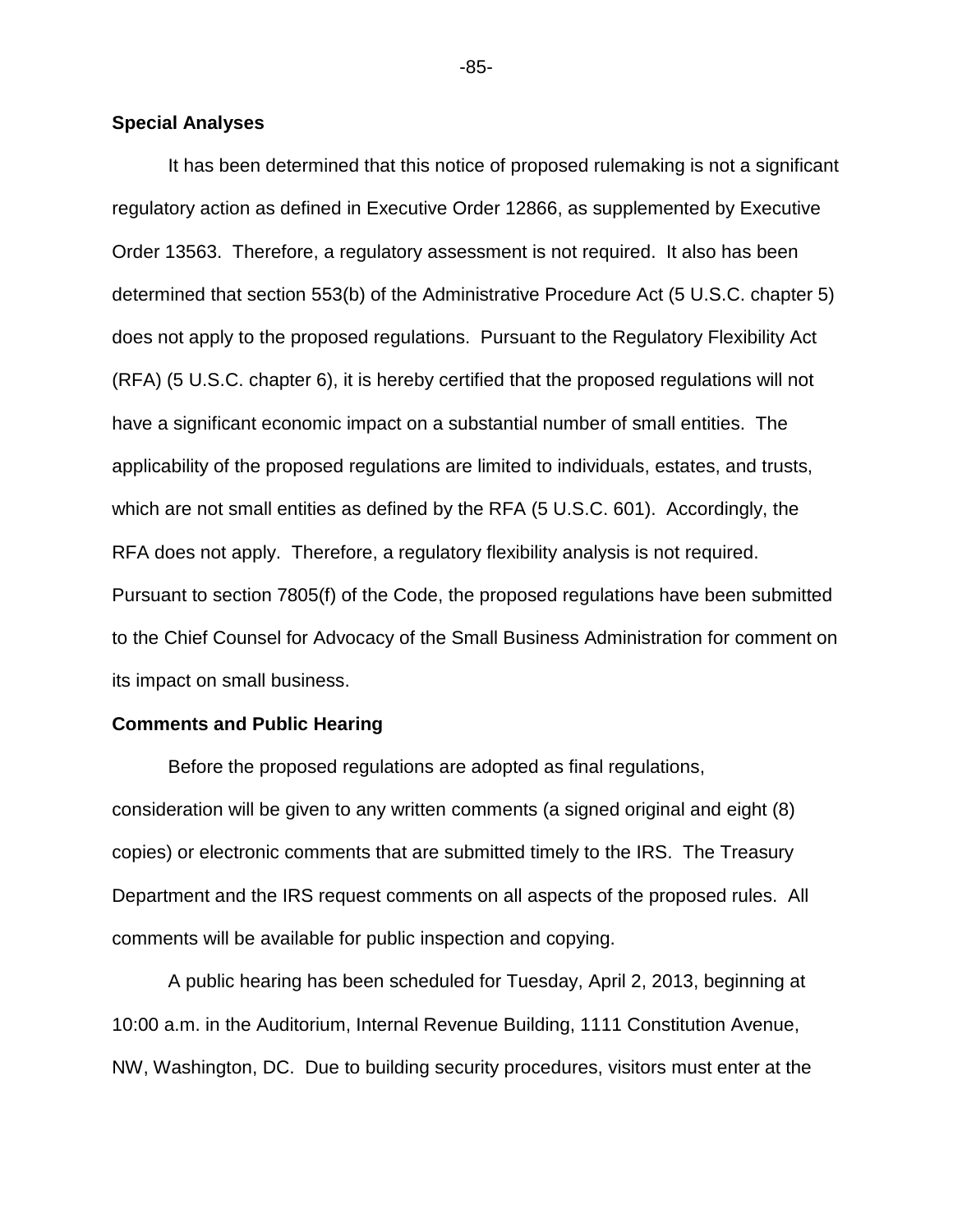Constitution Avenue entrance. In addition, all visitors must present photo identification to enter the building. Because of access restrictions, visitors will not be admitted beyond the immediate entrance area more than 30 minutes before the hearing starts. For information about having your name placed on the building access list to attend the hearing, see the "FOR FURTHER INFORMATION CONTACT" section of this preamble.

The rules of 26 CFR 601.601(a)(3) apply to the hearing. Persons who wish to present oral comments at the hearing must submit electronic or written comments by March 5, 2013, and an outline of the topics to be discussed and the time to be devoted to each topic (signed original and eight (8) copies) by March 5, 2013. A period of 10 minutes will be allotted to each person for making comments. An agenda showing the scheduling of the speakers will be prepared after the deadline for receiving outlines has passed. Copies of the agenda will be available free of charge at the hearing.

### **Drafting Information**

The principal authors of the proposed regulations are Michala Irons and David H. Kirk, IRS Office of the Associate Chief Counsel (Passthroughs and Special Industries). However, other personnel from the Treasury Department and the IRS participated in their development.

### **List of Subjects in 26 CFR Part 1**

Income taxes, Reporting and recordkeeping requirements.

### **Proposed Amendments to the Regulations**

Accordingly, 26 CFR part 1 is proposed to be amended as follows:

### PART 1--INCOME TAXES

Paragraph 1. The authority citation for part 1 continues to read in part as follows:

-86-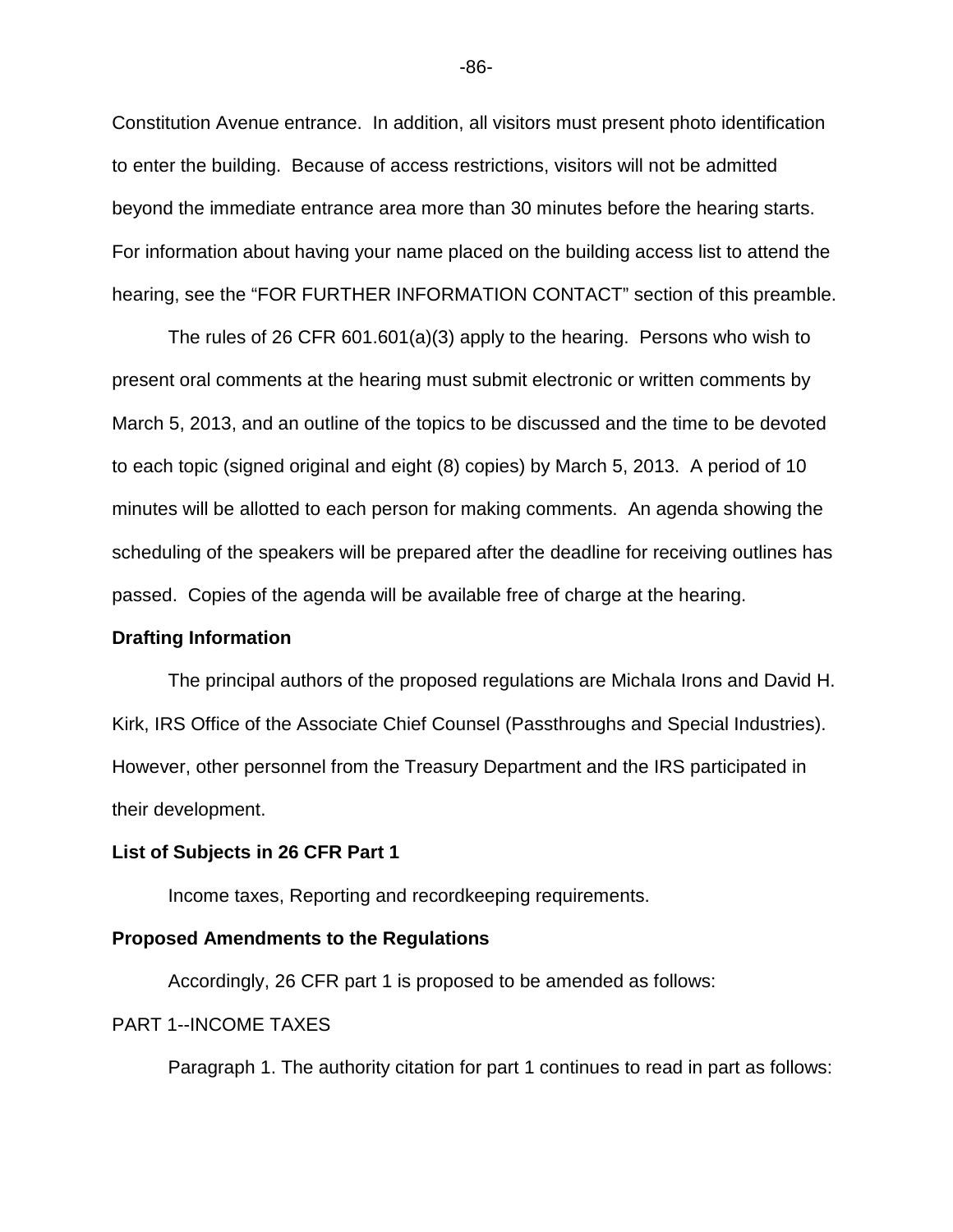Authority: 26 U.S.C. 7805 \* \* \*

Par 2. Section 1.469-0 is amended by adding the following entries to the table of

contents:

§1.469-0 Table of contents. \* \* \* \* \*

§1.469-11. Effective date and transition rules.

\* \* \* \* \* (b) \* \* \*  $(3)$  \* \* \* (iv) Regrouping for taxpayers subject to section 1411. (A) In general. (B) Effective/applicability date. \* \* \* \* \*

Par 3. Section 1.469-11 is amended by adding paragraph (b)(3)(iv) to read as follows:

§1.469-11 Effective date and transition rules.

\* \* \* \* \*

(b) \* \* \*

 $(3)$  \* \* \*

(iv) Regrouping for taxpayers subject to section 1411--(A) In general. If an individual, estate, or trust has net investment income (as defined in §1.1411-4) and such individual's (as defined in §1.1411-2(a)) modified adjusted gross income (as defined in §1.1411-2(c)) exceeds the applicable threshold in §1.1411-2(d) or such estate's or trust's (as defined in §1.1411-3(a)(1)(i)) adjusted gross income exceeds the amount described in section  $1411(a)(2)(B)(ii)$  and  $§1.1411-3(a)(1)(ii)(B)(2)$ , such individual, estate, or trust may, in the first taxable year beginning after December 31, 2013, in which section 1411 would apply to such taxpayer, regroup its activities without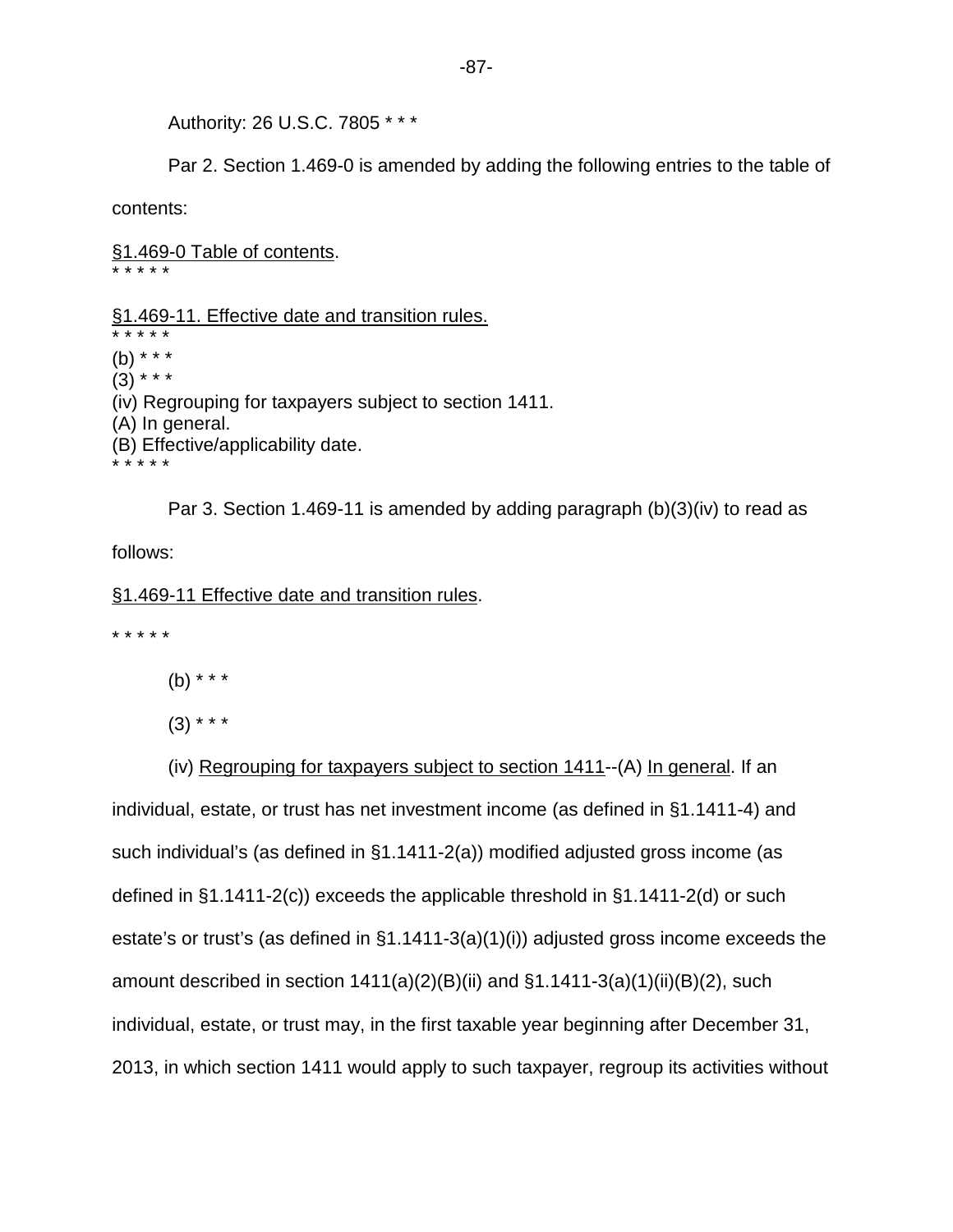regard to the manner in which the activities were grouped in the preceding taxable year. For this purpose, the determination whether section 1411 would apply is made without regard to the effect of regrouping. A taxpayer that is an individual, estate, or trust may regroup its activities for any taxable year that begins during 2013, if section 1411 would apply to such taxpayer for such year. A taxpayer may regroup activities only once pursuant to this paragraph (b)(3)(iv), and a regrouping made pursuant to this paragraph will apply to the taxable year for which the regrouping is done and all subsequent years.

(B) Effective/applicability date. This section applies to taxable years beginning after December 31, 2013.

\* \* \* \* \*

Par. 4. Sections 1.1411-0 through 1.1411-10 are added to read as follows:

## §1.1411-0 Table of contents.

## §1.1411-1 General rules.

- (a) General rule.
- (b) Adjusted gross income.
- (c) Effective/applicability date.

## §1.1411-2 Application to individuals.

- (a) Individual defined.
- (1) Individuals to whom tax applies.
- (2) Special rules.
- (i) Joint returns in the case of a nonresident alien individual married to a U.S. citizen or resident.
- (A) Default treatment.
- (B) Taxpayer election.
- (1) Effect of election.
- (2) Procedural requirements for making election.
- (ii) Grantor trusts.
- (iii) Bankruptcy estates.
- (iv) Bona fide residents of U.S. territories.
- (A) Applicability.
- (B) Coordination with exception for nonresident aliens.
- (C) Definitions.
- (1) Bona fide resident.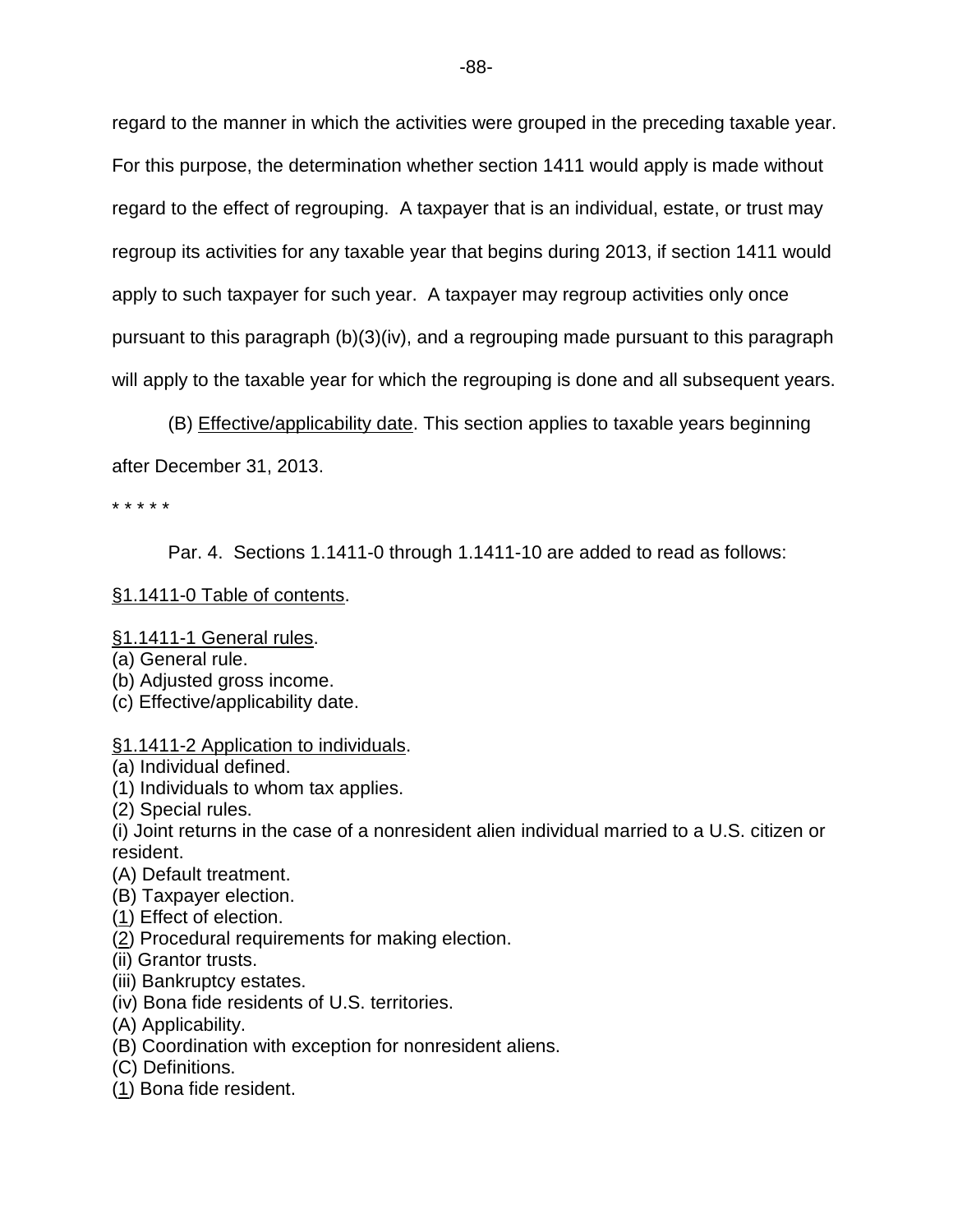- (2) U.S. territory.
- (b) Calculation of tax.
- (1) In general.
- (2) Example.
- (c) Modified adjusted gross income.
- (1) General rule.
- (2) Rules with respect to controlled foreign corporations and passive foreign investment companies.
- (d) Threshold amount.
- (1) In general.
- (2) Taxable year of less than twelve months.
- (i) General rule.
- (ii) Change of annual accounting period.
- (e) Effective/applicability date.

## §1.1411-3 Application to estates and trusts.

- (a) Estates and trusts to which tax applies.
- (1) In general.
- (i) General application.
- (ii) Calculation of tax.
- (2) Taxable year of less than twelve months.
- (i) General rule.
- (ii) Change of annual accounting period.
- (3) Rules with respect to controlled foreign corporations and passive foreign investment companies.
- (b) Exception for certain trusts.
- (c) Application to specific trusts.
- (1) Electing small business trusts (ESBTs).
- (i) General application.
- (ii) Computation of tax.
- (A) Step one.
- (B) Step two.
- (C) Step three.
- (2) Special rules for charitable remainder trusts.
- (i) Treatment of annuity or unitrust distributions.
- (ii) Apportionment between multiple beneficiaries.
- (iii) Accumulated net investment income.
- (3) Certain foreign trusts with United States beneficiaries. [Reserved]
- (d) Application to specific estates.
- (1) Bankruptcy estates.
- (2) Foreign estates.
- (i) General rule.
- (ii) Certain foreign estates with United States beneficiaries. [Reserved]
- (e) Calculation of undistributed net investment income.
- (1) In general.
- (2) Undistributed net investment income.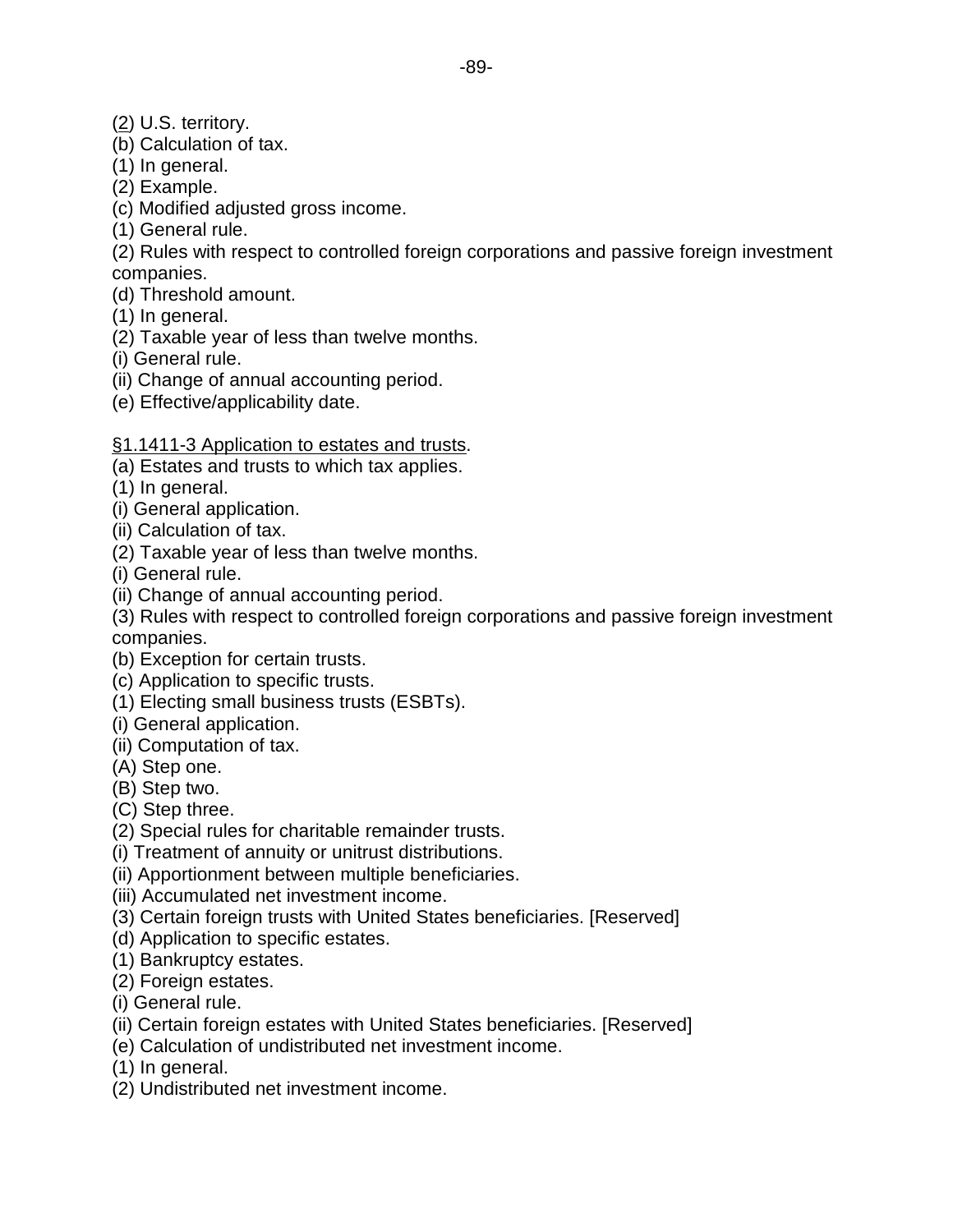- (3) Distributions of net investment income to beneficiaries.
- (4) Deduction for amounts paid or permanently set aside for a charitable purpose.
- (5) Excluded income.
- (f) Examples.

(g) Effective/applicability date.

# §1.1411-4 Definition of net investment income.

(a) In general.

- (b) Ordinary course of a trade or business exception.
- (c) Other gross income from a trade or business described in §1.1411-5.
- (1) Passive activity.
- (2) Trading in financial instruments or commodities.

(d) Net gain.

- (1) Definition of disposition.
- (2) Limitation.
- (3) Net gain attributable to the disposition of property.
- (i) In general.
- (ii) Exception for gain or loss attributable to property held in a trade or business not
- described in §1.1411-5.
- (A) General rule.
- (B) Special rules for determining whether property is held in a trade or business.
- (C) Example.

(iii) Adjustments to gain or loss attributable to the disposition of interests in a partnership or S corporation.

- (e) Distributions from estates and trusts.
- (f) Properly allocable deductions.
- (1) General rule.
- (i) In general.
- (ii) Limitations and carryovers.
- (2) Properly allocable deductions described in section 62.
- (i) Deductions allocable to gross income from rents and royalties.
- (ii) Deductions allocable to gross income from trades or businesses described in

§1.1411-5.

- (iii) Penalty on early withdrawal of savings.
- (3) Properly allocable deductions described in section 63(d).
- (i) In general.
- (A) Investment interest expense.
- (B) Investment expenses.
- (C) Taxes described in section 164(a)(3).
- (ii) Application of limitations under sections 67 and 68.
- (A) Deductions subject to section 67.
- (B) Deductions subject to section 68.
- (4) Loss deductions.
- (g) Special rules for controlled foreign corporations and passive foreign investment companies.
- (h) Examples.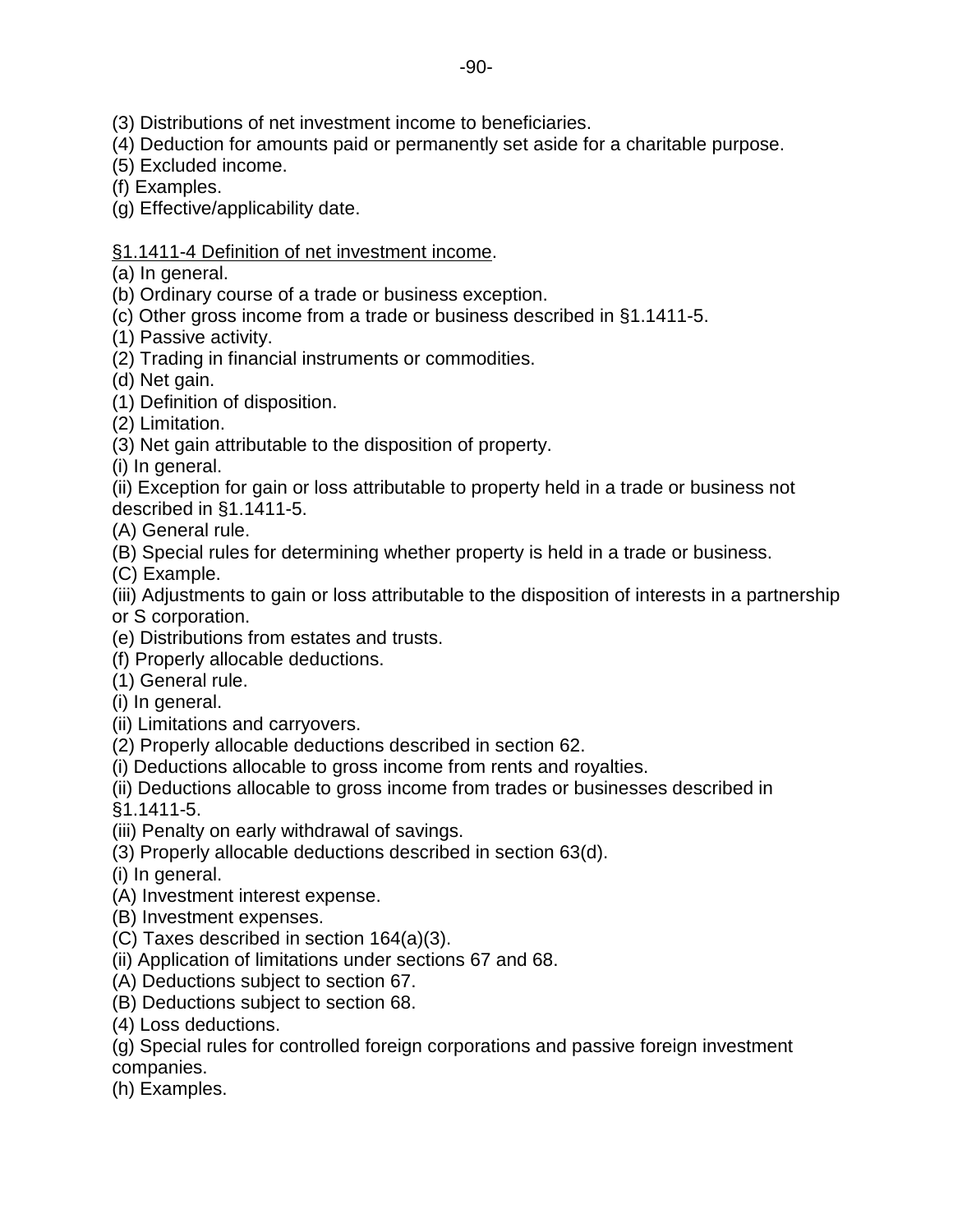(i) Effective/applicability date.

# §1.1411-5 Trades and businesses to which tax applies.

(a) In general.

- (b) Passive activity.
- (1) In general.
- (2) Examples.
- (c) Trading in financial instruments or commodities.
- (1) Definition of financial instruments.
- (2) Definition of commodities.
- (d) Effective/applicability date.

# §1.1411-6 Income on investment of working capital subject to tax.

(a) General rule.

- (b) Example.
- (c) Effective/applicability date.

# §1.1411-7 Exception for dispositions of interests in partnerships and S corporations.

- (a) In general.
- (1) General application.
- (2) Interests to which exception applies.
- (i) In general.
- (ii) Nonapplication.
- (b) Special rules.
- (1) Installment sales.
- (i) Installment sales after the effective date of section 1411.
- (ii) Installment sales prior to the effective date of section 1411.
- (2) Sale of an interest by a Qualified Subchapter S Trust. [Reserved]
- (c) Deemed sale.
- (1) In general.
- (2) Step one: deemed sale of properties.
- (3) Step two: determination of gain or loss.
- (4) Step three: allocation of gain or loss.
- (5) Step four: adjustment to gain or loss.
- (i) In general.
- (ii) Special rules.
- (A) Property used in more than one trade or business.
- (B) Goodwill attributable to property.
- (iii) Negative adjustment.
- (A) General rule.
- (B) Limitations.
- (iv) Positive adjustment.
- (A) General rule.
- (B) Limitations.
- (d) Required statement of adjustment.
- (e) Examples.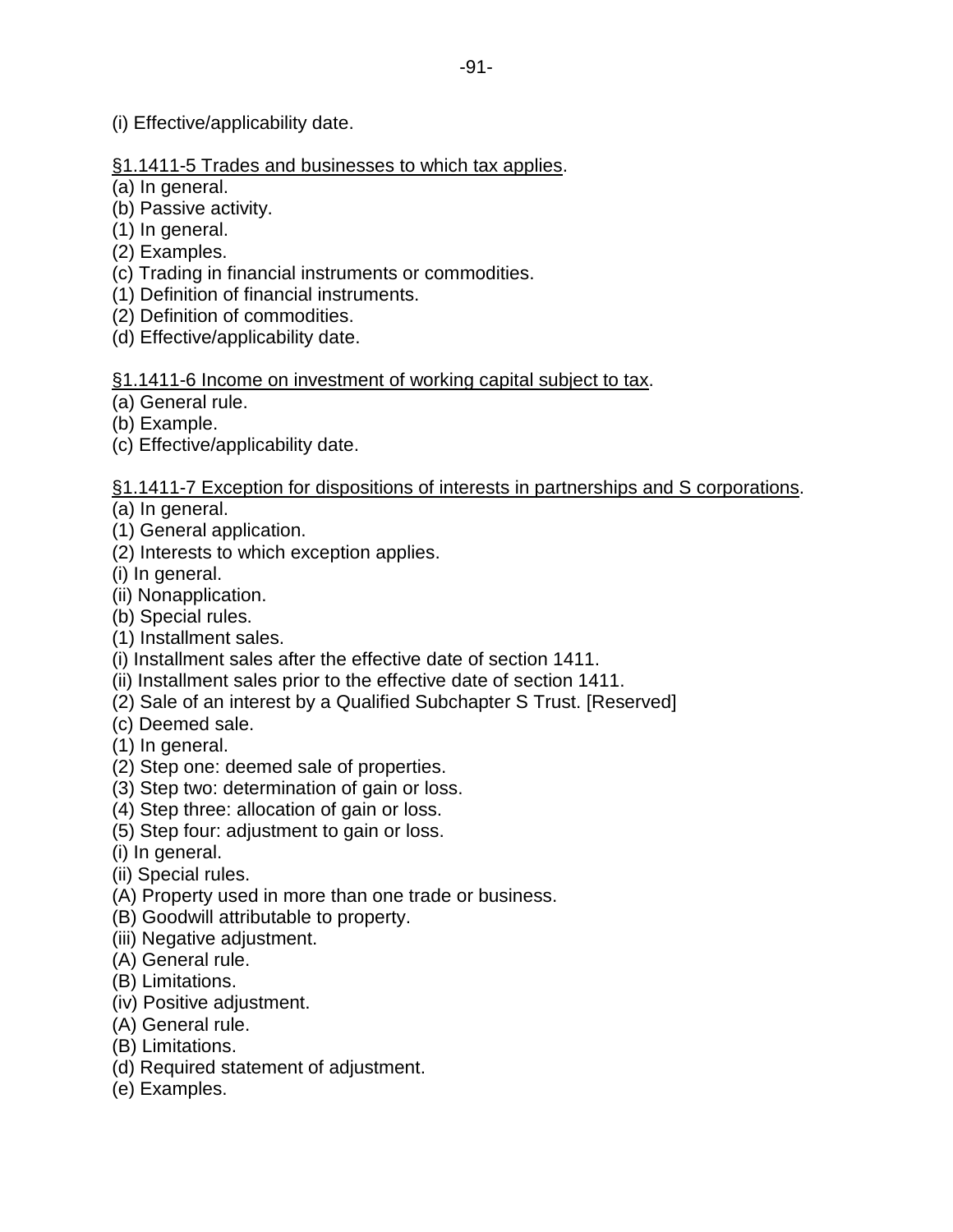(f) Effective/applicability date.

# §1.1411-8 Exception for distributions from qualified plans.

- (a) General rule.
- (b) Rules relating to distributions.
- (1) Actual distributions.
- (2) Amounts treated as distributed.
- (3) Amounts includible in gross income.
- (c) Effective/applicability date.

## §1.1411-9 Exception for self-employment income.

- (a) General rule.
- (b) Special rule for traders.
- (c) Examples.
- (d) Effective/applicability date.

# §1.1411-10 Controlled foreign corporations and passive foreign investment companies.

- (a) In general.
- (b) Amounts derived from a trade or business described in §1.1411-5.
- (c) Calculation of net investment income.

(1) In general.

(2) Dividends.

(i) Distributions of previously taxed earnings and profits.

(ii) Excess distributions constituting dividends.

(3) Net gain.

(i) Gains treated as excess distributions.

(ii) Inclusions and deductions with respect to section 1296 mark to market elections.

(iii) Gain or loss attributable to the disposition of stock of controlled foreign corporations and qualified electing funds.

(iv) Gain or loss attributable to the disposition of interests in domestic partnerships or S corporations that own directly or indirectly stock of controlled foreign corporations or qualified electing funds.

(4) Application of section 1248.

- (5) Amounts distributed by an estate or trust.
- (d) Conforming basis adjustments.

(1) Basis adjustments under sections 961 and 1293.

(i) Stock held by individuals, estates, or trusts.

(ii) Stock held by domestic partnerships or S corporations.

(2) Special rules for partners that own interests in domestic partnerships that own

directly or indirectly stock of controlled foreign corporations or qualified electing funds.

(3) Special rules for S corporation shareholders that own interests in S corporations that own directly or indirectly stock of controlled foreign corporations or qualified electing funds.

(e) Conforming adjustments to modified adjusted gross income and adjusted gross income.

(1) Individuals.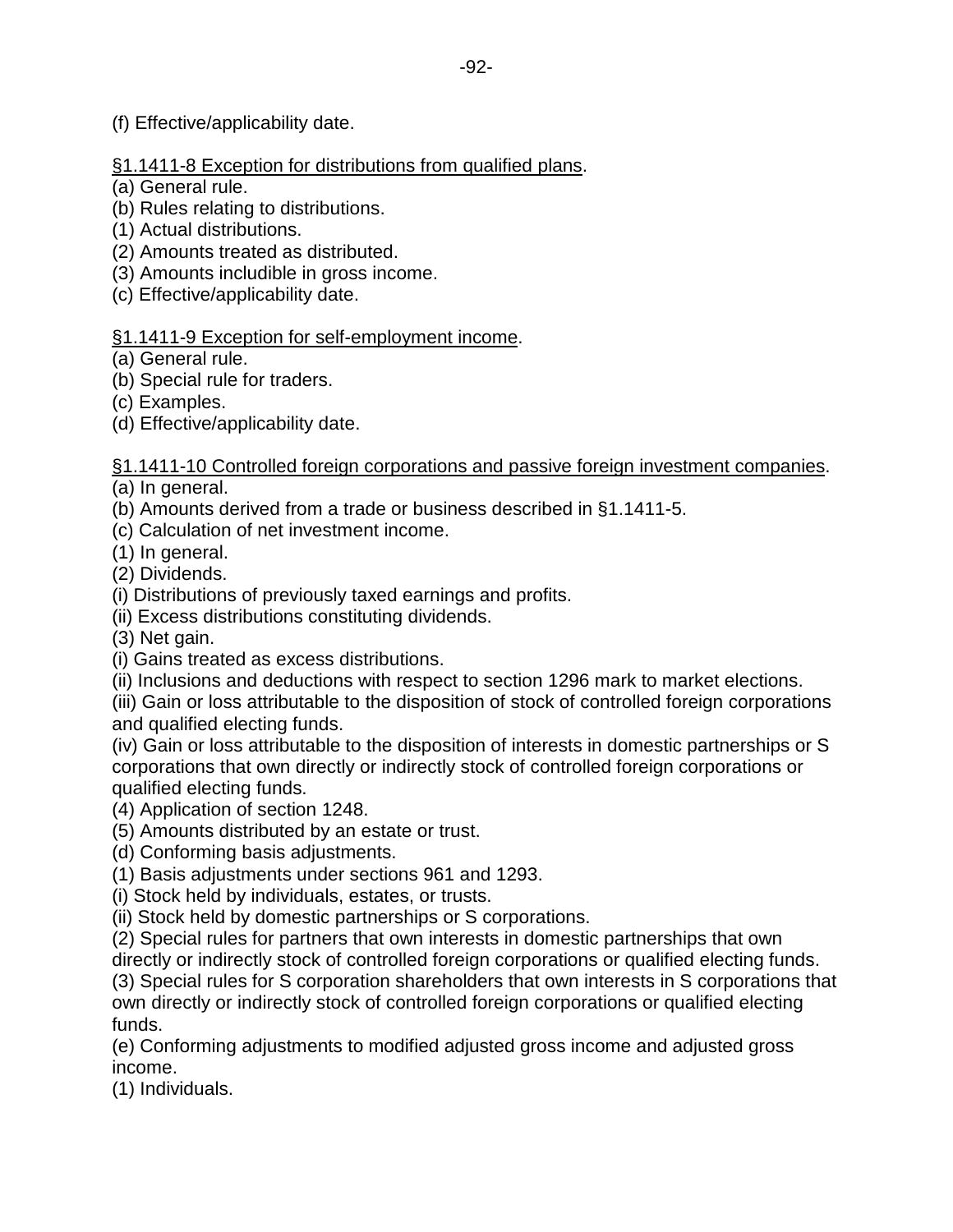(2) Estates and trusts.

(f) Application to estates and trusts.

(g) Election with respect to controlled foreign corporations and qualified electing funds.

(1) In general.

(2) Revocation of election.

(3) Time and manner for making election.

(h) Examples.

(i) Effective/applicability date.

## §1.1411-1 General rules.

(a) General rule. Except as otherwise provided, all Internal Revenue Code provisions that apply for chapter 1 purposes in determining taxable income (as defined in section 63(a)) of a taxpayer also apply in determining the tax imposed by section

1411.

(b) Adjusted gross income. All references to an individual's adjusted gross income shall be treated as references to adjusted gross income (as defined in section 62), and all references to an estate's or trust's adjusted gross income shall be treated as references to adjusted gross income (as defined in section 67(e)). However, there may be additional adjustments to adjusted gross income because of investments in controlled foreign corporations or passive foreign investment companies. See §1.1411-10(e).

(c) Effective/applicability date. This section applies to taxable years beginning after December 31, 2013.

## §1.1411-2 Application to individuals.

(a) Individual defined--(1) Individuals to whom tax applies. For purposes of section 1411 and the regulations thereunder, an individual is any natural person. However, section 1411 does not apply to nonresident alien individuals (within the meaning of section 7701(b)(1)(B)). Therefore, for purposes of section 1411 and the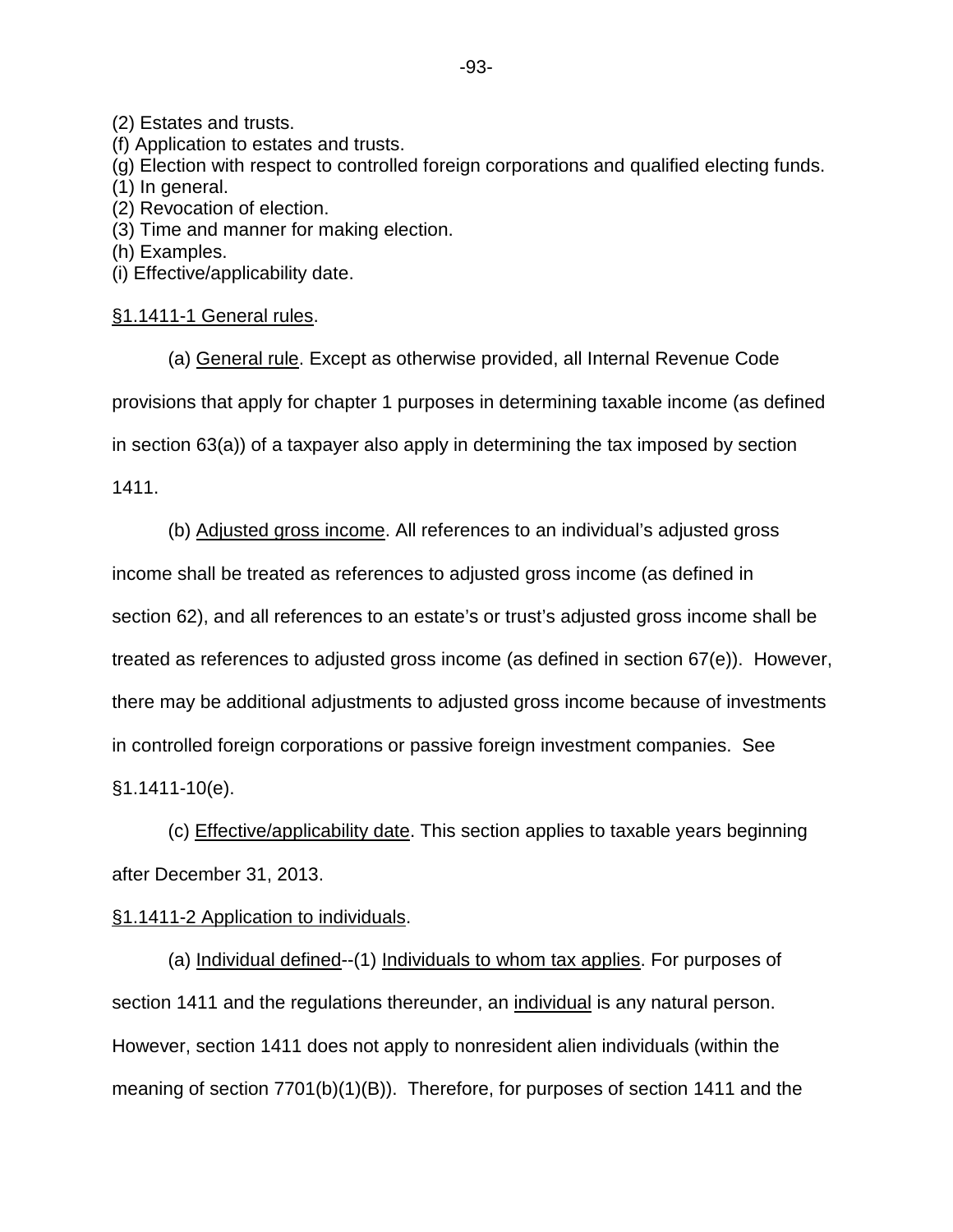regulations thereunder, an individual to whom the tax imposed under section 1411(a)(1) applies is any citizen or resident of the United States (within the meaning of section 7701(a)(30)(A)). See paragraph (a)(2)(iv) of this section for special rules regarding bona fide residents of U.S. territories.

(2) Special rules--(i) Joint returns in the case of a nonresident alien individual married to a U.S. citizen or resident--(A) Default treatment. In the case of a U.S. citizen or resident who is married (as defined in section 7703) to a nonresident alien individual, the spouses will be treated as married filing separately for purposes of section 1411. For purposes of calculating the tax imposed under section 1411(a)(1), the U.S. citizen or resident spouse will be subject to the threshold amount for a married taxpayer filing a separate return in paragraph (d)(1)(ii) of this section, and the nonresident alien spouse will not be subject to tax under section 1411. In accordance with the rules for married individuals filing separate returns, the spouse that is a U.S. citizen or resident must determine his or her own net investment income and modified adjusted gross income.

(B) Taxpayer election. Married taxpayers who file a joint Federal income tax return pursuant to a section  $6013(g)$  election for purposes of chapter 1 and chapter 24 may also elect to be treated as making a section 6013(g) election for purposes of chapter 2A (relating to the tax imposed by section 1411).

(1) Effect of election. For purposes of calculating the tax imposed under section 1411(a)(1), the effect of an election under section 6013(g) is to include the combined income of the U.S. citizen or resident spouse and the nonresident spouse in the section 1411(a)(1) calculation and apply the threshold amount for a taxpayer making a joint return as set out in paragraph  $(d)(1)(i)$  of this section.

-94-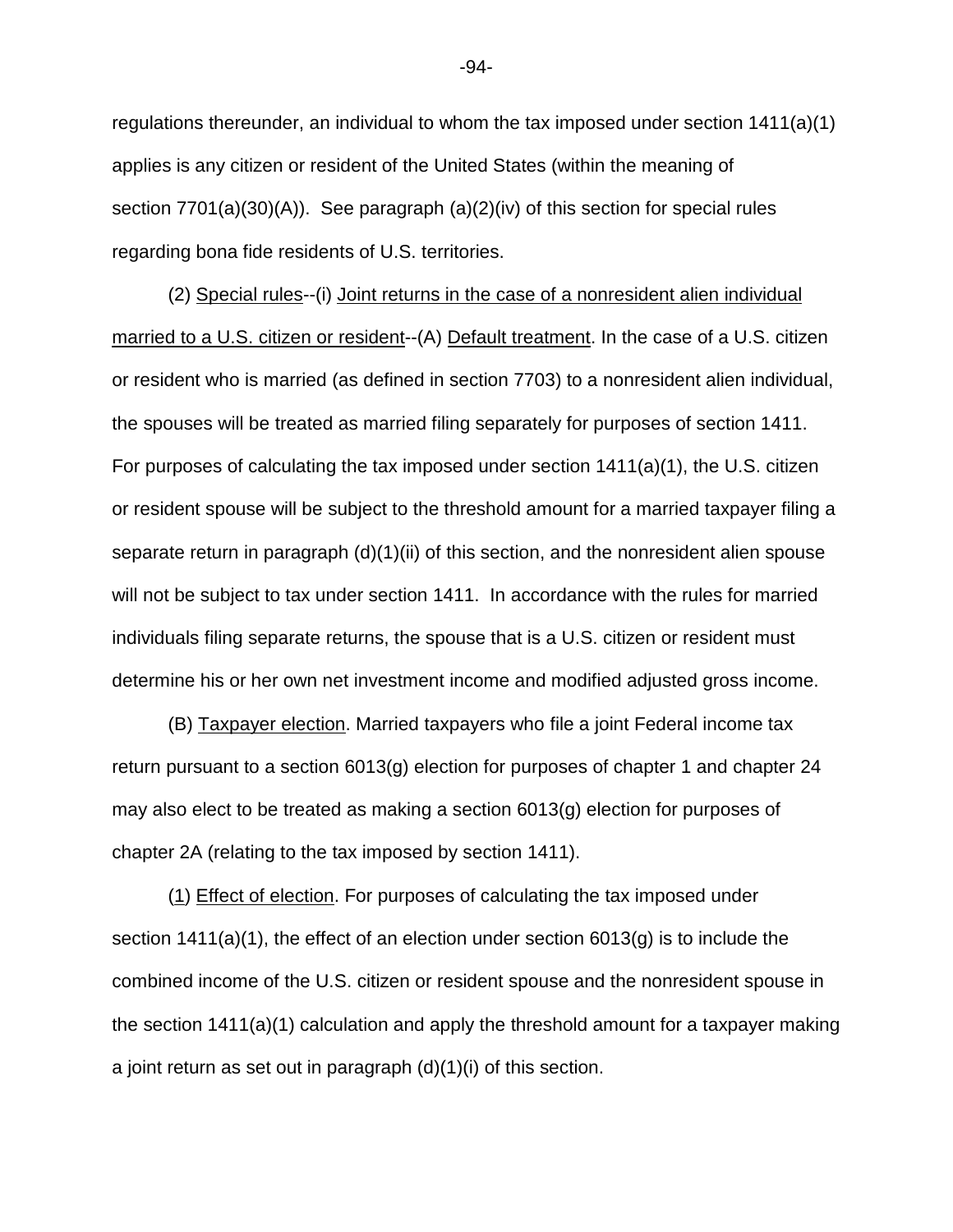(2) Procedural requirements for making election. Taxpayers with a section 6013(g) election for chapter 1 and chapter 24 purposes in effect for any taxable year beginning after December 31, 2012, or taxpayers making a section 6013(g) election for chapter 1 and chapter 24 purposes in any taxable year beginning after December 31, 2012, who want to apply their section 6013(g) election to chapter 2A must make the election for the first taxable year beginning after December 31, 2013, in which the U.S. taxpayer is subject to tax under section 1411. The determination of whether the U.S. taxpayer is subject to tax under section 1411 is made without regard to the effect of the section 6013(g) election described in paragraph (a)(2)(i)(B) of this section. In addition, taxpayers may elect to apply their section 6013(g) election to chapter 2A for a taxable year that begins before January 1, 2014. In all cases, the election must be made in the manner prescribed by the Secretary on a timely filed (including extensions) return, or amended return, for the taxable year for which the election is made. Further, in all cases, once made, the duration and termination of the section 6013(g) election for chapter 2A is governed by the rules of section  $6013(g)(2)$  through (6) and the regulations thereunder.

(ii) Grantor trusts. For rules regarding the treatment of owners of grantor trusts, see §1.1411-3(b)(5).

(iii) Bankruptcy estates. A bankruptcy estate administered under chapter 7 (relating to liquidations) or chapter 11 (relating to reorganizations) of the Bankruptcy Code (Title 11 of the United States Code) of a debtor who is an individual shall be treated as a married taxpayer filing a separate return for purposes of section 1411. See §1.1411-2(d)(1)(ii).

-95-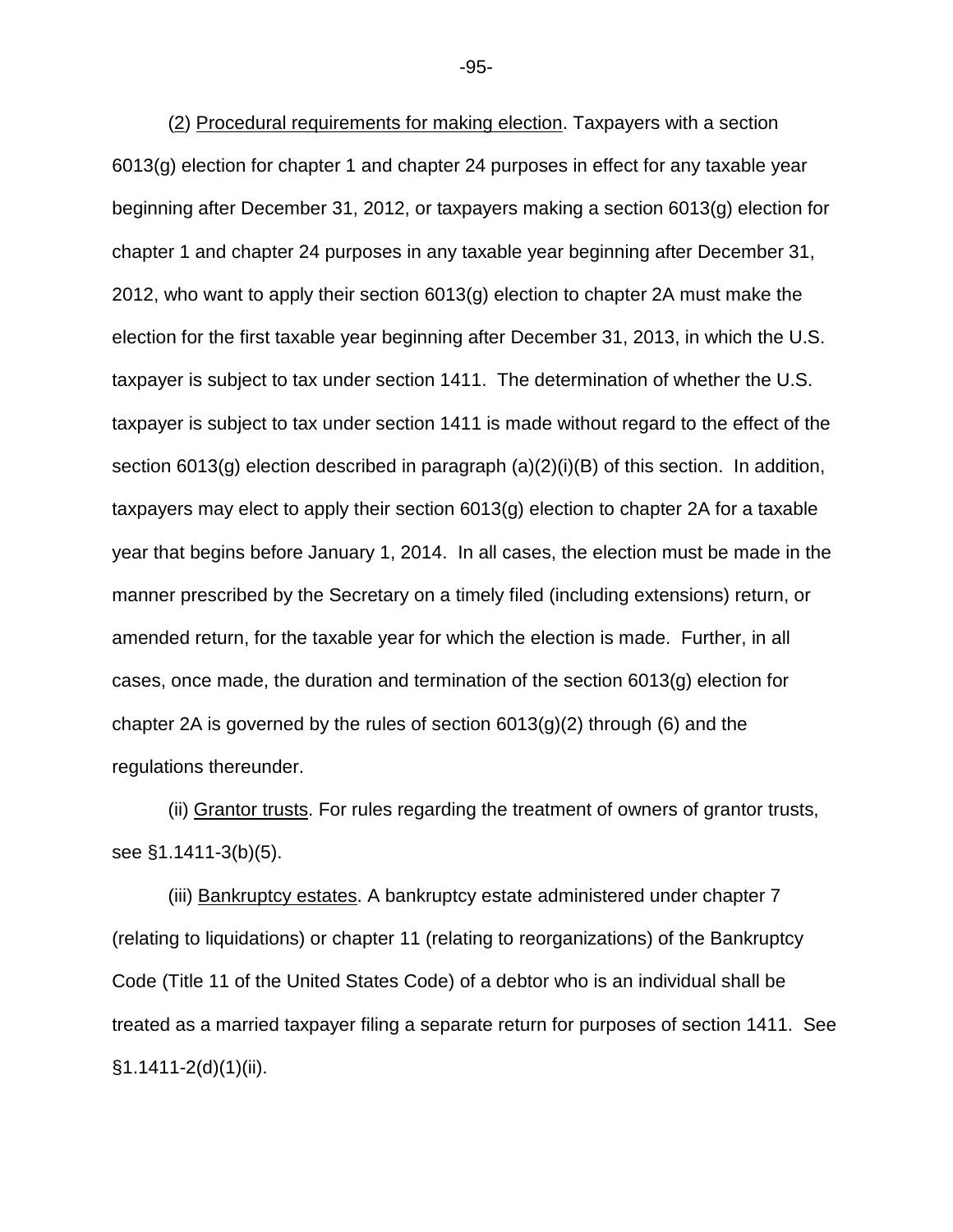(iv) Bona fide residents of U.S. territories--(A) Applicability. An individual who is a bona fide resident of a U.S. territory is subject to the tax imposed by section 1411(a)(1) only if the individual is required to file an income tax return with the United States upon application of section 931, 932, 933, or 935 and the regulations thereunder. With respect to an individual described in this paragraph  $(a)(2)(iv)(A)$ , the amount excluded from gross income under section 931 or 933 and any deduction properly allocable or chargeable against amounts excluded from gross income under section 931 or 933, respectively, is not taken into account in computing modified adjusted gross income under paragraph (c) of this section or net investment income under §1.1411-4.

(B) Coordination with exception for nonresident aliens. An individual who is both a bona fide resident of a U.S. territory and a nonresident alien individual with respect to the United States is not subject to taxation under section 1411(a)(1).

(C) Definitions. For purposes of this section--

(1) Bona fide resident. The term bona fide resident has the meaning provided under section 937(a).

(2) U.S. territory. The term U.S. territory means American Samoa, Guam, the Northern Mariana Islands, Puerto Rico, or the United States Virgin Islands.

(b) Calculation of tax--(1) In general. In the case of an individual described in paragraph (a)(1) of this section, the tax imposed by section 1411(a)(1) for each taxable year is equal to 3.8 percent of the lesser of--

(i) Net investment income (as defined in §1.1411-4) for such taxable year; or

(ii) The excess (if any) of--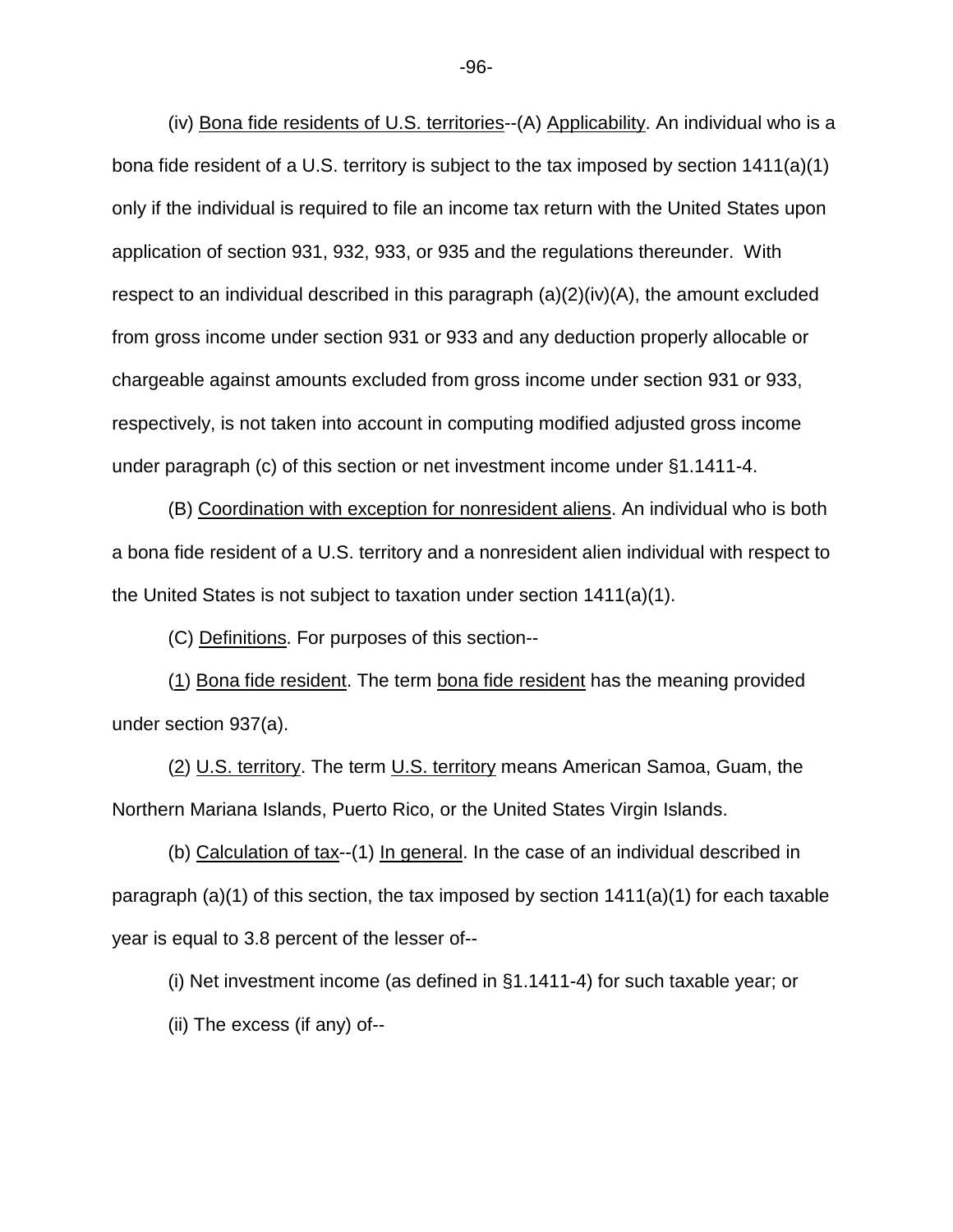(A) The modified adjusted gross income (as defined in paragraph (c) of this section) for such taxable year; over

(B) The threshold amount (as defined in paragraph (d) of this section).

(2) Example. During Year 1 (a taxable year in which section 1411 is in effect), A, an unmarried U.S. citizen, has modified adjusted gross income (as defined in paragraph (c) of this section) of \$190,000, which includes \$50,000 of net investment income (as defined in §1.1411-4). A has a zero tax imposed under section 1411 because the threshold amount for a single individual is \$200,000 (as provided in paragraph (d)(1)(iii) of this section). If during Year 2, A has modified adjusted gross income of \$220,000, which includes \$50,000 of net investment income, then the individual has a section 1411 tax of \$760 (3.8 percent multiplied by \$20,000).

(c) Modified adjusted gross income--(1) General rule. For purposes of section

1411, the term modified adjusted gross income means adjusted gross income increased by the excess of--

(i) The amount excluded from gross income under section  $911(a)(1)$ ; over

(ii) The amount of any deductions (taken into account in computing adjusted

gross income) or exclusions disallowed under section 911(d)(6) with respect to the

amounts described in paragraph (c)(1)(i) of this section.

(2) Rules with respect to controlled foreign corporations and passive foreign

investment companies. Additional rules in §1.1411-10(e)(1) apply to an individual that is

a United States shareholder of a controlled foreign corporation (within the meaning of

section 957(a)) or that is a United States person that directly or indirectly owns an

interest in a passive foreign investment company (within the meaning of section

1297(a)).

(d) Threshold amount--(1) In general. The term threshold amount means--

(i) In the case of a taxpayer making a joint return under section 6013 or a surviving spouse (as defined in section 2(a)), \$250,000;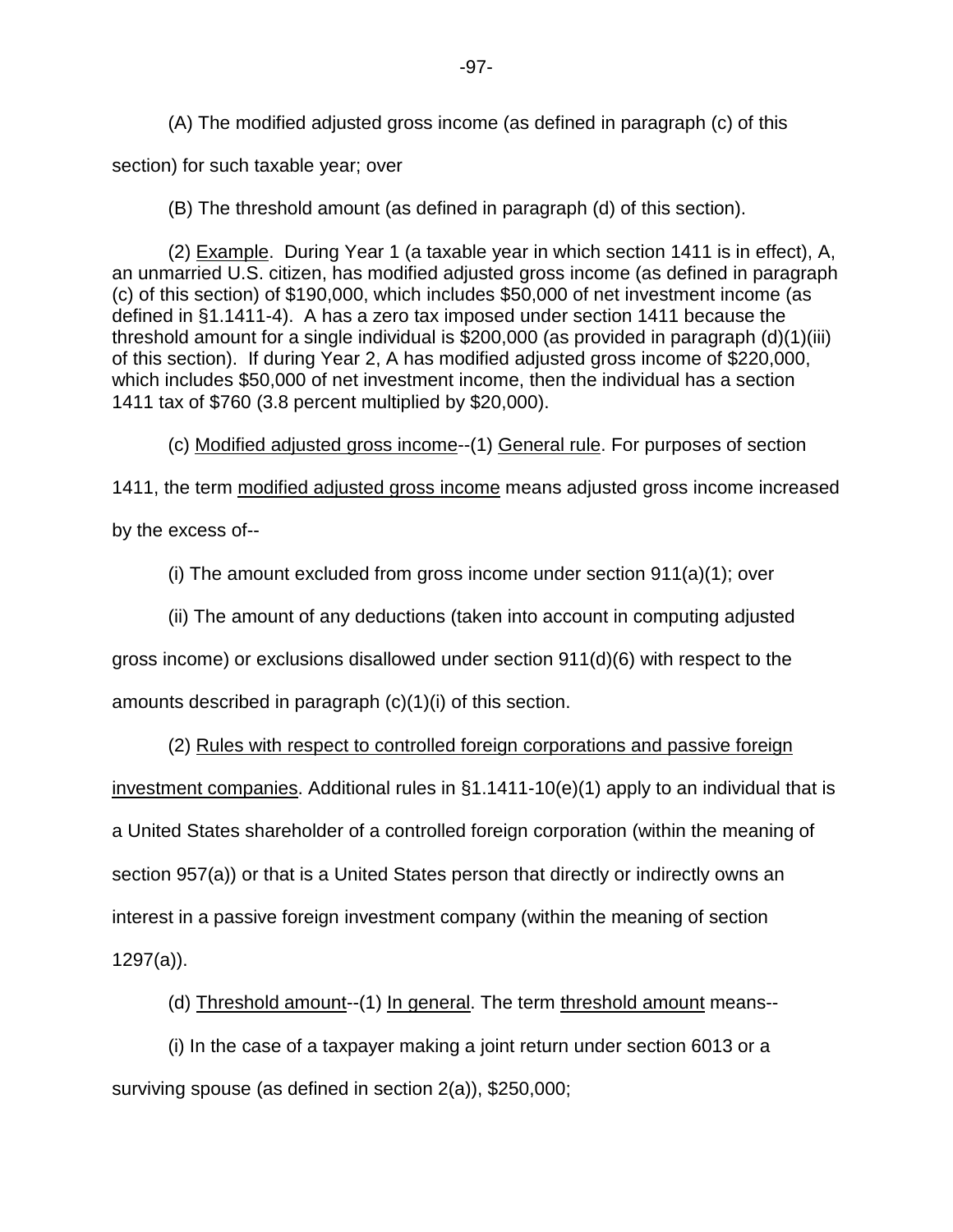(ii) In the case of a married taxpayer (as defined in section 7703) filing a separate return, \$125,000; and

(iii) In any other case, \$200,000.

(2) Taxable year of less than twelve months--(i) General rule. In the case of an individual who has a taxable year consisting of less than twelve months (short taxable year), the threshold amount under paragraph (d)(1) of this section is not reduced or prorated. For example, in the case of an unmarried decedent who dies on June 1, the threshold amount is \$200,000 for the decedent's short taxable year that begins on January 1 and ends on June 1.

(ii) Change of annual accounting period. Notwithstanding paragraph (d)(2)(i) of this section, an individual who has a short taxable year resulting from a change of annual accounting period shall reduce the threshold amount to an amount that bears the same ratio to the full threshold amount provided under paragraph (d)(1) of this section as the number of months in the short taxable year bears to twelve.

(e) Effective/applicability date. This section applies to taxable years beginning after December 31, 2013.

§1.1411-3 Application to estates and trusts.

(a) Estates and trusts to which tax applies--(1) In general--(i) General application. Section 1411 and the regulations thereunder apply to all estates and trusts that are subject to the provisions of part I of subchapter J of chapter 1 of subtitle A of the Internal Revenue Code, unless specifically exempted by paragraph (b) of this section.

(ii) Calculation of tax. The tax imposed by section 1411(a)(2) for each taxable year is equal to 3.8 percent of the lesser of--

-98-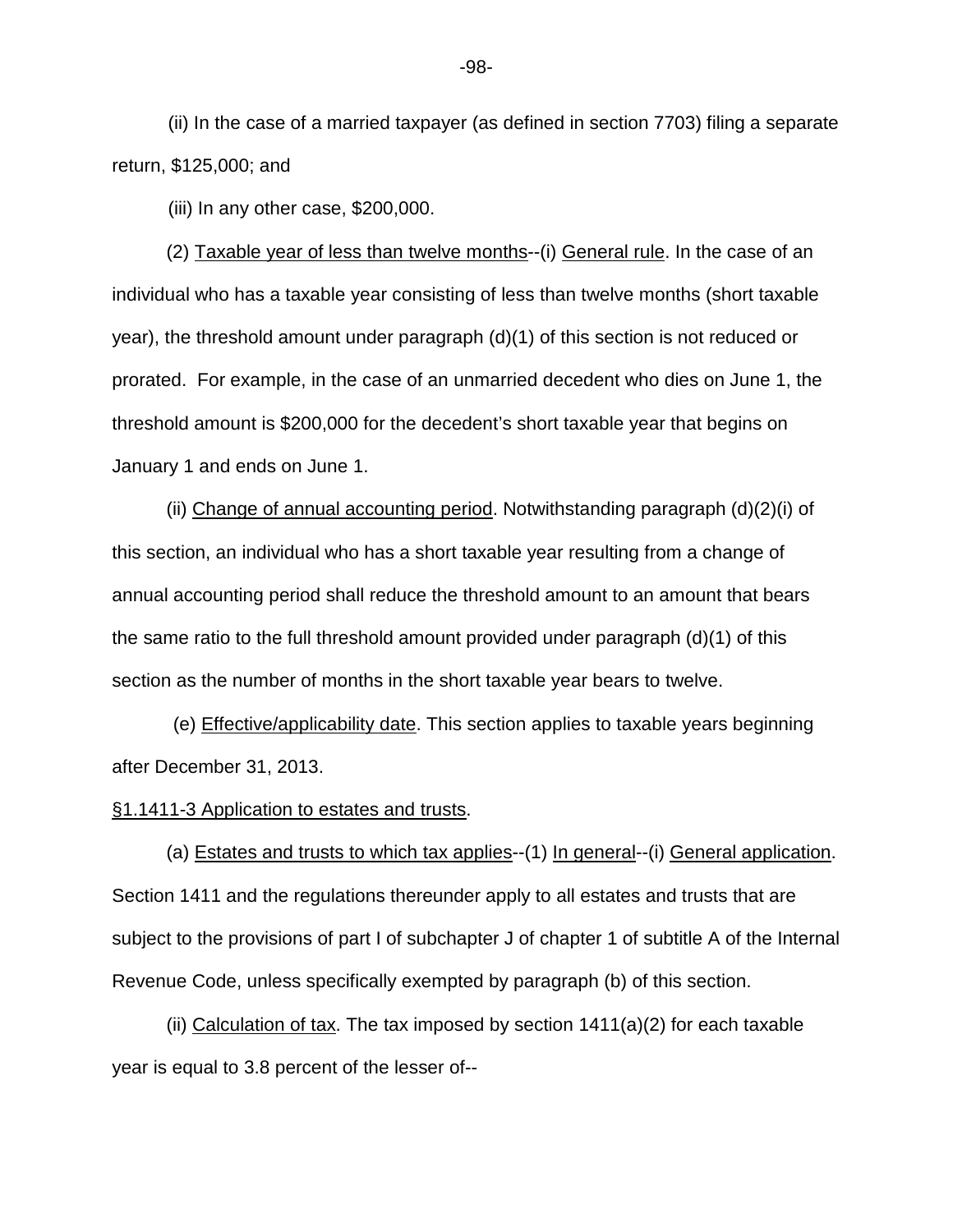(A) The estate's or trust's undistributed net investment income for such taxable year; or

(B) The excess (if any) of--

(1) The estate's or trust's adjusted gross income (as defined in section 67(e) and adjusted by  $\S1.1411-10(e)(2)$ , if applicable) for such taxable year; over

(2) The dollar amount at which the highest tax bracket in section 1(e) begins for such taxable year.

(2) Taxable year of less than twelve months--(i) General rule. In the case of an estate or trust that has a taxable year consisting of less than twelve months (short taxable year), the dollar amount described in paragraph  $(a)(1)(ii)(B)(2)$  of this section is not reduced or prorated.

(ii) Change of annual accounting period. Notwithstanding paragraph (a)(2)(i) of this section, an estate or trust that has a short taxable year resulting from a change of annual accounting period (but not from an individual's death) shall reduce the dollar amount described in paragraph  $(a)(1)(ii)(B)(2)$  of this section to an amount that bears the same ratio to that dollar amount as the number of months in the short taxable year bears to twelve.

(3) Rules with respect to controlled foreign corporations and passive foreign investment companies. Additional rules in §1.1411-10 apply to an estate or trust that holds an interest in a controlled foreign corporation (within the meaning of section 957(a)) or a passive foreign investment (within the meaning of section 1297(a)).

(b) Exception for certain trusts. The following trusts are not subject to the tax imposed by section 1411:

-99-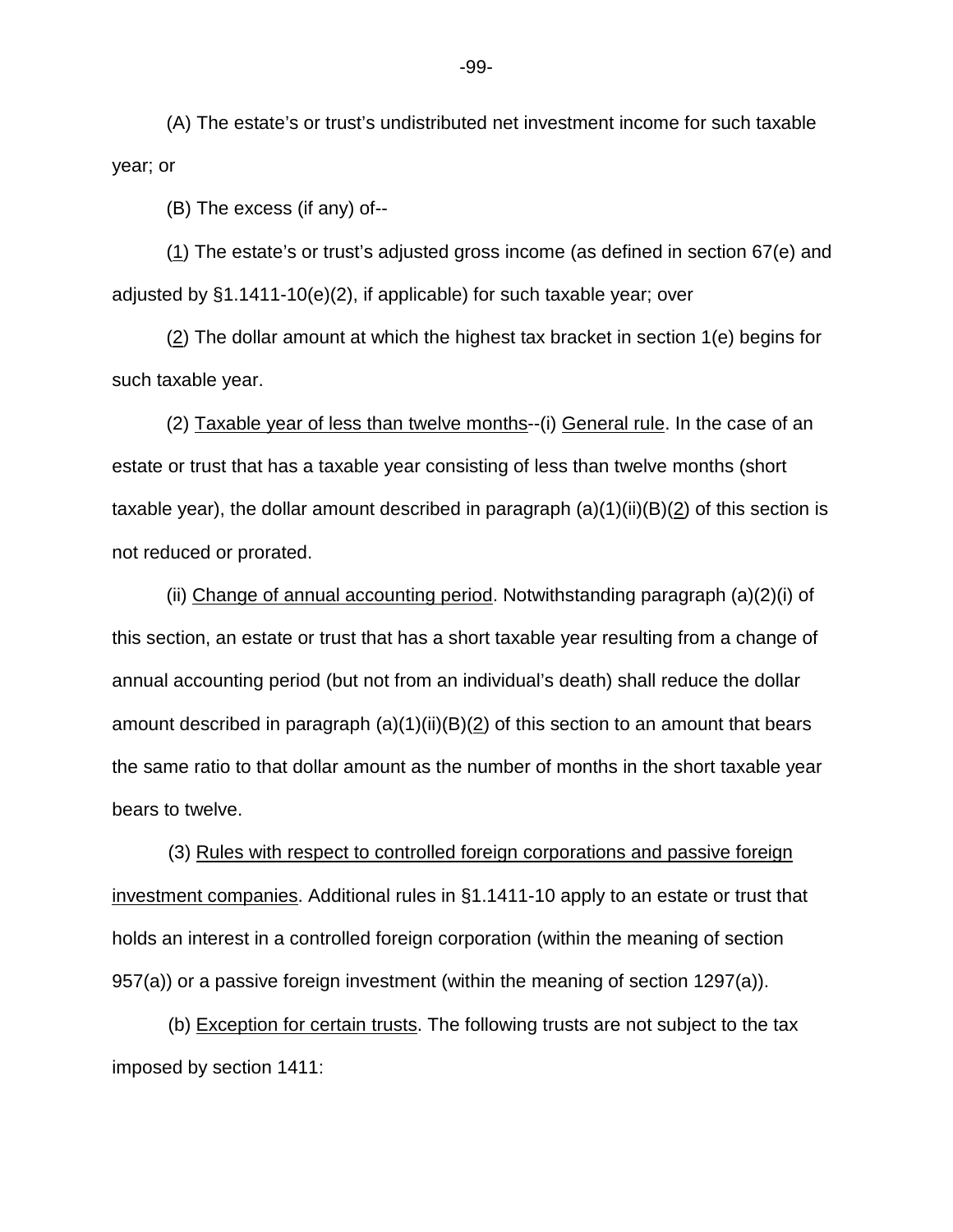(1) A trust all of the unexpired interests in which are devoted to one or more of the purposes described in section 170(c)(2)(B).

(2) A trust exempt from tax under section 501.

(3) A charitable remainder trust described in section 664. However, see paragraph (c)(2) of this section for special rules regarding the treatment of annuity or unitrust distributions from such trust to persons subject to tax under section 1411.

(4) Any other trust, fund, or account that is statutorily exempt from taxes imposed in subtitle A. For example, see sections 220(e)(1), 223(e)(1), 529(a), and 530(a).

(5) A trust, or a portion thereof, that is treated as a grantor trust under subpart E of part I of subchapter J of chapter 1. However, in the case of any such trust or portion thereof, each item of income or deduction that is included in computing taxable income of a grantor or another person under section 671 shall be treated as if it had been received by, or paid directly to, the grantor or other person for purposes of calculating such person's net investment income.

(6) Except to the extent provided in paragraph (c)(3) of this section, a foreign trust (as defined in section 7701(a)(31)(B) and §301.7701-7(a)(2)).

(c) Application to specific trusts--(1) Electing small business trusts (ESBTs)--(i) General application. The S portion and non-S portion (as defined in §1.641(c)-1(b)(2) and (3), respectively) of a trust that has made an ESBT election under section 1361(e)(3) and  $\S1.1361-1(m)(2)$  shall be treated as separate trusts for purposes of the computation of undistributed net investment income in the manner described in paragraph (e) of this section, but shall be treated as a single trust for purposes of determining the amount subject to tax under section 1411. If a grantor or another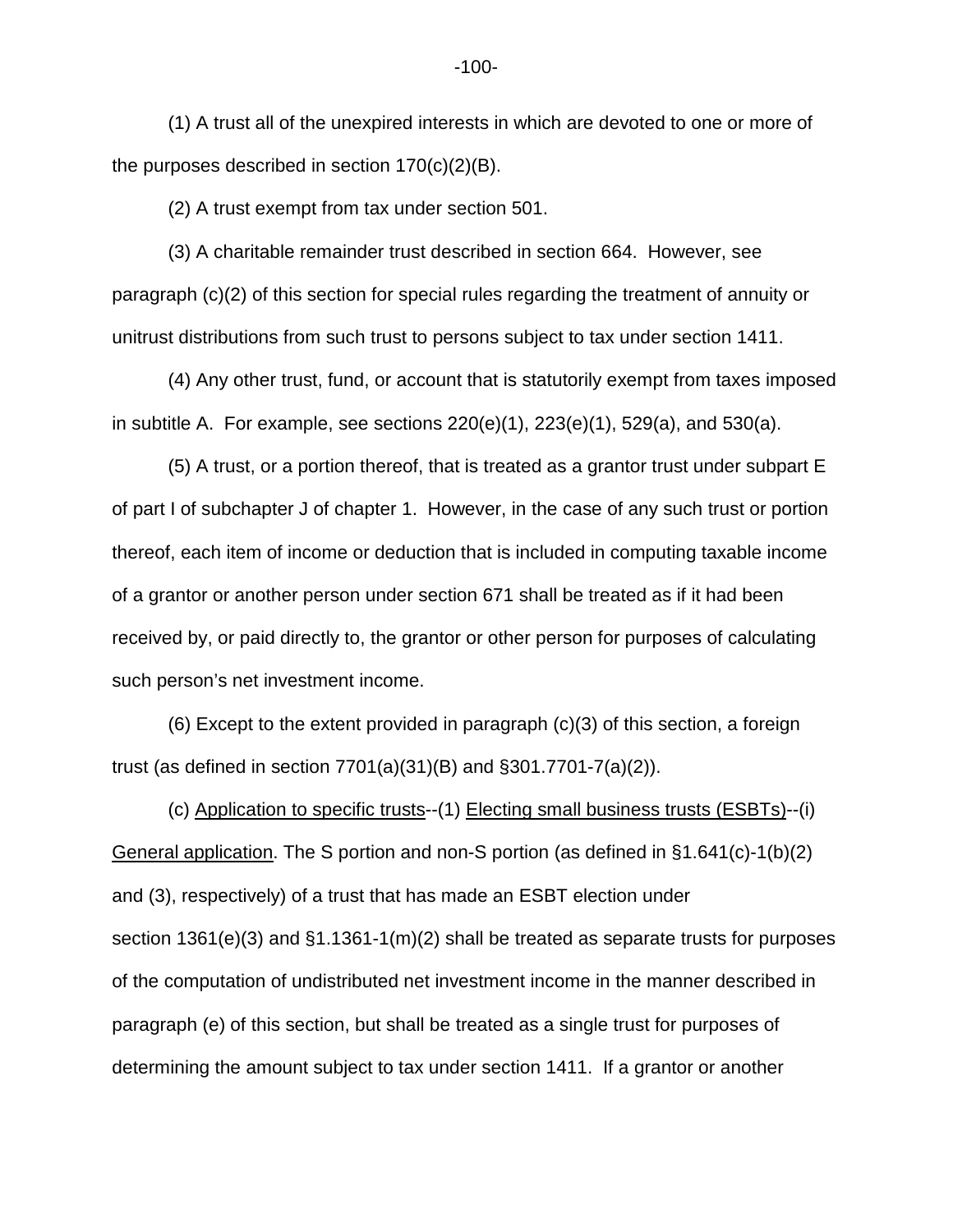person is treated as the owner of a portion of the ESBT, the items of income and deduction attributable to the grantor portion (as defined in §1.641(c)-1(b)(1)) shall be included in the grantor's calculation of net investment income and shall not be included in the ESBT's computation of tax described in paragraph (c)(1)(ii) of this section.

(ii) Computation of tax. This paragraph  $(c)(1)(ii)$  provides the method for an ESBT to compute the tax under section 1411. See Example 3 in paragraph (f) of this section.

(A) Step one: The S portion and non-S portion shall compute each portion's undistributed net investment income as separate trusts in the manner described in paragraph (e) of this section and then combine these amounts to calculate the ESBT's undistributed net investment income.

(B) Step two: The ESBT will calculate its adjusted gross income (as defined in paragraph (a)(1)(ii)(B)(1) of this section). The ESBT's adjusted gross income is the non-S portion's adjusted gross income, increased or decreased by the net income or net loss of the S portion, after taking into account all deductions, carryovers, and loss limitations applicable to the S portion, as a single item of ordinary income (or ordinary loss).

(C) Step three: The ESBT will pay tax on the lesser of--

(1) The ESBT's total undistributed net investment income; or

(2) The excess of the ESBT's adjusted gross income (as calculated in paragraph (c)(1)(ii)(B) of this section) over the dollar amount at which the highest tax bracket in section 1(e) begins for the taxable year.

(2) Special rules for charitable remainder trusts--(i) Treatment of annuity or unitrust distributions. The net investment income of the beneficiary attributable to the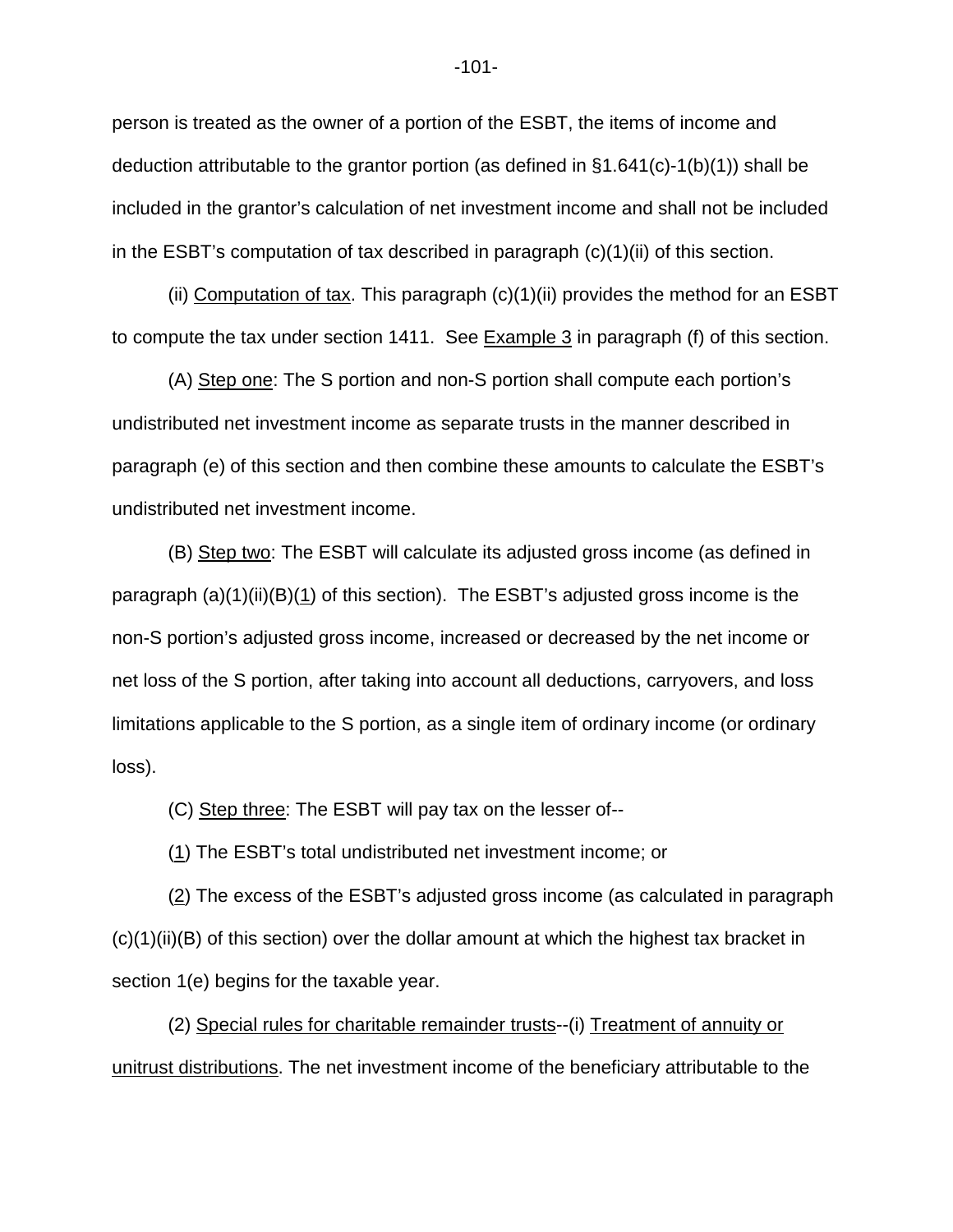beneficiary's annuity or unitrust distribution from a charitable remainder trust shall include an amount equal to the lesser of--

(A) The total amount of the distributions for that year; or

(B) The current and accumulated net investment income of the charitable remainder trust.

(ii) Apportionment between multiple beneficiaries. In the case of a charitable remainder trust with more than one annuity or unitrust beneficiary, the net investment income shall be apportioned among such beneficiaries based on their respective shares of the total annuity or unitrust amount paid by the charitable remainder trust for that taxable year.

(iii) Accumulated net investment income. The accumulated net investment income of a charitable remainder trust is the total amount of net investment income received by a charitable remainder trust for all taxable years that begin after December 31, 2012, less the total amount of net investment income distributed for all prior taxable years of the trust that begin after December 31, 2012.

(3) Certain foreign trusts with United States beneficiaries. [Reserved]

(d) Application to specific estates--(1) Bankruptcy estates. A bankruptcy estate in which the debtor is an individual is treated as a married taxpayer filing a separate return for purposes of section 1411. See  $\S$ §1.1411-2(a)(2)(iii) and 1.1411-2(d)(1)(ii).

(2) Foreign estates--(i) General rule. Except to the extent provided in paragraph  $(d)(2)(ii)$  of this section, the tax imposed by section 1411 does not apply to a foreign estate (as defined in section 7701(a)(31)(A)).

(ii) Certain foreign estates with United States beneficiaries. [Reserved]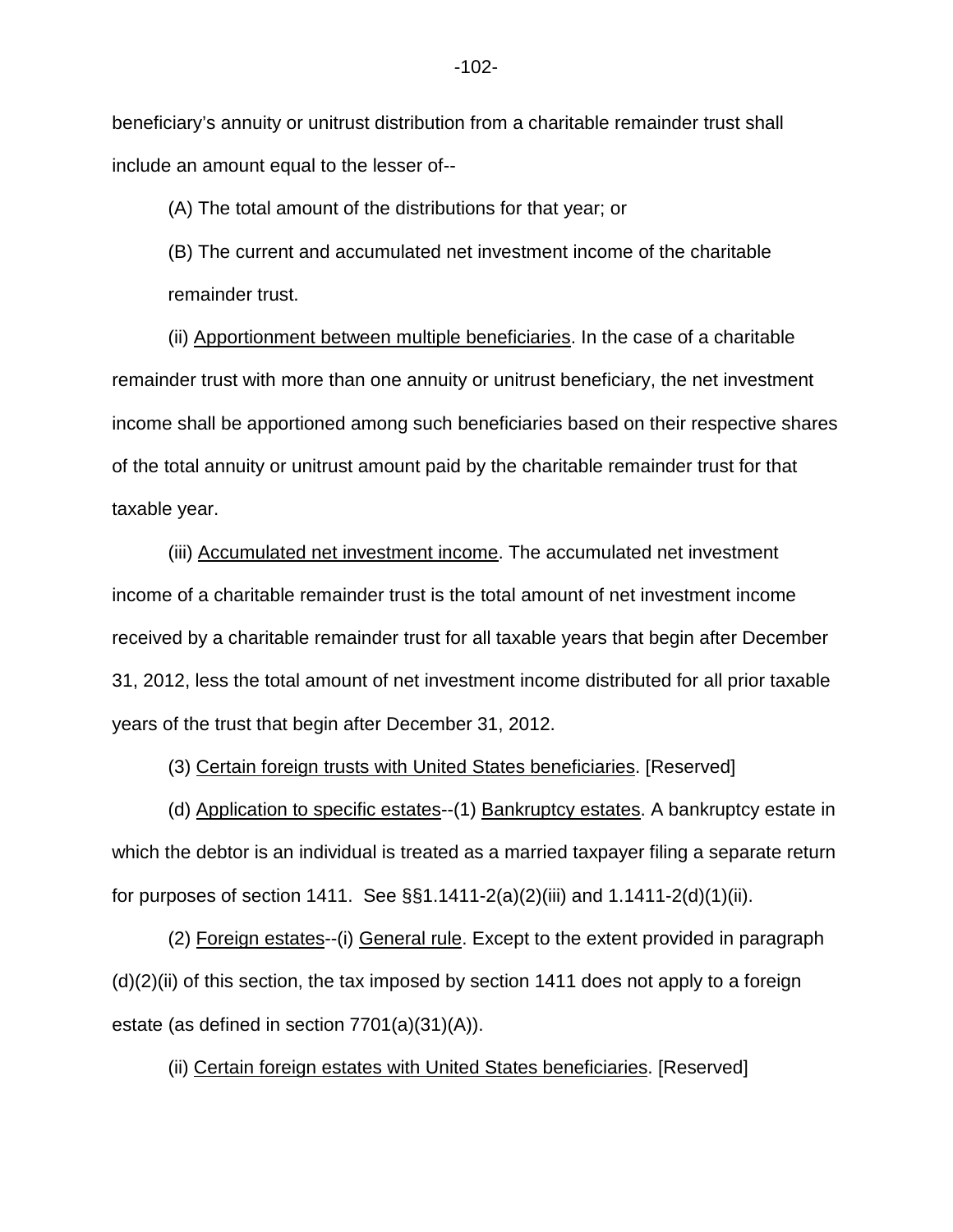(e) Calculation of undistributed net investment income--(1) In general. This paragraph (e)(1) provides special rules for the computation of certain deductions and for the allocation of net investment income between an estate or trust and its beneficiaries. Generally, an estate's or trust's net investment income (as defined in §1.1411-4) is calculated in the same manner as that of an individual. See §1.1411-10(c) for special rules regarding controlled foreign corporations, passive foreign investment companies, and estates and trusts holding interests in such entities.

(2) Undistributed net investment income. An estate's or trust's undistributed net investment income is the estate's or trust's net investment income determined under §1.1411-4 reduced by distributions of net investment income to beneficiaries and deductions under section 642(c) in the manner described in paragraphs (e)(3) and (e)(4) of this section.

(3) Distributions of net investment income to beneficiaries. (i) In computing the estate's or trust's undistributed net investment income, net investment income shall be reduced by distributions of net investment income made to beneficiaries. The deduction allowed under this paragraph (e)(3) is limited to the lesser of the amount deductible to the estate or trust under section 651 or section 661, as applicable, or the net investment income of the estate or trust. In the case of a deduction under section 651 or section 661 that consists of both net investment income and excluded income (as defined in paragraph (e)(5) of this section), the distribution must be allocated between net investment income and excluded income in a manner similar to §1.661(b)-1 as if net investment income constituted gross income and excluded income constituted amounts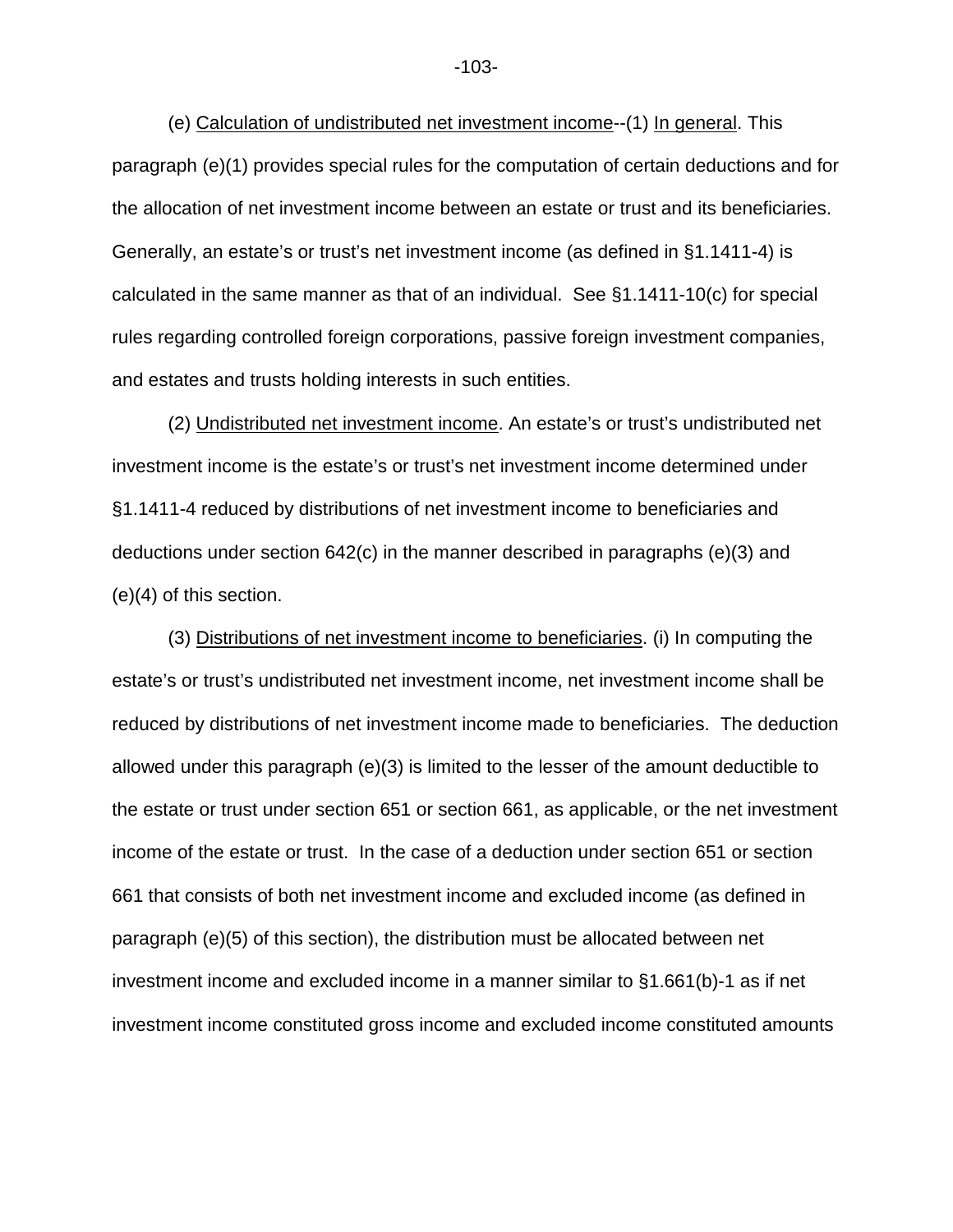not includible in gross income. See  $\S1.661(c)$ -1 and **Example 1** in paragraph (f) of this section.

(ii) If one or more items of net investment income comprise all or part of a distribution for which a deduction is allowed under paragraph (e)(3)(i) of this section, such items retain their character as net investment income under section 652(b) or section 662(b), as applicable, for purposes of computing net investment income of the recipient of the distribution who is subject to tax under section 1411. The provisions of this paragraph (e)(3)(ii) also apply to distributions to United States beneficiaries of current year income described in section 652 or section 662 from foreign nongrantor trusts.

(4) Deduction for amounts paid or permanently set aside for a charitable purpose. In computing the estate's or trust's undistributed net investment income, the estate or trust shall be allowed a deduction for amounts of net investment income that are allocated to amounts allowable under section 642(c). In the case of an estate or trust that has items of income consisting of both net investment income and excluded income (as defined in paragraph (e)(5) of this section), the allowable deduction under this paragraph (e)(4) must be allocated between net investment income and excluded income in accordance with §1.642(c)-2(b) as if net investment income constituted gross income and excluded income constituted amounts not includible in gross income. For an estate or trust with deductions under both sections 642(c) and 661, see §1.662(b)-2 and Example 2 in paragraph (f) of this section.

(5) Excluded income. The term excluded income means--

(i) Items of income excluded from gross income in chapter 1;

-104-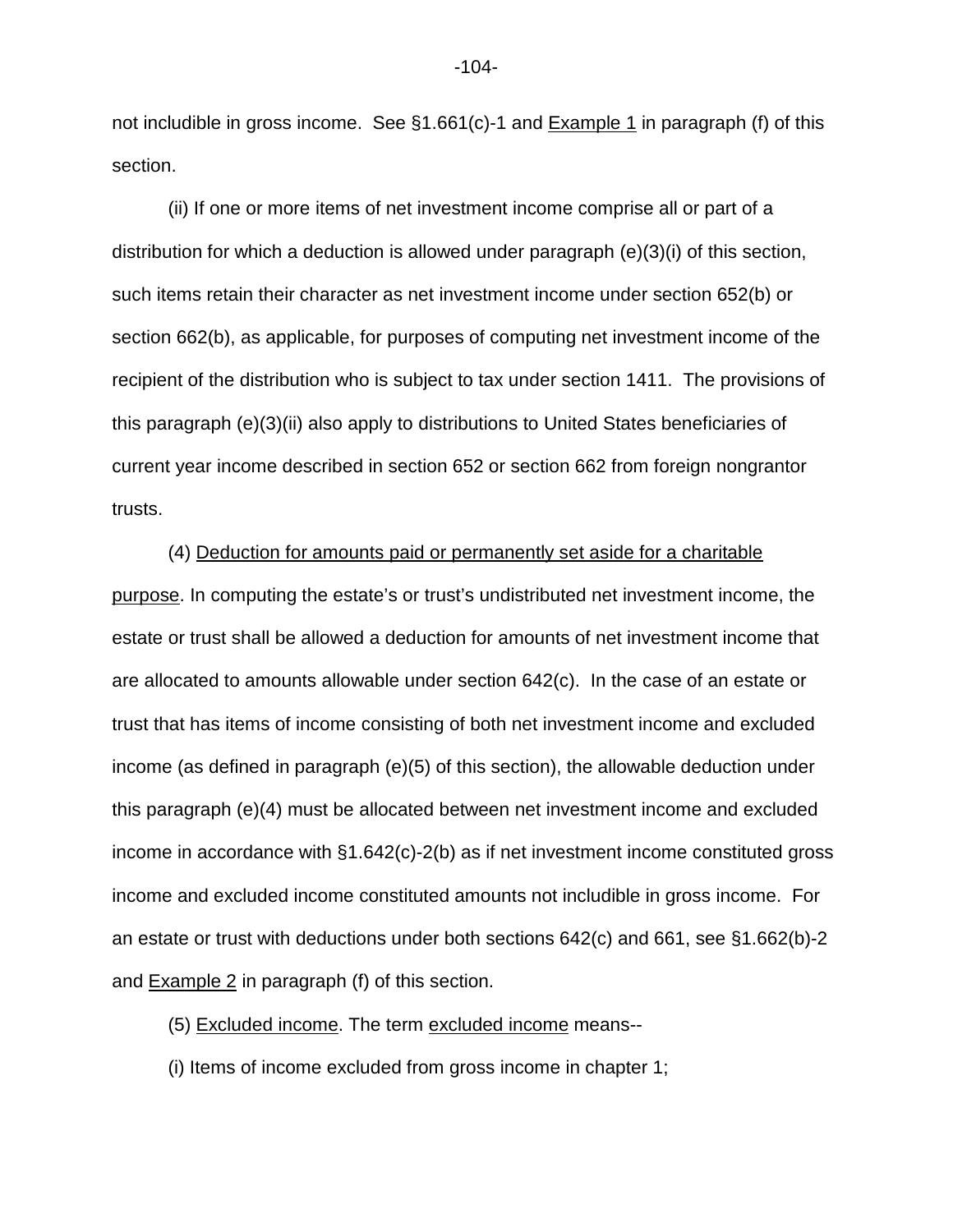(ii) Items of income not included in net investment income, as determined under

§1.1411-4; and

(iii) Items of gross income and net gain specifically excluded by section 1411, the

regulations thereunder, or other guidance published in the Internal Revenue Bulletin.

See §§1.1411-7, -8, and -9.

(f) Examples. In each example, unless otherwise indicated, the taxpayer uses a

calendar taxable year, the taxpayer is not a foreign trust, and Year 1 is a taxable year in

which section 1411 is in effect:

Example 1. Calculation of undistributed net investment income (with no deduction under section 642(c)). (i) In Year 1, Trust has dividend income of \$15,000, interest income of \$10,000, capital gain of \$5,000, and \$60,000 of taxable income relating to a distribution from an individual retirement account (as defined under section 408). Trust has no expenses. Trust distributes \$10,000 of its current year trust accounting income to A, a beneficiary of Trust. For trust accounting purposes, \$25,000 of the distribution from the individual retirement account is attributable to income. Trust allocates the remaining \$35,000 of taxable income from the individual retirement account and the \$5,000 of capital gain to principal, and therefore these amounts do not enter into the calculation of Trust's distributable net income for Year 1.

(ii) Trust's distributable net income is \$50,000 (\$15,000 in dividends plus \$10,000 in interest plus \$25,000 of taxable income from an individual retirement account), from which the \$10,000 distribution to A is paid. Trust's deduction under section 661 is \$10,000. Under §1.662(b)-1, the deduction reduces each class of income comprising distributable net income on a proportional basis. The \$10,000 distribution equals 20 percent of distributable net income (\$10,000 divided by \$50,000). Therefore, the distribution consists of dividend income of \$3,000, interest income of \$2,000, and ordinary income attributable to the individual retirement account of \$5,000. Because the \$5,000 of capital gain allocated to principal for trust accounting purposes did not enter into distributable net income, no portion of that amount is included in the \$10,000 distribution, nor does it qualify for the deduction under section 661.

(iii) Trust's net investment income is \$30,000 (\$15,000 in dividends plus \$10,000 in interest plus \$5,000 in capital gain). Trust's \$60,000 of taxable income attributable to the individual retirement account is excluded income (within the meaning of paragraph (e)(5) of this section) because it is excluded from net investment income under §1.1411- 8. Trust's undistributed net investment income under paragraph (e)(2) of this section is \$25,000, which is Trust's net investment income (\$30,000) less the amount of dividend income (\$3,000) and interest income (\$2,000) distributed to A. The \$25,000 of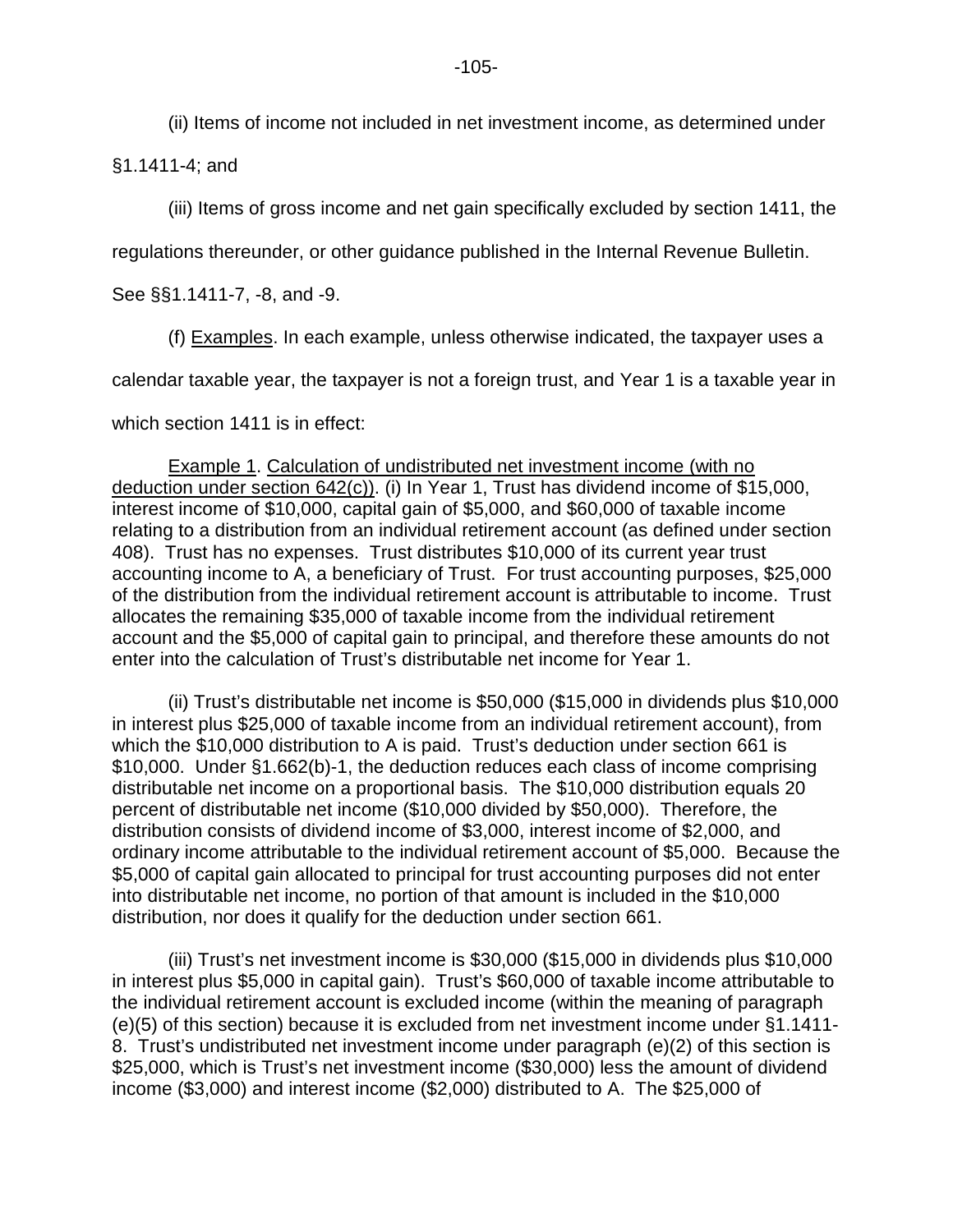undistributed net investment income is comprised of the capital gain allocated to principal (\$5,000), the remaining undistributed dividend income (\$12,000), and the remaining undistributed interest income (\$8,000).

(iv) Under paragraph (e)(3) of this section and pursuant to  $§1.1411-4(a)(1)$ , A's net investment income includes dividend income of \$3,000 and interest income of \$2,000, but does not include the \$5,000 of ordinary income attributable to the individual retirement account because it is excluded from net investment income under §1.1411-8.

Example 2. Calculation of undistributed net investment income (with deduction under section 642(c)). (i) Same facts as Example 1, except Trust is required to distribute \$30,000 to A. In addition, Trust has a \$10,000 deduction under section 642(c) (deduction for amounts paid for a charitable purpose). Trust also makes an additional discretionary distribution of \$10,000 to B, a beneficiary of Trust. As in Example 1, Trust's net investment income is \$30,000 (\$15,000 in dividends plus \$10,000 in interest plus \$5,000 in capital gain). In accordance with §§1.661(b)-2 and 1.662(b)-2, the items of income must be allocated between the mandatory distribution to A, the discretionary distribution to B, and the \$10,000 distribution to a charity.

(ii) For purposes of the mandatory distribution to A, Trust's distributable net income is \$50,000. See §1.662(b)-2, Example 1(b). Trust's deduction under section 661 for the distribution to A is \$30,000. Under §1.662(b)-1, the deduction reduces each class of income comprising distributable net income on a proportional basis. The \$30,000 distribution equals 60 percent of distributable net income (\$30,000 divided by \$50,000). Therefore, the distribution consists of dividend income of \$9,000, interest income of \$6,000, and ordinary income attributable to the individual retirement account of \$15,000. A's mandatory distribution thus consists of \$15,000 of net investment income and \$15,000 of excluded income.

(iii) Trust's remaining distributable net income is \$20,000. Trust's remaining undistributed net investment income is \$15,000. The \$10,000 deduction under section 642(c) is allocated in the same manner as the distribution to A, where the \$10,000 distribution equals 20 percent of distributable net income (\$10,000 divided by \$50,000). For purposes of determining undistributed net investment income, Trust's net investment income is reduced by \$5,000 under paragraph (e)(4) of this section (dividend income of \$3,000, interest income of \$2,000, but with no reduction for amounts attributable to the individual retirement account of \$5,000).

(iv) With respect to the discretionary distribution to B, Trust's remaining distributable net income is \$10,000. Trust's remaining undistributed net investment income is \$10,000. Trust's deduction under section 661 for the distribution to B is \$10,000. The \$10,000 distribution equals 20 percent of distributable net income (\$10,000 divided by \$50,000). Therefore, the distribution consists of dividend income of \$3,000, interest income of \$2,000, and ordinary income attributable to the individual retirement account of \$5,000. B's distribution consists of \$5,000 of net investment income and \$5,000 of excluded income.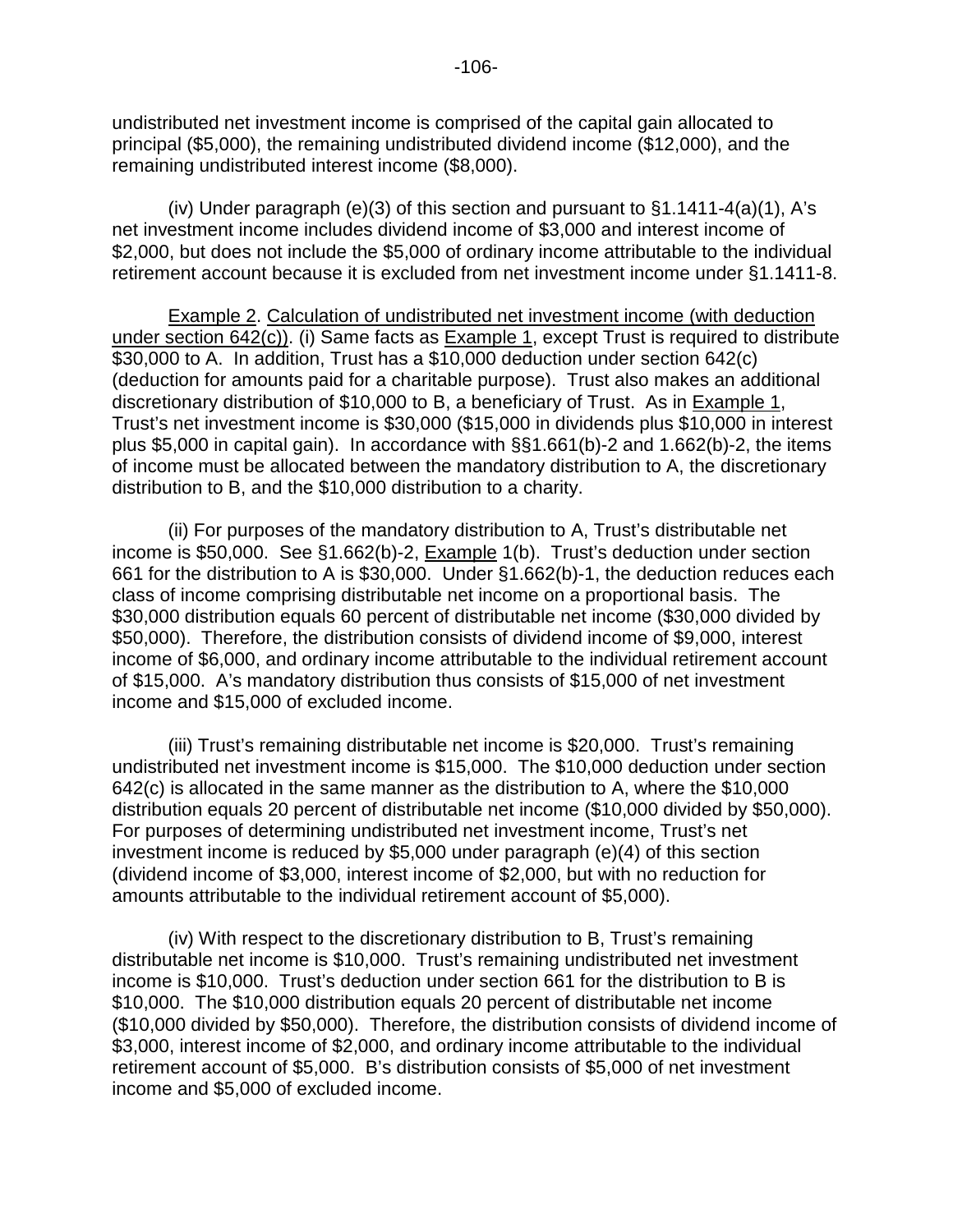(v) Trust's undistributed net investment income is \$5,000 after taking into account distribution deductions and section 642(c) in accordance with paragraphs (e)(3) and (e)(4) of this section, respectively. To arrive at Trust's undistributed net investment income of \$5,000, Trust's net investment income of \$30,000 is reduced by \$15,000 of the mandatory distribution to A, \$5,000 of the section 642(c) deduction, and \$5,000 of the discretionary distribution to B.

Example 3. Calculation of an ESBT's tax for purposes of section 1411. (i) In Year 1, the non-S portion of Trust, an ESBT, has dividend income of \$15,000, interest income of \$10,000, and capital gain of \$5,000. Trust's S portion has net rental income of \$21,000 and a capital loss of \$7,000. The Trustee's annual fee of \$1,000 is allocated 60 percent to the non-S portion and 40 percent to the S portion. Trust makes a distribution from income to a single beneficiary of \$9,000.

(ii) Step one. (A) Trust must compute the undistributed net investment income for the S portion and non-S portion in the manner described in paragraph (c)(1) of this section.

The undistributed net investment income for the S portion is \$20,600 and is determined as follows:

| Net Rental Income                    | \$21,000 |
|--------------------------------------|----------|
| <b>Trustee Annual Fee</b>            | (\$400)  |
| <b>Total S portion undistributed</b> |          |
| net investment income                | \$20,600 |

(B) No portion of the capital loss is allowed because, pursuant to §1.1411- 4(d)(2), net gain cannot be less than zero and excess capital losses are not properly allocable deductions under §1.1411-4(f). See Example 1 of §1.1411-4(h). In addition, pursuant to §1.641(c)-1(i), no portion of the \$9,000 distribution is allocable to the S portion.

 The undistributed net investment income for the non-S portion is \$20,400 and is determined as follows:

| Dividend Income                       | \$15,000  |
|---------------------------------------|-----------|
| Interest Income                       | \$10,000  |
| <b>Capital Gain</b>                   | \$5,000   |
| <b>Trustee Annual Fee</b>             | (\$600)   |
| Distributable net income distribution | (\$9,000) |
| Total non-S portion undistributed     |           |
| net investment income                 | \$20,400  |

(C) Trust will combine the undistributed net investment income of the S portion and non-S portion from (ii)(A) and (B) to arrive at Trust's combined undistributed net investment income.

S portion's undistributed net investment income \$20,600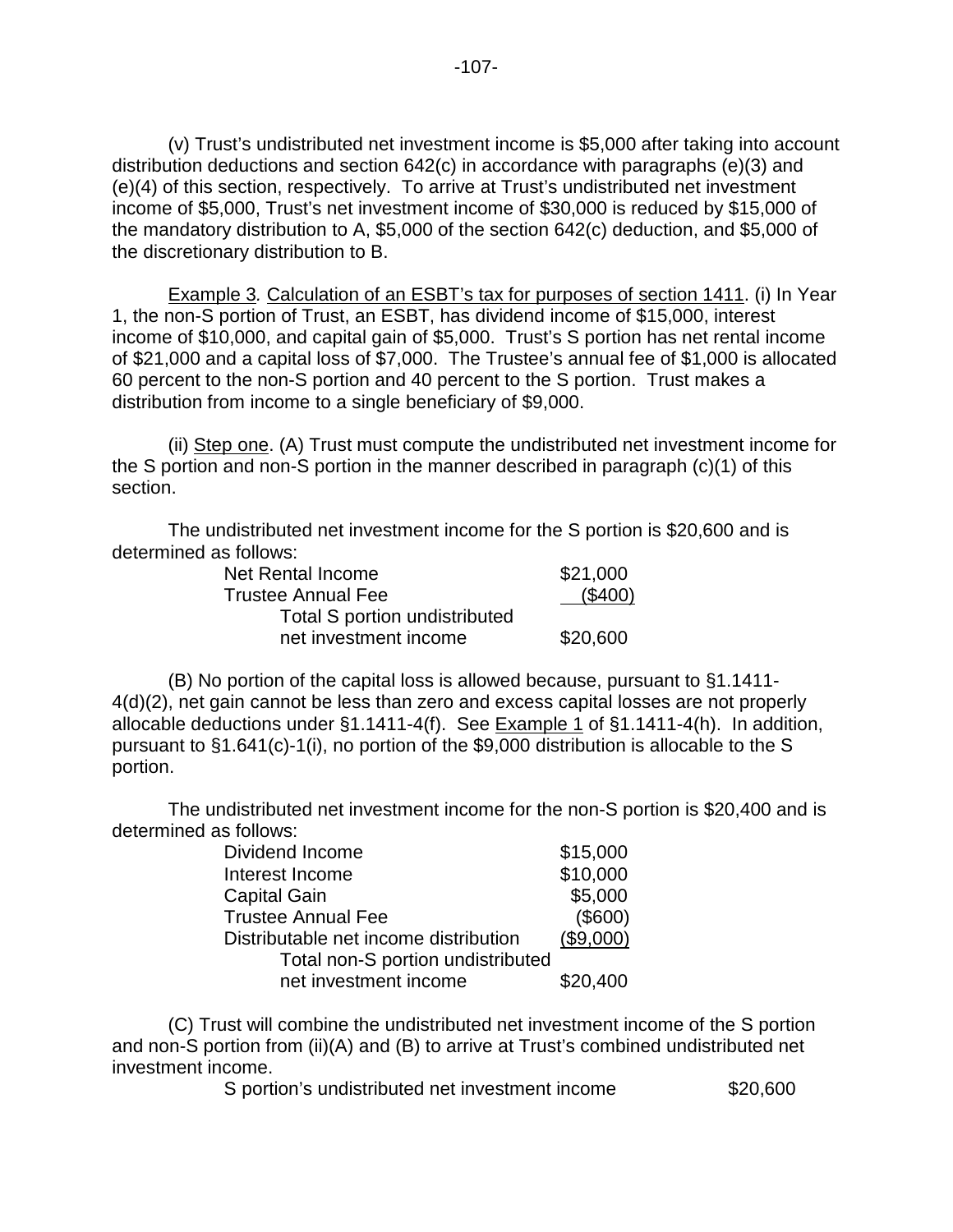| Non-S portion's undistributed net investment income | \$20,400 |
|-----------------------------------------------------|----------|
| Combined undistributed net investment income        | \$41,000 |

(iii) Step two. (A) The ESBT will calculate its adjusted gross income. Pursuant to paragraph (c)(1)(ii)(B) of this section, the ESBT's adjusted gross income is the non-S portion's adjusted gross income increased or decreased by the net income or net loss of the S portion.

 (B) The adjusted gross income for the ESBT is \$38,000 and is determined as follows:

| Dividend Income                       | \$15,000  |
|---------------------------------------|-----------|
| Interest Income                       | \$10,000  |
| <b>Capital Gain</b>                   | \$5,000   |
| <b>Trustee Annual Fee</b>             | (\$600)   |
| Distributable net income distribution | (\$9,000) |
| S Portion Income (see (iii)(C))       | \$17,600  |
| Adjusted gross income                 | \$38,000  |

(C) The S portion's single item of ordinary income used in the ESBT's adjusted gross income calculation is \$17,600. This item of income is determined by starting with net rental income of \$21,000 and reducing it--

(1) By the S portion's \$400 share of the annual trustee fee; and

(2) As allowed by section 1211(b)(1), \$3,000 of the \$7,000 capital loss.

(iv) Step three. Trust will pay tax on the lesser of--

(A) The combined undistributed net investment income (\$41,000 calculated in  $(ii)(C)$ ; or

(B) The excess of adjusted gross income (\$38,000 calculated in (iii)(B)) over the dollar amount at which the highest tax bracket in section 1(e) applicable to a trust begins for the taxable year.

(g) Effective/applicability date. This section applies to taxable years beginning

after December 31, 2013, except that paragraph (c)(2) of this section shall apply to

taxable years of charitable remainder trusts that begin after December 31, 2012.

## §1.1411-4 Definition of net investment income.

(a) In general. For purposes of section 1411 and the regulations thereunder, net

investment income means the excess (if any) of--

(1) The sum of--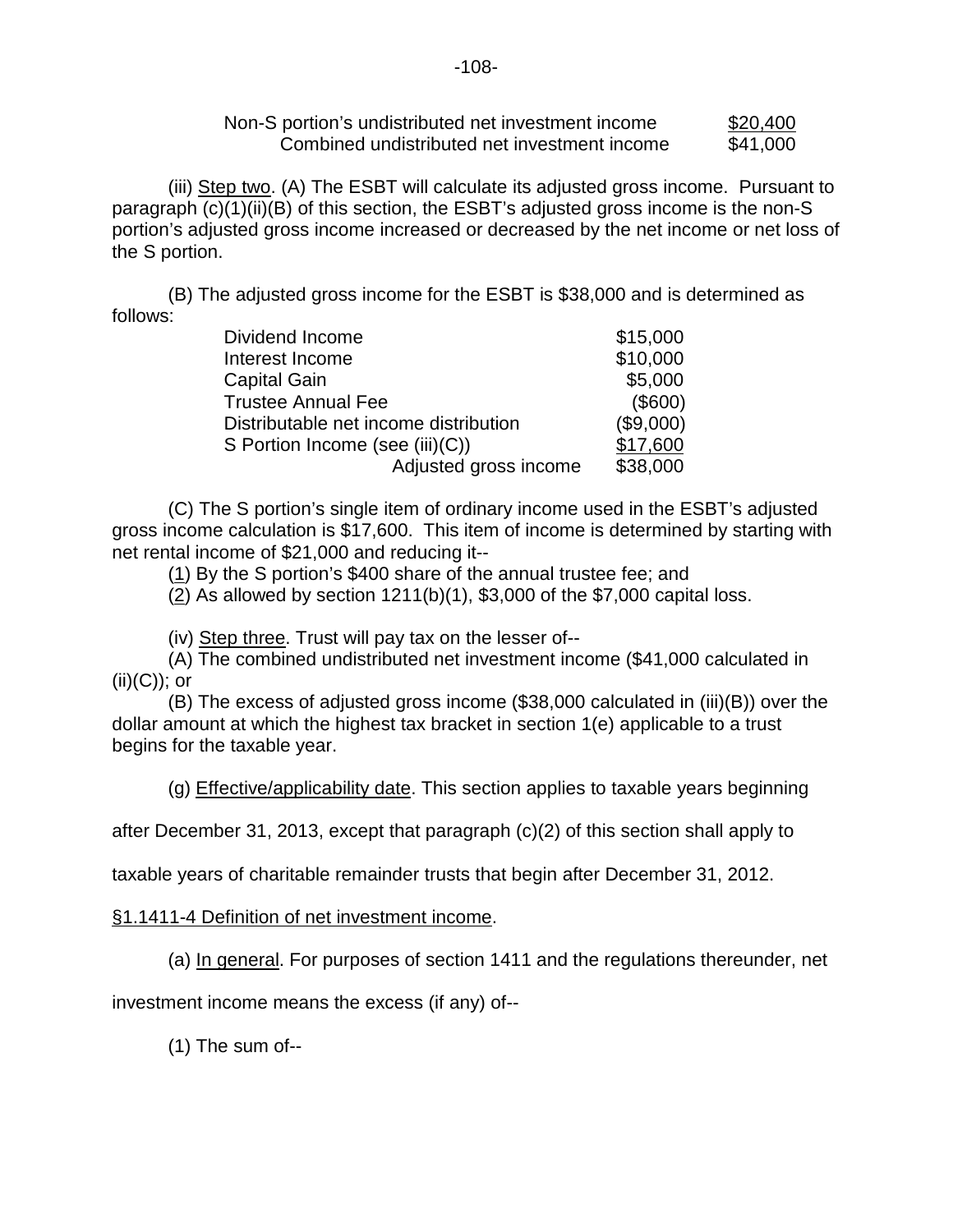(i) Gross income from interest, dividends, annuities, royalties, rents, substitute interest payments, and substitute dividend payments, except to the extent excluded by the ordinary course of a trade or business exception described in paragraph (b) of this section;

(ii) Other gross income derived from a trade or business described in §1.1411-5; and

(iii) Net gain (to the extent taken into account in computing taxable income) attributable to the disposition of property, except to the extent excluded by the exception described in paragraph (d)(3)(ii)(A) for gain or loss attributable to property held in a trade or business not described in §1.1411-5; over

(2) The deductions allowed by subtitle A that are properly allocable to such gross income or net gain (as determined in paragraph (f) of this section).

(b) Ordinary course of a trade or business exception. Gross income described in paragraph (a)(1)(i) of this section is excluded from net investment income if it is derived in the ordinary course of a trade or business not described in §1.1411-5. See §1.1411- 6 for rules regarding working capital. To determine whether gross income described in paragraph (a)(1)(i) of this section is derived in a trade or business, the following rules apply.

(1) In the case of an individual, estate, or trust that owns or engages in a trade or business directly (or indirectly through ownership of an interest in an entity that is disregarded as an entity separate from its owner under §301.7701-3), the determination of whether gross income described in paragraph  $(a)(1)(i)$  of this section is derived in a trade or business is made at the individual level.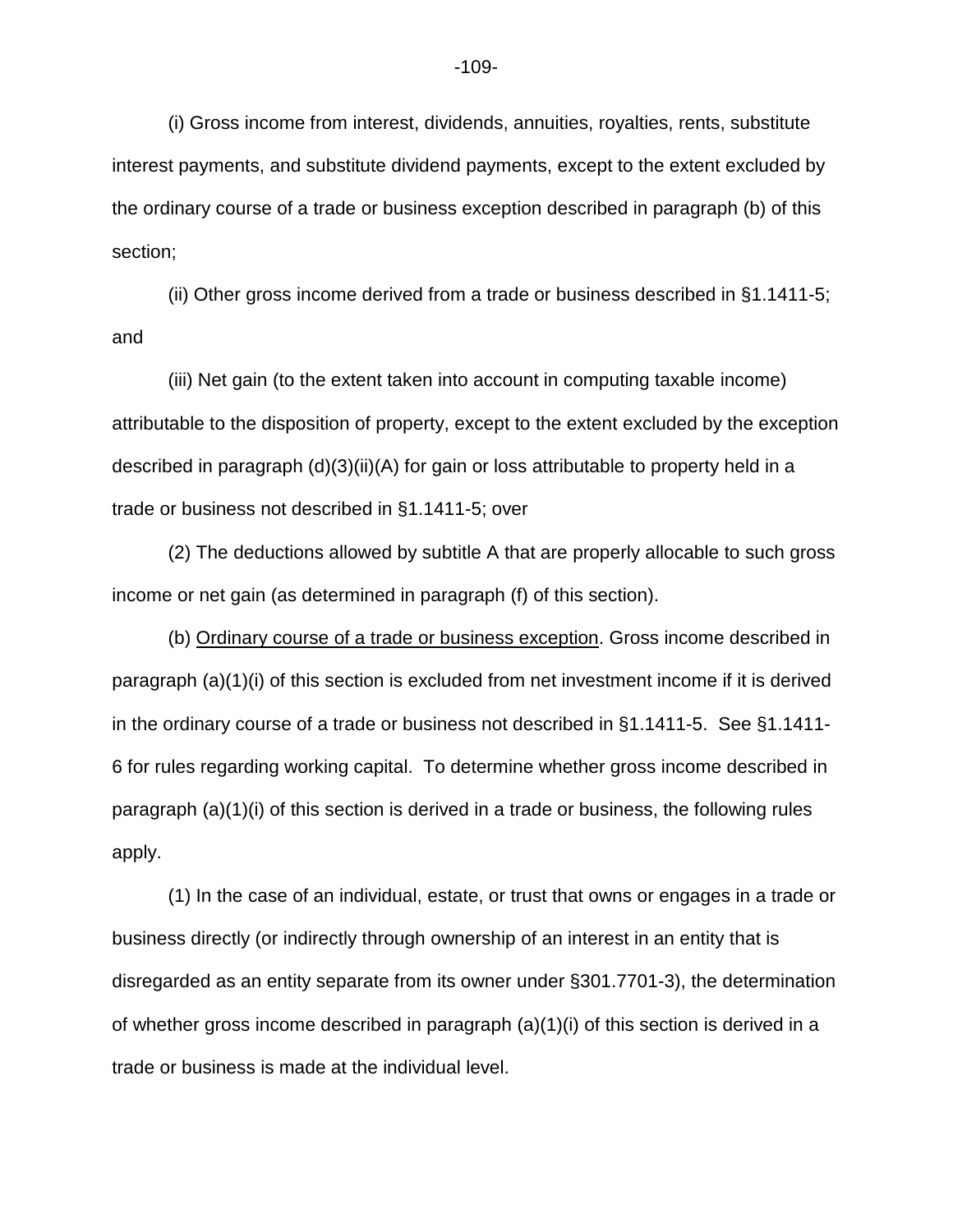(2) In the case of an individual, estate, or trust that owns an interest in a trade or

business through one or more passthrough entities for Federal tax purposes (for

example, through a partnership or S corporation), the determination of whether gross

income described in paragraph (a)(1)(i) of this section is--

(i) Derived in a trade or business described in  $\S1.1411-5(a)(1)$  is made at the

owner level; and

(ii) Derived in a trade or business described in  $\S1.1411 - 5(a)(2)$  is made at the

entity level.

(3) The following examples illustrate the provisions of this paragraph (b).

Example 1. Multiple passthrough entities. A, an individual, owns an interest in UTP, a partnership, which is engaged in a trade or business. UTP owns an interest in LTP, also a partnership, which is not engaged in a trade or business. LTP receives \$10,000 in dividends, \$5,000 of which is allocated to A through UTP. The \$5,000 of dividends is not derived in a trade or business because LTP is not engaged in a trade or business. This is true even though UTP is engaged in a trade or business. Accordingly, the ordinary course of a trade or business exception described in paragraph (b) of this section does not apply, and A's \$5,000 of dividends is net investment income under paragraph (a)(1)(i) of this section.

Example 2. Entity engaged in trading in financial instruments. B, an individual, owns an interest in PRS, a partnership, which is engaged in a trade or business of trading in financial instruments (as defined in §1.1411-5(a)(2)). PRS' trade or business is not a passive activity (within the meaning of section 469) with respect to B. In addition, B is not directly engaged in a trade or business of trading in financial instruments or commodities. PRS earns interest of \$50,000, and B's distributive share of the interest is \$25,000. Because PRS is engaged in a trade or business described in §1.1411-5(a)(2), the ordinary course of a trade or business exception described in paragraph (b) of this section does not apply, and B's \$25,000 distributive share of the interest is net investment income under paragraph (a)(1)(i) of this section.

Example 3. Application of ordinary course of a trade or business exception. C, an individual, owns stock in S corporation, S. S is engaged in a banking trade or business (that is not a trade or business of trading in financial instruments or commodities), and S's trade or business is not a passive activity (within the meaning of section 469) with respect to C. S earns \$100,000 of interest in the ordinary course of its trade or business, of which \$5,000 is C's pro rata share. Because S is not engaged in a trade or business described in §1.1411-5(a)(2) and because S's trade or business is not a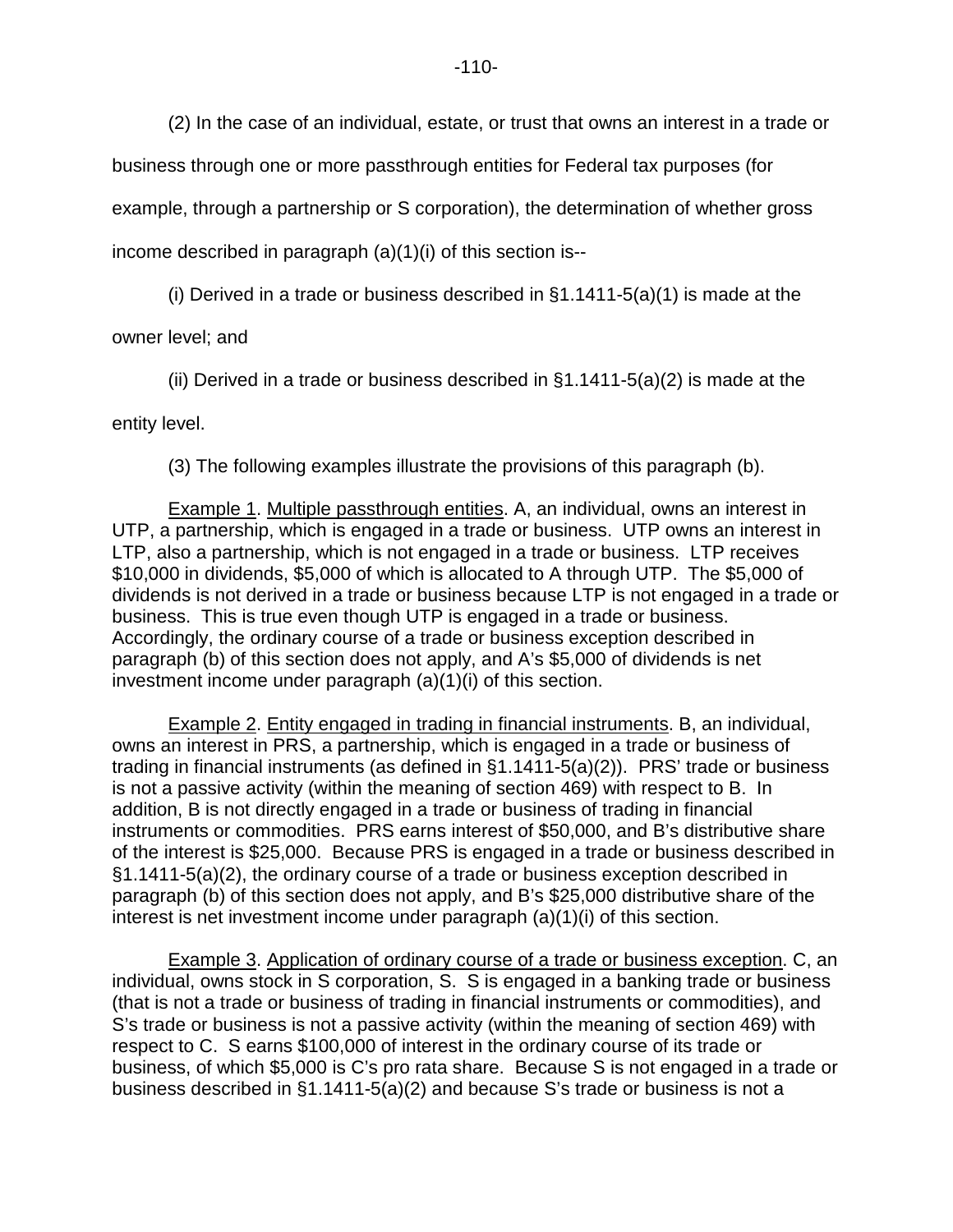passive activity with respect to C (as described in §1.1411-5(a)(1)), the ordinary course of a trade or business exception described in paragraph (b) of this section applies, and C's \$5,000 of interest is not included under paragraph (a)(1)(i) of this section.

(c) Other gross income from a trade or business described in §1.1411-5--(1) Passive activity. For a trade or business described in §1.1411-5(a)(1), paragraph (a)(1)(ii) of this section includes other gross income that is not gross income described in paragraph  $(a)(1)(i)$  of this section or net gain described in paragraph  $(a)(1)(iii)$  of this section. Thus, for a trade or business described in §1.1411-5(a)(1), if an item of gross income or net gain is subject to paragraph (a)(1)(i) or (iii) of this section, it is generally not other gross income described in paragraph (a)(1)(ii) of this section.

(2) Trading in financial instruments or commodities. For a trade or business described in  $\S1.1411-5(a)(2)$ , paragraph (a)(1)(ii) of this section includes all other gross income that is not gross income described in paragraph (a)(1)(i) of this section. For example, any gain from marking to market under section 475(f) or section 1256 and any realized gain from the disposition of property held in the trade or business is classified as other gross income subject to paragraph (a)(1)(ii) of this section (and not classified as net gain under paragraph (a)(1)(iii) of this section).

(d) Net gain. This paragraph (d) describes special rules for purposes of paragraph (a)(1)(iii) of this section.

(1) Definition of disposition. For purposes of section 1411 and the regulations thereunder, the term disposition means a sale, exchange, transfer, conversion, cash settlement, cancellation, termination, lapse, expiration, or other disposition.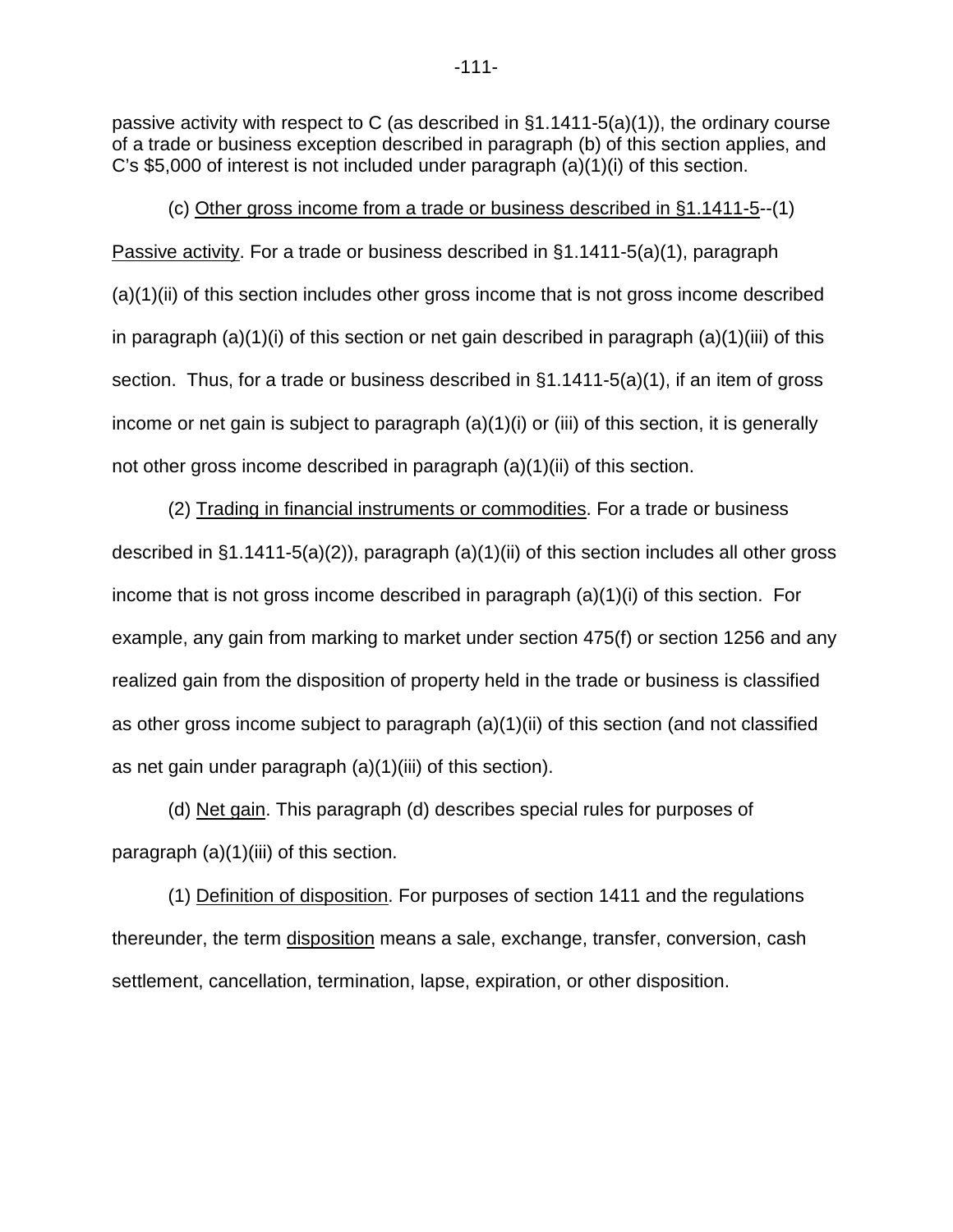(2) Limitation. The calculation of net gain shall not be less than zero. Losses allowable under section 1211(b) are permitted to offset gain from the disposition of assets other than capital assets that are subject to section 1411.

(3) Net gain attributable to the disposition of property--(i) In general. Net gain attributable to the disposition of property is the gain described in section 61(a)(3) recognized from the disposition of property reduced, but not below zero, by losses deductible under section 165, including losses attributable to casualty, theft, and abandonment or other worthlessness. The rules in subchapter O of chapter 1 and the regulations thereunder apply. See, for example, §1.61-6(b). Net gain shall include gain or loss attributable to the disposition of property from the investment of working capital. See §1.1411-6.

(ii) Exception for gain or loss attributable to property held in a trade or business not described in §1.1411-5--(A) General rule. Net gain shall not include gain or loss attributable to property (other than property from the investment of working capital (as described in §1.1411-6)) held in a trade or business not described in §1.1411-5.

(B) Special rules for determining whether property is held in a trade or business. To determine whether net gain described in paragraph  $(a)(1)(iii)$  of this section is from property held in a trade or business--

(1) A partnership interest or S corporation stock generally is not property held in a trade or business. Therefore, gain from the sale of a partnership interest or S corporation stock is generally gain described in paragraph (a)(1)(iii) of this section. See §1.1411-7 for rules relating to dispositions of interests in partnerships or S corporations.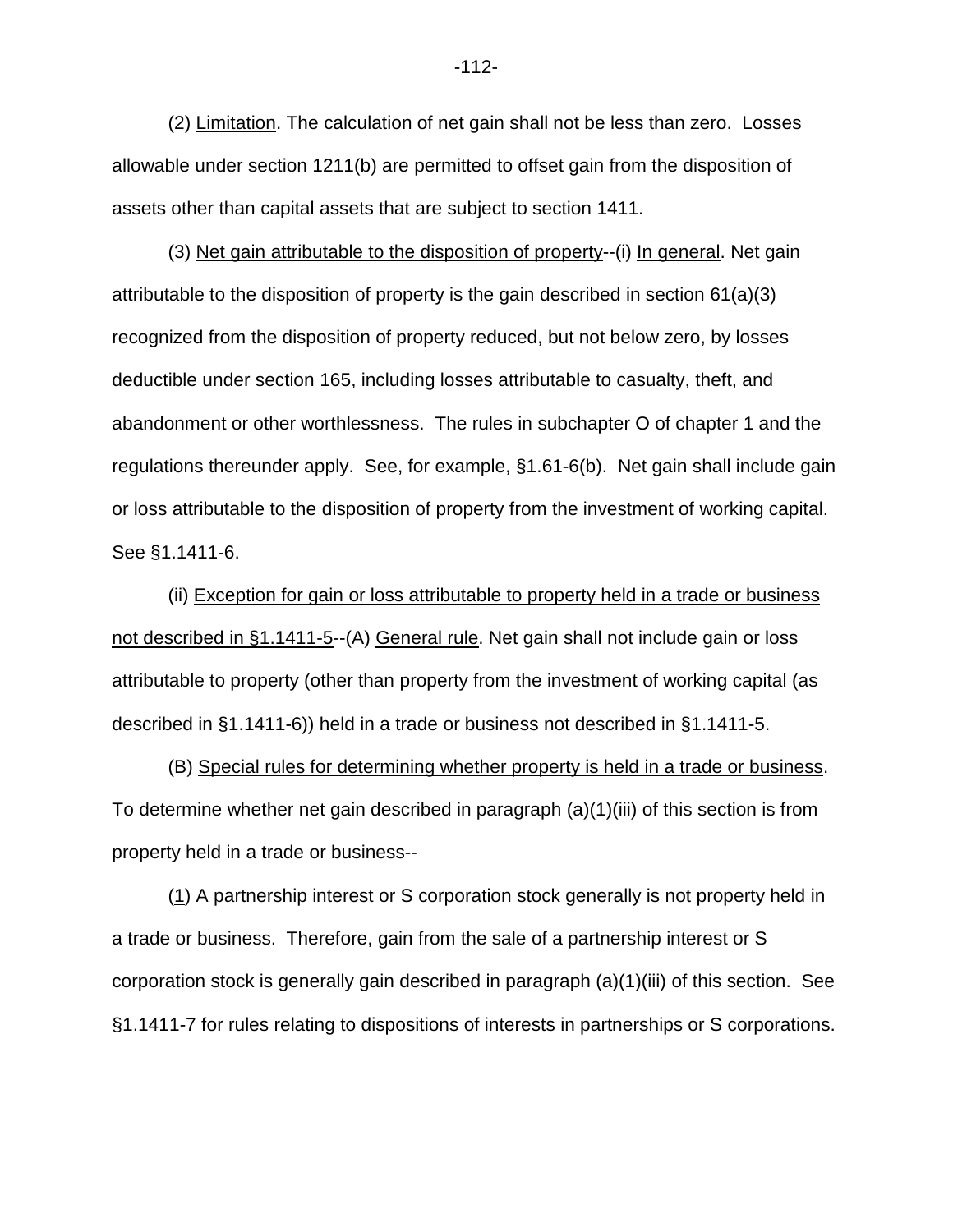(2) In the case of an individual, estate, or trust that owns or engages in a trade or business directly (or indirectly through ownership of an interest in an entity that is disregarded as an entity separate from its owner under §301.7701-3), the determination of whether net gain described in paragraph (a)(1)(iii) of this section is attributable to property held in a trade or business is made at the individual level.

(3) In the case of an individual, estate, or trust that owns an interest in a trade or business through one or more passthrough entities for Federal tax purposes (for example, through a partnership or S corporation), the determination of whether net gain described in paragraph (a)(1)(iii) of this section from such entity is attributable to--

(i) Property held in a trade or business described in  $\S1.1411-5(a)(1)$  is made at the owner level; and

(ii) Property held in a trade or business described in  $\S1.1411-5(a)(2)$  is made at the entity level.

(C) Example. Gain from rental activity. A, an unmarried individual, rents a boat to B for \$100,000 in Year 1. A's rental activity does not involve the conduct of a section 162 trade or business, but under section 469(c)(2), A's rental activity is a passive activity. In Year 2, A sells the boat to B, and A realizes and recognizes taxable gain attributable to the disposition of the boat of \$500,000. Because the exception provided in paragraph (d)(3)(ii)(A) of this section requires a trade or business, this exception is inapplicable, and therefore, A's \$500,000 gain will be taken into account under §1.1411-  $4(a)(1)(iii)$ .

(iii) Adjustments to gain or loss attributable to the disposition of interests in a

partnership or S corporation. Net gain shall be adjusted as provided in §1.1411-7 in the

case of the disposition of an interest in a partnership or S corporation.

(e) Distributions from estates and trusts. Net investment income includes a

beneficiary's share of distributable net income, as described in sections 652(a) and

662(a), to the extent that, under sections 652(b) and 662(b), the character of such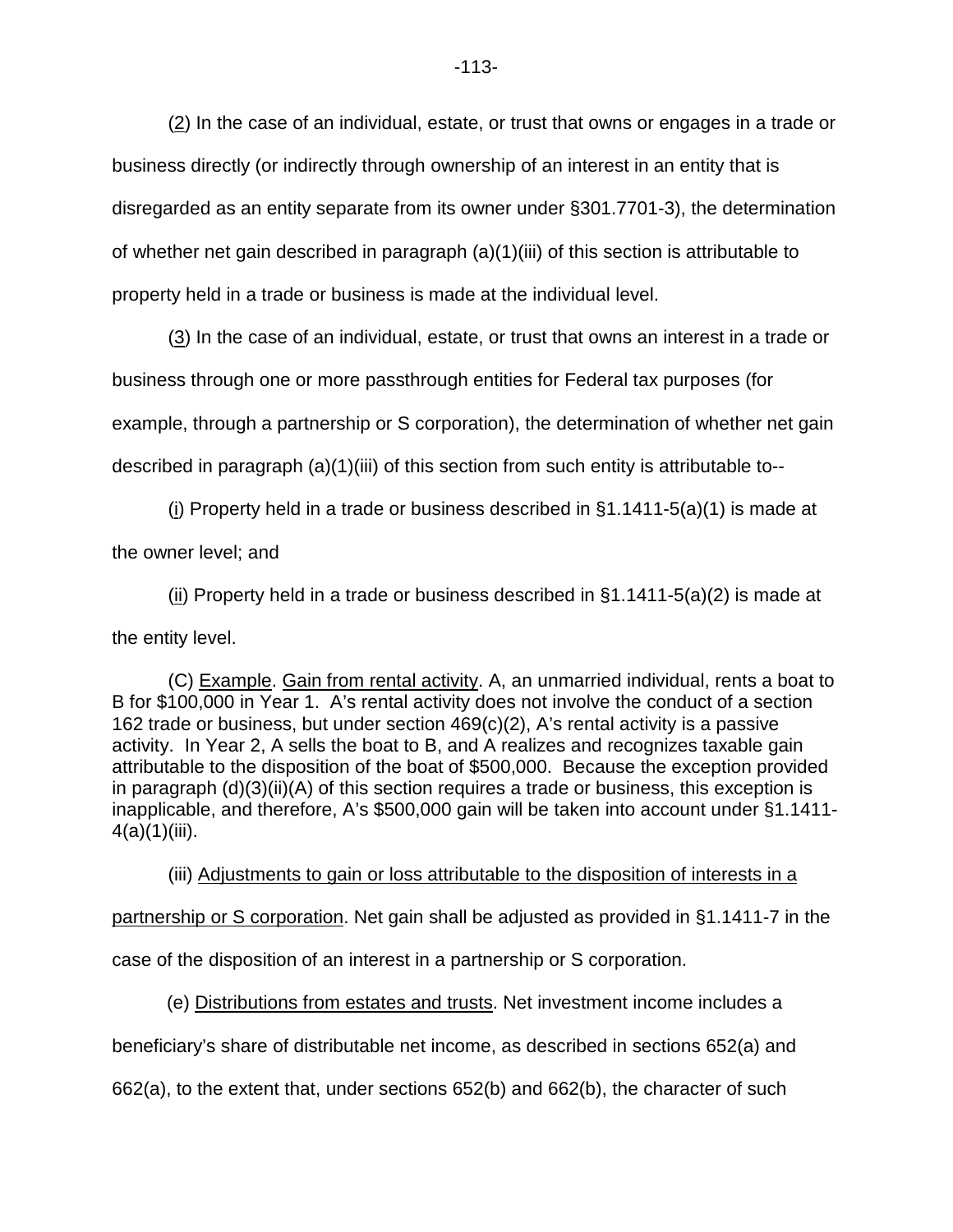income constitutes gross income from items described in paragraph (a)(1)(i) and (ii) of this section or net gain attributable to items described in paragraph (a)(1)(iii) of this section, with further computations consistent with the principles of this section, as provided in §1.1411-3(e).

(f) Properly allocable deductions--(1) General rule--(i) In general. Unless specifically stated otherwise, only properly allocable deductions described in this paragraph (f) may be taken into account in determining net investment income.

(ii) Limitations and carryovers. Deductions allowed under this paragraph (f) shall not exceed the total amount of gross income and net gain described in paragraph (a)(1) of this section. Any deductions described in this paragraph (f) in excess of such gross income and net gain shall not be taken into account in determining net investment income in any other taxable year, except as allowed under chapter 1. However, in no event will a net operating loss deduction allowed under section 172 be taken into account in determining net investment income for any taxable year. See Example 3 of paragraph (h) of this section.

(2) Properly allocable deductions described in section 62--(i) Deductions allocable to gross income from rents and royalties. Deductions described in section  $62(a)(4)$  allocable to rents and royalties described in paragraph  $(a)(1)(i)$  of this section (and that therefore constitute net investment income) shall be taken into account in determining net investment income.

(ii) Deductions allocable to gross income from trades or businesses described in §1.1411-5. Deductions described in section 62(a)(1) allocable to income from a trade or business described in §1.1411-5 shall be taken into account in determining net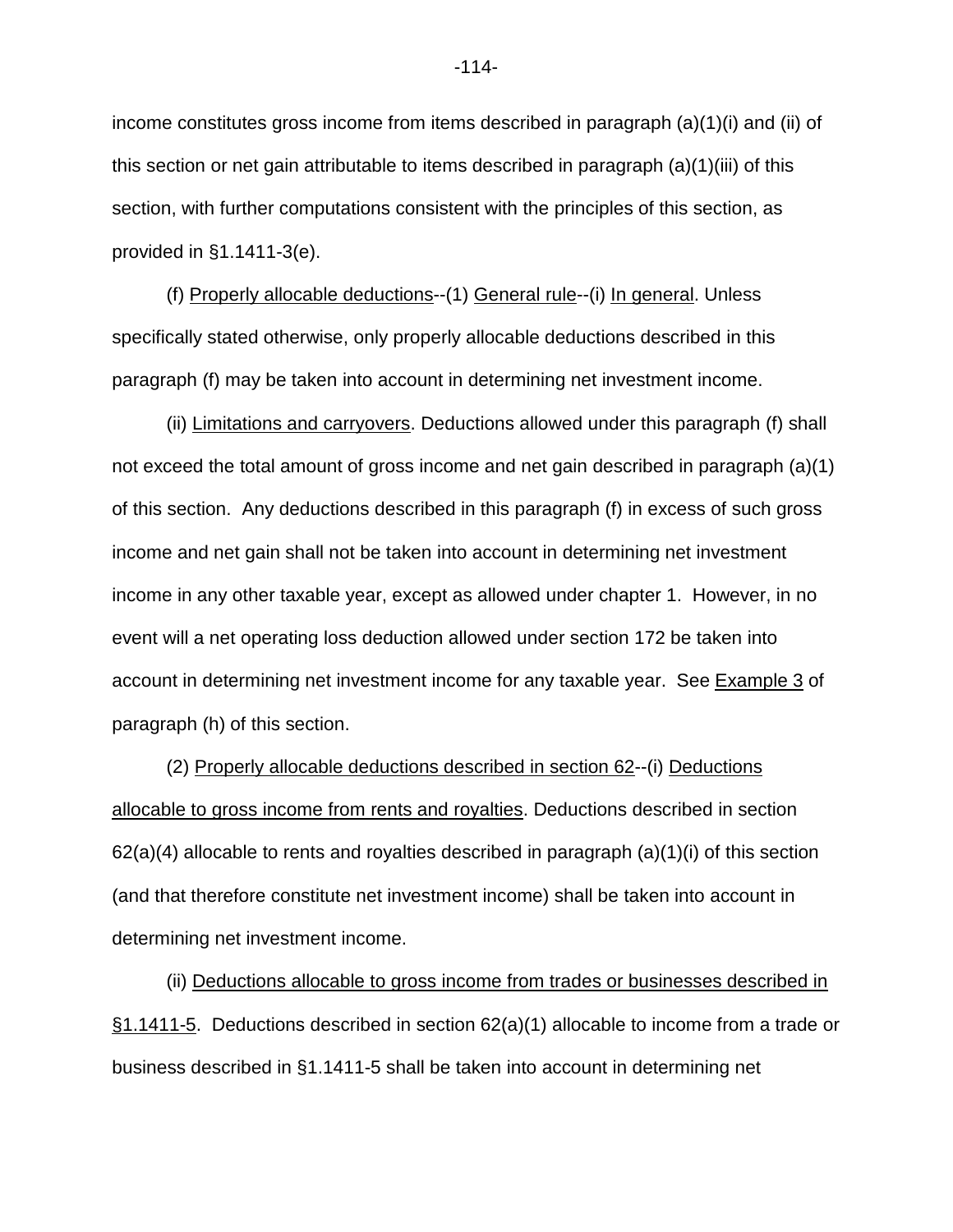investment income to the extent the deductions have not been taken into account in determining self-employment income within the meaning of §1.1411-9.

(iii) Penalty on early withdrawal of savings. Net investment income shall take into account deductions described in section 62(a)(9).

(3) Properly allocable deductions described in section 63(d)--(i) In general. Net investment income shall take into account the following itemized deductions:

(A) Investment interest expense. Investment interest (as defined in section 163(d)(3)) to the extent allowed under section 163(d)(1). Any investment interest not allowed under section 163(d)(1) shall be treated as investment interest paid or accrued by the taxpayer in the succeeding taxable year.

(B) Investment expenses. Investment expenses (as defined in section  $163(d)(4)(C)$ ).

(C) Taxes described in section 164(a)(3). In the case of taxes that are deductible under section 164(a)(3) and imposed on both gross income (including net gain) described in §1.1411-4(a)(1) and gross income (as defined under section 61(a)) that is not described in §1.1411-4(a)(1), the portion of the deduction that is properly allocable to gross income (including net gain) described in §1.1411-4(a)(1) may be determined by taxpayers using any reasonable method. For purposes of the prior sentence, an allocation of the deduction based on the ratio of the amount of a taxpayer's gross income (including net gain) described in §1.1411-4(a)(1) to the amount of the taxpayer's gross income (as defined under section 61(a)) is an example of a reasonable method.

(ii) Application of limitations under sections 67 and 68. Any deductions described in this paragraph (f)(3) that are subject to section 67 (the 2-percent floor on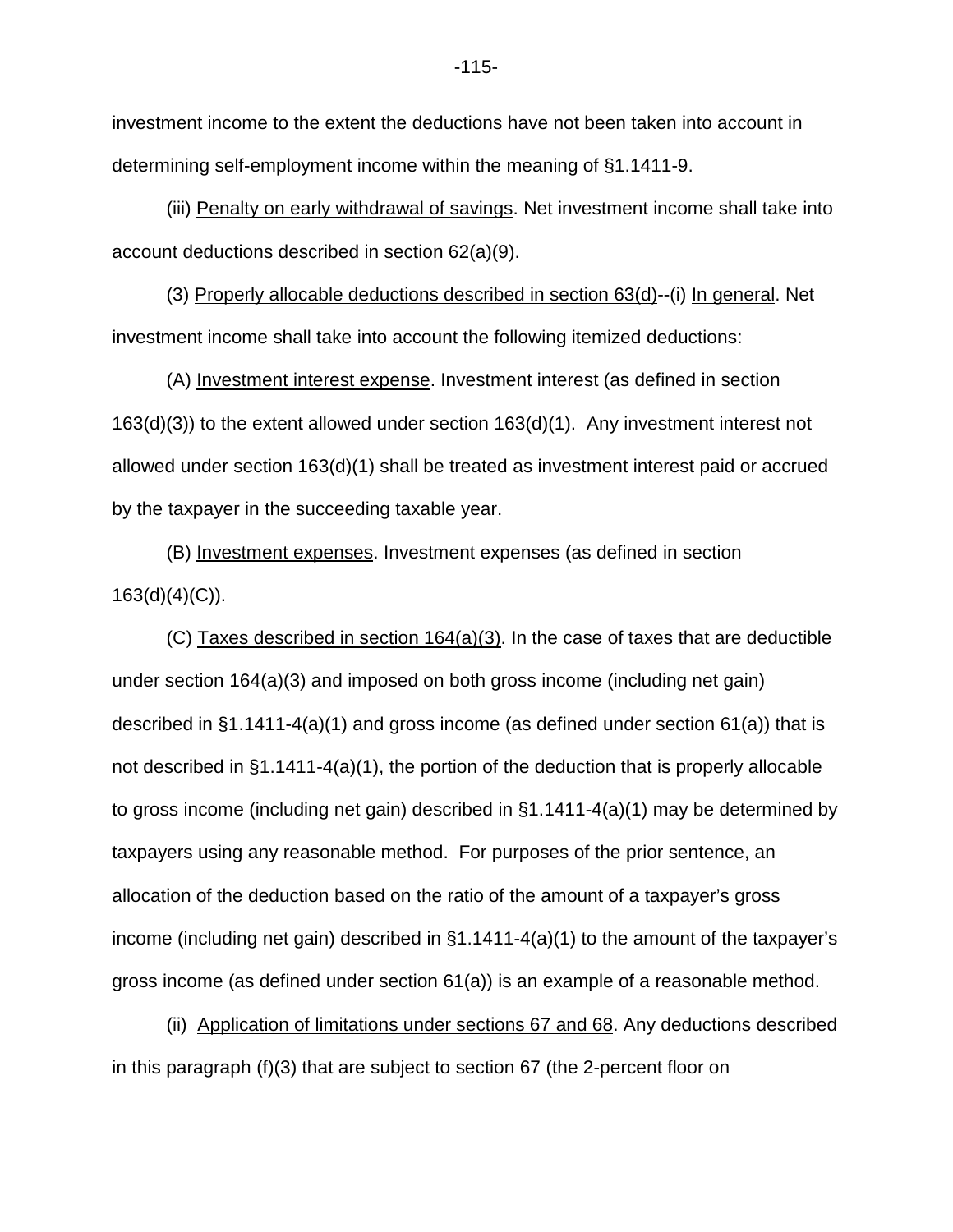miscellaneous itemized deductions) or section 68 (the overall limitation on itemized deductions) are allowed in determining net investment income only to the extent the items are deductible for chapter 1 purposes after the application of sections 67 and 68. For this purpose, section 67 is applied before section 68. The amounts that may be deducted in determining net investment income after the application of sections 67 and 68 shall be determined as described in paragraph  $(f)(3)(ii)(A)$  and  $(B)$  of this section.

(A) Deductions subject to section 67. The amount of miscellaneous itemized deductions tentatively deductible in determining net investment income after applying section 67 (but before applying section 68) is determined by multiplying a taxpayer's miscellaneous itemized deductions otherwise allowable under this paragraph (f)(3) by a fraction. The numerator of the fraction is the total miscellaneous itemized deductions allowed after the application of section 67, but before the application of section 68. The denominator of the fraction is the total miscellaneous itemized deductions before the application of sections 67 and 68. See  $Example 6$  of paragraph (h) of this section.

(B) Deductions subject to section 68. The amount of itemized deductions allowed in determining net investment income after applying sections 67 and 68 is determined by multiplying a taxpayer's itemized deductions otherwise allowable under this paragraph (f)(3), after the application of section 67, by a fraction. The numerator of the fraction is the total itemized deductions allowed after the application of sections 67 and 68. The denominator of the fraction is the total itemized deductions allowed after the application of section 67, but before the application of section 68. For this purpose, the term itemized deductions does not include any deduction described in section 68(c).

-116-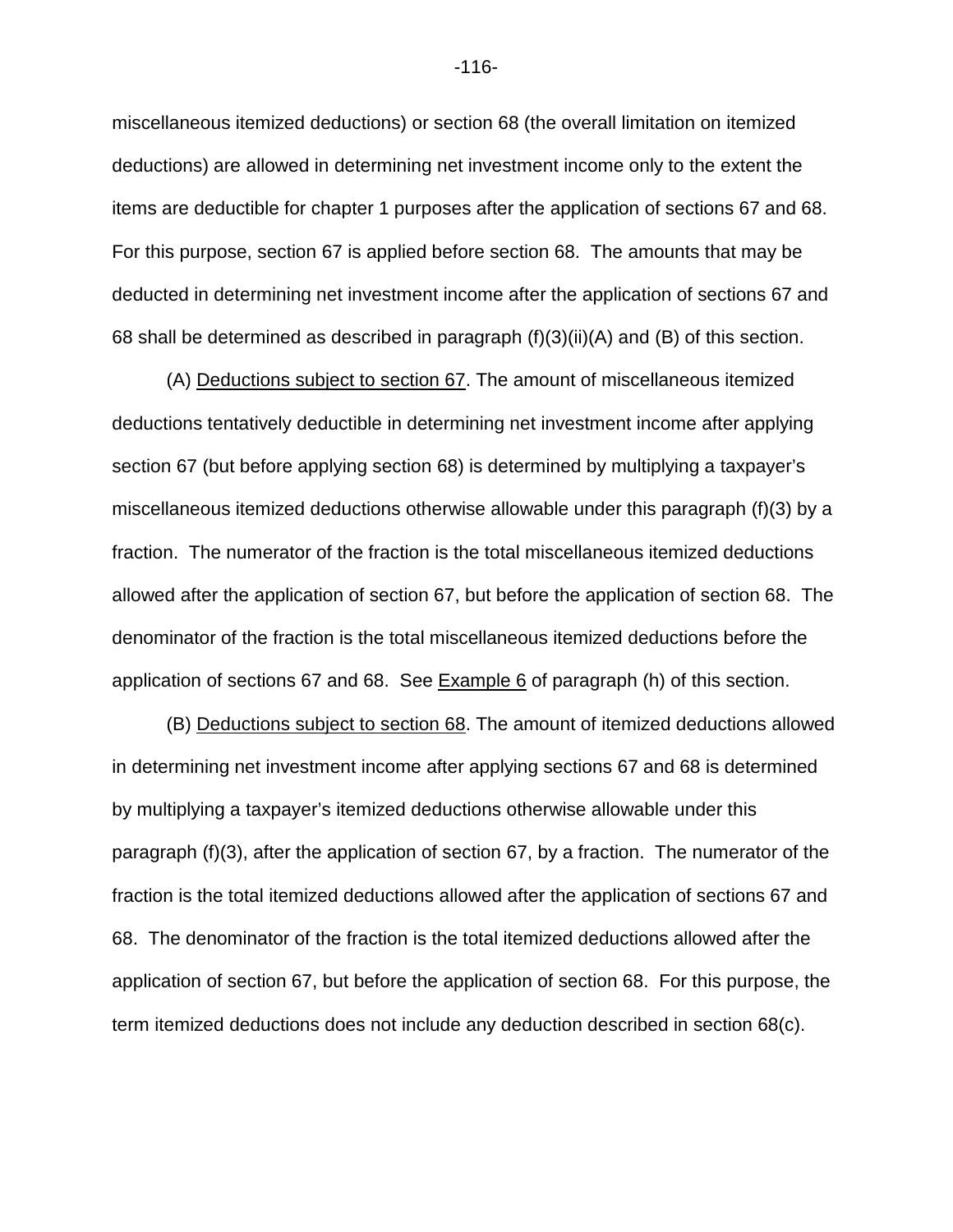(4) Loss deductions. Deductions allowed under this paragraph (f) do not include losses described in section 165, whether described in section 62 or section 63(d). Losses deductible under section 165 are deductible only in determining net gain under paragraph (d) of this section, and only to the extent of gains.

(g) Special rules for controlled foreign corporations and passive foreign investment companies. For purposes of calculating net investment income, additional rules in §1.1411-10(c) apply to an individual, an estate, or a trust that is a United States shareholder that owns an interest in a controlled foreign corporation (within the meaning of section 957(a)) or that is a United States person that directly or indirectly owns an interest in passive foreign investment companies (within the meaning of section 1297(a)).

(h) Examples. The following examples illustrate the provisions of this section. In each example, unless otherwise indicated, the taxpayer uses a calendar taxable year, the taxpayer is a U.S. citizen, and Year 1 is a taxable year in which section 1411 is in effect.

Example 1. Calculation of net gain. (i) In Year 1, A, an unmarried individual, realizes a capital loss of \$40,000 on the sale of P stock and realizes a capital gain of \$10,000 on the sale of Q stock, resulting in a net capital loss of \$30,000. Both P and Q are C corporations. A has no other capital gain or capital loss in Year 1. In addition, A receives wages of \$300,000 and earns \$5,000 of gross income from interest. For income tax purposes, under section 1211(b), A may use \$3,000 of the net capital loss against other income. Under section 1212(b)(1), the remaining \$27,000 is a capital loss carryover. For purposes of determining A's Year 1 net gain under paragraph (a)(1)(iii) of this section, A's gain of \$10,000 on the sale of the Q stock is reduced by A's loss of \$40,000 on the sale of the P stock. However, because net gain may not be less than zero, A may not reduce net investment income by the \$3,000 of the excess of capital losses over capital gains allowed for income tax purposes under section 1211(b).

(ii) In Year 2, A has a capital gain of \$30,000 on the sale of Y stock. Y is a C corporation. A has no other capital gain or capital loss in Year 2. For income tax purposes, A may reduce the \$30,000 gain by the Year 1 section 1212(b) \$27,000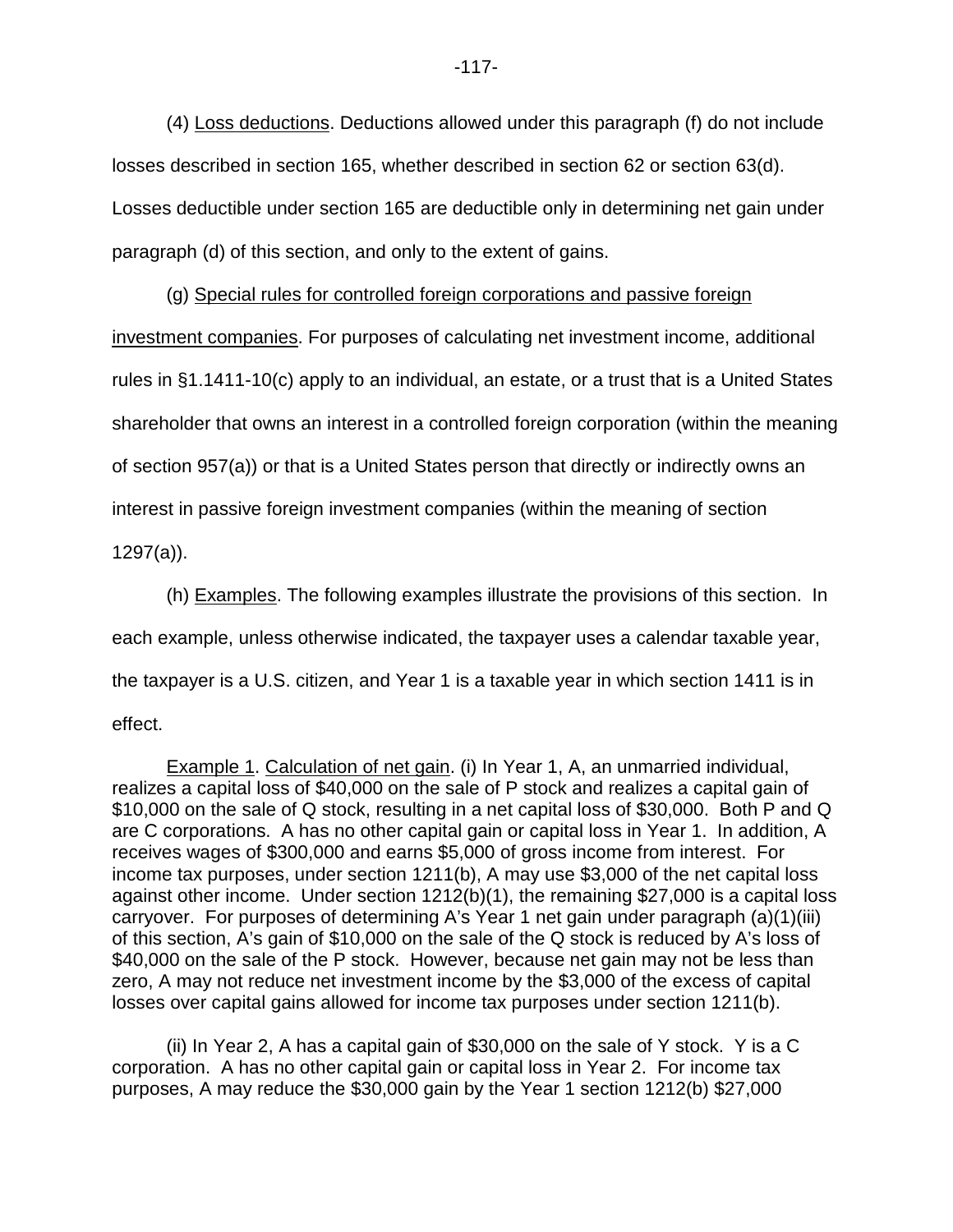capital loss carryover. For purposes of determining A's Year 2 net gain under paragraph (a)(1)(iii) of this section, A's \$30,000 gain may also be reduced by the \$27,000 capital loss carryover from Year 1. Therefore, in Year 2, A has \$3,000 of net gain for purposes of paragraph (a)(1)(iii) of this section.

Example 2. Calculation of net gain. The facts are the same as in Example 1, except that in Year 1, A also realizes a gain of \$20,000 on the sale of Rental Property D, all of which is treated as ordinary income under section 1250. For income tax purposes, under section 1211(b), A may use \$3,000 of the net capital loss against other income. Under section 1212(b)(1) the remaining \$27,000 is a capital loss carryover. For purposes of determining A's net gain under paragraph (a)(1)(iii) of this section, A's gain of \$10,000 on the sale of the Q stock is reduced by A's loss of \$40,000 on the sale of the P stock. A's \$20,000 gain on the sale of Rental Property D is reduced to the extent of the \$3,000 loss allowed under section 1211(b). Therefore, A's net gain for Year 1 is \$17,000 (\$20,000 gain treated as ordinary income on the sale of Rental Property D reduced by \$3,000 loss allowed under section 1211).

Example 3. Section 172 net operating loss deduction. (i) In Year 1, A, an unmarried individual, has the following items of income and deduction: \$60,000 in wages, \$20,000 in gross income from a trade or business of trading in financial instruments or commodities (as defined in §1.1411-5(a)(2)) (trading activity), \$70,000 in loss from his sole proprietorship (which is not a trade or business described in §1.1411- 5), and \$30,000 in trading activity expense deductions. As a result, for income tax purposes A sustains a section 172(c) net operating loss of \$20,000. A makes an election under section 172(b)(3) to waive the carryback period for this net operating loss.

(ii) For purposes of section 1411, A's net investment income for Year 1 is the excess (if any) of the \$20,000 in gross income from the trading activity over the \$30,000 deduction for the trading activity expenses. Net investment income cannot be less than zero for a taxable year. Therefore, A's net investment income for Year 1 is \$0.

(iii) For Year 2, A has \$200,000 of wages, \$100,000 of gross income from the trading activity, \$80,000 of income from his sole proprietorship, and \$10,000 in trading activity expense deductions. For income tax purposes, A's \$20,000 net operating loss carryover from Year 1 will be allowed as a deduction. In addition, under §1.1411-2(c), A's Year 1 \$20,000 net operating loss will be allowed as a deduction in computing A's Year 2 modified adjusted gross income.

(iv) For purposes of section 1411, A's \$20,000 net operating loss carryover from Year 1 is not allowed in computing A's Year 2 net investment income. As a result, A's Year 2 net investment income is \$90,000 (\$100,000 gross income from the trading activity minus the \$10,000 of trading activity expenses).

Example 4. Section 121(a) exclusion. (i) In Year 1, A, an unmarried individual, sells a house that he has owned and used as his principal residence for five years and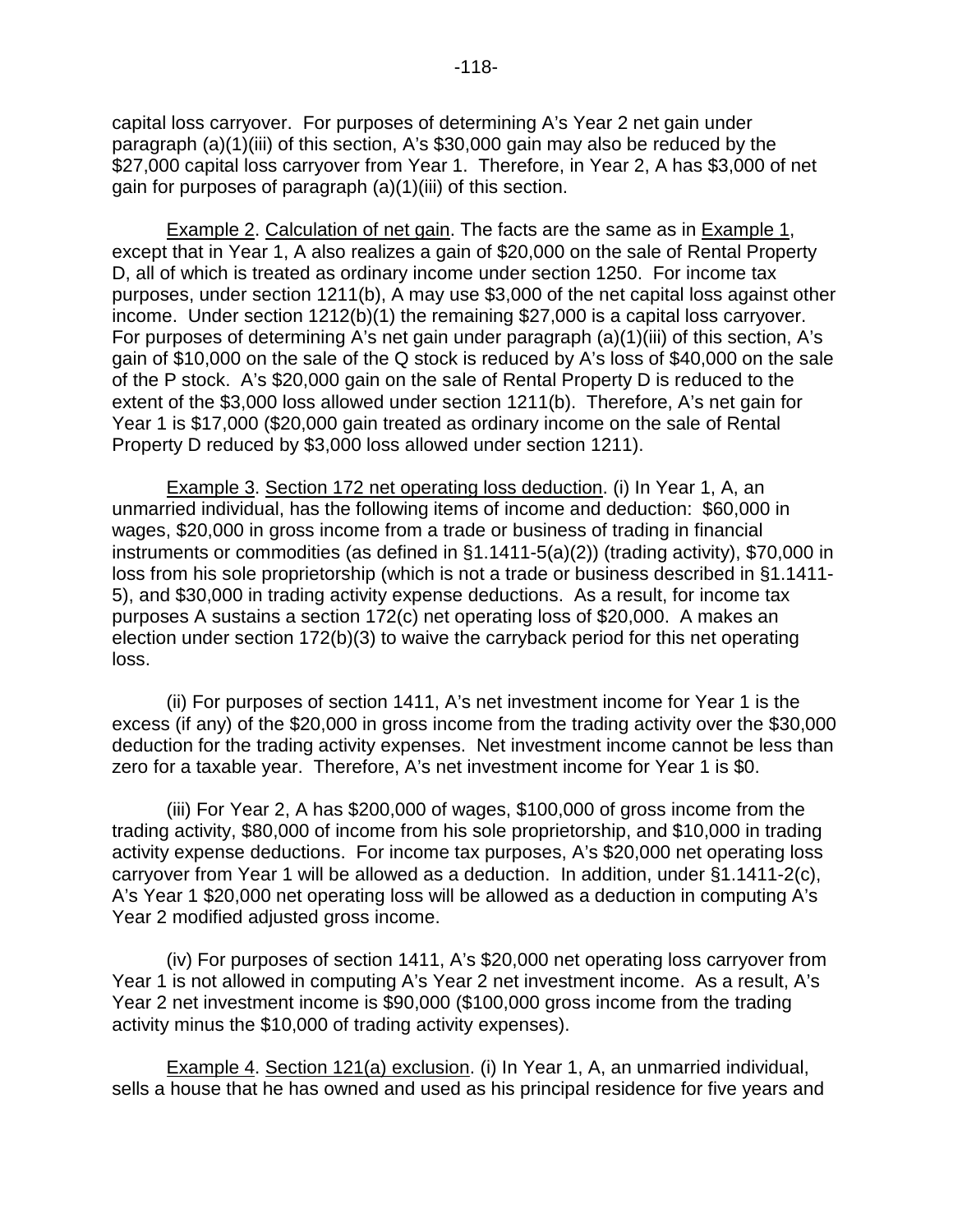realizes \$200,000 in gain. In addition to the gain realized from the sale of his principal residence, A also realizes \$7,000 in long-term capital gain. A has a \$5,000 short-term capital loss carryover from a year preceding the effective date of section 1411.

(ii) For income tax purposes, under section 121(a), A excludes the \$200,000 gain realized from the sale of his principal residence from his Year 1 gross income. In determining A's Year 1 adjusted gross income, A also reduces the \$7,000 capital gain by the \$5,000 capital loss carryover allowed under section 1211(b).

(iii) For section 1411 purposes, under section 121(a), A excludes the \$200,000 gain realized from the sale of his principal residence from his Year 1 gross income and, consequently, net investment income. In determining A's Year 1 net gain under paragraph (a)(1)(iii) of this section, A reduces the \$7,000 capital gain by the \$5,000 capital loss carryover allowed under section 1211(b).

Example 5. Section 163(d) limitation. (i) In Year 1, A, an unmarried individual, pays interest of \$4,000 on debt incurred to purchase stock. Under §1.163-8T, this interest is allocable to the stock and is investment interest within the meaning of section 163(d)(3). A has no investment income as defined by section 163(d)(4). A has \$10,000 of income from a trade or business that is a passive activity (as defined in §1.1411- 5(a)(1)) with respect to A. For income tax purposes, under section 163(d)(1) A may not deduct the \$4,000 investment interest in Year 1. Under section 163(d)(2), the \$4,000 investment interest is a carryforward of disallowed interest that is treated as investment interest paid by A in the succeeding taxable year. Similarly, for purposes of determining A's Year 1 net investment income, A may not deduct the \$4,000 investment interest.

(ii) In Year 2, A has \$5,000 of section 163(d)(4) net investment income. For both income tax purposes and for determining section 1411 net investment income, A's \$4,000 carryforward of interest expense disallowed in Year 1 may be deducted in Year 2.

Example 6. Sections 67 and 68 limitations on itemized deductions. (i) A, an unmarried individual, has adjusted gross income in Year 1 as follows:

| Wages                 | \$1,600,000 |
|-----------------------|-------------|
| Interest income       | 400,000     |
| Adjusted gross income | \$2,000,000 |

In addition, A has the following items of expense qualifying as itemized deductions:

| Investment expenses         | \$70,000 |
|-----------------------------|----------|
| Job-related expenses        | 30,000   |
| Investment interest expense | 80,000   |
| State income taxes          | 120,000  |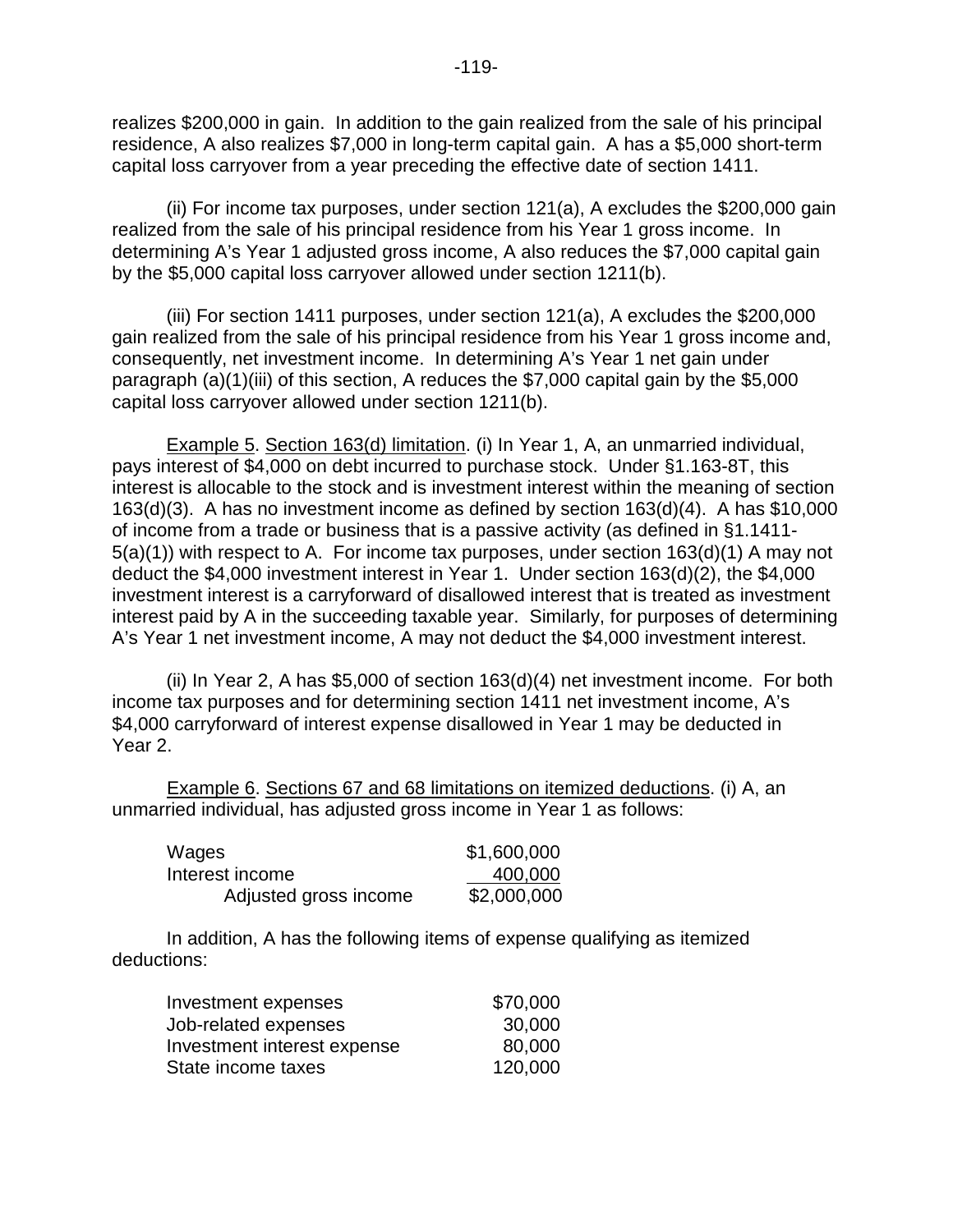A's investment expenses and job-related expenses are miscellaneous itemized deductions. In addition, A's investment interest expense and investment expenses are properly allocable to net investment income (within the meaning of this section). A's job-related expenses are not properly allocable to net investment income. Of the state income tax expense, \$20,000 is properly allocable to net investment income and \$100,000 is not properly allocable to net investment income.

(ii) A's 2-percent floor under section 67 is \$40,000 (2 percent of \$2,000,000). For Year 1, assume the section 68 limitation starts at adjusted gross income of \$200,000. The section 68 overall limitation disallows \$54,000 of A's itemized deductions that are subject to section 68 (3 percent of the excess of \$2,000,000 adjusted gross income over the \$200,000 limitation threshold).

(iii) (A) A's total miscellaneous itemized deductions allowable before the application of section 67 is \$100,000 (\$70,000 in investment expenses plus \$30,000 in job-related expenses), and the total miscellaneous deductions allowed after the application of section 67 is \$60,000 (\$100,000 minus \$40,000).

(B) The amount of the deduction allowed for investment expenses after the application of section 67 is computed as follows:

 $$70,000 \ X \ \underline{$60,000} = $42,000$ \$100,000

(C) The amount of the deduction allowed for job-related expenses after the application of section 67 is computed as follows:

$$
$30,000 \times $60,000 = $18,000
$$
  
 $$100,000$ 

(iv) (A) Under section 68, the \$80,000 deduction for the investment interest expense is not subject to the section 68 limitation on itemized deductions.

(B) A's itemized deductions subject to the limitation under section 68 and allowed after application of section 67, but before the application of section 68, are the following:

| Investment expenses                 | \$42,000  |
|-------------------------------------|-----------|
| Job-related expenses                | 18,000    |
| State income tax                    | \$120,000 |
| Deductions subject to<br>section 68 | \$180,000 |

(C) Of A's itemized deductions that are subject to the limitation under section 68, the amount allowed after the application of section 68 is \$126,000 (\$180,000 minus the \$54,000 disallowed in paragraph (ii) of this Example 6).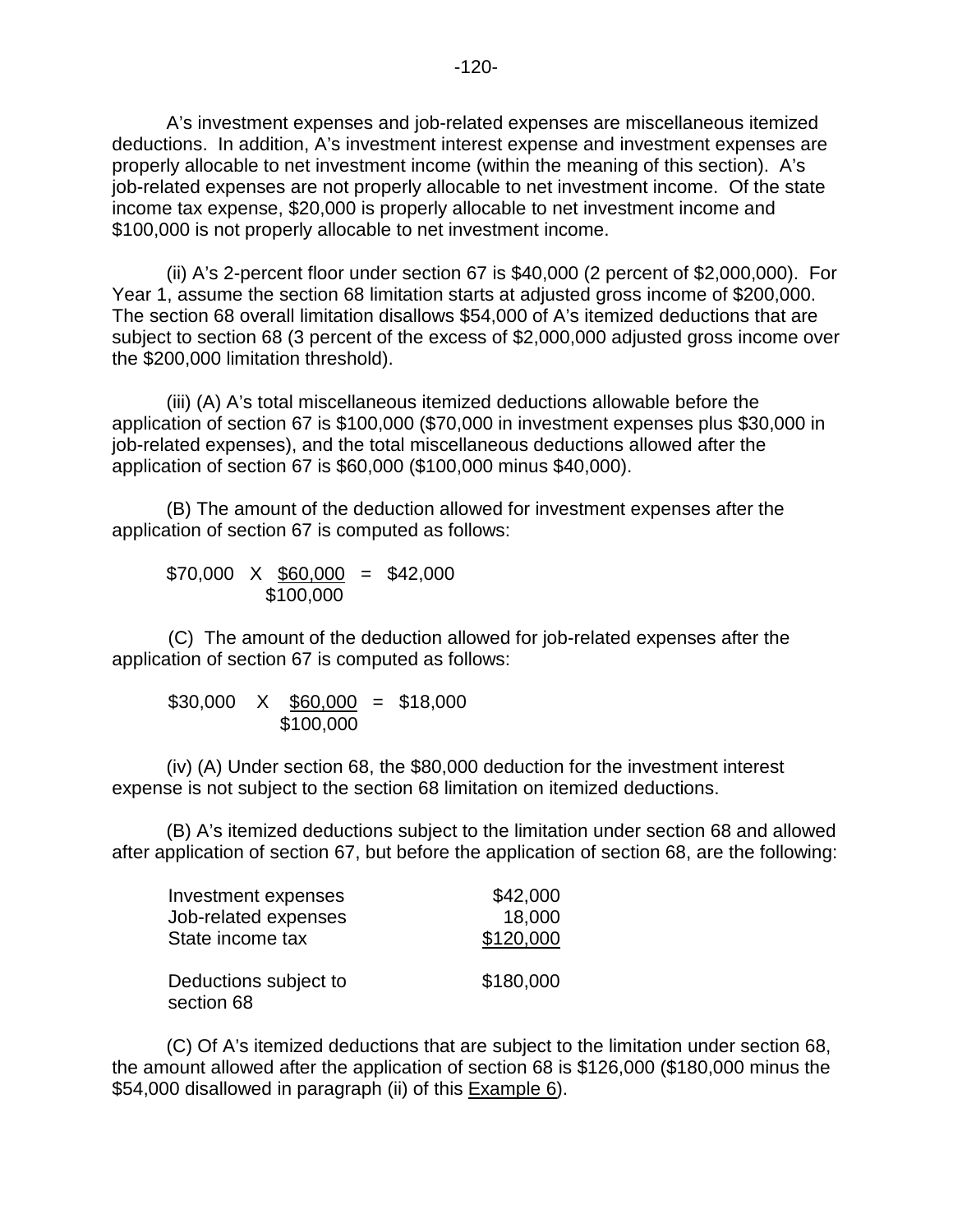(D) The amount of the investment expense deduction allowed after the application of section 68 is determined as follows:

$$
$42,000 \times \underline{$126,000} = $29,400
$$
  
 $$180,000$ 

 (E) The amount of the state income tax deduction allowed after the application of section 68 and properly allocable to net investment income is determined as follows:

$$
$20,000 \times \frac{$126,000}{\$180,000} = \$14,000
$$

 (F) The itemized deductions allowed after applying sections 67 and 68 and properly allocable to A's net investment income are the following:

| Investment interest expense                                        | \$80,000  |
|--------------------------------------------------------------------|-----------|
| Investment expenses                                                | 29,400    |
| State income taxes                                                 | 14,000    |
| Itemized deductions properly<br>allocable to net investment income | \$123,400 |

(G) The amount of the state income tax deduction allowed after the application of section 68 and not properly allocable to net investment income is determined as follows:

 $$100,000 \ X \ $126,000 = $70,000$ \$180,000

(H) The job-related expenses deduction and \$70,000 of the state income tax deduction are not properly allocable deductions for purposes of section 1411.

Example 7. Section 1031 like-kind exchange. (i) In Year 1, A, an unmarried individual who is not a dealer in real estate, purchases Greenacre, a piece of undeveloped land, for \$10,000. A intends to hold Greenacre for investment.

(ii) In Year 3, A enters into an exchange in which he transfers Greenacre, now valued at \$20,000, and \$5,000 cash for Blackacre, another piece of undeveloped land, which has a fair market value of \$25,000. The exchange is a transaction for which no gain or loss is recognized under section 1031.

 (iii) In Year 3, for income tax purposes A does not recognize any gain from the exchange of Greenacre for Blackacre. A's basis in Blackacre is \$15,000 (\$10,000 substituted basis in Greenacre plus \$5,000 additional cost of acquisition). For purposes of section 1411, A's net investment income for Year 3 does not include any realized gain from the exchange of Greenacre for Blackacre.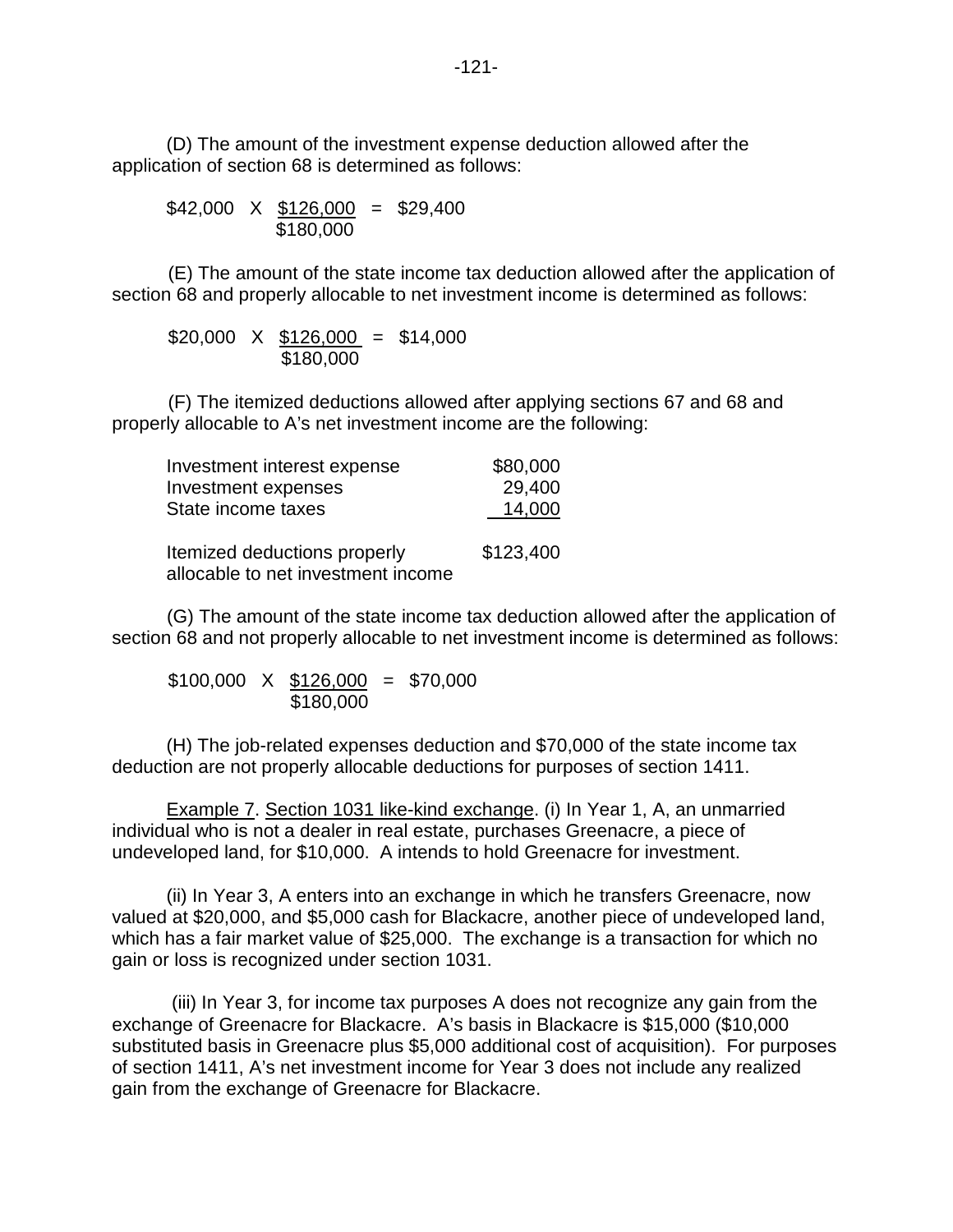(iv) In Year 5, A sells Blackacre to an unrelated party for \$35,000 in cash.

(v) In Year 5, for income tax purposes B recognizes capital gain of \$20,000 (\$35,000 sale price minus \$15,000 basis). For purposes of section 1411, A's net investment income includes the \$20,000 gain recognized from the sale of Blackacre.

(i) Effective/applicability date. This section applies to taxable years beginning after December 31, 2013.

### §1.1411-5 Trades or businesses to which tax applies.

(a) In general. A trade or business is described in this section if such trade or business involves the conduct of a trade or business (within the meaning of section 162), and such trade or business is either--

(1) A passive activity (within the meaning of paragraph (b) of this section) with respect to the taxpayer; or

(2) The trade or business of a trader trading in financial instruments (as defined in paragraph (c)(1) of this section) or commodities (as defined in paragraph (c)(2) of this section).

(b) Passive activity--(1) In general. A passive activity is described in this section if--

(i) Such activity is a trade or business (within the meaning of section 162); and

(ii) Such trade or business is a passive activity within the meaning of section 469 and the regulations thereunder.

(2) Examples. The following examples illustrate the principles of paragraph (b)(1) of this section and the ordinary course of a trade or business exception in §1.1411-4(b). In each example, unless otherwise indicated, the taxpayer uses a calendar taxable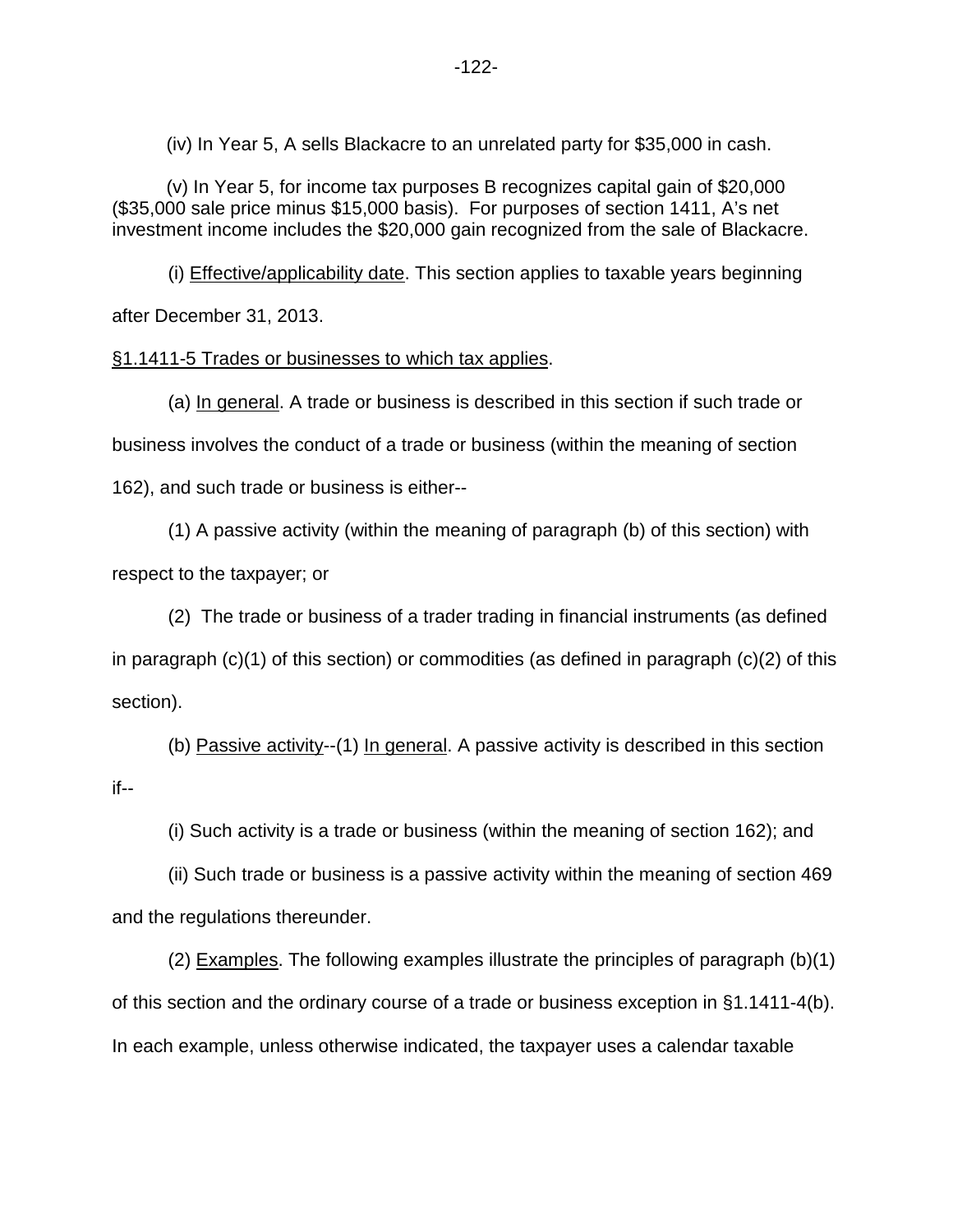is in effect:

Example 1. Rental activity. A, an unmarried individual, rents a commercial building to B for \$50,000 in Year 1. A's rental activity does not involve the conduct of a section 162 trade or business, but under section 469(c)(2), A's rental activity is a passive activity. Because paragraph (b)(1)(i) of this section is not satisfied, A's rental income of \$50,000 is not derived from a trade or business described in paragraph (b)(1) of this section. However, A's rental income of \$50,000 will still constitute gross income from rents within the meaning of  $\S1.1411-4(a)(1)(i)$  because  $\S1.1411-4(a)(1)(i)$  does not require a trade or business.

Example 2. Application of grouping rules under section 469. In Year 1, A, an unmarried individual, owns an interest in PRS, a partnership for Federal income tax purposes. PRS is engaged in two activities, X and Y, which constitute trades or businesses (within the meaning of section 162), and neither of which constitute trading in financial instruments or commodities (within the meaning of paragraph (a)(2) of this section). Pursuant to §1.469-4, A has properly grouped X and Y (the grouped activity). A participates in X for more than 500 hours during Year 1 and would be treated as materially participating in the activity within the meaning of §1.469-5T(a)(1). A only participates in Y for 50 hours during Year 1, and, but for the grouping of the two activities together, A would not be treated as materially participating in Y within the meaning of §1.469-5T(a). However, pursuant to §§1.469-4 and 1.469-5T(a)(1), A materially participates in the grouped activity, and therefore, for purposes of paragraph  $(b)(1)(ii)$  of this section, neither X nor Y is a passive activity with respect to A. Accordingly, with respect to A, neither X nor Y is a trade or business described in paragraph (b)(1) of this section.

Example 3. Application of the rental activity exceptions. B, an unmarried individual, is a partner in PRS, which is engaged in an equipment leasing activity. The average period of customer use of the equipment is seven days or less (and therefore meets the exception in §1.469-1T(e)(3)(ii)(A)). B materially participates in the equipment leasing activity (within the meaning of §1.469-5T(a)). The equipment leasing activity constitutes a trade or business within the meaning of section 162. In Year 1, B has modified adjusted gross income (as defined in §1.1411-2(c)) of \$300,000, all of which is derived from PRS. All of the income from PRS is derived in the ordinary course of the equipment leasing activity, and all of PRS's property is held in the equipment leasing activity. Of B's allocable share of income from PRS, \$275,000 constitutes gross income from rents (within the meaning of §1.1411-4(a)(1)(i)). While \$275,000 of the gross income from the equipment leasing activity meets the definition of rents in §1.1411-4(a)(1)(i), the activity meets one of the exceptions to rental activity in §1.469-1T(e)(3)(ii) and B materially participates in the activity. Therefore, the trade or business is not a passive activity with respect to B for purposes of paragraph (b)(1)(ii) of this section, and because the rents are derived in the ordinary course of a trade or business not described in paragraph (a) of this section, the ordinary course of a trade or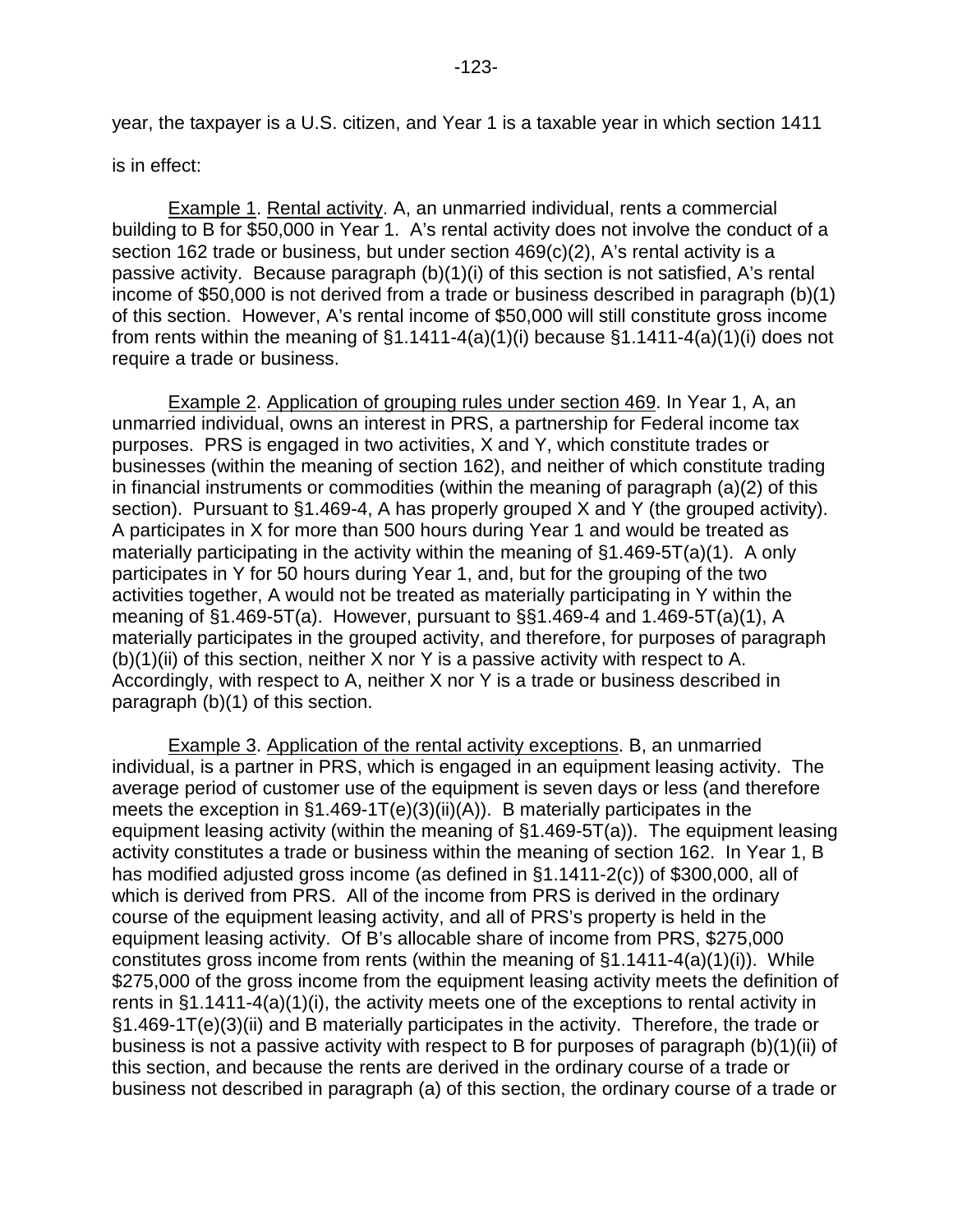business exception in §1.1411-4(b) applies, which means that the rents are not subject to §1.1411-4(a)(1)(i). Furthermore, because the equipment leasing trade or business is not a trade or business described in paragraph (a)(1) or (a)(2) of this section, the \$25,000 of other gross income is not subject to §1.1411-4(a)(1)(ii). Finally, gain or loss from the sale of the property held in the equipment leasing activity will not be subject to §1.1411-4(a)(1)(iii) because although it is attributable to a trade or business, it is not a trade or business to which the section 1411 tax applies.

 Example 4. Application of section 469 and other gross income under §1.1411- 4(a)(1)(ii). Same facts as Example 3, except B does not materially participate in the equipment leasing trade or business and therefore the trade or business is a passive activity with respect to B for purposes of paragraph (b)(1)(ii) of this section. Accordingly, the \$275,000 of gross income from rents is subject to §1.1411-4(a)(1)(i) because the rents are derived from a trade or business described in paragraph (a)(1) of this section (that is, the ordinary course of a trade or business exception in §1.1411-4(b) is inapplicable). Furthermore, the \$25,000 of other gross income from the equipment leasing trade or business is subject to §1.1411-4(a)(1)(ii) because the gross income is derived from a trade or business described in paragraph (a)(1) of this section. Finally, gain or loss from the sale of the property used in the equipment leasing trade or business is subject to §1.1411-4(a)(1)(iii) because the trade or business is a passive activity with respect to B, as described in paragraph (b)(1)(ii) of this section.

Example 5. Application of the portfolio income rule and section 469. C, an unmarried individual, is a partner in PRS, a partnership engaged in a trade or business (within the meaning of section 162) that does not involve a rental activity. C does not materially participate in PRS within the meaning of §1.469-5T(a), and therefore the trade or business of PRS is a passive activity with respect to C for purposes of paragraph (a)(1) of this section. C's \$500,000 allocable share of PRS's income consists of \$450,000 of gross income from a trade or business and \$50,000 of gross income from dividends and interest (within the meaning of §1.1411-4(a)(1)(i)) that is not derived in the ordinary course of the trade or business of PRS. Thus, under section 469(e)(1)(A)(i)(I) and the regulations thereunder, C's allocable share of gross income from dividends and interest consists of portfolio income. Therefore, C's \$500,000 allocable share of PRS's income is subject to section 1411. C's \$50,000 allocable share of PRS's income from dividends and interest is subject to §1.1411-4(a)(1)(i) because the share is gross income from dividends and interest that is not derived in the ordinary course of a trade or business (that is, the ordinary course of a trade or business exception in §1.1411-4(b) is inapplicable). C's \$450,000 allocable share of PRS's income is subject to §1.1411-4(a)(1)(ii) because it is gross income from a trade or business that is a passive activity.

### (c) Trading in financial instruments or commodities--(1) Definition of financial

instruments. For purposes of section 1411 and the regulations thereunder, the term

financial instruments includes stocks and other equity interests, evidences of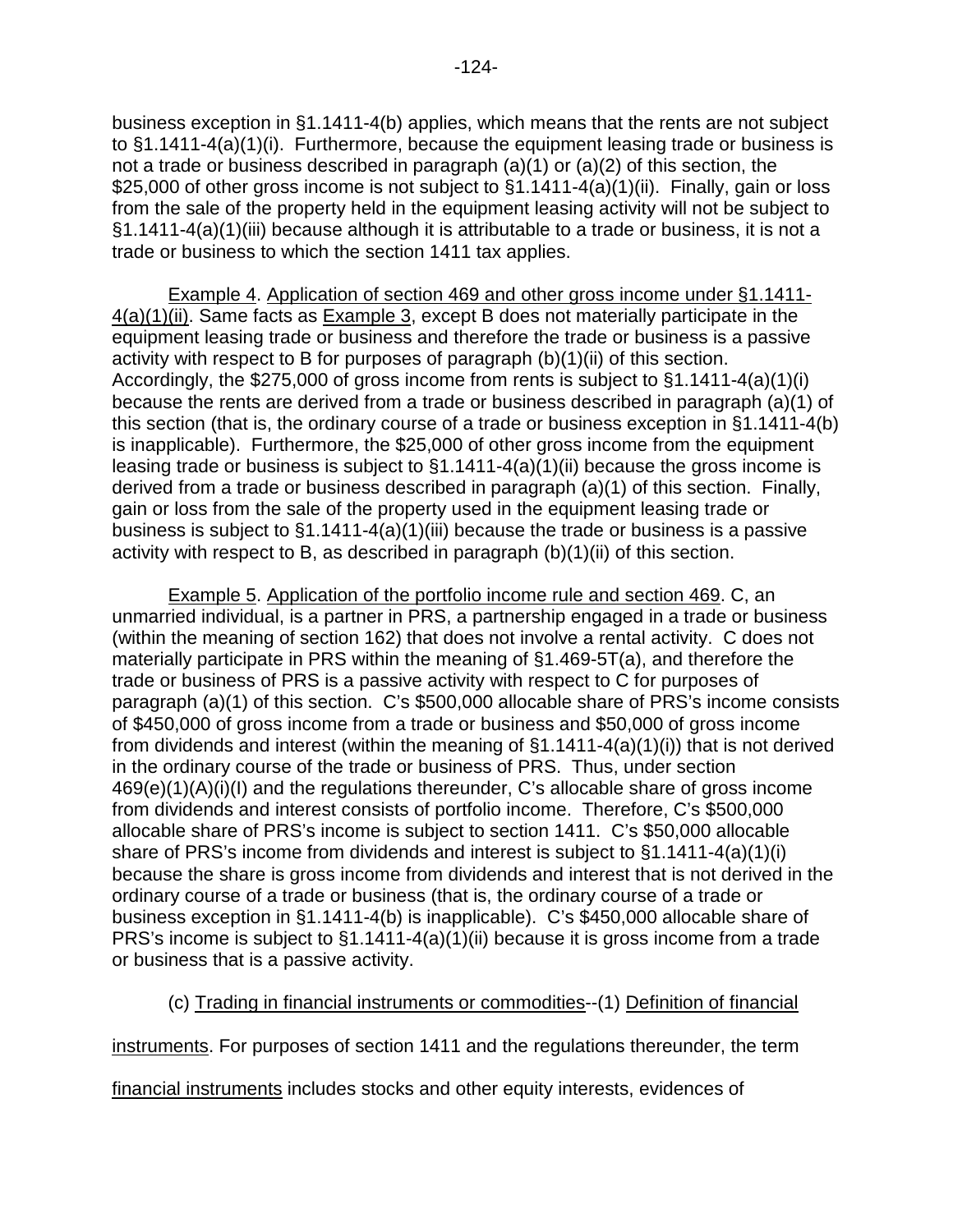indebtedness, options, forward or futures contracts, notional principal contracts, any other derivatives, or any evidence of an interest in any of the items described in this paragraph (c)(1). An evidence of an interest in any of the items described in this paragraph (c)(1) includes, but is not limited to, short positions or partial units in any of the items described in this paragraph (c)(1).

(2) Definition of commodities. For purposes of section 1411 and the regulations thereunder, the term commodities refers to items described in section 475(e)(2).

(d) Effective/applicability date. This section applies to taxable years beginning after December 31, 2013.

### §1.1411-6 Income on investment of working capital subject to tax.

(a) General rule. For purposes of section 1411, any item of gross income from the investment of working capital will be treated as not derived in the ordinary course of a trade or business, and any net gain that is attributable to the investment of working capital will be treated as not derived in the ordinary course of a trade or business. In determining whether any item is gross income from or net gain attributable to an investment of working capital, principles similar to those described in §1.469-2T(c)(3)(iii) apply. See §1.1411-4(f) for rules regarding properly allocable deductions with respect to an investment of working capital; §1.1411-7 for rules relating to the adjustment to net gain on the disposition of interests in a partnership or S corporation.

 <sup>(</sup>b) Example. A, an unmarried individual, operates a restaurant, which is a section 162 trade or business but is not a trade or business described in §1.1411-5(a)(1) with respect to A. A owns and conducts the restaurant business through S, an S corporation wholly-owned by A. S is able to pay all of the restaurant's current obligations with cash flow generated by the restaurant. S utilizes an interest-bearing checking account at a local bank to make daily deposits of cash receipts generated by the restaurant, and also to pay the recurring ordinary and necessary business expenses of the restaurant. The average daily balance of the checking account is approximately \$2,500, but at any given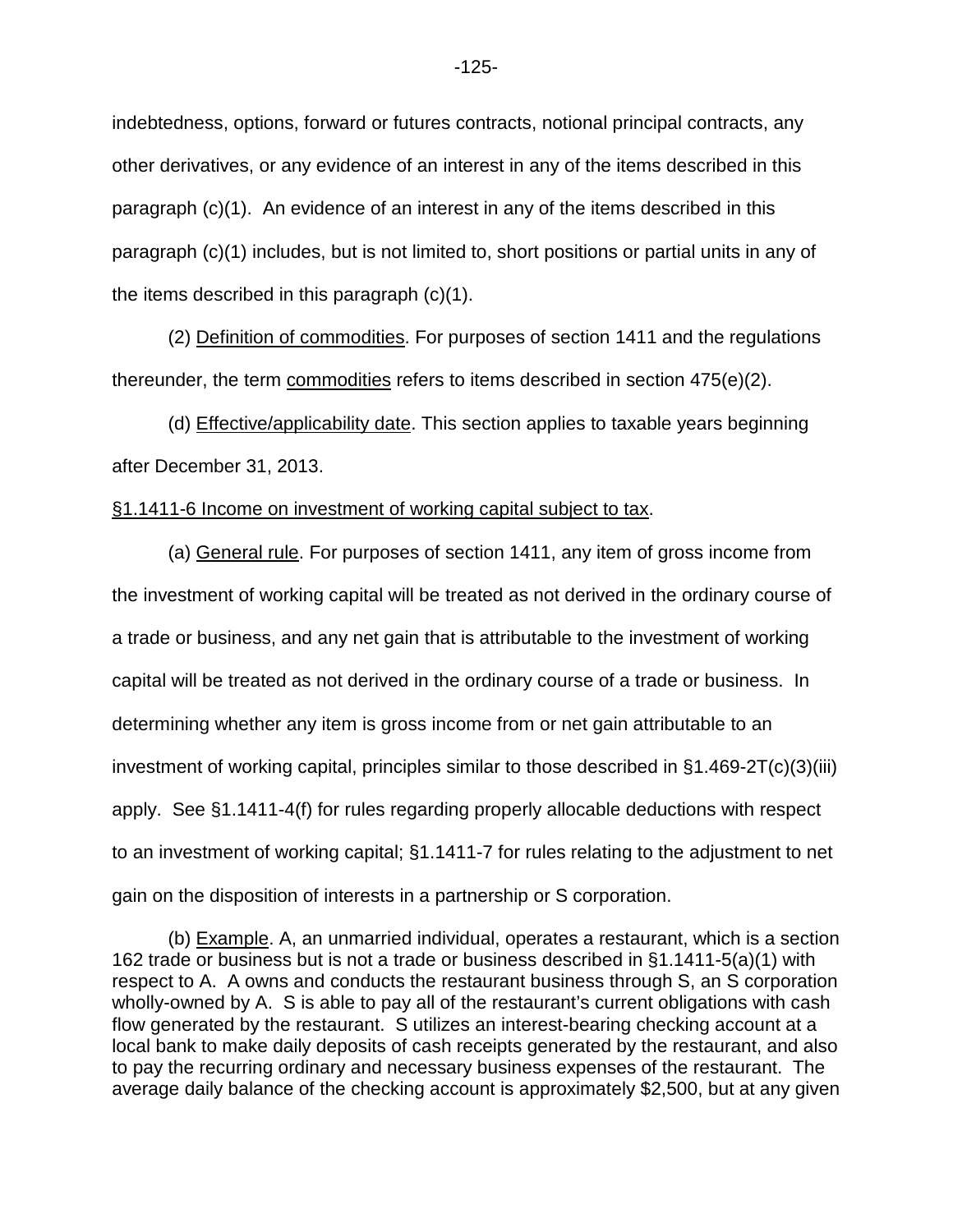time the balance may be significantly more or less than this amount depending on the short-term cash flow needs of the business. In addition, S has set aside \$20,000 for the potential future needs of the business in case the daily cash flow into and from the checking account becomes insufficient to pay the restaurant's recurring business expenses. S does not currently need to spend or use the \$20,000 capital to conduct the restaurant business, and S deposits and maintains the \$20,000 in an interest-bearing savings account at a local bank. Both the \$2,500 average daily balance of the checking account and the \$20,000 savings account balance constitute working capital and, pursuant to paragraph (a) of this section, the interest generated by this working capital will not be treated as derived in the ordinary course of S's restaurant business. Accordingly, the interest income derived by S from its checking and savings accounts and allocated to A under section 1366 will be subject to tax under §1.1411-4(a)(1)(i).

(c) Effective/applicability date. This section applies to taxable years beginning

after December 31, 2013.

## §1.1411-7 Exception for dispositions of interests in partnerships and S corporations.

(a) In general--(1) General application. In the case of a disposition of an interest in a partnership or S corporation described in paragraph (a)(2) of this section, the gain or loss from such disposition taken into account under  $\S1.1411-4(a)(1)(iii)$  shall be adjusted in accordance with paragraph (c) of this section. The adjustment reflects the net gain or net loss that would have been taken into account by the transferor if all property of the partnership or S corporation were sold for fair market value immediately before the disposition of such interest (a deemed sale).

(2) Interests to which exception applies--(i) In general. The adjustment provided by this section applies only to dispositions of interests in partnerships or S corporations if--

(A) The partnership or S corporation is engaged in one or more trades or businesses (within the meaning of section 162), and at least one of its trades or businesses is not described in §1.1411-5(a)(2) (trading in financial instruments or commodities); and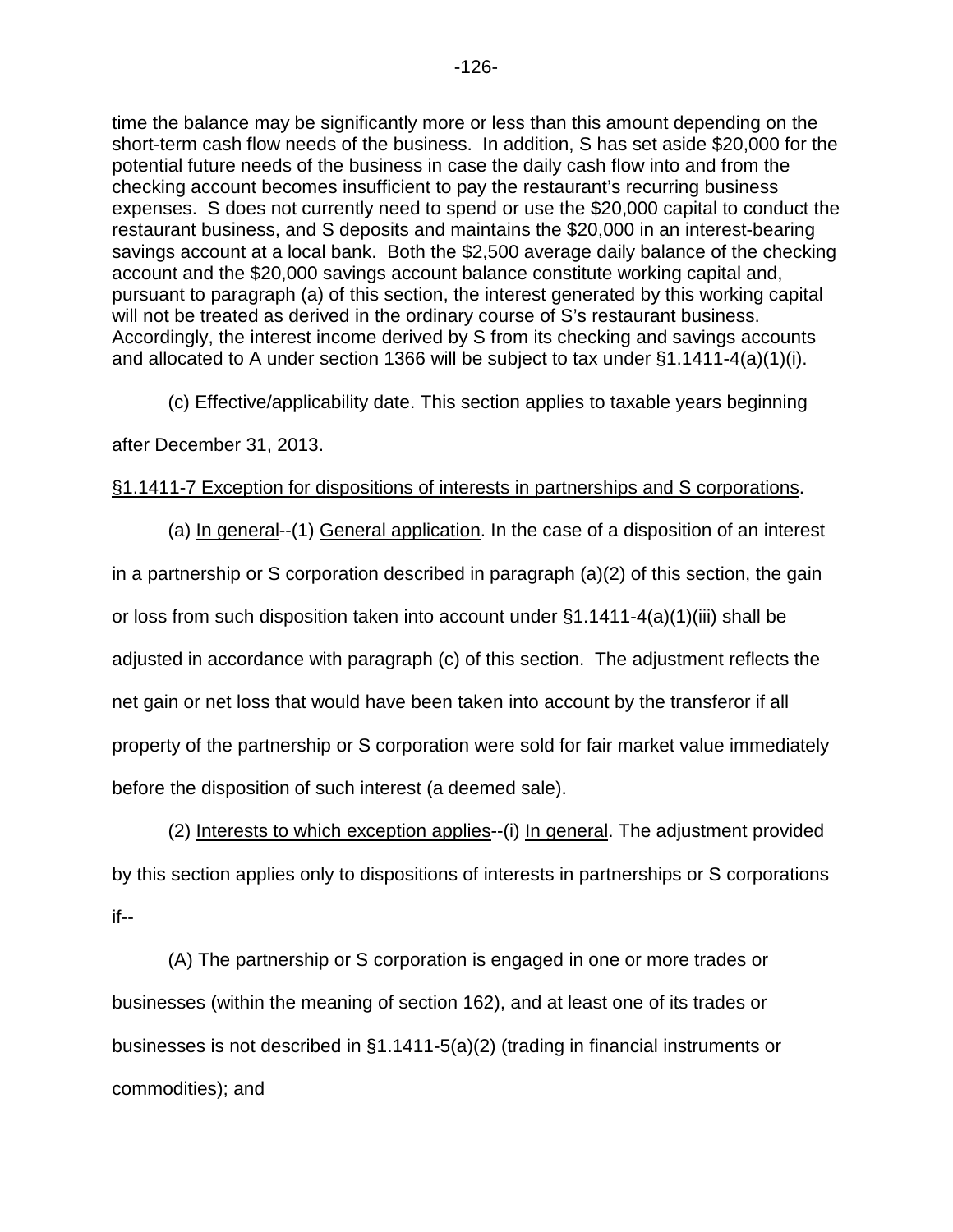(B) With respect to the partnership or S corporation interest disposed of, the transferor is engaged in at least one trade or business that is not described in §1.1411- 5(a)(1) (passive activity with respect to the transferor).

(ii) Nonapplication. This section does not apply to the disposition of stock in an S corporation if an election under section 338(h)(10) is made.

(b) Special rules--(1) Installment sales--(i) Installment sales on or after the effective date of section 1411. In the case of a disposition of an interest in a partnership or S corporation in an installment sale to which section 453 applies, any adjustment to net gain under this section is determined in the year of disposition and shall be taken into account in the same proportion of the total gain as is taken into account under section 453.

(ii) Installment sales prior to the effective date of section 1411. In the case of a disposition before the effective date of section 1411 of an interest in a partnership or S corporation in an installment sale to which section 453 applies, taxpayers that want to make an irrevocable election to have this section apply must file the computational statement required by paragraph (d) of this section with the taxpayer's original or amended return for the first taxable year beginning after December 31, 2013, in which the taxpayer is subject to tax under section 1411. The determination of whether the taxpayer is subject to tax under section 1411 is made without regard to the effect of the election. In addition, a taxpayer may make an irrevocable election to have this section apply for a taxable year that begins before January 1, 2014, by filing the computational statement required by paragraph (d) of this section with the taxpayer's original or amended return for the taxable year. If the election is made under this section, the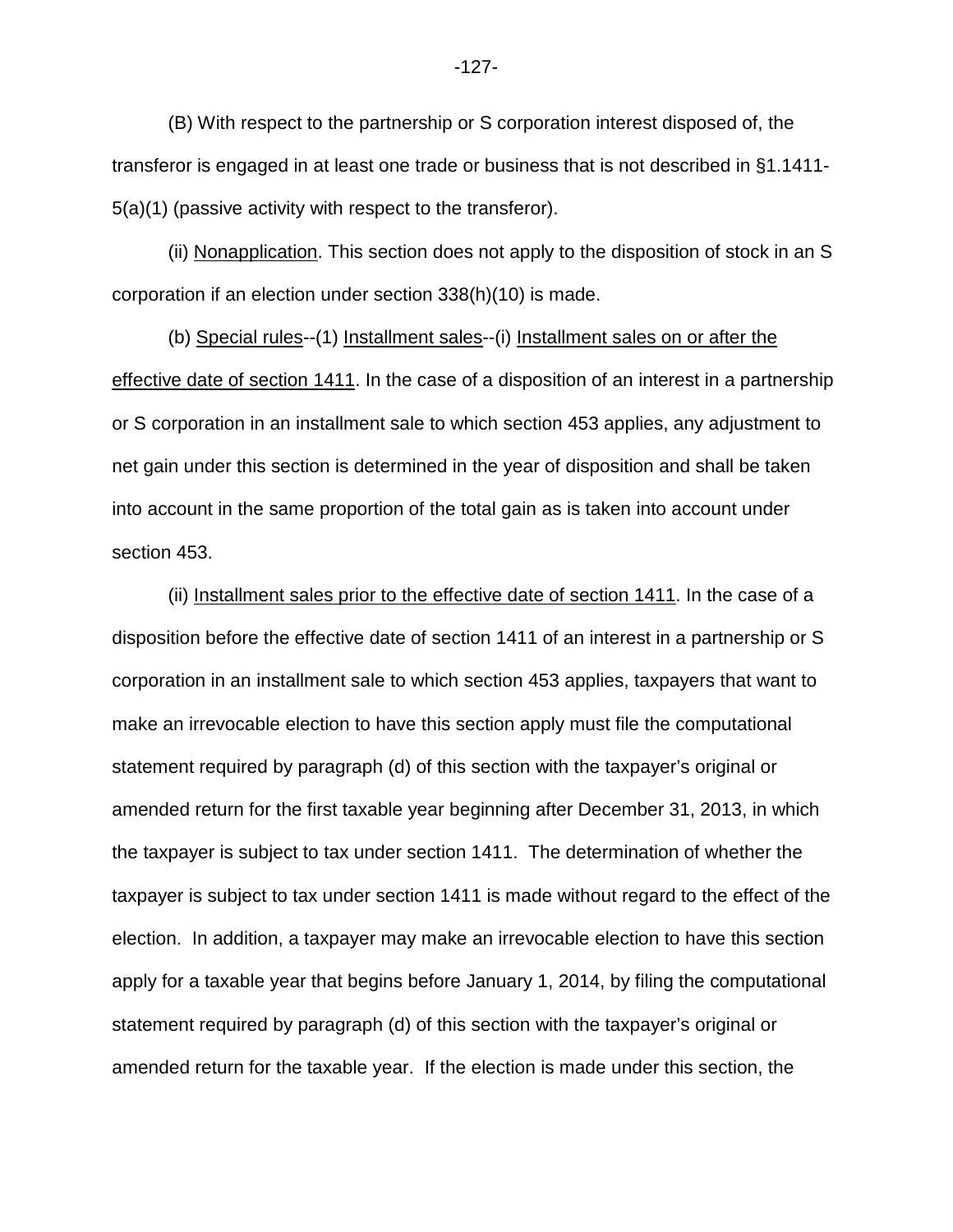taxpayer shall calculate the gain or loss adjustment under this section and such adjustment shall be taken into account under §1.1411-4(a)(1)(iii).

(2) Sale of an interest by a Qualified Subchapter S Trust. [Reserved]

(c) Deemed sale--(1) In general. In the case of a disposition of an interest in a partnership or S corporation described in paragraph (a)(2)(i) of this section, the amount of gain or loss from such disposition taken into account for purposes of §1.1411-  $4(a)(1)$ (iii) must be adjusted in accordance with this paragraph (c).

(2) Step one: deemed sale of properties. The partnership or S corporation is deemed to dispose of all of the entity's properties in a fully taxable transaction (in a manner similar to §1.743-1(d)(2)) for cash equal to the fair market value of the entity's properties immediately before the disposition of the partnership or S corporation interest.

(3) Step two: determination of gain or loss. The partnership or S corporation determines the amount of gain or loss attributable to each property by comparing the fair market value of each property with the adjusted basis of each property. The gain or loss for each property must be treated as a separate item.

(4) Step three: allocation of gain or loss. Applying the rules of chapter 1, the partnership or S corporation determines the amount of gain or loss for each property that is allocable to the interest disposed of by the transferor. An allocation of gain or loss to a transferor partner must comply with the requirements in sections 704(b) and 704(c) and the regulations thereunder, and basis adjustments under section 743 with respect to the transferor must be taken into account. In the case of an S corporation, the amount of gain or loss allocated to the transferor is determined under section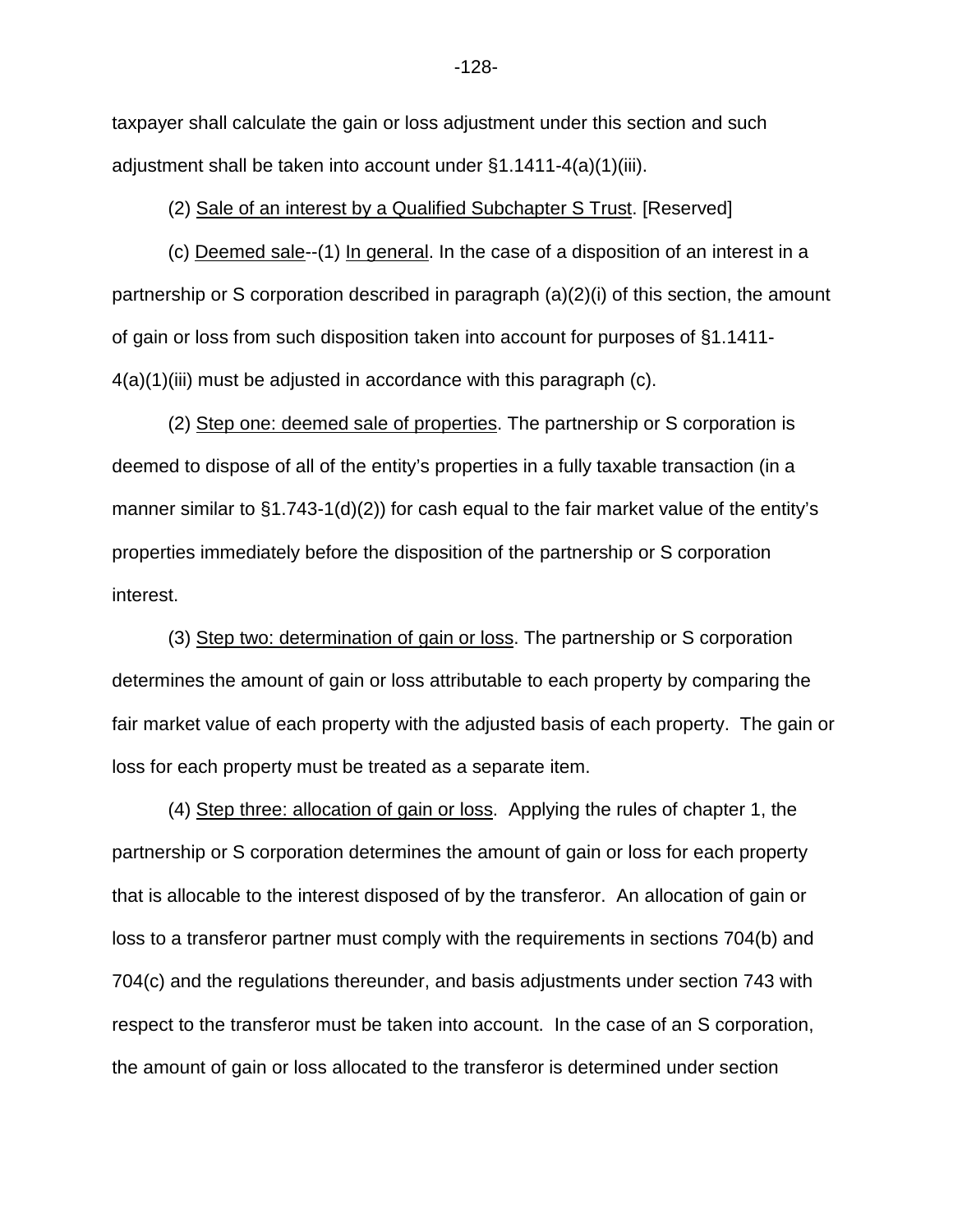1366(a), and the allocation should not take into account any reduction in the transferor's distributive share in section 1366(f)(2) resulting from the hypothetical imposition of tax under section 1374 as a result of the deemed sale. See  $\S1.460-4(k)(3)(v)(B)$  for a rule relating to the computation of income or loss that would be allocated to the transferor from a contract accounted for under a long-term contract method of accounting as a result of the deemed sale of properties.

(5) Step four: adjustment to gain or loss--(i) In general. If the amount of gain or loss allocable to the transferor in paragraph (c)(4) of this section is attributable to property held (as modified by paragraph (c)(5)(ii) of this section, if applicable) in a trade or business not described in §1.1411-5(a), such gain or loss is aggregated to create a net gain (which results in a negative adjustment) or a net loss (which results in a positive adjustment). Then, in accordance with paragraph (c)(5)(iii) or (iv) of this section, the transferor must adjust the transferor's gain or loss from the disposition of the partnership or S corporation interest as determined in §1.1411-4(a)(1)(iii) (without application of this section).

(ii) Special rules--(A) Property used in more than one trade or business. In the case of the disposition of a partnership or S corporation interest in which property of the partnership or S corporation is held in more than one trade or business during the twelve-month period ending on the date of the disposition, the fair market value and the adjusted basis of such property must be allocated among such trades or businesses on a basis that reasonably reflects the use of such property during such twelve-month period. See Example 7 of paragraph (e) of this section regarding multiple trades or businesses.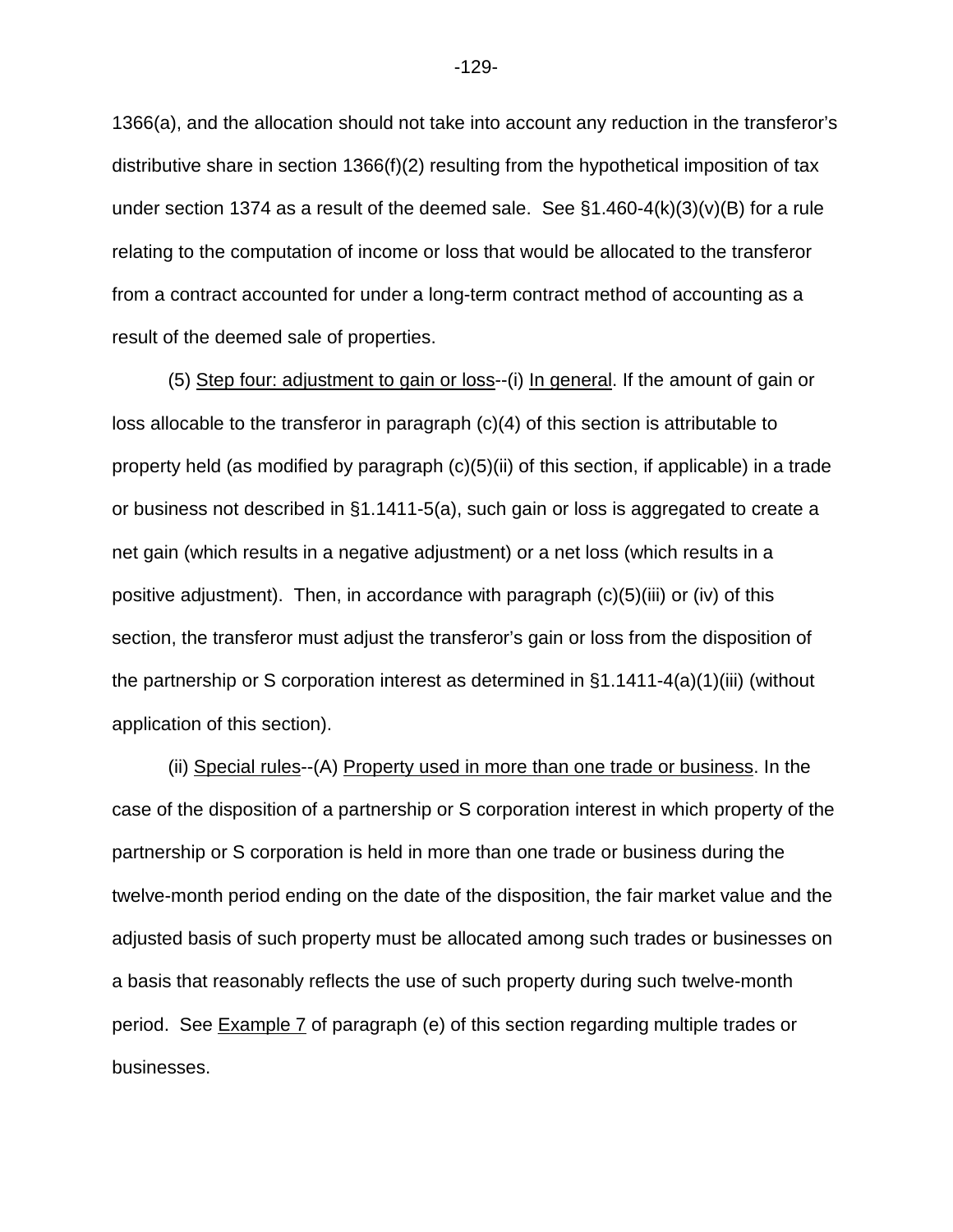(B) Goodwill attributable to property. If the transferor is allocated gain or loss from goodwill in the deemed sale under paragraph (c)(4) of this section and if the entity is engaged in a trade or business, the transferor shall treat such gain or loss as gain or loss from the disposition of property held in that trade or business. If the entity is engaged in more than one trade or business, the transferor's gain or loss from goodwill will be attributable to the entity's trades or businesses based on the relative fair market value of the property (other than cash) held in each trade or business. See Example 8 of paragraph (e) of this section.

(iii) Negative adjustment--(A) General rule. Subject to the limitations described in paragraph (c)(5)(iii)(B) of this section, if the amount determined under paragraph  $(c)(5)(i)$  of this section is a net gain, a negative adjustment of such amount shall be taken into account in computing the amount of the transferor's net gain in §1.1411-  $4(a)(1)(iii)$ .

(B) Limitations. If the transferor has a gain (determined without regard to section 1411(c)(4) and this paragraph (c)) from the disposition of the partnership or S corporation interest, the negative adjustment taken into account is limited to the amount of the gain (determined without regard to section  $1411(c)(4)$  and this paragraph (c)). If the transferor has a loss (determined without regard to section 1411(c)(4) and this paragraph (c)) from the disposition of the partnership or S corporation interest, the negative adjustment shall not be taken into account.

(iv) Positive adjustment--(A) General rule. Subject to the limitations described in paragraph (c)(5)(iv)(B) of this section, if the amount determined under paragraph

-130-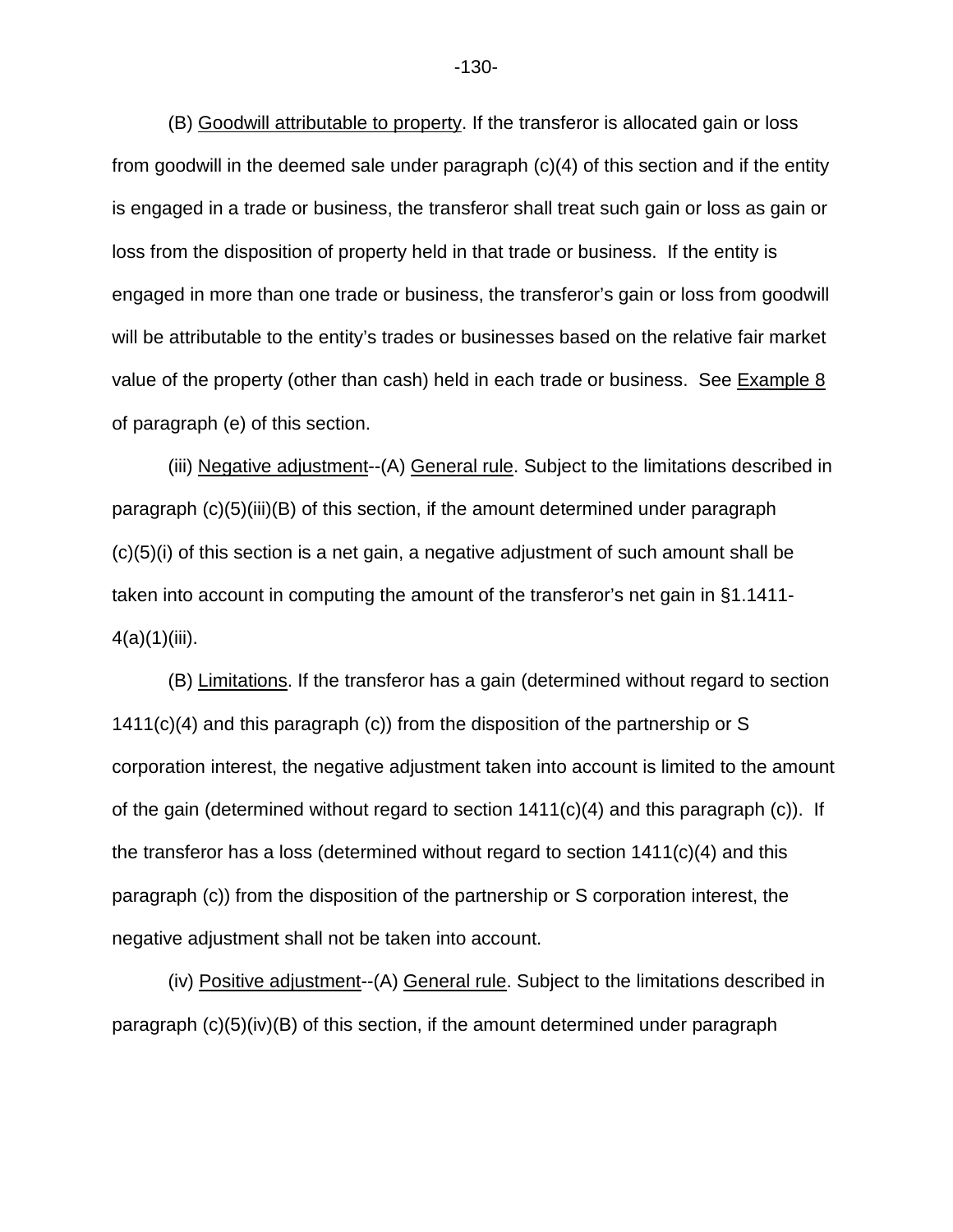$(c)(5)(i)$  of this section is a net loss, a positive adjustment of such amount shall be taken into account in computing the amount of the transferor's net gain in §1.1411-4(a)(1)(iii).

(B) Limitations. If the transferor has a loss (determined without regard to section 1411(c)(4) and this paragraph (c)) from the disposition of the partnership or S corporation interest, the positive adjustment taken into account is limited to the amount of the loss (determined without regard to section  $1411(c)(4)$  and this paragraph (c)). If the transferor has a gain (determined without regard to section 1411(c)(4) and this paragraph (c)) from the disposition of the partnership or S corporation interest, the positive adjustment shall not be taken into account.

(d) Required statement of adjustment. Any transferor making an adjustment under paragraph (c) of this section must attach a statement to the transferor's return for the year of disposition. The statement must include--

(1) A description of the disposed-of interest;

(2) The name and taxpayer identification number of the entity disposed of;

(3) The fair market value of each property of the entity;

(4) The entity's adjusted basis in each property;

(5) The transferor's allocable share of gain or loss with respect to each property of the entity;

(6) Information regarding whether the property was held in (or attributable to) a trade or business not described in §1.1411-5;

(7) The amount of the net gain under §1.1411-4(a)(1)(iii) on the disposition of the interest; and

(8) The computation of the adjustment under paragraph (c) of this section.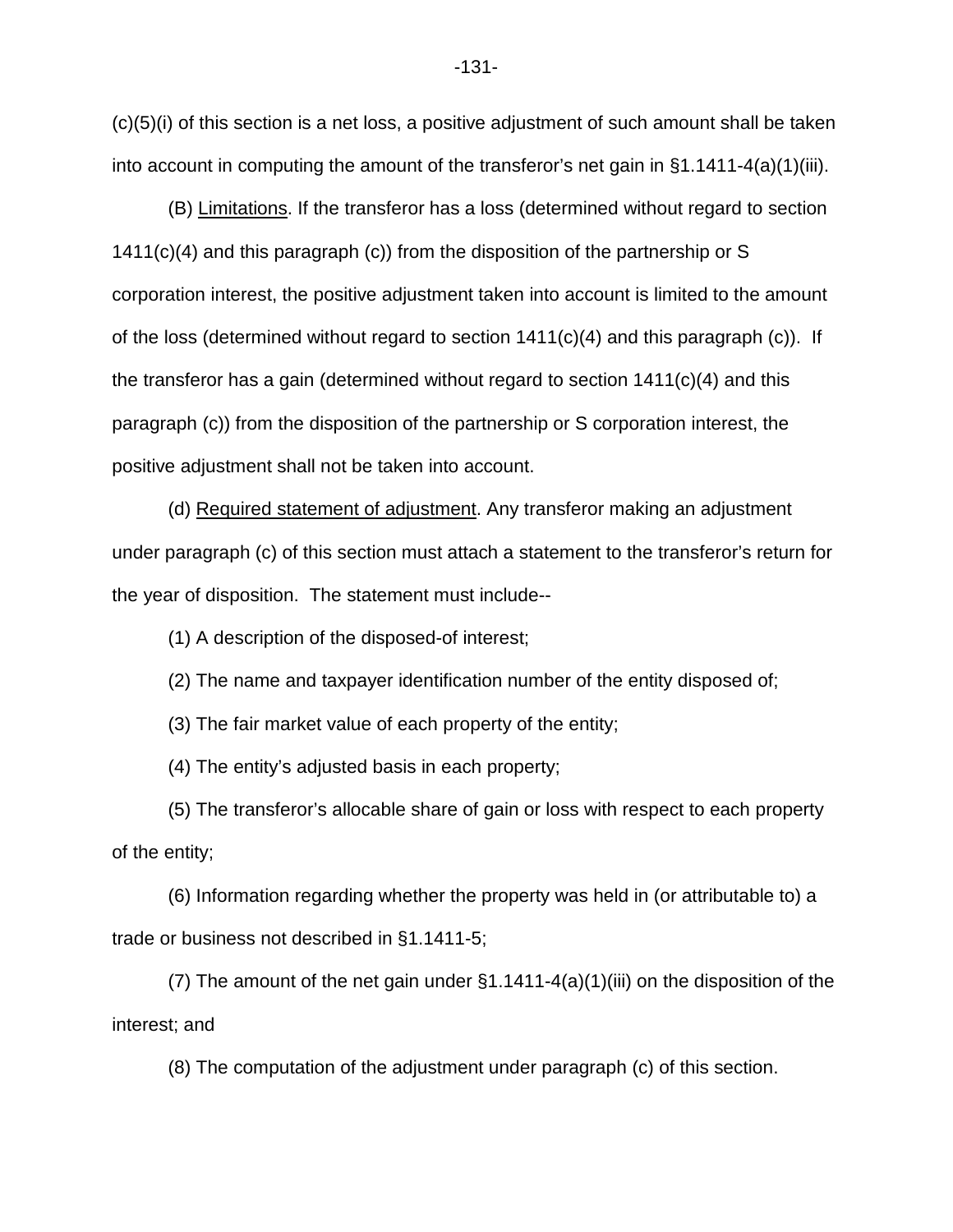(e) Examples. The following examples illustrate the principles of this section. In

each example, unless otherwise indicated, the taxpayer uses a calendar taxable year,

the taxpayer is a U.S. citizen, the partnership (PRS) or S corporation (S) is not engaged

in a trade or business of trading in financial instruments or commodities (as defined in

§1.1411-5(a)(2)), and Year 1 is a taxable year in which section 1411 is in effect:

Example 1. Basic application. (i) Facts. Individuals A and B are shareholders of S Corporation (S). A owns 75 percent of the stock in S, and B owns 25 percent of the stock in S. During Year 1, S is engaged in a single trade or business. With respect to S's trade or business, A is not engaged in a trade or business described in §1.1411- 5(a)(1), and B is engaged in a trade or business described in §1.1411-5(a)(1). S has three properties (1, 2, and 3) held exclusively in S's trade or business that have an aggregate fair market value of \$120,000. On September 1 of Year 1, A and B sell their S stock to C for the fair market value of S's properties (that is, A sells for \$90,000 and B sells for \$30,000). At the time of the disposition, A's adjusted basis in his S stock is \$75,000, and B's adjusted basis in his S stock is \$25,000. S's properties have the following adjusted bases and fair market values immediately before the disposition:

| <b>Property</b> | <b>Adjusted Basis</b> | <b>Fair Market Value</b> |
|-----------------|-----------------------|--------------------------|
|                 | \$10,000              | \$50,000                 |
| 2               | \$70,000              | \$30,000                 |
| 3               | \$20,000              | \$40,000                 |

(ii) Calculation of net gain under  $\S1.1411-4(a)(1)(iii)$ . On the stock sale to C, A recognizes a gain of \$15,000 (\$90,000 minus \$75,000), which is subject to §1.1411- 4(a)(1)(iii), and B recognizes a gain of \$5,000 (\$30,000 minus \$25,000), which is subject to §1.1411-4(a)(1)(iii).

(iii) Application of section  $1411(c)(4)$ --(A) In general. Section  $1411(c)(4)$  is applicable to A because with respect to S's trade or business, A is not engaged in a trade or business described in §1.1411-5(a)(1). On the other hand, with respect to B, S's trade or business is described in §1.1411-5(a)(1) because it is a passive trade or business with respect to B within the meaning of §1.1411-5(a)(1). Accordingly, section 1411(c)(4) is inapplicable to B, and B may not make any adjustment to his \$5,000 gain upon the stock disposition.

(B) Deemed sale--(1) Step one: deemed sale of properties. Upon a hypothetical disposition of S's properties for cash equal to fair market value, S would receive \$50,000 for Property 1, \$30,000 for Property 2, and \$40,000 for Property 3.

(2) Step two: determination of gain or loss. The determination of gain or loss on the deemed sale of S's properties is as follows: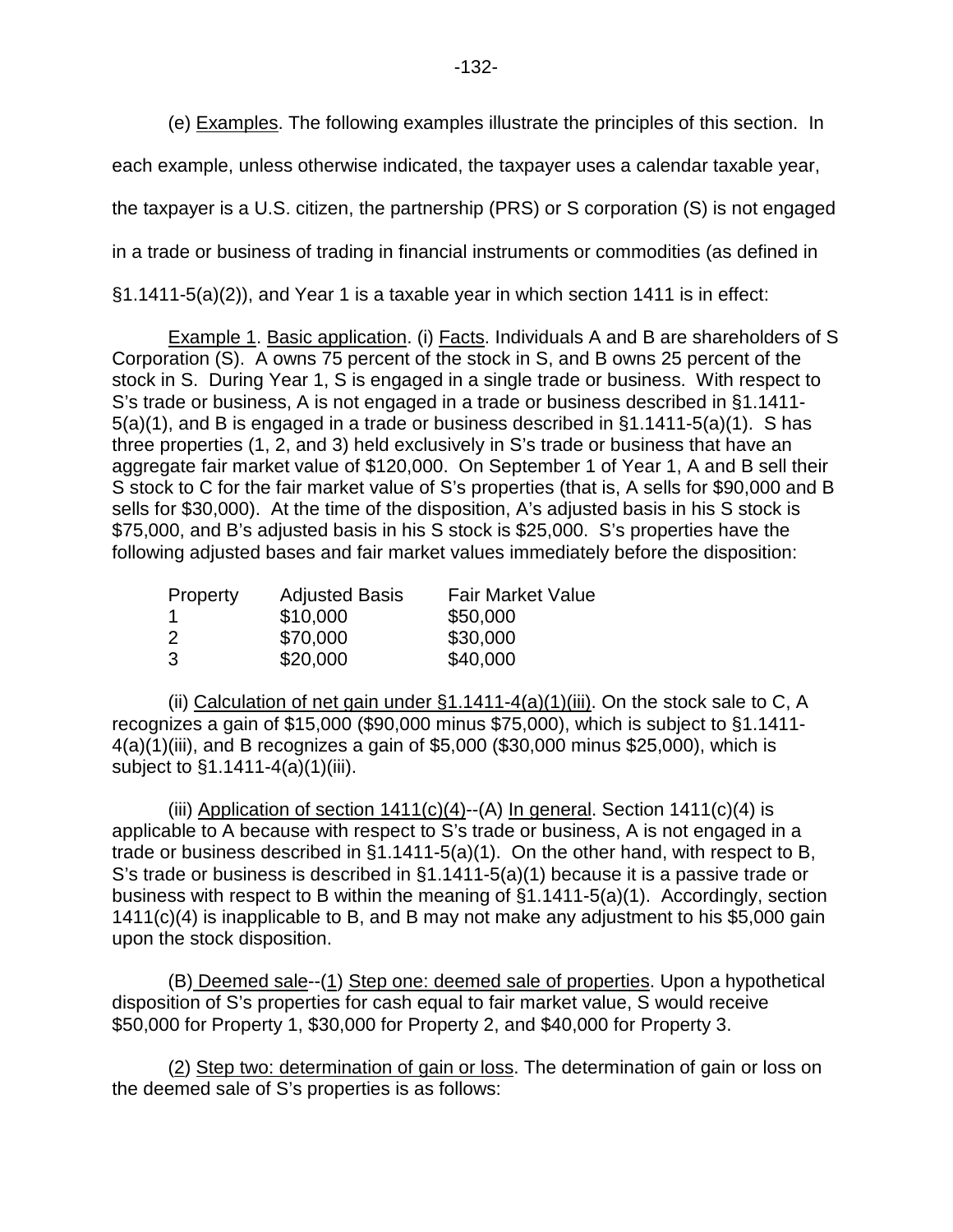| Property | <b>Adjusted Basis</b> | <b>Fair Market Value</b> | Gain or Loss |
|----------|-----------------------|--------------------------|--------------|
|          | \$10,000              | \$50,000                 | \$40,000     |
| 2        | \$70,000              | \$30,000                 | (\$40,000)   |
| -3       | \$20,000              | \$40,000                 | \$20,000     |

(3) Step three: allocation of gain or loss. Under section 1366, A is allocated \$30,000 gain from Property 1, \$30,000 loss from Property 2, and \$15,000 gain from Property 3.

(4) Step four: adjustment to net gain. Because all three properties are held in S's trade or business, A must make an adjustment under paragraph (c)(5) of this section to the amount of net gain determined under §1.1411-4(a)(1)(iii). The gain or loss on each of the three properties are added together (\$30,000 minus \$30,000 plus \$15,000), resulting in a negative adjustment of \$15,000. Under paragraph (c)(5) of this section, A's gain of \$15,000 on the disposition of the interest under  $\S1.1411-4(a)(1)(iii)$  is reduced by \$15,000, and A has zero gain with respect to the stock disposition for purposes of §1.1411-4(a)(1)(iii).

Example 2. Inside-outside basis disparity. (i) Facts. Same facts as Example 1, except that A's adjusted basis in his S stock is \$70,000.

(ii) Analysis. On the stock sale to C, A recognizes a gain of \$20,000 (\$90,000 minus \$70,000), which is subject to  $\S1.1411-4(a)(1)(iii)$ . The deemed sale would result in a negative adjustment of \$15,000 (\$30,000 minus \$30,000 plus \$15,000). Under paragraph (c)(5) of this section, A's net gain of \$20,000 on the disposition of the interest under  $\S1.1411-4(a)(1)(iii)$  is reduced by \$15,000, and A has \$5,000 net gain with respect to the stock disposition for purposes of  $\S1.1411-4(a)(1)(iii)$ .

Example 3. Limitation of adjustment. (i) Facts. Same facts as Example 1, except that A's adjusted basis in his S stock is \$80,000.

(ii) Analysis. On the stock sale to C, A recognizes a gain of \$10,000 (\$90,000 minus \$80,000), which is subject to §1.1411-4(a)(1)(iii). The deemed sale would result in a negative adjustment of \$15,000 (\$30,000 minus \$30,000 plus \$15,000). Under paragraph (c)(5) of this section, A's net gain of \$10,000 on the disposition of the interest under §1.1411-4(a)(1)(iii) is reduced by the negative adjustment, but the negative adjustment under §1.1411-7(c)(5)(iii)(B) is limited to \$10,000 (the amount of A's gain determined without regard to §1.1411-7). As a result, A has zero net gain with respect to the stock disposition for purposes of §1.1411-4(a)(1)(iii).

Example 4. Loss on disposition. (i) Facts. Same facts as Example 1, except that (A) A's adjusted basis in his stock is \$105,000, (B) Property 3 has an adjusted basis of \$60,000 and fair market value of \$10,000, and (C) A sells his interest for \$67,500.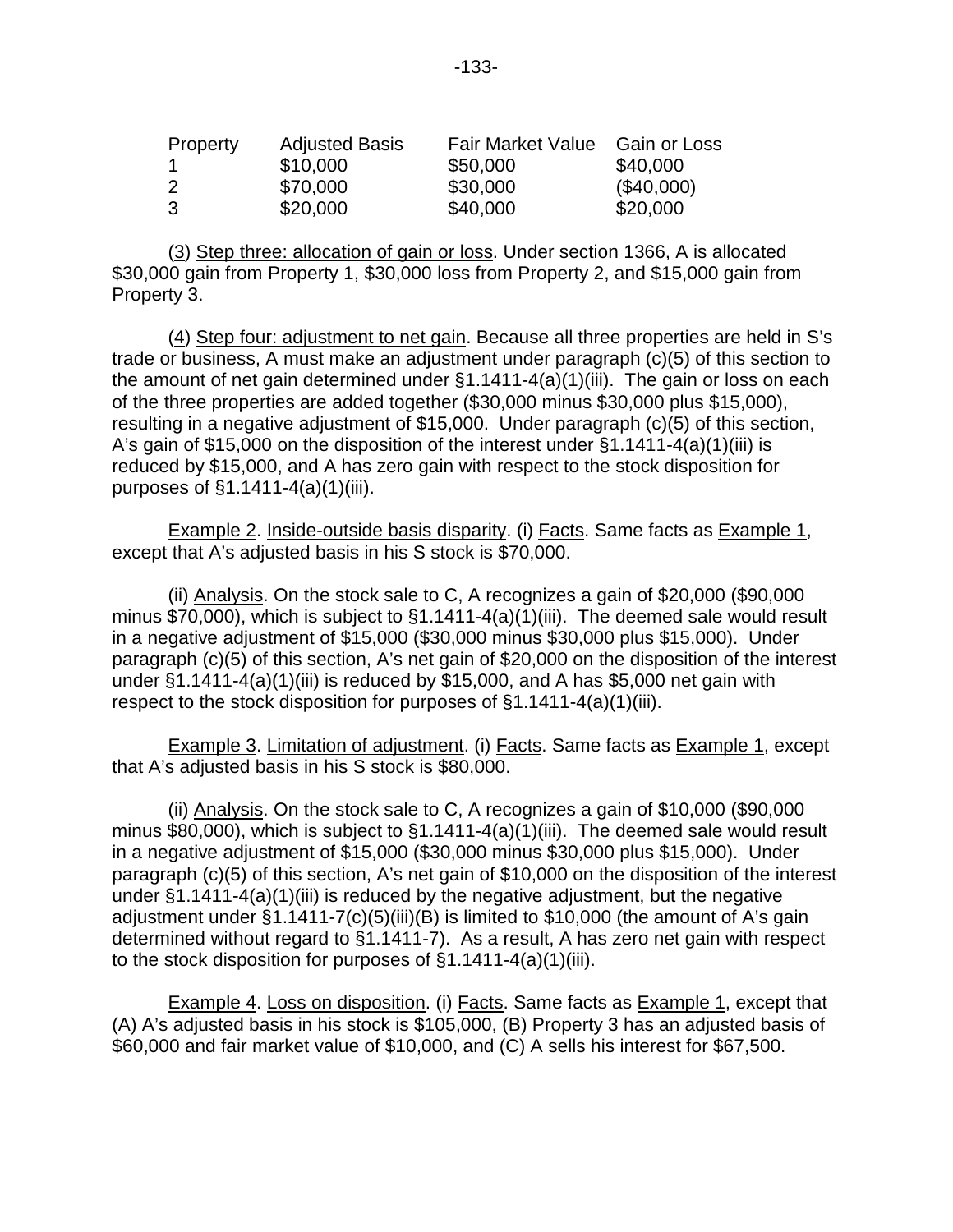(ii) Analysis. On the stock sale to C, A recognizes a loss of \$37,500 (\$67,500 minus \$105,000), which is subject to §1.1411-4(a)(1)(iii). In the deemed sale, A would be allocated \$30,000 gain from Property 1, \$30,000 loss from Property 2, and \$37,500 loss from Property 3. The deemed sale would result in a positive adjustment of \$37,500 (\$30,000 minus \$30,000 minus \$37,500). Under paragraph (c)(5) of this section, A's loss of \$37,500 on the disposition of the interest under §1.1411-4(a)(1)(iii) is increased by the positive adjustment of \$37,500, and A has zero loss with respect to the stock disposition for purposes of §1.1411-4(a)(1)(iii).

Example 5. Property not held in trade or business. (i) Facts. Same facts as Example 1, except that S owns a fourth property (adjusted basis of \$20,000 and fair market value of \$100,000) that is not held in S's trade or business and only A sells his S stock to C for A's proportionate share of the fair market value of S's properties. At the time of the disposition, A's adjusted basis in his S stock is \$90,000.

(ii) Calculation of net gain under  $\S1.1411-4(a)(1)$  (iii). On the stock sale to C, A recognizes a gain of \$75,000 (\$165,000 minus \$90,000), which is subject to §1.1411-  $4(a)(1)(iii)$ .

(iii) Application of section  $1411(c)(4)$ --(A) In general. Section  $1411(c)(4)$  is applicable to A because S's trade or business is not a trade or business described in §1.1411-5(a)(1) with respect to A.

(B) Deemed sale--(1) Step one: deemed sale of properties. Upon a hypothetical disposition of S's properties for cash equal to fair market value, S would receive \$50,000 for Property 1, \$30,000 for Property 2, \$40,000 for Property 3, and \$100,000 for Property 4.

(2) Step two: determination of gain or loss. The determination of gain or loss on the deemed sale of S's properties is as follows:

| Property       | <b>Adjusted Basis</b> | <b>Fair Market Value</b> | Gain or Loss |
|----------------|-----------------------|--------------------------|--------------|
|                | \$10,000              | \$50,000                 | \$40,000     |
| 2              | \$70,000              | \$30,000                 | (\$40,000)   |
| 3              | \$20,000              | \$40,000                 | \$20,000     |
| $\overline{4}$ | \$20,000              | \$100,000                | \$80,000     |

(3) Step three: allocation of gain or loss. Under section 1366, A is allocated \$30,000 gain from Property 1, \$30,000 loss from Property 2, \$15,000 gain from Property 3, and \$60,000 gain from Property 4.

(4) Step four: adjustment to net gain. Because S's trade or business is not a trade or business described in §1.1411-5(a)(1) with respect to A, A must make an adjustment under paragraph (c)(5) of this section to the amount of gain determined under §1.1411-4(a)(1)(iii). Because Property 4 is not held in S's trade or business, A's \$60,000 gain from Property 4 is not taken into account under paragraph (c)(5) of this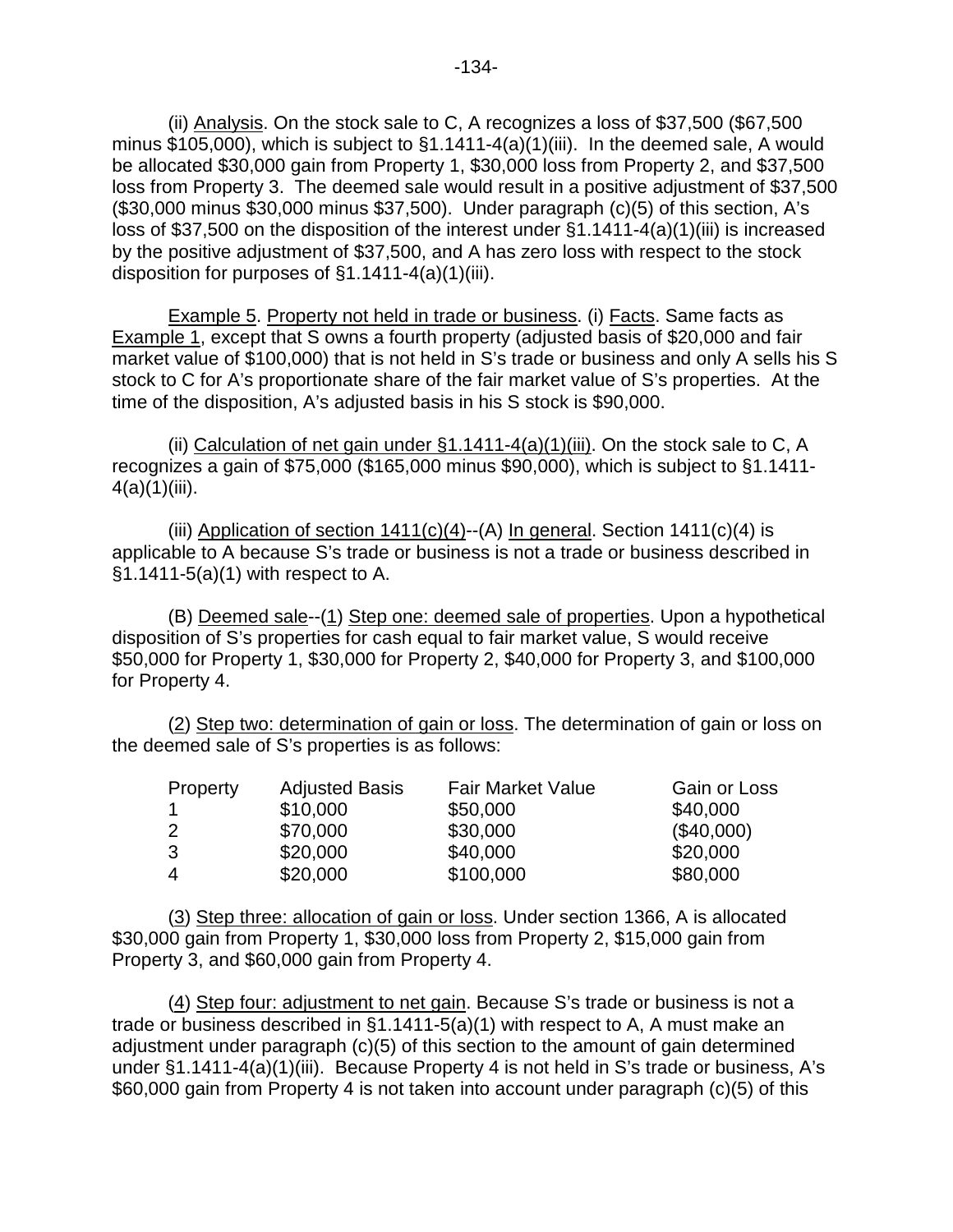section. The gain or loss on Property 1, Property 2, and Property 3 are added together (\$30,000 minus \$30,000 plus \$15,000), resulting in a negative adjustment of \$15,000. Under paragraph (c)(5) of this section, A's net gain of \$75,000 under §1.1411-4(a)(1)(iii) on the disposition of the interest is reduced by \$15,000, and A has \$60,000 net gain with respect to the stock disposition for purposes of  $\S1.1411-4(a)(1)(iii)$ .

Example 6. Calculation of gain in general. (i) Facts. D and E are equal partners in PRS, a partnership, and PRS's partnership agreement provides that allocations are 50 percent to D and 50 percent to E. PRS is engaged in a single trade or business. D contributed Property 1 with an adjusted basis of \$100,000 and a fair market value of \$200,000 at the time of the contribution. E contributed Property 2 with an adjusted basis of \$120,000 and a fair market value of \$200,000 at the time of the contribution. PRS is engaged in a single trade or business in which both Property 1 and Property 2 are used. PRS's trade or business is not a trade or business described in §1.1411- 5(a)(1) with respect to D. On November 1 of Year 1, D sells his interest in PRS to F for \$320,000, which is based on the fair market value of PRS's properties. At the time of the sale, D has an adjusted basis in his partnership interest of \$100,000 and the properties of PRS have the following adjusted bases and fair market values:

| Property | <b>Adjusted Basis</b> | <b>Fair Market Value</b> |
|----------|-----------------------|--------------------------|
|          | \$100,000             | \$240,000                |
| 2        | \$120,000             | \$400,000                |

(ii) Calculation of net gain under §1.1411-4(a)(1)(iii). D recognizes \$220,000 (\$320,000 minus \$100,000) of gain on the sale of his partnership interest to F, and such gain is subject to  $§1.1411-4(a)(1)(iii)$ .

(iii) Application of section  $1411(c)(4)$ --(A) In general. Section  $1411(c)(4)$  is applicable to D because PRS's trade or business is not a trade or business described in §1.1411-5(a)(1) with respect to A.

(B) Deemed sale--(1) Step one: deemed sale of properties. Upon a hypothetical disposition of PRS's properties for cash equal to fair market value, PRS would receive \$240,000 for Property 1 and \$400,000 for Property 2.

(2) Step two: determination of PRS's gain or loss. The determination of gain or loss on the deemed sale of PRS's properties is as follows:

| Property | <b>Adjusted Basis</b> | <b>Fair Market Value</b> | Gain or Loss |
|----------|-----------------------|--------------------------|--------------|
|          | \$100,000             | \$240,000                | \$140,000    |
| 2        | \$120,000             | \$400,000                | \$280,000    |

(3) Step three: allocation of gain or loss. Pursuant to section 704(c), D is allocated \$120,000 gain from the deemed sale of Property 1 and \$100,000 gain from the deemed sale of Property 2.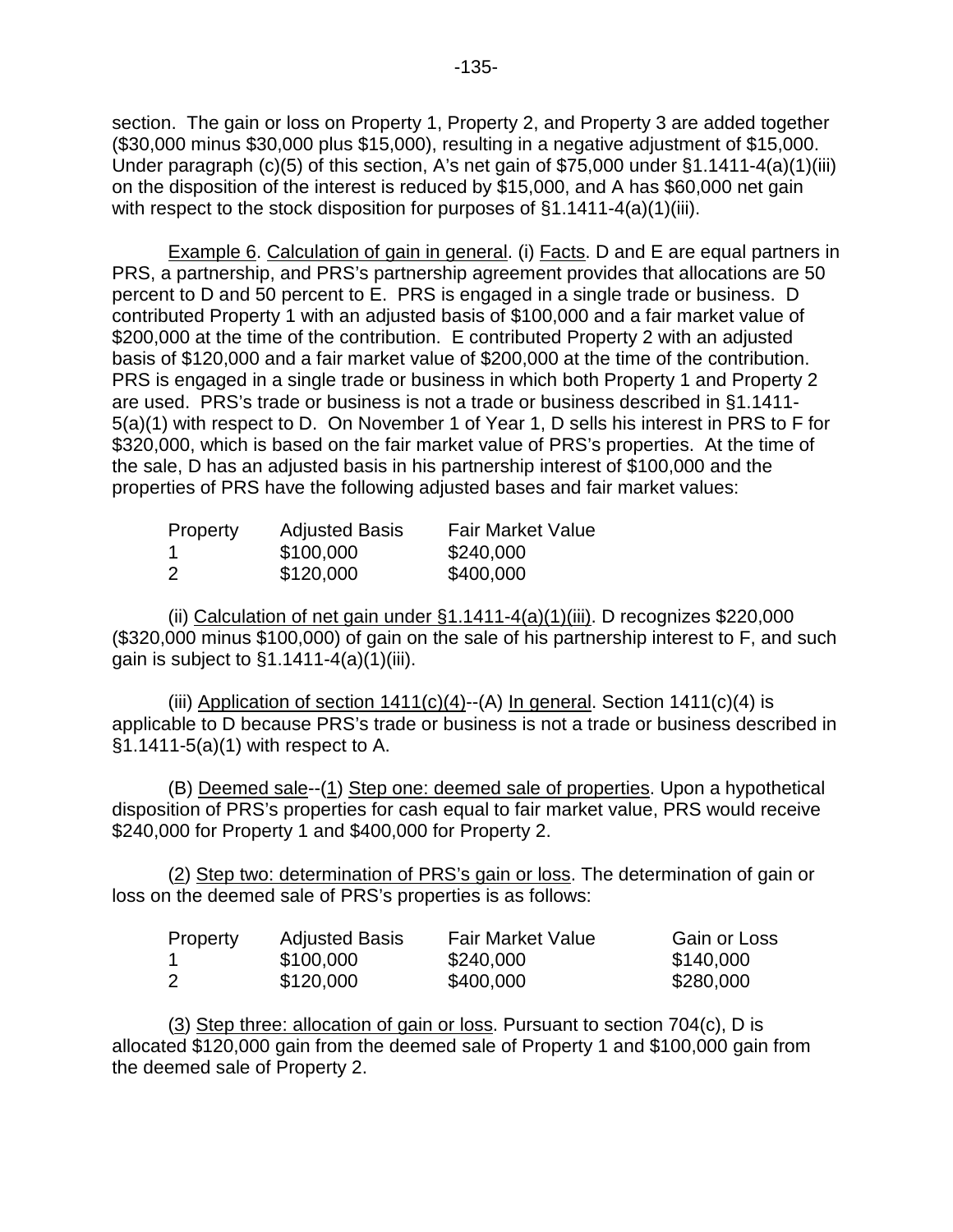(4) Step four: adjustment to net gain. Because both properties are used in PRS's in trade or business, D must make an adjustment under paragraph (c)(5)(i) of this section to the amount of net gain determined under §1.1411-4(a)(1)(iii). The total gain allocated to D in the deemed sale is \$220,000 (\$120,000 plus \$100,000), resulting in a negative adjustment of \$220,000. Under paragraph (c)(5) of this section, D's net gain of \$220,000 under §1.1411-4(a)(1)(iii) on the disposition of the interest is reduced by \$220,000, and D has zero net gain with respect to the partnership interest disposition for purposes of  $\S1.1411-4(a)(1)(iii)$ .

Example 7. Multiple trades or businesses. (i) Facts. Individuals A and B are shareholders of an S corporation (S). A owns 50 percent of the stock in S. During Year 2, S is engaged in two trades or businesses (Business X and Business Y). With respect to Business X, A is not engaged in a trade or business described in §1.1411-5(a)(1), but with respect to Business Y, A is engaged in a trade or business is described in §1.1411-5(a)(1). S has five properties. Property 1 and Property 2 are held exclusively in Business X, and Property 3 and Property 4 are held exclusively in Business Y. Property 5 is used half of the time in Business X and the rest of the time in Business Y. On December 1 of Year 2, A sells his S stock to C for A's proportionate share of the fair market value of S's properties. At the time of the disposition, A's adjusted basis in his S stock is \$110,000. S's properties have the following adjusted bases and fair market values immediately before the disposition:

| Property       | <b>Adjusted Basis</b> | <b>Fair Market Value</b> |
|----------------|-----------------------|--------------------------|
|                | \$10,000              | \$30,000                 |
| 2              | \$70,000              | \$30,000                 |
| 3              | \$20,000              | \$40,000                 |
| $\overline{4}$ | \$20,000              | \$100,000                |
| 5              | \$100,000             | \$120,000                |

(ii) Calculation of gain under §1.1411-4(a)(1)(iii). On the stock sale to C, A recognizes a gain of \$50,000 (\$160,000 minus \$110,000), which is subject to §1.1411-  $4(a)(1)(iii)$ .

(iii) Application of section  $1411(c)(4)$ --(A) In general. Section  $1411(c)(4)$  is applicable to A. However, any adjustment will only relate to property held in Business X and not to property held in Business Y (because Business Y is a trade or business described in §1.1411-5(a)(1) with respect to A).

(B) Deemed sale--(1) Step one: deemed sale of properties. Upon a hypothetical disposition of S's properties for cash equal to fair market value, S would receive \$30,000 for Property 1, \$30,000 for Property 2, \$40,000 for Property 3, \$100,000 for Property 4, and \$120,000 for Property 5.

(2) Step two: determination of gain or loss. The determination of gain or loss on the deemed sale of S's properties is as follows: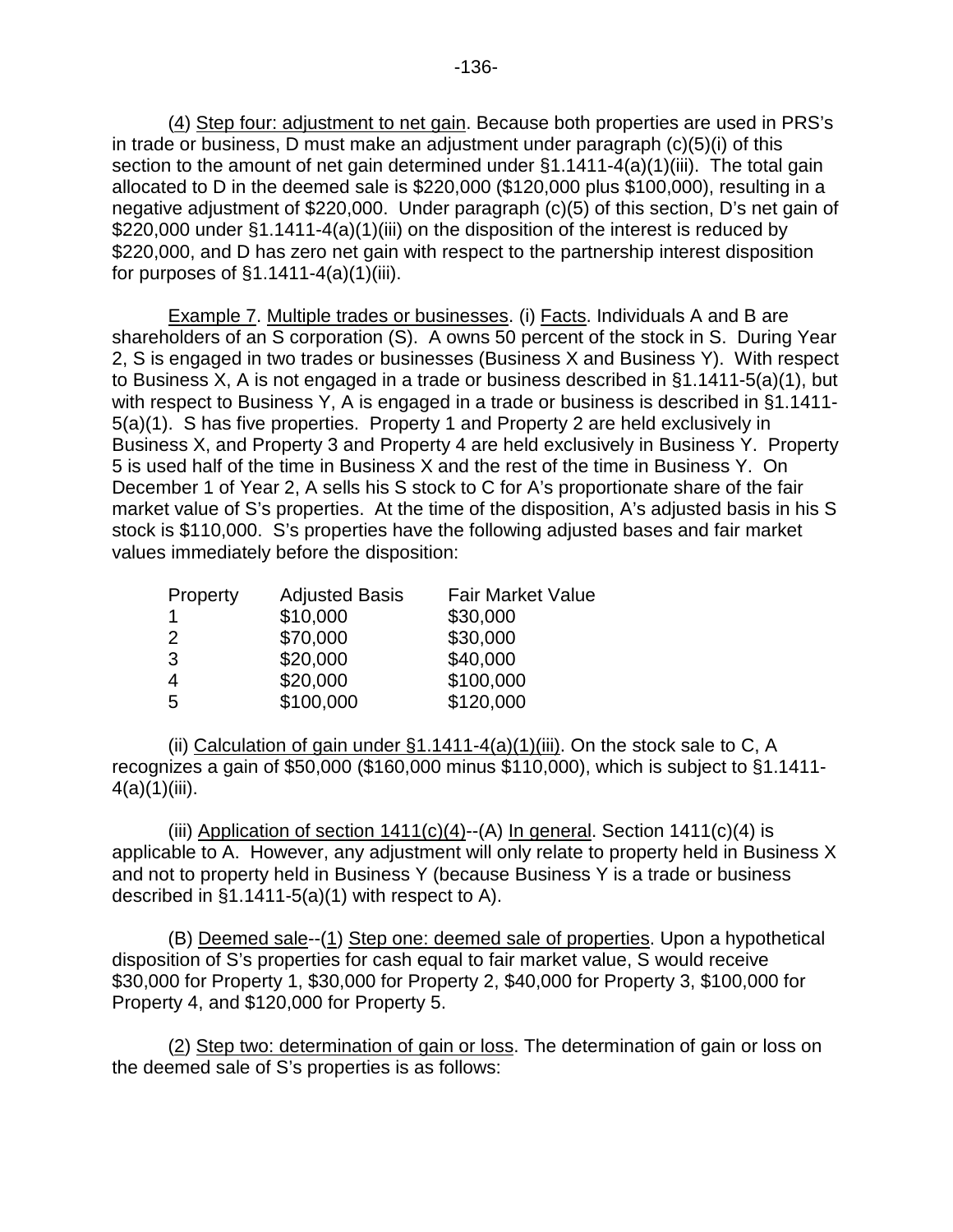| Property       | <b>Adjusted Basis</b> | <b>Fair Market Value</b> | Gain or Loss |
|----------------|-----------------------|--------------------------|--------------|
|                | \$10,000              | \$30,000                 | \$20,000     |
|                | \$70,000              | \$30,000                 | (\$40,000)   |
| 3              | \$20,000              | \$40,000                 | \$20,000     |
| $\overline{4}$ | \$20,000              | \$100,000                | \$80,000     |
| 5              | \$100,000             | \$120,000                | \$20,000     |

(3) Step three: allocation of gain or loss. Under section 1366, A is allocated \$10,000 gain from Property 1, \$20,000 loss from Property 2, \$10,000 gain from Property 3, \$40,000 gain from Property 4, and \$10,000 gain from Property 5.

(4) Step four: adjustment to net gain. A must make an adjustment under paragraph (c)(5) of this section to the amount of net gain determined under §1.1411- 4(a)(1)(iii), but only with respect to the gain or loss on the properties used in Business X (that is, Property 1, Property 2, and a portion of Property 5). Because Property 5 is used 50 percent of the time in Business X, under paragraph (c)(5)(ii)(A) of this section, 50 percent of the gain would be attributable to Business X (and A's share would be \$5,000). The gain or loss on Property 1, Property 2, and Property 5 are added together (\$10,000 minus \$20,000 plus \$5,000), and results in a positive adjustment of \$5,000. Under paragraph (c)(5)(iv)(B) of this section, because A had a gain of \$50,000 on the stock disposition, A does not take the positive adjustment of \$5,000 into account and A has a \$50,000 gain for purposes of  $\S1.1411-4(a)(1)(iii)$ .

Example 8. Goodwill and multiple trades or businesses. (i) Facts. Individuals A and B are shareholders of an S corporation (S). A owns 50 percent of the stock in S. During Year 2, S is engaged in two trades or businesses (Business X and Business Y). With respect to Business X, A is not engaged in a trade or business described in §1.1411-5(a)(1), but with respect to Business Y, A is engaged in a trade or business described in §1.1411-5(a)(1). In addition to cash and goodwill, S has five properties. Property 1 and Property 2 are used exclusively in Business X. Property 3 is not held for use in either Business X or Business Y. Property 4 and Property 5 are used exclusively in Business Y. On June 1 of Year 2, A sells his S stock to C for A's proportionate share of the fair market value of S's properties. At the time of the disposition, A's adjusted basis in his S stock is \$30,000. S's properties have the following adjusted basis and fair market value immediately before the disposition:

| Property       | <b>Adjusted Basis</b> | <b>Fair Market Value</b> |
|----------------|-----------------------|--------------------------|
| 1              | \$5,000               | \$10,000                 |
| 2              | \$5,000               | \$5,000                  |
| 3              | \$0                   | \$10,000                 |
| $\overline{4}$ | \$20,000              | \$30,000                 |
| 5              | \$10,000              | \$15,000                 |
| Cash           | \$10,000              | \$10,000                 |
| Goodwill       | \$10,000              | \$30,000                 |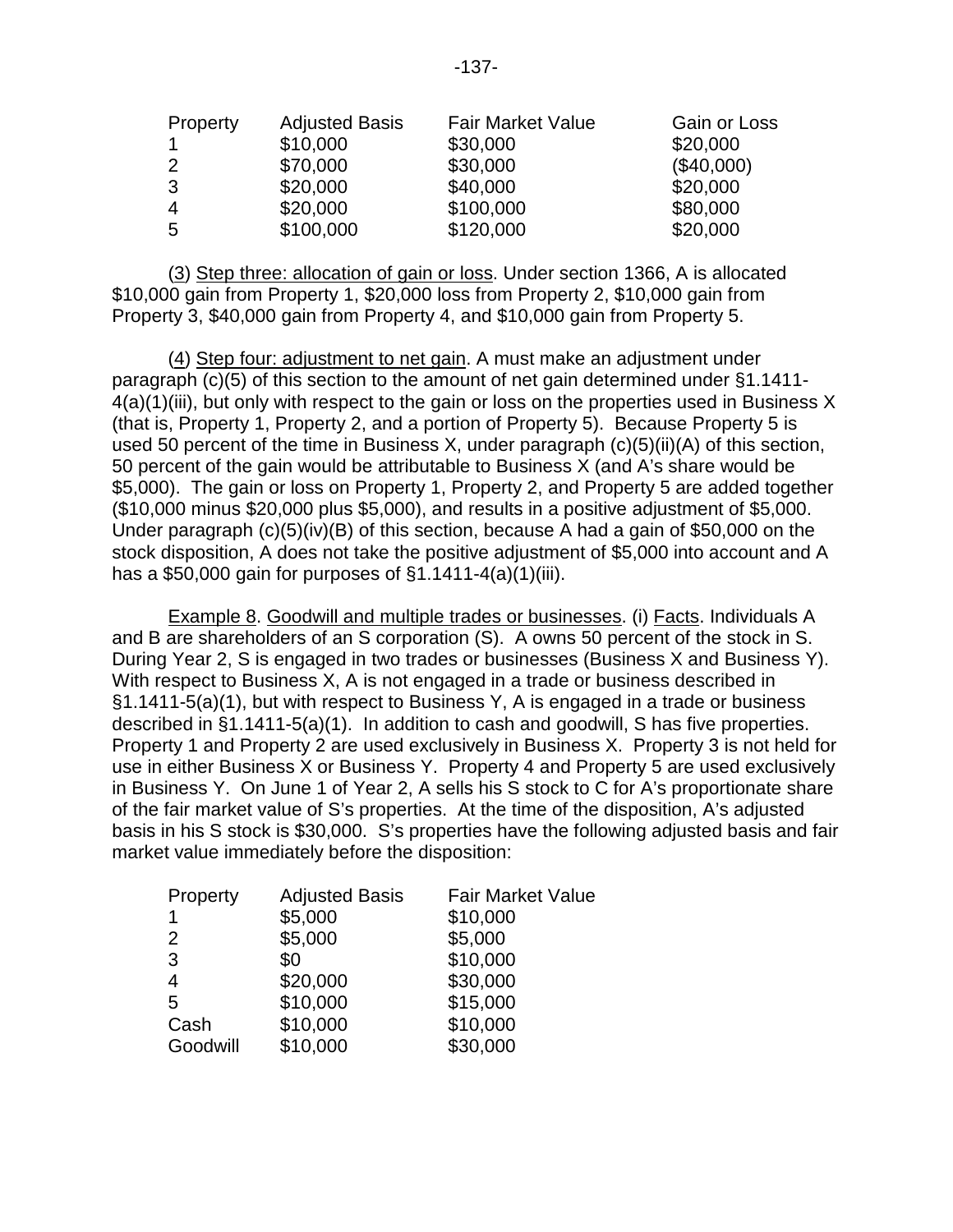(ii) Calculation of gain under  $\S1.1411-4(a)(1)$  (iii). On the stock sale to C, A recognizes a gain of \$25,000 (\$55,000 minus \$30,000), which is subject to §1.1411-  $4(a)(1)(iii)$ .

(iii) Application of section  $1411(c)(4)$ --(A) In general. Section  $1411(c)(4)$  is applicable to A. However, any adjustment will only relate to property used in Business X and not to property used in Business Y (because Business Y is a trade or business described in §1.1411-5(a)(1) with respect to A).

(B) Deemed sale--(1) Step one: deemed sale of properties. Upon a hypothetical disposition of S's properties for cash equal to fair market value, S would receive \$10,000 for Property 1, \$5,000 for Property 2, \$10,000 for Property 3, \$30,000 for Property 4, \$15,000 for Property 5, \$10,000 for the cash, and \$30,000 for goodwill.

(2) Step two: determination of gain or loss. The determination of gain or loss on the deemed sale of S's properties is as follows:

| Property       | <b>Adjusted Basis</b> | <b>Fair Market Value</b> | Gain or Loss |
|----------------|-----------------------|--------------------------|--------------|
| 1              | \$5,000               | \$10,000                 | \$5,000      |
| 2              | \$5,000               | \$5,000                  | \$0          |
| 3              | \$0                   | \$10,000                 | \$10,000     |
| $\overline{4}$ | \$20,000              | \$30,000                 | \$10,000     |
| 5              | \$10,000              | \$15,000                 | \$5,000      |
| Cash           | \$10,000              | \$10,000                 | \$0          |
| Goodwill       | \$10,000              | \$30,000                 | \$20,000     |

(3) Step three: allocation of gain or loss. Under section 1366, A is allocated a \$25,000 gain (\$2,500 gain from Property 1, \$0 gain from Property 2, \$5,000 gain from Property 3, \$5,000 gain from Property 4, \$2,500 gain from Property 5, \$0 from cash, and \$10,000 from goodwill).

(4) Step four: adjustment to net gain. A must make an adjustment under paragraph (c)(5) of this section to the amount of net gain determined under §1.1411- 4(a)(1)(iii), but only with respect to the gain or loss on the properties used in Business X (that is, Property 1, Property 2, and a portion of the goodwill). Under paragraph (c)(5)(ii)(B) of this section, the goodwill is allocated to Business X and Business Y based on the relative fair market value of the property (other than cash) held for use in each trade or business. For this purpose, the fair market value of the property held for use in Business X is \$15,000, and the fair market value of the property held for use in Business Y is \$45,000. Therefore, 25 percent of A's gain on the goodwill is attributable to Business X (or \$2,500). A's share of the gain on Property 1, Property 2, and goodwill are added together (\$2,500 plus zero plus \$2,500), which results in a negative adjustment of \$5,000. Under paragraph (c)(5) of this section, A takes into account the negative adjustment of \$5,000, and A has a \$20,000 gain (\$25,000 minus \$5,000 adjustment) for purposes of §1.1411-4(a)(1)(iii).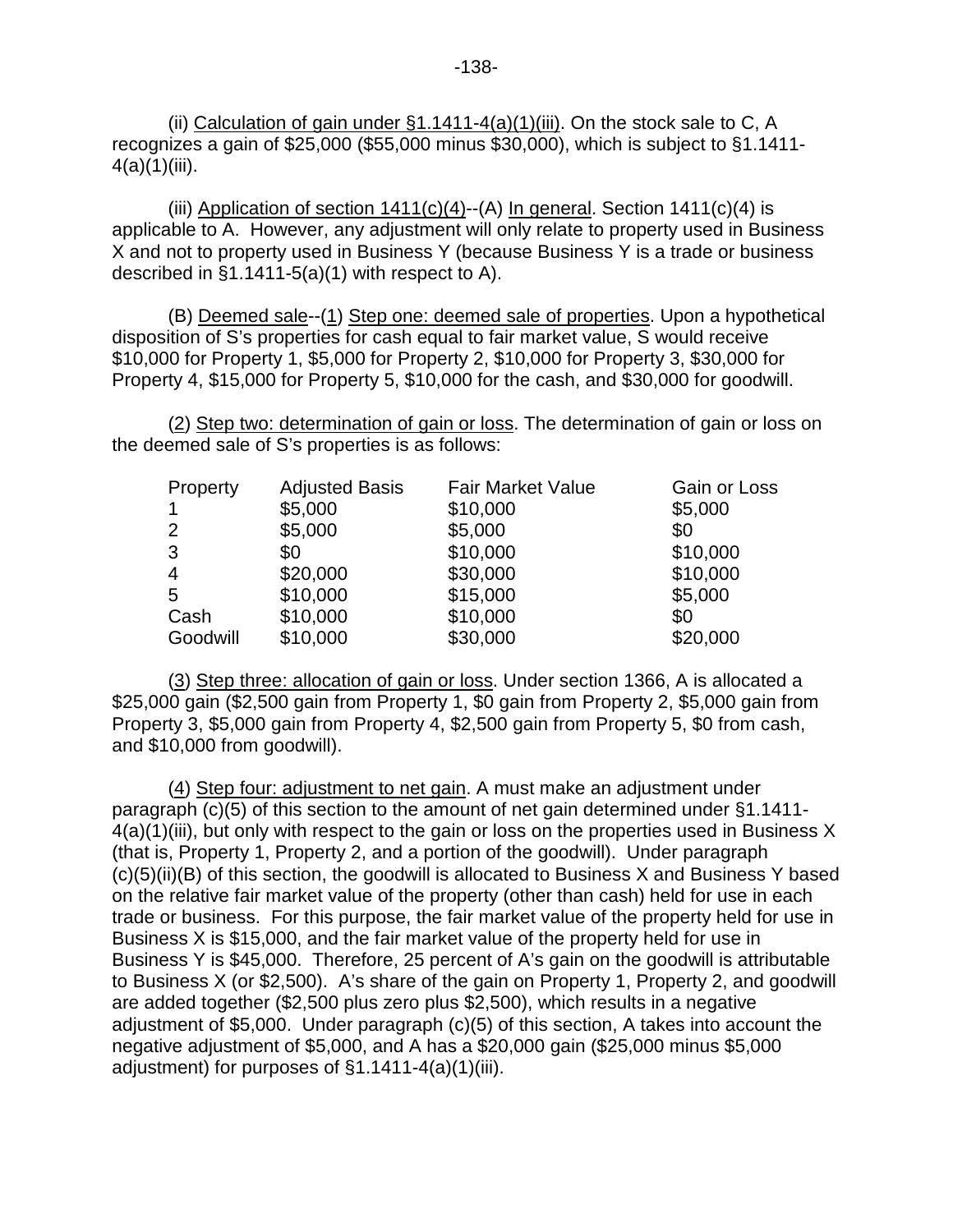(f) Effective/applicability date. This section applies to taxable years beginning after December 31, 2013.

§1.1411-8 Exception for distributions from qualified plans.

(a) General rule. Net investment income (as defined in §1.1411-4) does not include any distribution from a qualified plan or arrangement. For this purpose, the term qualified plan or arrangement means any plan or arrangement described in section 401(a), 403(a), 403(b), 408, 408A, or 457(b).

(b) Rules relating to distributions. This paragraph (b) provides rules for purposes of paragraph (a) of this section. For purposes of section 1411(c)(5) and this section, a distribution means the following:

(1) Actual distributions. Any amount actually distributed from a qualified plan or arrangement, as defined in paragraph (a) of this section, is a distribution within the meaning of section 1411(c)(5), and thus is not included in net investment income. Examples include a rollover to an eligible retirement plan within the meaning of section 402(c)(8)(B), a distribution of a plan loan offset amount within the meaning of Q&A-13(b) of §1.72(p)-1, and certain corrective distributions under the Internal Revenue Code.

(2) Amounts treated as distributed. Any amount that is treated as distributed from a qualified plan or arrangement under the Internal Revenue Code for purposes of income tax is a distribution within the meaning of section 1411(c)(5), and thus is not included in net investment income. Examples include a conversion to a Roth IRA described in section 408A and a deemed distribution under section 72(p).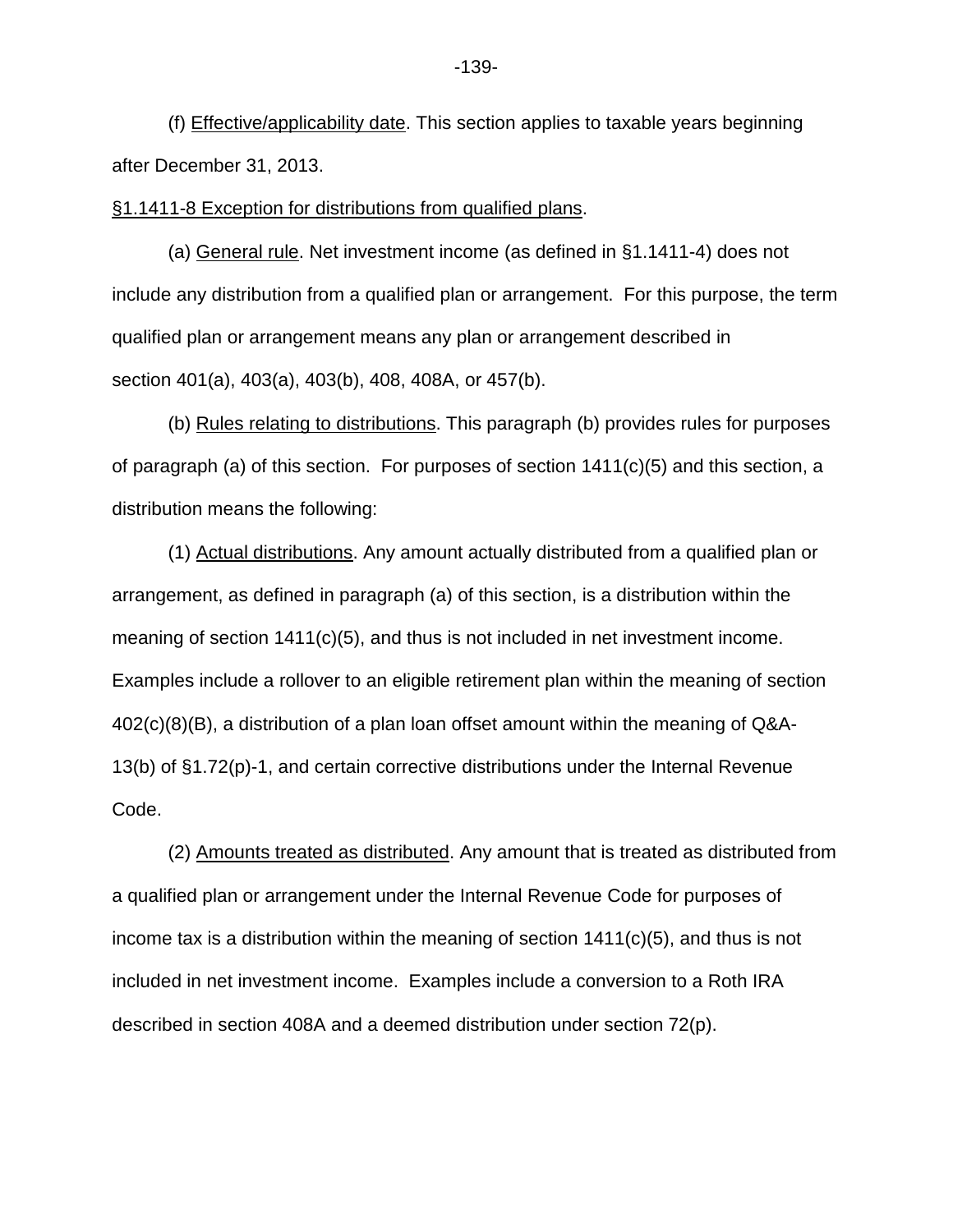(3) Amounts includible in gross income. Any amount that is not treated as a distribution but is otherwise includible in gross income pursuant to a rule relating to amounts held in a qualified plan or arrangement described in paragraph (a) of this section is a distribution within the meaning of section 1411(c)(5), and thus is not included in net investment income. For example, any income of the trust of a qualified plan or arrangement that is applied to purchase a participant's life insurance coverage (the P.S. 58 costs) is a distribution within the meaning of section  $1411(c)(5)$ , and thus is not included in net investment income.

(c) Effective/applicability date. This section applies to taxable years beginning after December 31, 2013.

### §1.1411-9 Exception for self-employment income.

(a) General rule. Except as provided in paragraph (b) of this section, net investment income (as defined in §1.1411-4) does not include any item taken into account in determining self-employment income that is subject to tax under section 1401(b) for such taxable year. For purposes of section 1411(c)(6) and this section, taken into account means income included and deductions allowed in determining net earnings from self-employment. However, amounts excepted in determining net earnings from self-employment under section 1402(a)(1)-(17), and thus excluded from self-employment income under section 1402(b), are not taken into account in determining self-employment income and thus may be included in net investment income if such amounts are described in §1.1411-4. Except as provided in paragraph (b) of this section, if net earnings from self-employment consist of income or loss from more than one trade or business, all items taken into account in determining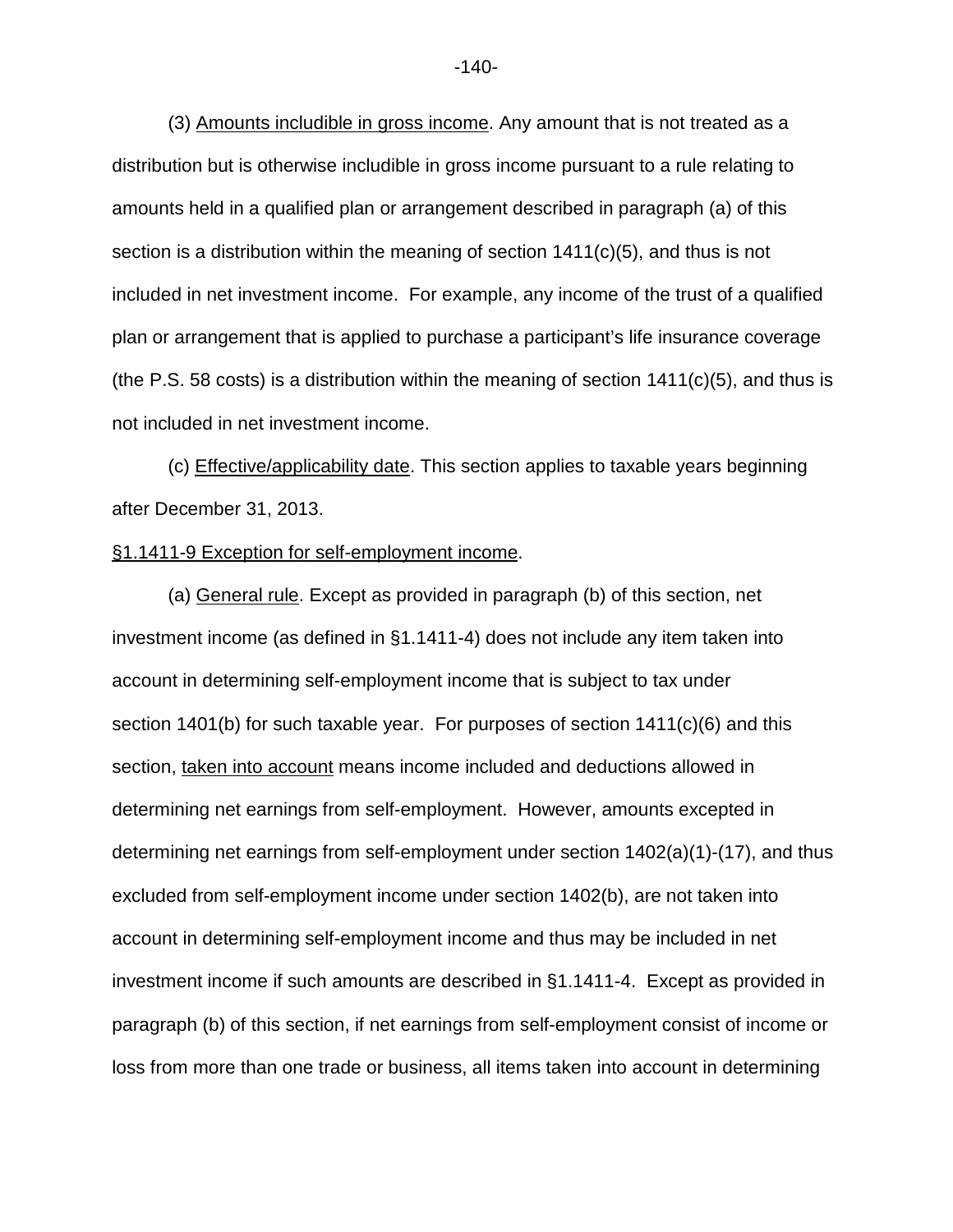the net earnings from self-employment with respect to these trades or businesses (see §1.1402(a)-2(c)) are considered taken into account in determining the amount of selfemployment income that is subject to tax under section 1401(b) and therefore not included in net investment income.

(b) Special rule for traders. In the case of gross income described in §1.1411- 4(a)(1)(ii) derived from a trade or business of trading in financial instruments or commodities (as described in §1.1411-5(a)(2)), the deductions described in §1.1411-  $4(f)(2)(ii)$  properly allocable to the taxpayer's trade or business of trading in financial instruments or commodities are taken into account in determining the taxpayer's selfemployment income only to the extent that such deductions reduce the taxpayer's net earnings from self-employment (after aggregating under §1.1402(a)-2(c) the net earnings from self-employment from any trade or business carried on by the taxpayer as an individual or as a member of a partnership). Any deductions described in §1.1411-4(f)(2)(ii) that exceed the amount of net earnings from self-employment, in the aggregate (if applicable), shall be allowed in determining the taxpayer's net investment income under section 1411 and the regulations thereunder.

(c) Examples. The following examples illustrate the provisions of this section:

Example 1. Exclusion from self-employment income. A is a general partner in PRS, a partnership carrying on a trade or business that is not a trade or business of trading in financial instruments or commodities (within the meaning of §1.1411-5(a)(2)). During Year 1, A's distributive share from PRS is \$1 million, \$300,000 of which is attributable to the gain on the sale of PRS's capital assets. Section 1402(a)(3)(A) provides an exclusion from net earnings from self-employment for any gain or loss from the sale or exchange of a capital asset. For Year 1, A has \$700,000 self-employment income subject to self-employment tax. This \$700,000 subject to self-employment tax is not included as part of net investment income. However, the \$300,000 attributable to the gain on PRS's sale of a capital asset is excluded from net earnings from selfemployment and self-employment income and thus is not covered by the exception in section 1411(c)(6). The \$300,000 attributable to the gain on PRS's sale of a capital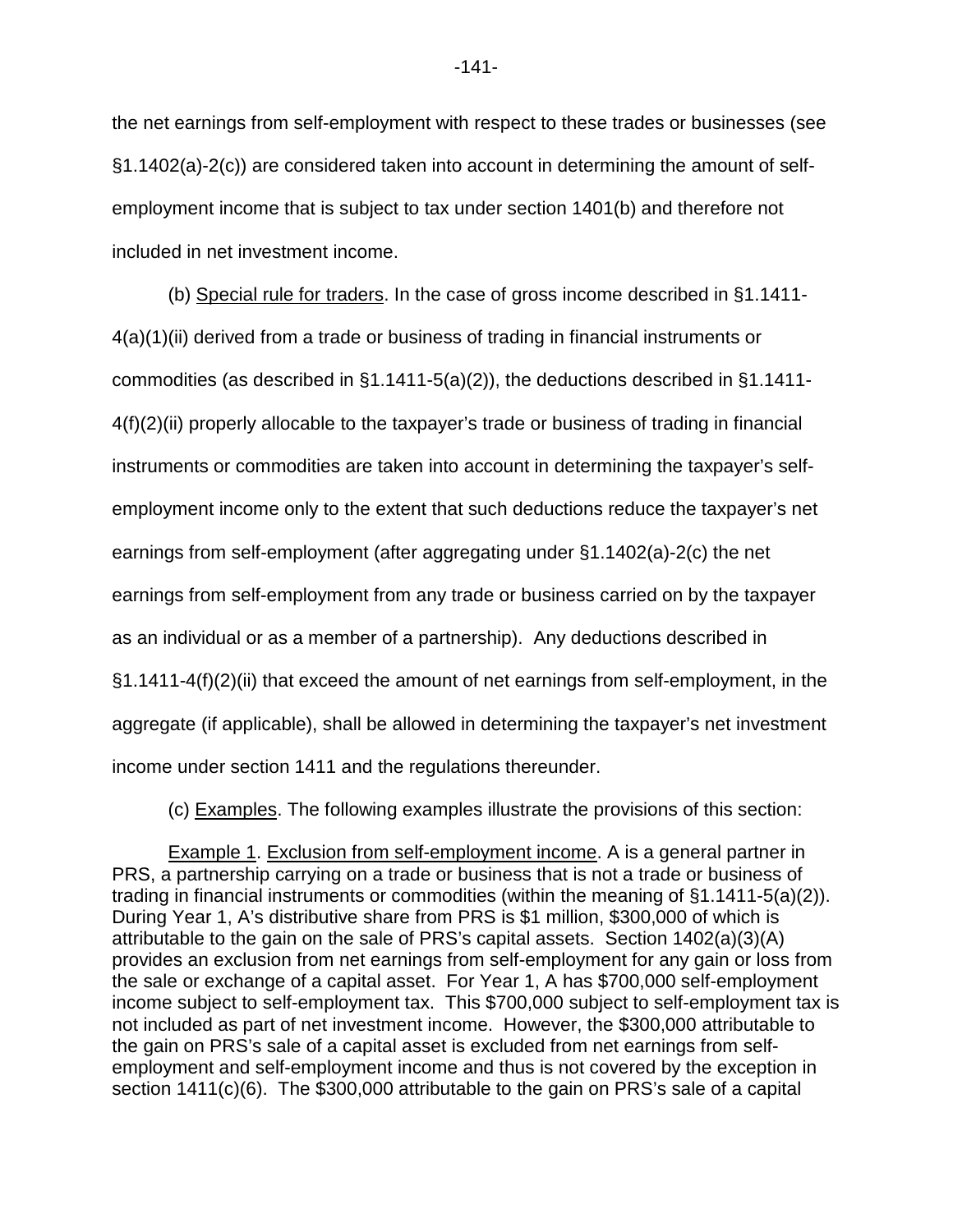Example 2. Two trades or businesses. B is an individual engaged in two trades or businesses, Business X and Business Y, neither of which is the trade or business of trading in financial instruments or commodities (as described in §1.1411-5(a)(2)). B carries on Business X as a sole proprietor and B is also a general partner in a partnership that carries on Business Y. During Year 1, B had net earnings from selfemployment consisting of the aggregate of a \$50,000 loss (that is, after application of the exclusions under section  $1402(a)(1)-(17)$  from Business X that is attributable to passive activities, and \$70,000 in income (after application of the exclusions under section 1402(a)(1)-(17)) from B's distributive share from the partnership from carrying on Business Y. Thus, B's net earnings from self-employment in Year 1 are \$20,000. For Year 1, all of B's income, deductions, gains, and losses from Business X and distributive share from the partnership carrying on Business Y, other than those amounts excluded due to application of section 1402(a)(1)-(17), are taken into account in determining B's net earnings from self-employment and self-employment income for such taxable year. Accordingly, in calculating B's net investment income (as defined in §1.1411-4) for Year 1, the items of income, loss, gain, and deduction that comprise B's \$50,000 loss attributable to Business X (after application of the exclusions under section 1402(a)(1)-(17)), and the items of income, loss, gain, and deduction that comprise B's \$70,000 distributable share attributable to B's general partnership interest (after application of the exclusions under section 1402(a)(1)-(17)), are not considered. Rather, only items of income, loss, gain, and deduction from the two separate businesses that were excluded from the calculation of B's net earnings from selfemployment income due to the application of the exclusions under section 1402(a)(1)- (17), such as any capital gains and losses excluded under section 1402(a)(3), are considered for purposes of calculating B's net investment income for Year 1 in connection with these two trades or businesses.

Example 3. Special rule for trader with single trade or business. D is an individual engaged in the trade or business of trading in commodities (as described in §1.1411- 5(a)(2)). D made an election under section 475(f)(2). D derives \$400,000 of gross income described in §1.1411-4(a)(1)(ii) and \$150,000 of expenses described in §1.1411-4(f)(2)(ii) from carrying on the trade or business. Pursuant to sections 475(f)(1)(D) and 1402(a)(3)(A), none of the gross income is taken into account in determining D's net earnings from self-employment and self-employment income, and therefore, under paragraph (a) of this section, the \$400,000 of gross income is not covered by the exception in section 1411(c)(6). Under paragraph (b) of this section and §1.1411-4(f)(2)(ii), because the \$150,000 of deductions did not reduce D's net earnings from self-employment (because D had \$0 net earnings from self-employment), for purposes of section 1411(c)(6), the \$150,000 of deductions are not taken into account in determining D's net earnings from self-employment and self-employment income, and therefore the \$150,000 of deductions may reduce D's gross income of \$400,000 for purposes of section 1411.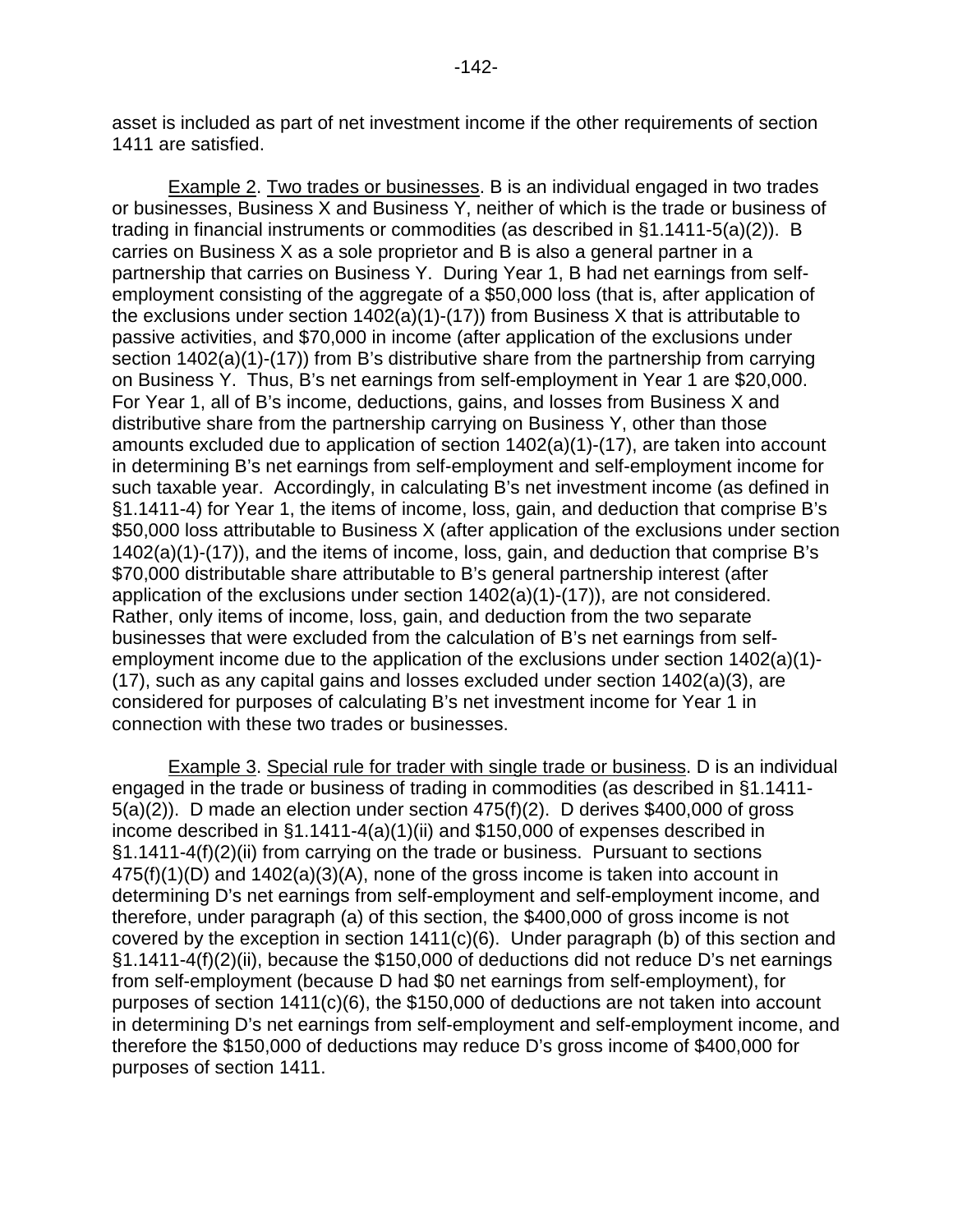Example 4. Special rule for trader with multiple trades or businesses. E is an individual engaged in two trades or businesses, Business X (which is not a trade or business of trading in financial instruments or commodities) and Business Y (which is a trade or business of trading in financial instruments or commodities (as described in §1.1411-5(a)(2))). E has made an election under section 475(f) with respect to Business Y. During Year 1, E had net earnings from self-employment from Business X of \$35,000. During Year 1, E also had \$300,000 of gross income described in §1.1411-  $4(a)(1)(ii)$  and \$75,000 of expenses described in  $§1.1411-4(f)(2)(ii)$  from Business Y. E's \$300,000 of gross income from Business Y is excluded from net earnings from selfemployment and self-employment income pursuant to sections 475(f)(1)(D) and 1402(a)(3)(A). E's \$75,000 of deductions from Business Y reduce E's \$35,000 of net earnings from self-employment from Business X to \$0. Pursuant to paragraph (b) of this section and §1.1411-4(f)(2)(ii), the remaining \$40,000 of deductions from Business Y are taken into account in determining E's net investment income (by reducing E's gross income of \$300,000 from Business Y to \$260,000) for purposes of section 1411.

(d) Effective/applicability date. This section applies to taxable years beginning

after December 31, 2013.

# §1.1411-10 Controlled foreign corporations and passive foreign investment companies.

(a) In general. This section provides rules that apply to an individual, estate, or trust that is a United States shareholder (within the meaning of section 951(b)) of a controlled foreign corporation (within the meaning of section 957(a)), or that is a United States person that directly or indirectly owns an interest in a passive foreign investment company (within the meaning of section 1297(a)). In addition, this section provides rules that apply to an individual, estate, or trust that owns an interest in a domestic partnership or an S corporation that either is a United States shareholder of a controlled foreign corporation or that has made an election under section 1295 to treat a passive foreign investment company as a qualified electing fund.

(b) Amounts derived from a trade or business described in §1.1411-5. An amount included in gross income under section 951(a) or section 1293(a) that is income derived from a trade or business described in section  $1411(c)(2)$  and  $§1.1411-5$  is taken into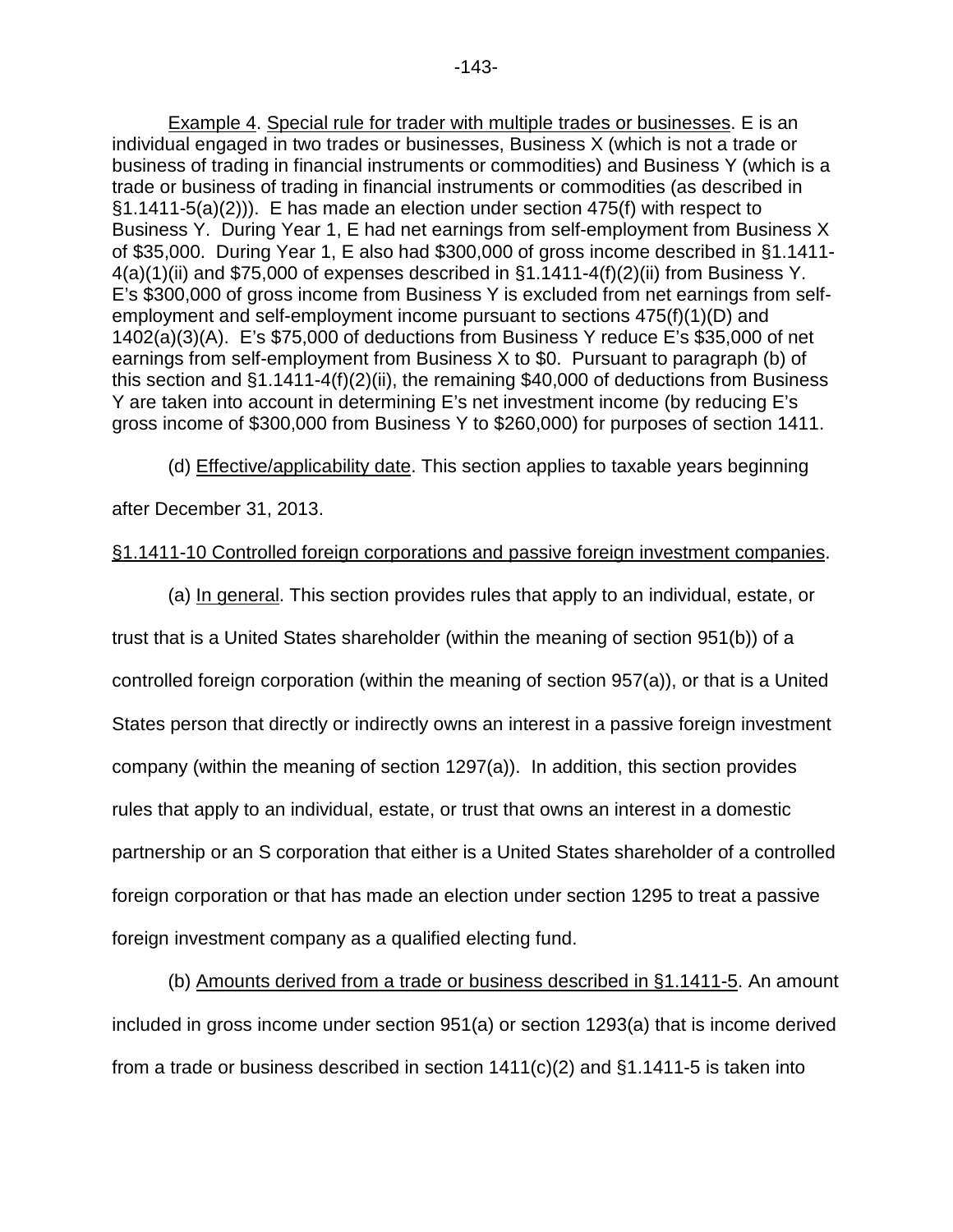account as net investment income under section  $1411(c)(1)(A)(ii)$  and §1.1411-4(a)(1)(ii) for purposes of section 1411 when it is taken into account for purposes of chapter 1, and the rules in paragraphs (c) through (g) of this section do not apply to such amounts. For purposes of section 1411, an amount included in gross income under section 1296(a) that is also income derived from a trade or business described in section 1411(c)(2) and §1.1411-5 is net investment income within the meaning of section 1411(c)(1)(A)(ii) and §1.1411-4(a)(1)(ii), and the rules in paragraphs (c) through (f) of this section do not apply to such amount.

(c) Calculation of net investment income--(1) In general. For purposes of section 1411 and the regulations thereunder, net investment income means net investment income as defined in §1.1411-4, adjusted pursuant to the rules described in this paragraph (c).

(2) Dividends. For purposes of section  $1411(c)(1)(A)(i)$  and  $§1.1411-4(a)(1)(i)$ , net investment income is calculated by taking into account the amount of dividends described in this paragraph (c)(2).

(i) Distributions of previously taxed earnings and profits. If no election is made pursuant to paragraph (g) of this section, a distribution of earnings and profits that is not treated as a dividend for chapter 1 purposes under section 959(d) or section 1293(c) is a dividend for purposes of section  $1411(c)(1)(A)(i)$  and  $§1.1411-4(a)(1)(i)$  if the distribution is attributable to amounts that are or have been included in gross income for chapter 1 purposes under section 951(a) or section 1293(a) in a taxable year beginning after December 31, 2012. For this purpose, distributions of earnings and profits attributable to amounts that are or have been included in gross income for chapter 1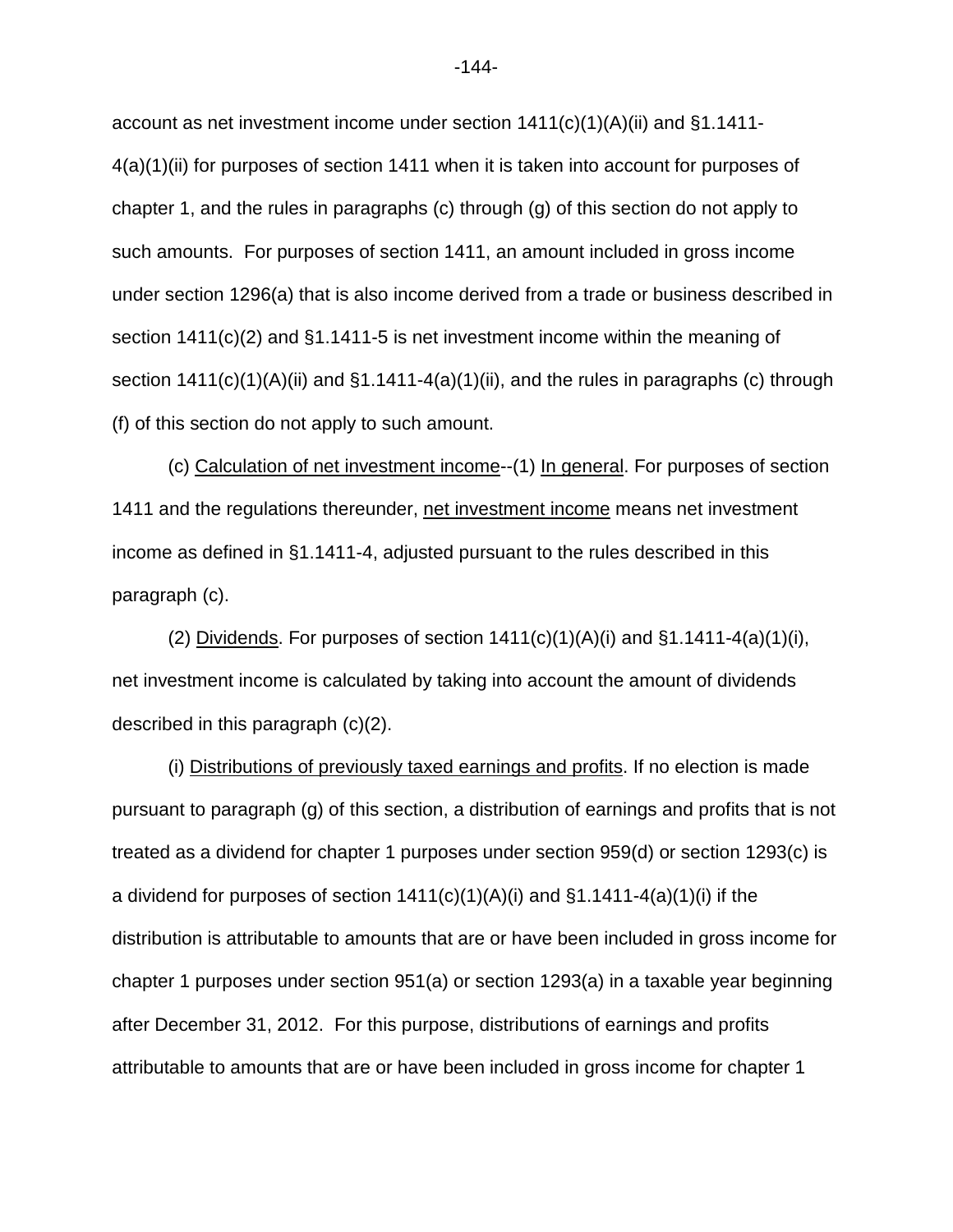purposes under section 951(a) or section 1293(a) shall be considered first attributable to such earnings and profits, if any, derived from the current taxable year, and then from prior taxable years beginning with the most recent prior taxable year. With respect to such distributions from controlled foreign corporations, a distribution shall be attributable first to earnings and profits derived from the current taxable year and then from prior taxable years beginning with the most recent prior taxable year, without regard to whether the earnings and profits are described in section  $959(c)(1)$  or section  $959(c)(2)$ .

(ii) Excess distributions constituting dividends. To the extent an excess distribution within the meaning of section 1291(b) constitutes a dividend within the meaning of section 316(a), the amount is included in net investment income for purposes of section  $1411(c)(1)(A)(i)$  and  $§1.1411-4(a)(1)(i)$ .

(3) Net gain. For purposes of section  $1411(c)(1)(A)(iii)$  and  $\S1.1411-4(a)(1)(iii)$ , the rules in this paragraph (c)(3) apply in determining net gain attributable to the disposition of property.

(i) Gains treated as excess distributions. Gains treated as excess distributions under section 1291(a)(2) are included in determining net gain attributable to the disposition of property for purposes of section  $1411(c)(1)(A)(iii)$  and  $\S1.1411-4(a)(1)(iii)$ .

(ii) Inclusions and deductions with respect to section 1296 mark to market elections. Amounts included in gross income under section 1296(a)(1) and amounts allowed as a deduction under section 1296(a)(2) are taken into account in determining net gain attributable to the disposition of property for purposes of section 1411(c)(1)(A)(iii) and §1.1411-4(a)(1)(iii).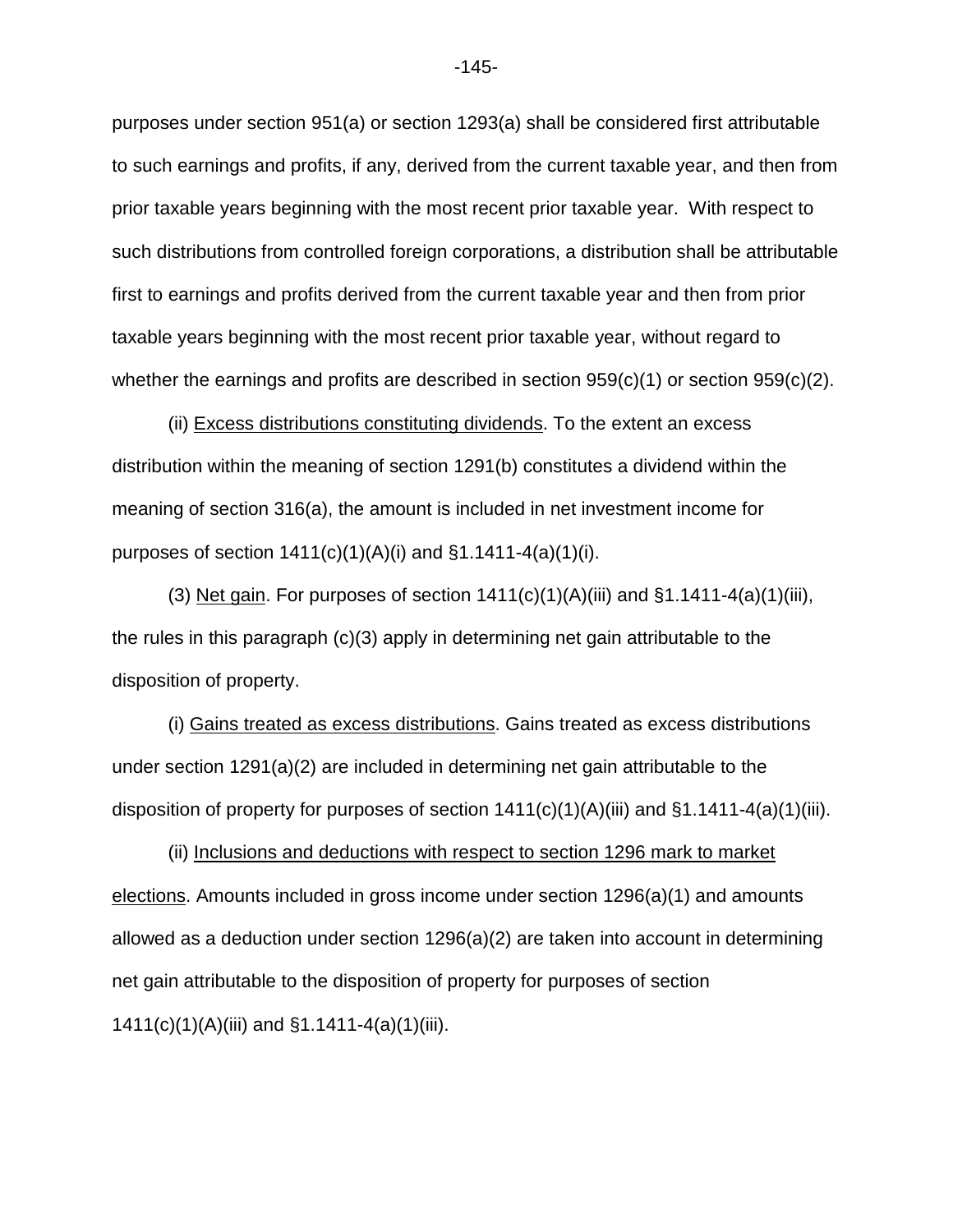(iii) Gain or loss attributable to the disposition of stock of controlled foreign corporations and qualified electing funds. If no election is made pursuant to paragraph (g) of this section, for purposes of calculating net gain in  $\S(1.1411-4(a)(1)(iii)$  and 1.1411-4(d)(3) attributable to the direct or indirect disposition of stock of a controlled foreign corporation or qualified electing fund (including for purposes of determining gain or loss on the direct or indirect disposition of stock of a controlled foreign corporation or a qualified electing fund by a domestic partnership or S corporation), basis shall be determined in accordance with the provisions of paragraph (d) of this section.

(iv) Gain or loss attributable to the disposition of interests in domestic partnerships or S corporations that own directly or indirectly stock of controlled foreign corporations or qualified electing funds. If no election is made pursuant to paragraph (g) of this section, for purposes of calculating net gain in §§1.1411-4(a)(1)(iii) and 1.1411- 4(d)(3) attributable to the disposition of an interest in a domestic partnership or S corporation that directly or indirectly owns stock of a controlled foreign corporation or a qualified electing fund, basis shall be determined in accordance with the provisions of paragraph (d) of this section.

(4) Application of section 1248. If no election is made pursuant to paragraph (g) of this section, for purposes of section 1411 and §1.1411-4:

(i) For purposes of determining the gain recognized on the sale or exchange of a foreign corporation for section 1248(a) purposes, basis is determined in accordance with the provisions of paragraph (d) of this section; and

(ii) Section 1248(a) applies without regard to the exclusion for certain earnings and profits under section  $1248(d)(1)$  and  $(d)(6)$ , except that such exclusions will apply

-146-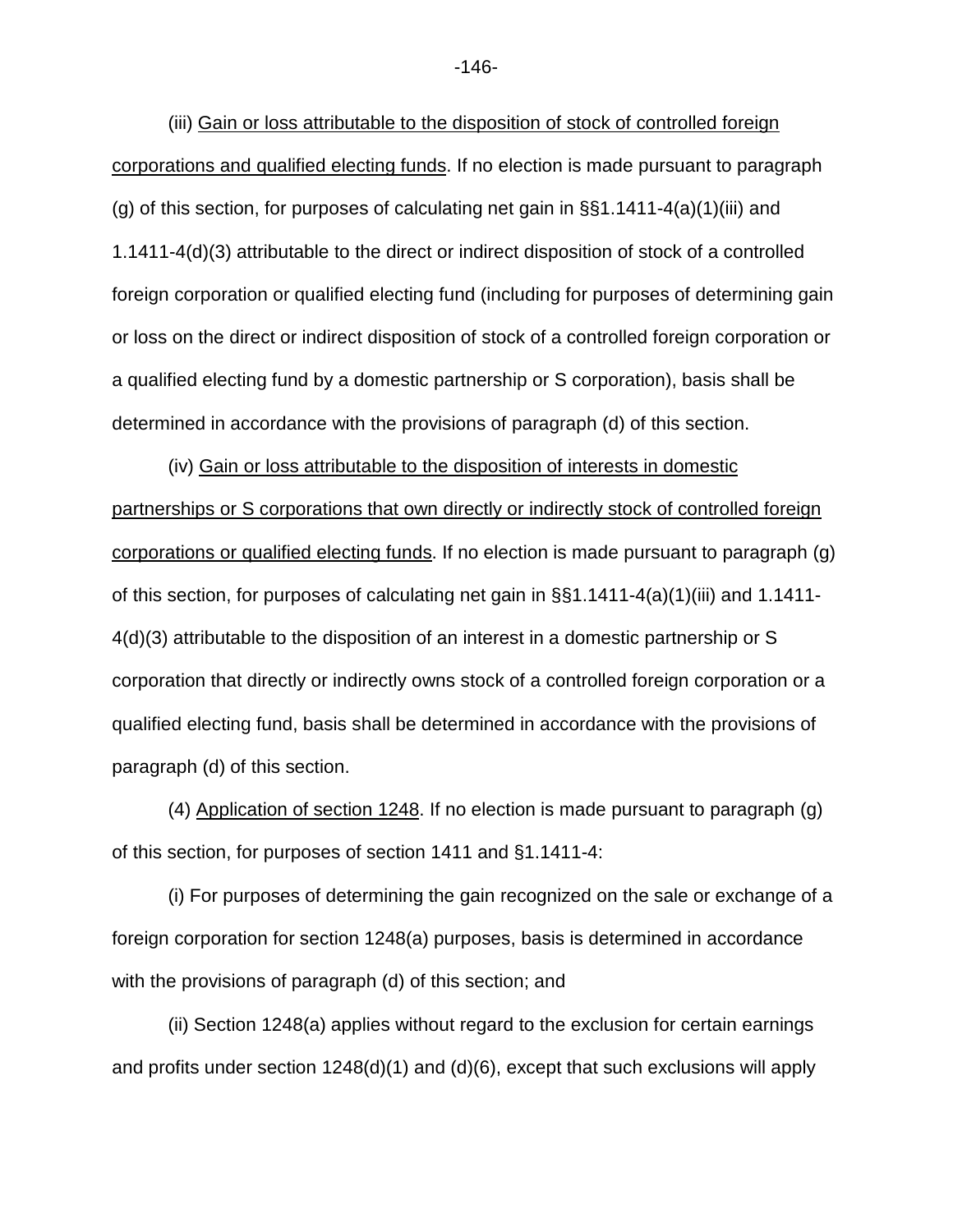with respect to the earnings and profits of a foreign corporation that are attributable to amounts previously included in gross income for chapter 1 purposes under section 951(a) or section 1293(a) in a taxable year beginning before December 31, 2012, and that have not yet been distributed. For this purpose, the determination of whether earnings and profits attributable to amounts previously taxed in a taxable year beginning before December 31, 2012, have been distributed shall be determined based on the rules described in paragraph (c)(2)(i) of this section.

(5) Amounts distributed by an estate or trust. Net investment income of a beneficiary of an estate or trust includes the beneficiary's share of distributable net income, as described in sections 652 and 662 and as modified by paragraph (f) of this section, to the extent that the beneficiary's share of distributable net income includes items that, if they had been received directly by the beneficiary, would have been described in this paragraph (c).

(d) Conforming basis adjustments--(1) Basis adjustments under sections 961 and 1293--(i) Stock held by individuals, estates, or trusts. If no election is made by an individual, estate or trust pursuant to paragraph (g) of this section:

(A) The basis increases made by the individual, estate or trust pursuant to sections 961(a) and 1293(d) for amounts included in gross income for chapter 1 purposes under sections 951(a) and 1293(a) in taxable years beginning after December 31, 2012, are not taken into account for purposes of section 1411; and

(B) The basis decreases made by the individual, estate or trust pursuant to sections 961(b) and 1293(d) attributable to distributions treated as dividends for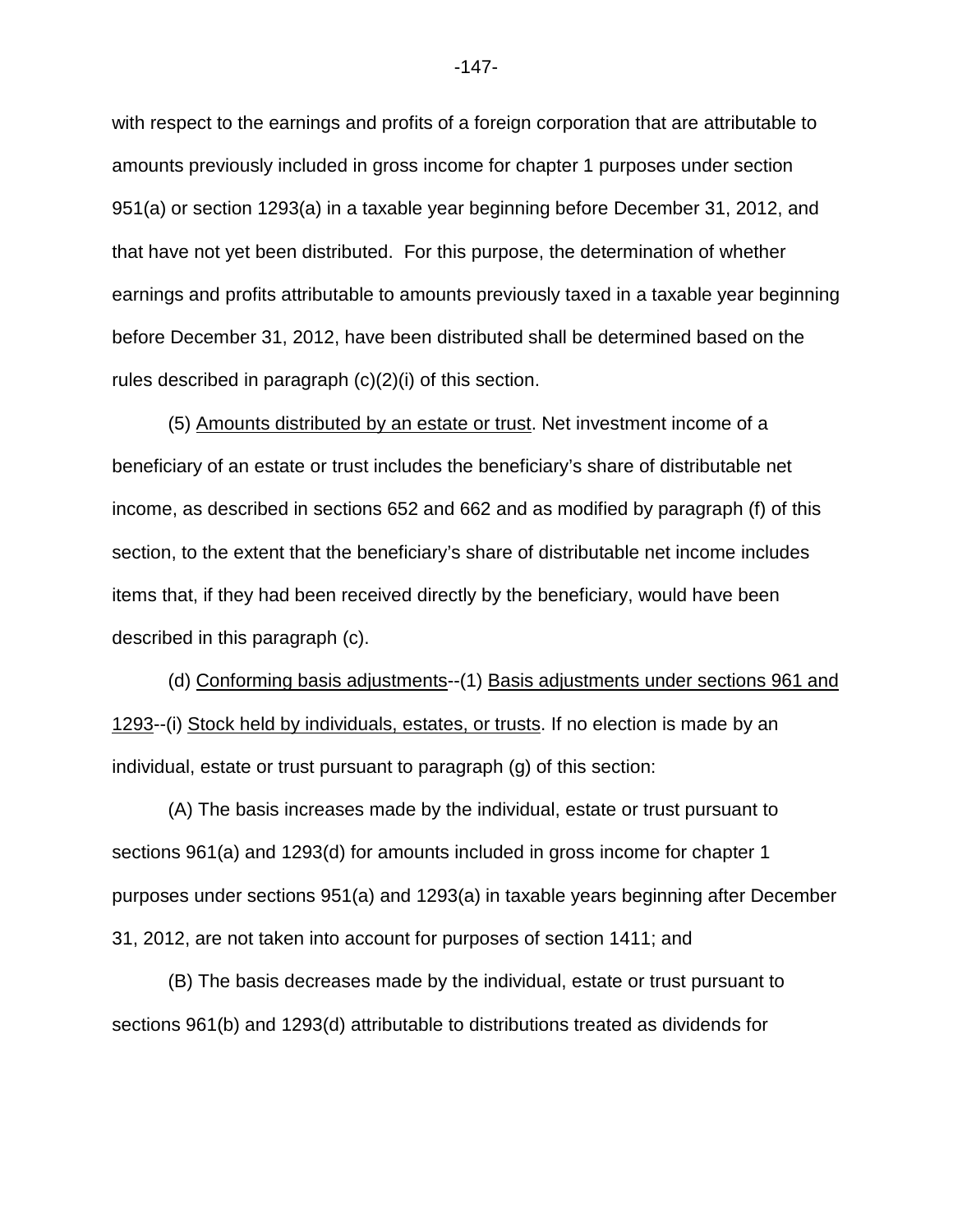purposes of section 1411 under paragraph (c)(2)(i) of this section are not taken into account for purposes of section 1411.

(ii) Stock held by domestic partnerships or S corporations. If an individual, estate, or trust is a shareholder of an S corporation, or if an individual, estate, or trust directly, or through one or more tiers of passthrough entities (including an S corporation), owns an interest in a domestic partnership, the domestic partnership or S corporation, as the case may be, will not take into account for purposes of section 1411 the basis increases made by the domestic partnership or S corporation pursuant to sections 961(a) and 1293(d) for amounts included in gross income for chapter 1 purposes under sections 951(a) and 1293(a) for taxable years beginning after December 31, 2012, and the basis decreases made by the domestic partnership or S corporation pursuant to sections 961(b) and 1293(d) attributable to amounts that are treated as dividends for section 1411 purposes under paragraph (c)(2)(i) of this section (the section 1411 recalculated basis). If the domestic partnership or S corporation disposes of its stock of a controlled foreign corporation or qualified electing fund, the section 1411 recalculated basis will be used to determine the distributive share or pro rata share of the gain or loss for section 1411 purposes for partners or shareholders that do not make an election pursuant to paragraph (g) of this section. If a partner or shareholder makes an election pursuant to paragraph (g) of this section, the partner's distributive share or the shareholder's pro rata share of the gain or loss for section 1411 purposes is the same as the distributive share or pro rata share of the gain or loss calculated for chapter 1 purposes. See Example 6 of paragraph (h) of this section.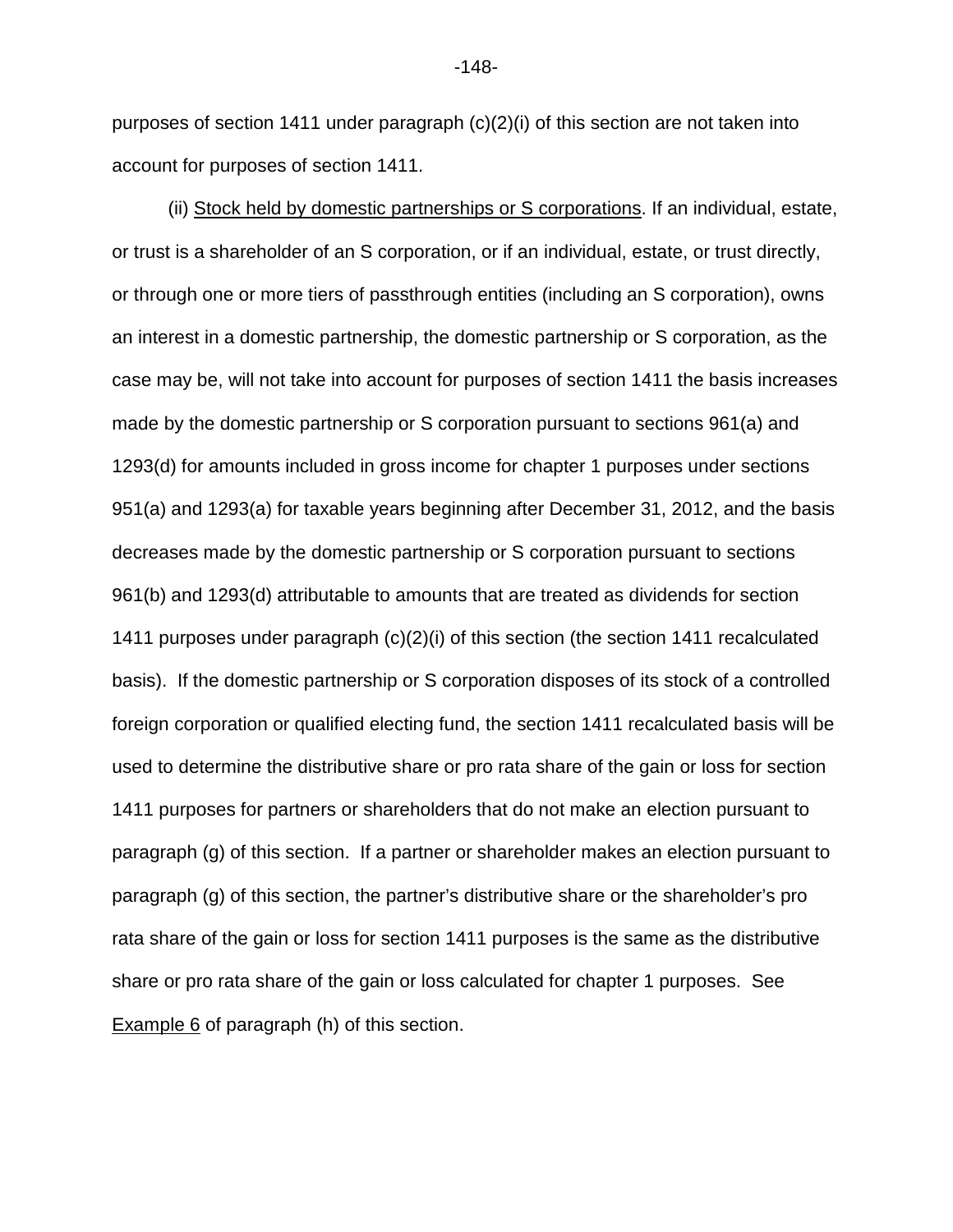(2) Special rules for partners that own interests in domestic partnerships that own directly or indirectly stock of controlled foreign corporations or qualified electing funds. If no election is made by a partner pursuant to paragraph (g) of this section, the basis increases provided in section 705(a)(1)(A) to that partner for chapter 1 purposes that are attributable to amounts that a domestic partnership included in gross income under section 951(a) or section 1293(a) for a taxable year beginning after December 31, 2012, are not taken into account for purposes of section 1411. In such case, the partner's adjusted basis in the partnership interest is increased by the distributions to the partnership from the controlled foreign corporation or qualified electing fund that are treated as dividends for purposes of section 1411 under paragraph (c)(2)(i) of this section. The amount of the basis increase is calculated based on the partner's share of the distribution received by the domestic partnership. Similar rules apply when the stock of the controlled foreign corporation or qualified electing fund is held in a tiered partnership structure. For purposes of determining net investment income under section 1411 and the regulations thereunder, the partner's adjusted basis in the partnership interest as calculated under this paragraph (d)(2) shall be used to determine all tax consequences related to tax basis (for example, loss limitation rules and the characterization of partnership distributions).

(3) Special rules for S corporation shareholders that own interests in S corporations that own directly or indirectly stock of controlled foreign corporations or qualified electing funds. If no election is made by a shareholder pursuant to paragraph (g) of this section, the basis increases provided in section  $1367(a)(1)(A)$  to the shareholder for chapter 1 purposes that are attributable to amounts that an S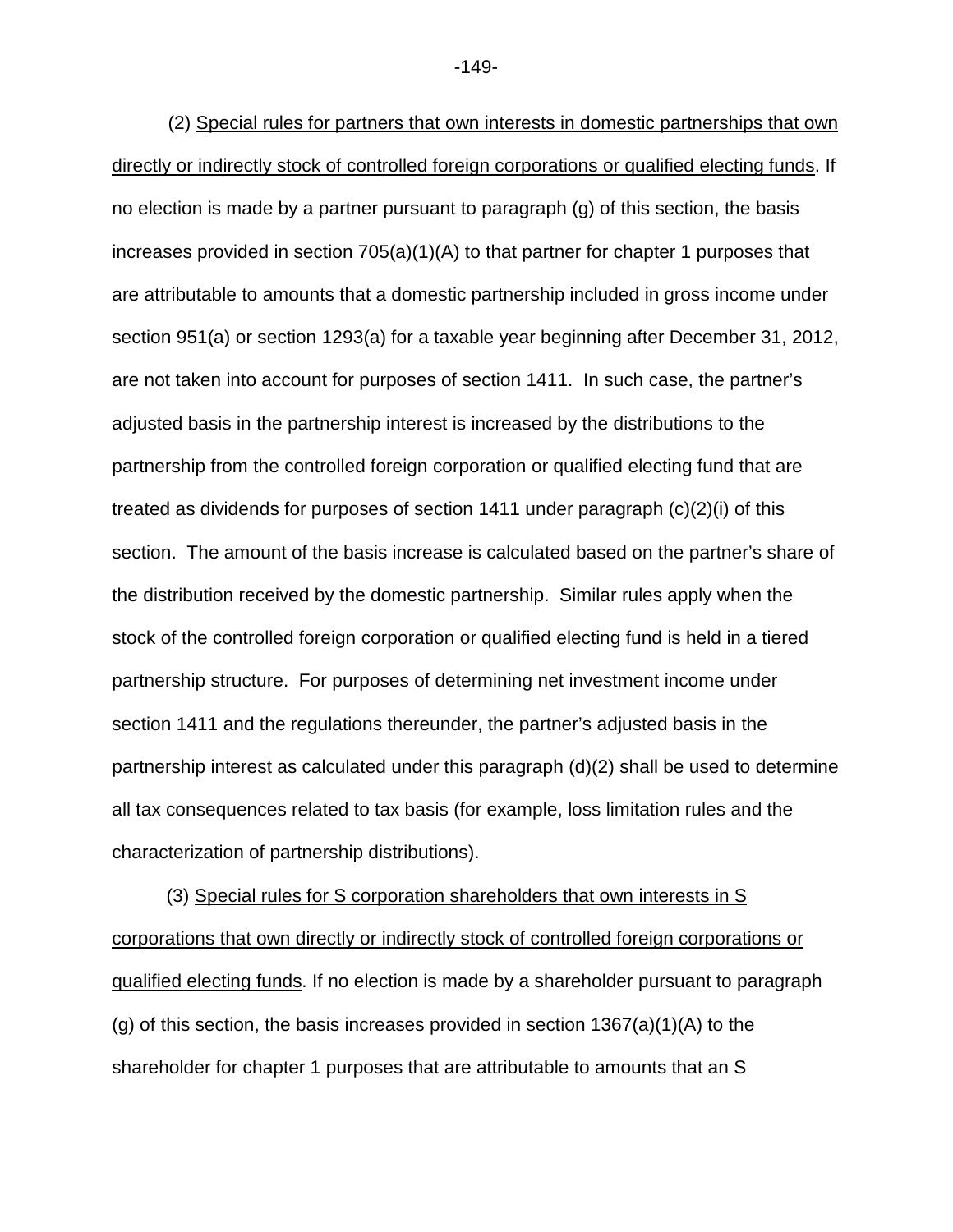corporation included in gross income for chapter 1 purposes under section 951(a) or section 1293(a) for taxable years beginning after December 31, 2012, are not taken into account for purposes of section 1411. In such case, the shareholder's adjusted basis of stock in the S corporation is increased by the distributions to the S corporation from the controlled foreign corporation or qualified electing fund that are treated as dividends for purposes of section 1411 under paragraph (c)(2)(i) of this section. The amount of the basis increase is calculated based on the shareholder's pro rata share of the distribution received by the S corporation. Similar rules apply when the S corporation holds an interest in a controlled foreign corporation or qualified electing fund through a partnership. For purposes of determining net investment income under section 1411 and the regulations thereunder, the shareholder's adjusted basis in the stock of the S corporation as calculated under this paragraph (d)(3) shall be used to determine all tax consequences related to tax basis (for example, loss limitation rules and the characterization of S corporation distributions).

(e) Conforming adjustments to modified adjusted gross income and adjusted gross income--(1) Individuals. Solely for purposes of section  $1411(a)(1)(B)(i)$  and the regulations thereunder, the term modified adjusted gross income means modified adjusted gross income as defined in §1.1411-2(c)(1)--

(i) Increased by amounts included in net investment income under paragraphs  $(c)(2)(i)$ ,  $(c)(2)(ii)$ ,  $(c)(3)(i)$ , and  $(c)(5)$  of this section that are not otherwise included in gross income for chapter 1 purposes;

(ii) Increased or decreased, as applicable, by the difference between the amount calculated with respect to a disposition under paragraphs  $(c)(3)(iii)$  and  $(c)(3)(iv)$  of this

-150-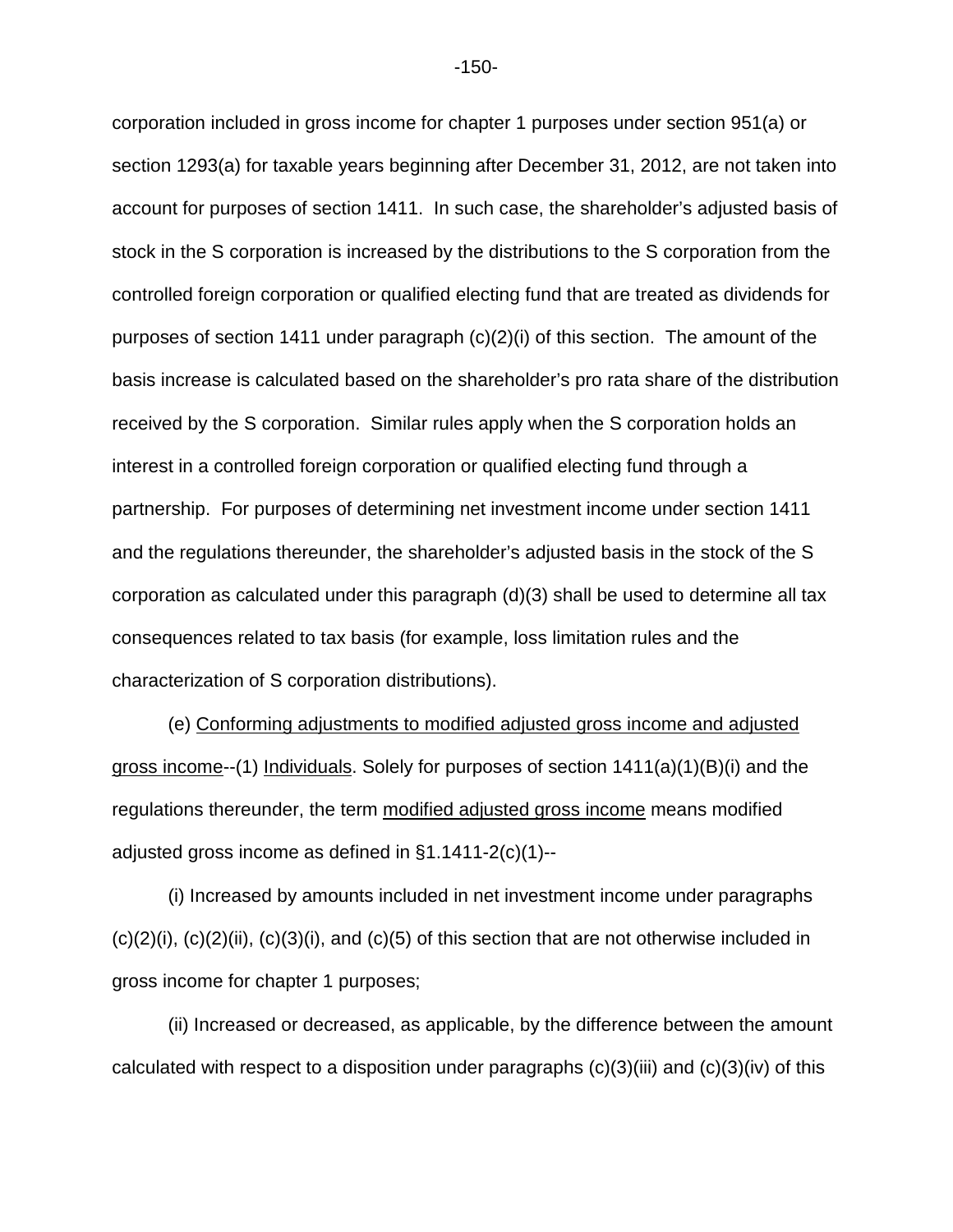section and the amount of the gain or loss attributable to the relevant disposition as calculated for chapter 1 purposes; and

(iii) Decreased by any amount included in gross income for chapter 1 purposes under section 951(a) or section 1293(a) if no election is made pursuant to paragraph (g) of this section.

(2) Estates and trusts. Solely for purposes of section  $1411(a)(2)(B)(i)$  and the regulations thereunder, the term adjusted gross income means adjusted gross income as defined in  $\S1.1411-3(a)(1)(ii)(B)(1)$  adjusted by the following amounts to the extent those amounts are not distributed by the estate or trust--

(i) Increased by amounts included in net investment income under paragraphs  $(c)(2)(i)$ ,  $(c)(2)(ii)$ ,  $(c)(3)(i)$ , and  $(c)(5)$  of this section that are not otherwise included in gross income for chapter 1 purposes;

(ii) Increased or decreased, as applicable, by the difference between the amount calculated with respect to a disposition under paragraphs  $(c)(3)(iii)$  and  $(c)(3)(iv)$  of this section and the amount of the gain or loss attributable to the relevant disposition as calculated for chapter 1 purposes; and

(iii) Decreased by any amount included in gross income for chapter 1 purposes under section 951(a) or section 1293(a) if no election is made pursuant to paragraph (g) of this section.

(f) Application to estates and trusts. All of the items described in paragraph (c) of this section shall be included in the net investment income of an estate or trust or its beneficiaries. The amounts described in paragraphs  $(e)(2)(i)$ ,  $(e)(2)(ii)$ , and  $(e)(2)(iii)$  of this section, regardless of whether the estate or trust receives those amounts directly or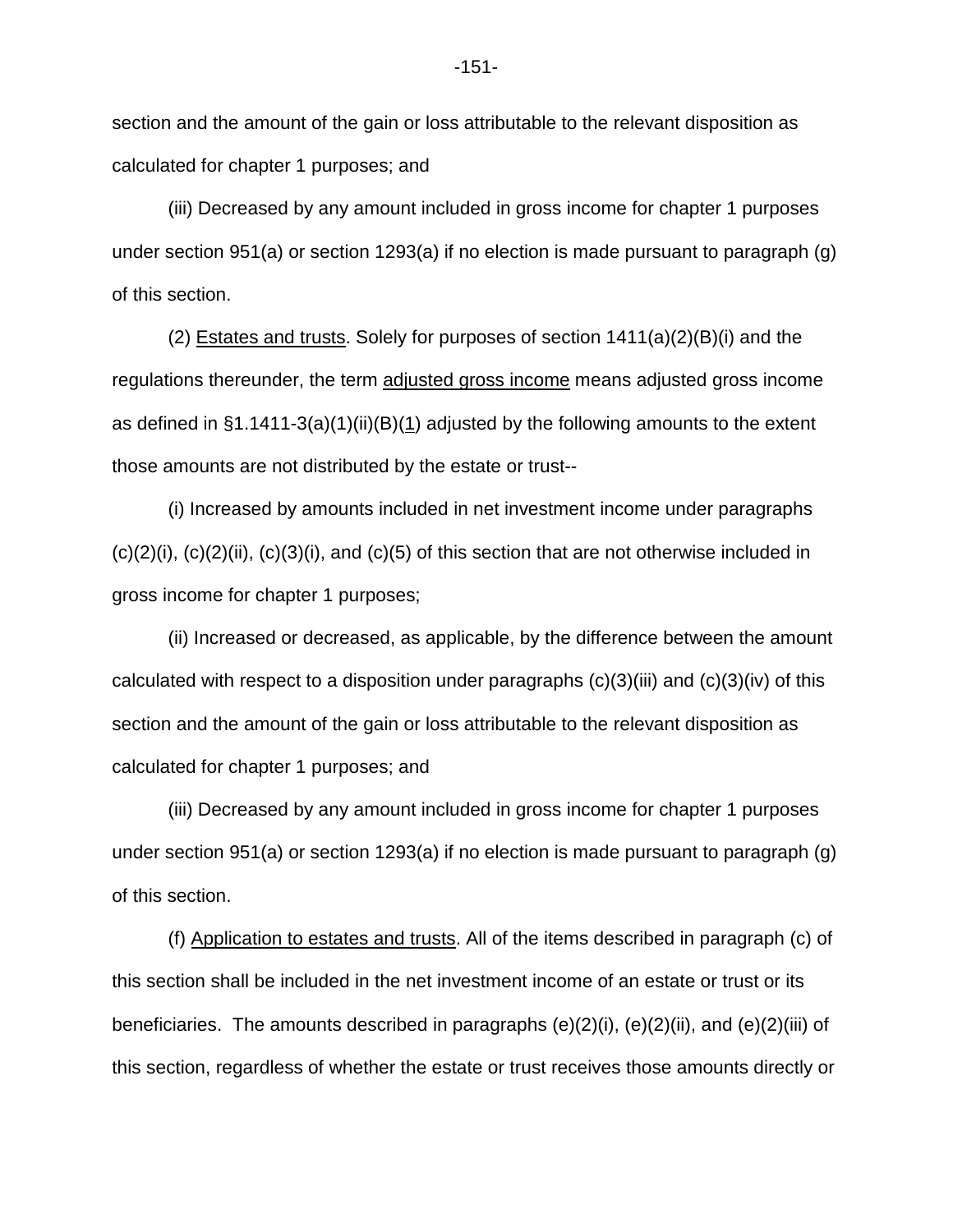indirectly through another estate or trust, shall increase or decrease, as applicable, the estate's or trust's distributable net income. The estate or trust, or the beneficiaries thereof, shall take such amounts into account in a manner reasonably consistent with the general operating rules for estates and trusts in §1.1411-3 and subchapter J in computing the undistributed net investment income of the estate or trust and the net investment income of the beneficiaries.

(g) Election with respect to controlled foreign corporations and qualified electing funds--(1) In general. An individual, estate, or trust may make an election under this paragraph (g) with respect to all interests in controlled foreign corporations and qualified electing funds held directly or indirectly by the individual, estate, or trust (other than as provided in paragraph (b) of this section) in the year of the election or acquired in subsequent years. The election, if made, for an estate or trust shall be made by the fiduciary of that estate or trust. If the election is made, amounts included in gross income under section 951(a) or section 1293(a)(1)(A) in taxable years beginning with the year for which the election is made are treated as net investment income for purposes of  $\S1.1411-4(a)(1)(i)$ , and amounts included in gross income under section 1293(a)(1)(B) in taxable years beginning with the year for which the election is made are taken into account in calculating net gain attributable to the disposition of property under §1.1411-4(a)(1)(iii).

(2) Revocation of election. An election under paragraph (g) of this section may only be revoked if the Commissioner, in the Commissioner's discretion, consents to the individual's, estate's, or trust's request to revoke the election.

-152-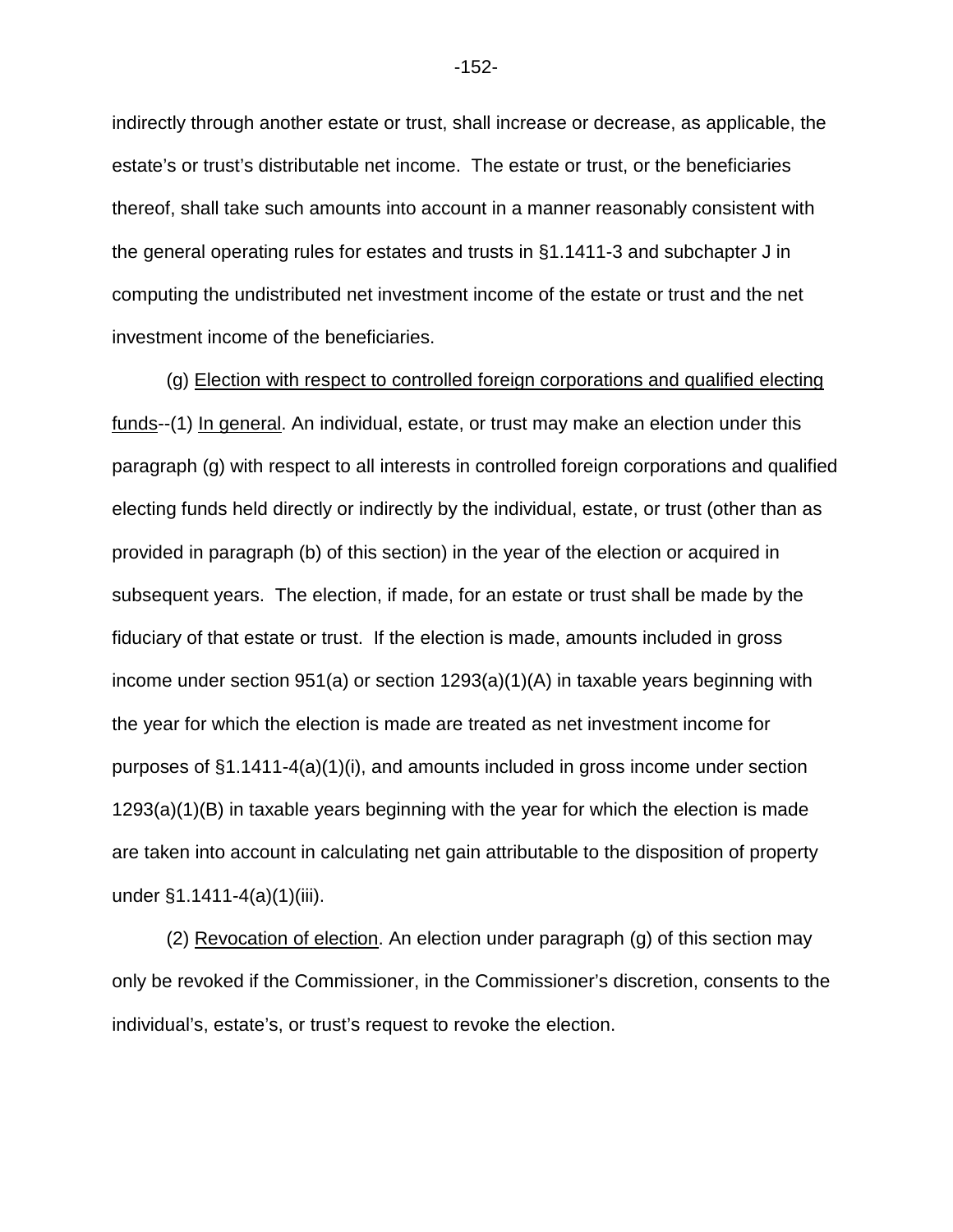(3) Time and manner for making election. Except as otherwise provided in this paragraph (g)(3), an individual, estate, or trust that wants to make the election under this paragraph (g) must make the election for the first taxable year beginning after December 31, 2013, during which the individual, estate, or trust directly or indirectly holds stock of a controlled foreign corporation or qualified electing fund and the individual, estate, or trust is subject to tax under section 1411 or would be subject to tax under section 1411 if the election were made with respect to the stock of the controlled foreign corporation or qualified electing fund. In addition, an individual, estate, or trust may make an election under this paragraph (g)(3) for a taxable year that begins before January 1, 2014. In all cases, the election must be made in the manner prescribed by the Secretary on or before the due date, determined with regard to any extension of time, for filing the individual's, estate's, or trust's income tax return for the taxable year for which the election is made. Further, in all cases, once made, the election applies to the taxable year for which it is made and all subsequent years unless revoked pursuant to paragraph (g)(2) of this section.

(h) Examples. The following examples illustrate the rules of this section. In each example, unless otherwise indicated, the individuals, the foreign corporation (FC), the qualified electing fund (QEF), and the partnership (PRS) use a calendar taxable year. Further, the gross income or gain with respect to an interest in FC is not derived in a trade or business described in §1.1411-5.

Example 1. (i) Facts. A, a U.S. citizen, is the sole shareholder of FC, a controlled foreign corporation (within the meaning of section 957). A is a United States shareholder (within the meaning of section 951(b)) with respect to FC. On December 31, 2012, A's basis in the stock of FC for chapter 1 purposes is \$500,000, which includes an increase to basis under section 961(a) of \$40,000.The amount of FC's earnings and profits that are described in section 959(c)(2) is \$40,000, the amount of

-153-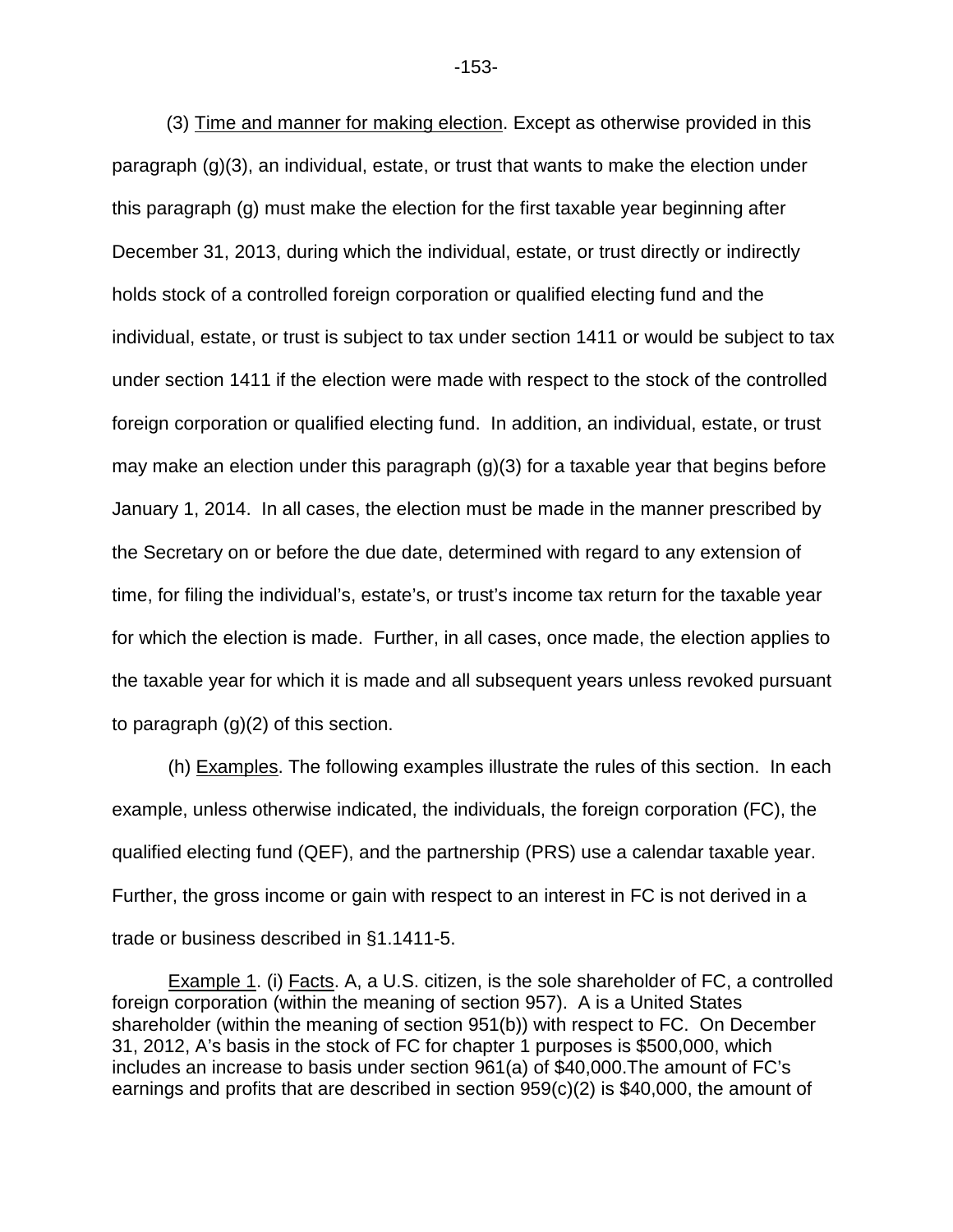FC's earnings and profits that are described in section 959(c)(3) is \$20,000, and FC does not have any earnings and profits that are described in section 959(c)(1). No election is made pursuant to paragraph (g) of this section. During 2013, A does not include any amounts in income under section 951(a) with respect to FC, A does not receive any distributions from FC, and there is no change in the amount of FC's earnings and profits. In 2014, A includes \$10,000 in gross income for chapter 1 purposes under section 951(a)(1)(A) with respect to FC. As a result, A's basis in the stock of FC for chapter 1 purposes increases by \$10,000 to \$510,000 pursuant to section 961(a). During 2015, FC distributes \$30,000 to A, which is not treated as a dividend for purposes of chapter 1 under section 959(d). As a result, A's basis in the stock of FC for chapter 1 purposes is decreased by \$30,000 to \$480,000 pursuant to section 961(b).

(ii) Results for section 1411 purposes. In 2014, A does not include the \$10,000 section 951(a) income inclusion in A's net investment income under section  $1411(c)(1)(A)(i)$  and  $§1.1411-4(a)(1)(i)$ . Pursuant to paragraph (e)(1)(iii) of this section, A decreases A's modified adjusted gross income for section 1411 purposes by \$10,000 in 2014, and pursuant to paragraph (d)(1)(i) of this section, A's adjusted basis is not increased by \$10,000 and remains at \$500,000. In 2015, pursuant to paragraph (c)(2)(i) of this section, A includes \$10,000 of the distribution of previously taxed earnings and profits as a dividend for purposes of determining A's net investment income because \$10,000 of the \$30,000 distribution is attributable to amounts that A included in gross income for chapter 1 purposes under section 951(a) in a tax year that began after December 31, 2012. Pursuant to paragraph (e)(1)(i) of this section, A increases A's modified adjusted gross income for section 1411 purposes by \$10,000 in 2015. Under paragraph (d)(1)(i) of this section, A's adjusted basis is not decreased by the \$10,000 that is treated as a dividend for section 1411 purposes, and thus, A's adjusted basis in FC for section 1411 purposes is decreased under section 961 only by \$20,000 to \$480,000.

Example 2. (i) Facts. Same facts as Example 1. In addition, during 2016, A includes \$15,000 in gross income for chapter 1 purposes under section 951(a)(1)(A) with respect to FC. As a result, A's basis in the stock of FC for chapter 1 purposes increases by \$15,000 to \$495,000 pursuant to section 961(a). During 2017, A sells all of A's shares of FC for \$550,000 and, prior to the application of section 1248, recognizes \$55,000 (\$550,000 minus \$495,000) of long-term capital gain for chapter 1 purposes. For purposes of calculating the amount included in income as a dividend pursuant to section 1248(a) for chapter 1 purposes, the earnings and profits of FC attributable to A's shares in FC which were accumulated after December 31,1962 and during the period which A held the stock while FC was a controlled foreign corporation is \$55,000, \$35,000 of which is excluded pursuant to section 1248(d)(1). Therefore, after the application of section 1248, for chapter 1 purposes, upon the sale of the FC stock, A recognizes \$35,000 of long-term capital gain and a \$20,000 dividend.

(ii) Results for section 1411 purposes. (A) In 2016, A does not include the \$15,000 section 951(a)(1)(A) income inclusion in A's net investment income under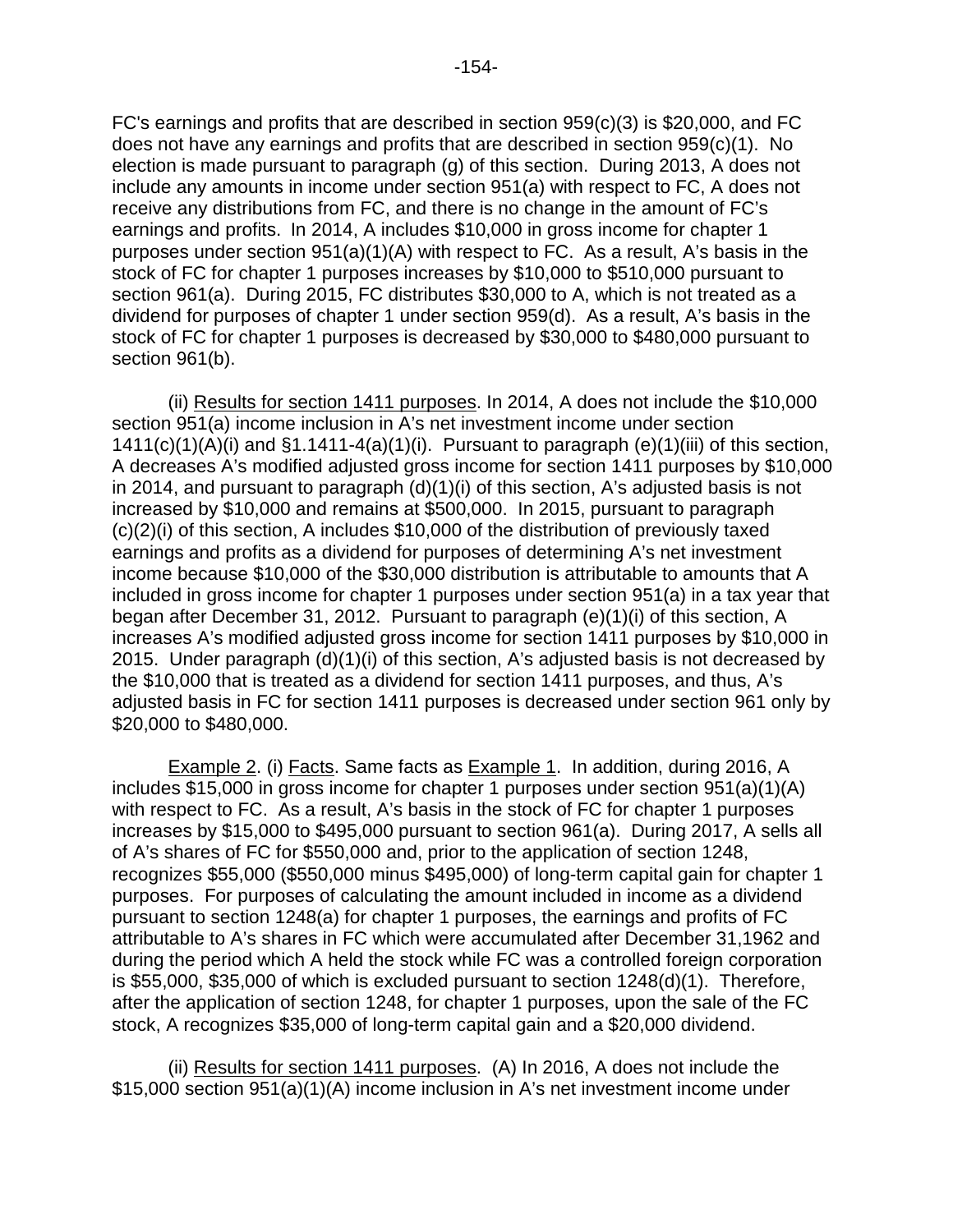section  $1411(c)(1)(A)(i)$  and  $§1411(c)(1)(A)(i)$ . Pursuant to paragraph (e)(1)(ii) of this section, A decreases A's modified adjusted gross income for section 1411 purposes by \$15,000, and, pursuant to paragraph (d)(1)(i) of this section, A's adjusted basis remains at \$480,000.

(B) During 2017, prior to the application of section 1248, A recognizes \$70,000 (\$550,000 minus \$480,000) of gain for section 1411 purposes. Pursuant to paragraph (c)(4) of this section, for section 1411 purposes, section 1248(a) applies to the gain on the sale of FC calculated for section 1411 purposes (\$70,000) and section 1248(d)(1) does not apply, except with respect to the \$20,000 of earnings and profits of FC that are attributable to amounts previously included in income for chapter 1 purposes under section 951 for a taxable year beginning before December 31, 2012. Accordingly, for purposes of calculating the amount of income includible as a dividend under section 1248(a), A has \$55,000 of earnings and profits, \$20,000 of which is excluded pursuant to section 1248(d)(1). Therefore, after the application of section 1248, for section 1411 purposes A has \$35,000 of long term capital gain and a \$35,000 dividend. For purposes of calculating net investment income in 2016, A includes \$35,000 as a dividend under section  $1411(c)(1)(A)(i)$  and  $§1.1411-4(a)(1)(i)$  and \$35,000 as a gain under section 1411(c)(1)(A)(iii) and §1.1411-4(a)(1)(iii).

Example 3. (i) Facts. Same facts as Example 2, except that A timely makes an election pursuant to paragraph (g) of this section for 2014 (and thus for all subsequent years).

(ii) Results for section 1411 purposes. A does not have any adjustments to A's modified adjusted gross income for section 1411 purposes for 2014, 2015, 2016 or 2017 because the election under paragraph (g) of this section was timely made. Pursuant to paragraph (g)(1) of this section, for purposes of calculating A's net investment income in 2014, the \$10,000 that A included in income for chapter 1 purposes under section 951(a) is net investment income for purposes of section  $1411(c)(1)(A)(i)$  and  $§1.1411-4(a)(1)(i)$ . A has no amount of net investment income with respect to FC in 2015. Pursuant to paragraph (g)(1) of this section, for purposes of calculating A's net investment income in 2016, the \$15,000 that A included in income for chapter 1 purposes under section 951(a) is net investment income for purposes of section 1411(c)(1)(A)(i) and §1.1411-4(a)(1)(i). For purposes of calculating A's net investment income in 2017, the amount of gain on the disposition of the FC shares is the same as the amount calculated for chapter 1 purposes. Applying section 1248, A includes \$35,000 as a gain under section  $1411(c)(1)(A)(iii)$  and  $§1.1411-4(a)(1)(iii)$ , and \$20,000 as a dividend under section  $1411(c)(1)(A)(i)$  and  $§1.1411-4(a)(1)(i)$ .

Example 4. Domestic partnership holding QEF stock. (i) Facts. (A) C, a U.S. citizen, owns a 50 percent interest in PRS, a domestic partnership. D, a U.S. citizen, and E, a U.S. citizen, each own a 25 percent interest in PRS. All allocations of partnership income and losses are pro rata based on ownership interests. PRS owns an interest in QEF, a foreign corporation that is a passive foreign investment company (within the meaning of section 1297(a)). PRS, a United States person, made an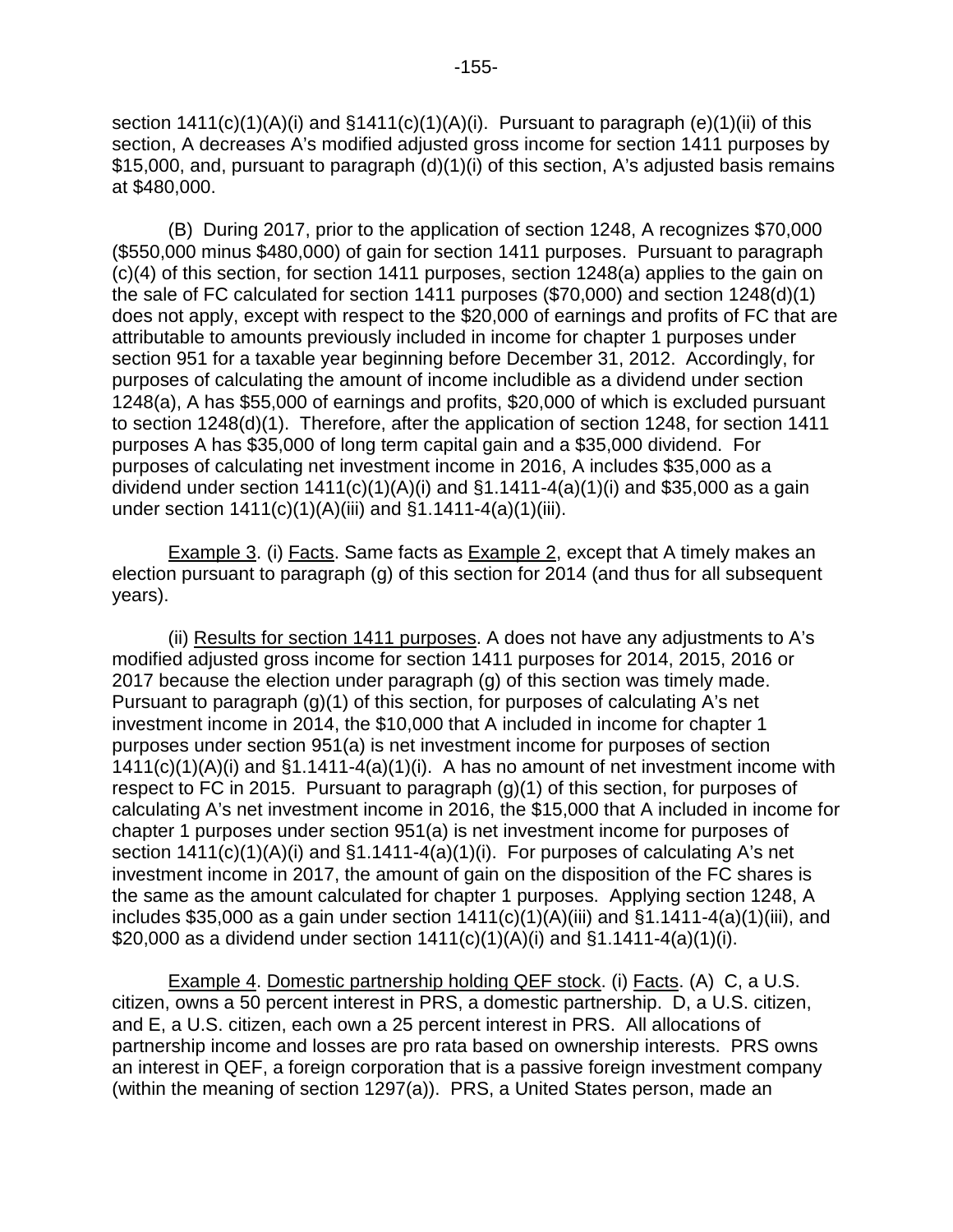election under section 1295 with respect to QEF applicable to the first year of its holding period in QEF. As of December 31, 2012, for chapter 1 purposes, C's basis in his partnership interest is \$100,000, D's basis in his partnership interest is \$50,000, E's basis in his partnership interest is \$50,000, and PRS's adjusted basis in its QEF stock is \$80,000, which includes an increase in basis under section 1293(d) of \$40,000. As of December 31, 2012, the amount of QEF's earnings that have been included in income by PRS under section 1293(a), but have not been distributed by QEF, is \$40,000. PRS also has cash of \$60,000 and domestic C corporation stock with an adjusted basis of \$60,000. During 2013, PRS does not include any amounts in income under section 1293(a) with respect to QEF, PRS does not receive any distributions from QEF, and there are no adjustments to the basis of C, D, or E in their interests in PRS.

(B) During 2014, PRS has income of \$40,000 under section 1293(a) with respect to QEF and has no other partnership income. C makes an election under paragraph (g) of this section, and D and E do not make an election under paragraph (g) of this section.

(C) During 2015, QEF distributes \$60,000 to PRS. PRS has no income for the year.

(ii) Results for 2014. (A) For chapter 1 purposes, as a result of the \$40,000 income inclusion under section 1293(a), PRS's basis in its QEF stock is increased by \$40,000 under section 1293(d)(1) to \$120,000. Under §1.1293-1(c)(1) and section 702, C's, D's, and E's distributive shares of the section 1293(a) income inclusion are \$20,000, \$10,000, and \$10,000, respectively. Under section 705(a)(1)(A), C increases his adjusted basis in his partnership interest by \$20,000 to \$120,000, and D and E each increase his adjusted basis in his partnership interest by \$10,000 to \$60,000.

(B) For section 1411 purposes, pursuant to paragraph (d)(1)(ii) of this section, PRS's basis in QEF is not increased by the \$40,000 income inclusion (it remains at \$80,000). Because C made an election under paragraph (g) of this section, C has net investment income of \$20,000 as a result of the income inclusion, and his adjusted basis in his interest in PRS is increased by \$20,000 to \$120,000. C does not make any adjustments to his modified adjusted gross income. Because D and E did not make an election under paragraph (g) of this section, D and E do not have net investment income with respect to the income inclusion, and pursuant to paragraph (d)(2) of this section, they do not increase their adjusted bases in their interests in PRS (each remains at \$50,000). Pursuant to paragraph (e)(1)(ii) of this section, D and E each reduce their modified adjusted gross income by \$10,000.

(iii) Results for 2015. (A) For chapter 1 purposes, the distribution of \$60,000 from QEF to PRS is not a dividend under section 1293(c), and PRS decreases its basis in QEF by \$60,000 under section 1293(d)(2) to \$60,000.

(B) Pursuant to paragraph (c)(2)(i) of this section, \$40,000 of the distribution is a dividend for section 1411 purposes because PRS included \$40,000 in gross income for chapter 1 purposes under section 1293(a) in a tax year that began after December 31,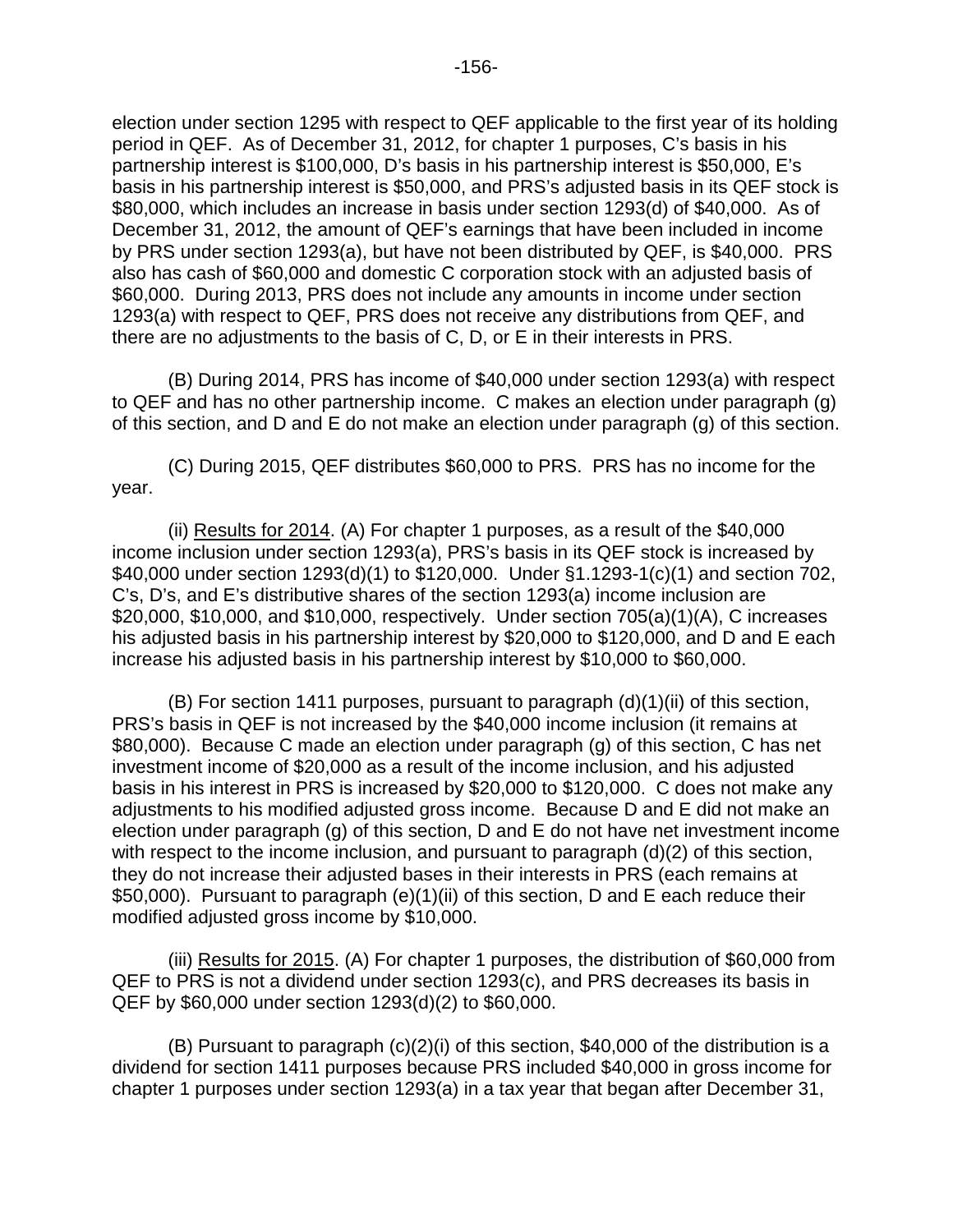2012. For section 1411 purposes, pursuant to paragraph (d)(1)(ii) of this section, section 1293(d) will not apply to reduce PRS's basis in QEF to the extent of the \$40,000 of the distribution that is treated as a dividend under paragraph (c)(2)(i) of this section. Thus, PRS's basis in QEF is decreased only by \$20,000 for purposes of section 1411 and is \$60,000. The \$40,000 distribution of previously taxed earnings and profits that is treated as a dividend for section 1411 purposes is allocated \$20,000 to C, \$10,000 to D, and \$10,000 to E. Because C made an election under paragraph (g) of this section, C has zero net investment income as a result of the distribution of previously taxed amounts of \$20,000, his adjusted basis in his interest in PRS remains at \$120,000, and he does not make any adjustments to his modified adjusted gross income. Because D and E did not make an election under paragraph (g) of this section, pursuant to paragraph (c)(2)(i) of this section, D and E each has \$10,000 of net investment income as a result of the distribution by QEF, and pursuant to paragraph (d)(2) of this section, D and E each increases his adjusted basis in PRS by \$10,000 to \$60,000. Pursuant to paragraph (e)(1)(i) of this section, D and E each increases his modified adjusted gross income by \$10,000.

Example 5. Sale of partnership interest. (i) Facts. Same facts as Example 4. In addition, in 2016, D sells his entire interest in PRS to F for \$100,000.

(ii) Results for 2016. For chapter 1 purposes, D has a gain of \$40,000 (\$100,000 minus \$60,000). For section 1411 purposes, D has a gain of \$40,000 (\$100,000 minus \$60,000), and thus, has net investment income of \$40,000. No adjustments to modified adjusted gross income are necessary under paragraph (e) of this section.

Example 6. Domestic partnership's sale of QEF stock. (i) Facts. Same facts as Example 4. In addition, in 2016 PRS has income of \$60,000 under section 1293(a) with respect to QEF, and in 2017, PRS sells its entire interest in QEF for \$170,000.

(ii) Results for 2016. (A) For chapter 1 purposes, as a result of the \$60,000 income inclusion under section 1293(a), PRS's basis in its QEF stock is increased by \$60,000 under section 1293(d)(1) to \$120,000. Under §1.1293-1(c)(1) and section 702, C's, D's, and E's distributive shares of the section 1293(a) income inclusion are \$30,000, \$15,000, and \$15,000 respectively. Under section 705(a)(1)(A), C increases his adjusted basis in his partnership interest by \$30,000 to \$150,000, and D and E each increases his adjusted basis in his partnership interest by \$15,000 to \$75,000.

(B) For section 1411 purposes, pursuant to paragraph (d)(1)(ii) of this section, PRS's basis in QEF is not increased by the \$60,000 income inclusion (it remains at \$60,000). Because C made an election under paragraph (g) of this section, C has net investment income of \$30,000 as a result of the income inclusion, and his adjusted basis in his interest in PRS is increased by \$30,000 to \$150,000. C does not make any adjustments to his modified adjusted gross income. Because D and E did not make an election under paragraph (g) of this section, D and E do not have net investment income with respect to the income inclusion, and pursuant to paragraph (d)(2) of this section, they do not increase their adjusted bases in their interests in PRS (each remains at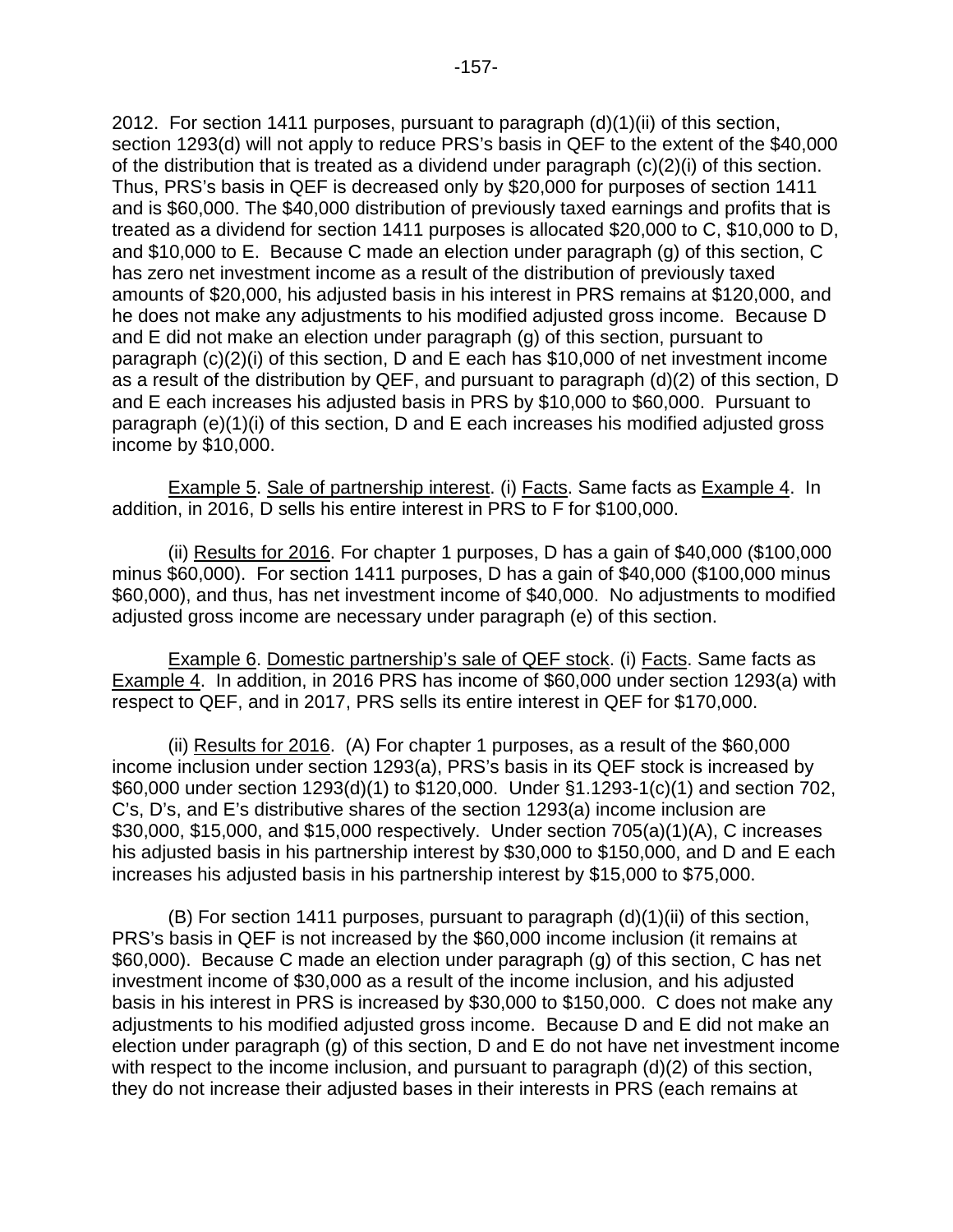\$60,000). Pursuant to paragraph (e)(1)(ii) of this section, D and E each reduce their modified adjusted gross income by \$15,000.

(iii) Results for 2017. (A) For chapter 1 purposes, PRS has a gain of \$50,000 (\$170,000 minus \$120,000), which is allocated 50 percent (\$25,000) to C, 25 percent (\$12,500) to D, and 25 percent (\$12,500) to E.

(B) Based on PRS's basis in the stock of QEF for section 1411 purposes, PRS has a gain for section 1411 purposes of \$110,000 (\$170,000 minus \$60,000), which in the absence of a partner election under paragraph (g) of this section, would result in gain of \$55,000 to C, \$27,500 to D, and \$27,500 to E. However, pursuant to paragraph  $(d)(1)(ii)$  of this section, because C made an election under paragraph  $(g)$  of this section, C's gain for section 1411 purposes is the same as his gain for chapter 1 purposes (\$25,000). Because neither D nor E made an election under paragraph (g) of this section, D and E each have a gain of \$27,500 and therefore net investment income of \$27,500. Pursuant to paragraph (e)(1)(ii) of this section, D and E each increase their modified adjusted gross income by \$15,000.